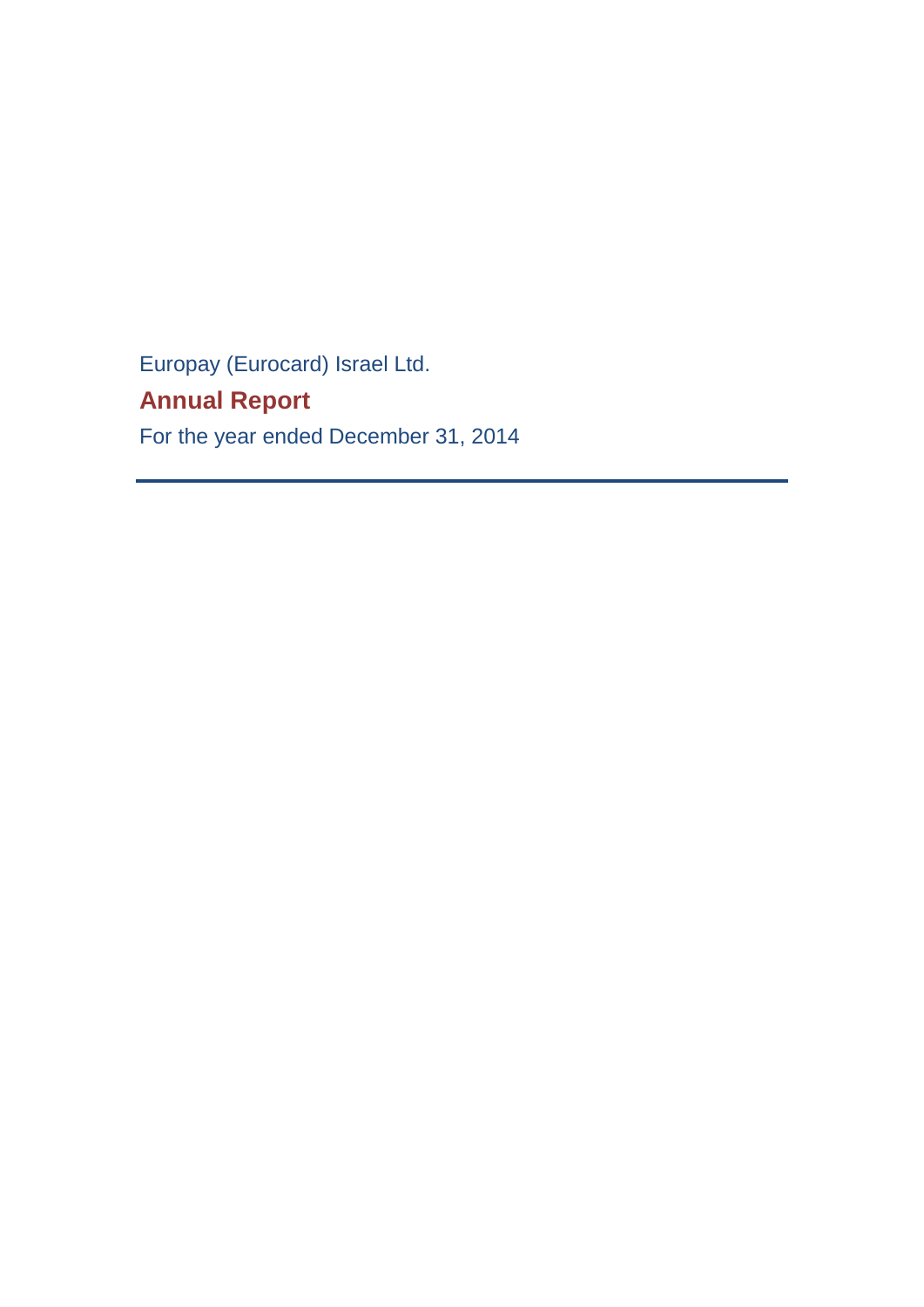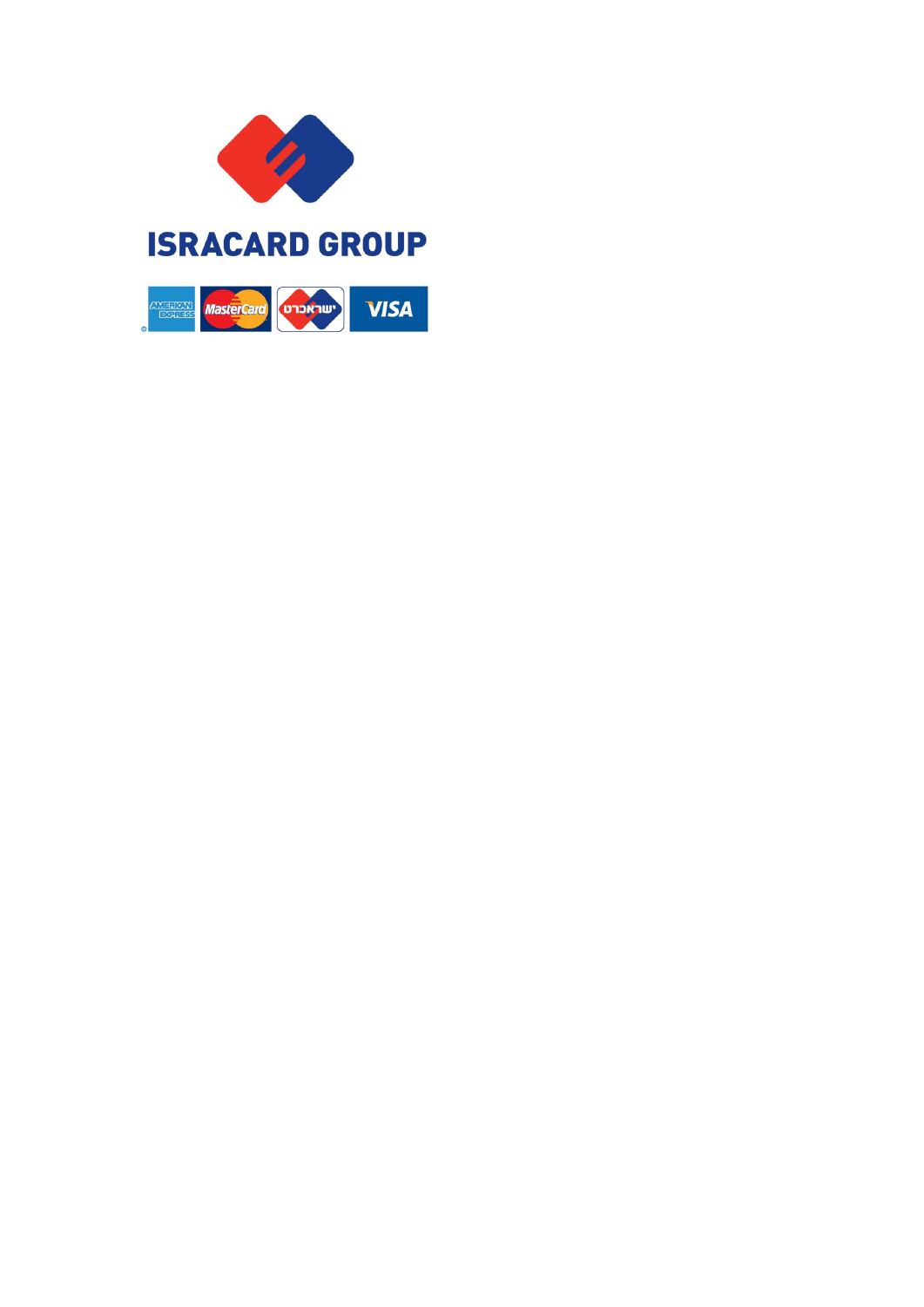

# **Table of Contents**

|                                                                                                              | Page           |
|--------------------------------------------------------------------------------------------------------------|----------------|
| Board of Directors' Report                                                                                   | 5              |
| Description of the General Development of the Company's Business                                             | $\overline{7}$ |
| Economic Environment and the Effect of External Factors on the Company's Operations 8                        |                |
| <b>Profit and Profitability</b>                                                                              | 12             |
| Developments in Balance-Sheet Items                                                                          | 12             |
| Description of the Company's Business                                                                        | 13             |
| Intangible Assets                                                                                            | 21             |
| Human Capital                                                                                                | 21             |
| <b>Service Providers</b>                                                                                     | 21             |
| Financing                                                                                                    | 21             |
| Taxation                                                                                                     | 22             |
| Restrictions and Supervision of the Company's Operations                                                     | 22             |
| Legal Proceedings and Contingent Liabilities                                                                 | 29             |
| <b>Objectives and Business Strategy</b>                                                                      | 29             |
| <b>Risk Management Policy</b>                                                                                | 30             |
| <b>Measurement and Capital Adequacy</b>                                                                      | 35             |
| Prohibition on Money Laundering and Financing of Terrorism                                                   | 52             |
| <b>Critical Accounting Policies</b>                                                                          | 53             |
| <b>Discussion of risk factors</b>                                                                            |                |
| Disclosure Regarding the Internal Auditor                                                                    | 58             |
| Disclosure Regarding the Procedure for Approval of the Financial Statements                                  | 60             |
| The Board of Directors                                                                                       | 61             |
| <b>Members of Senior Management</b>                                                                          | 70             |
| Controls and Procedures Regarding Disclosure and the Company's Internal Controls<br>over Financial Reporting | 74             |

Management review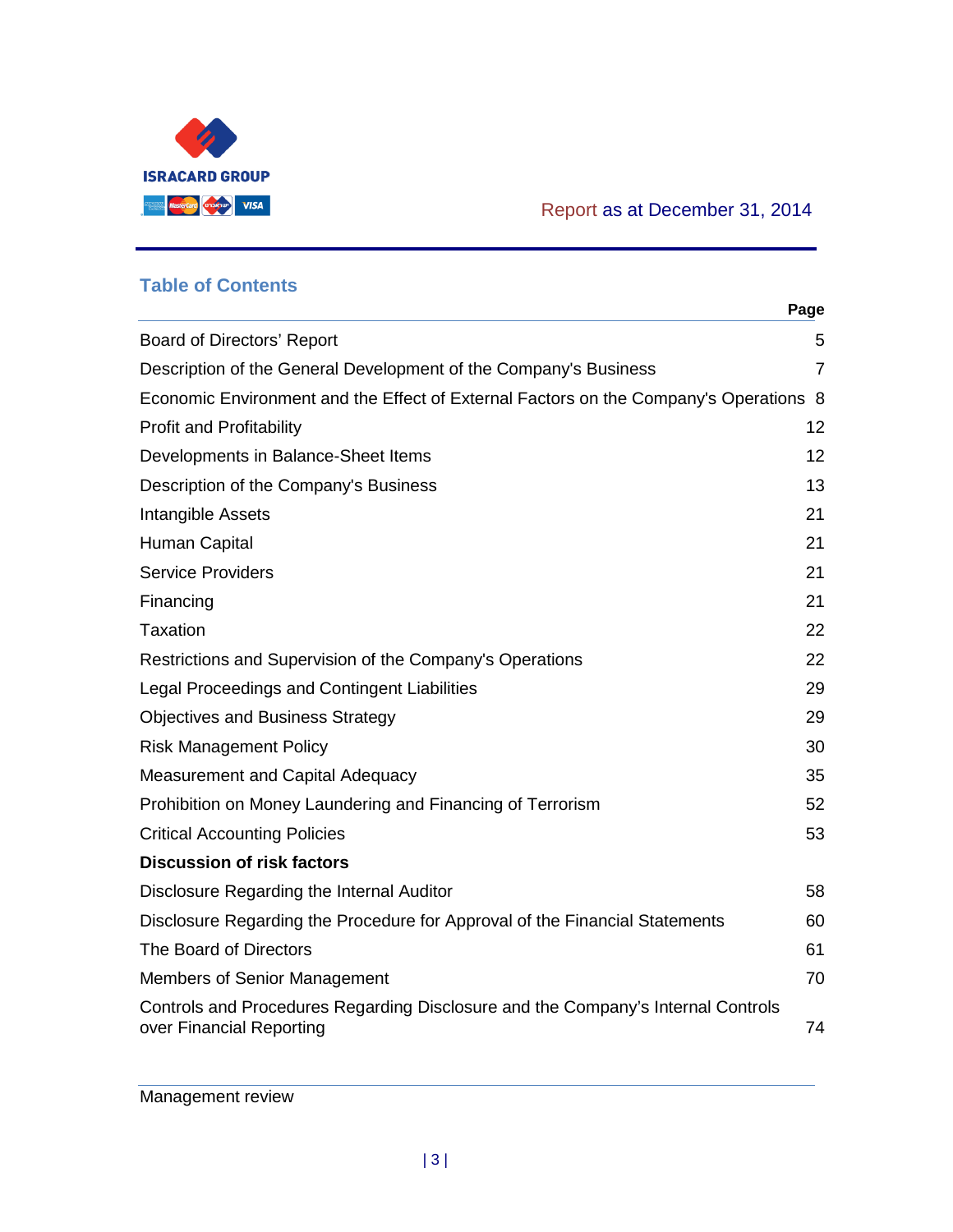

**General manager's certification Chief accounting officer certification Director's report on internal controls over financial reporting Financial statements**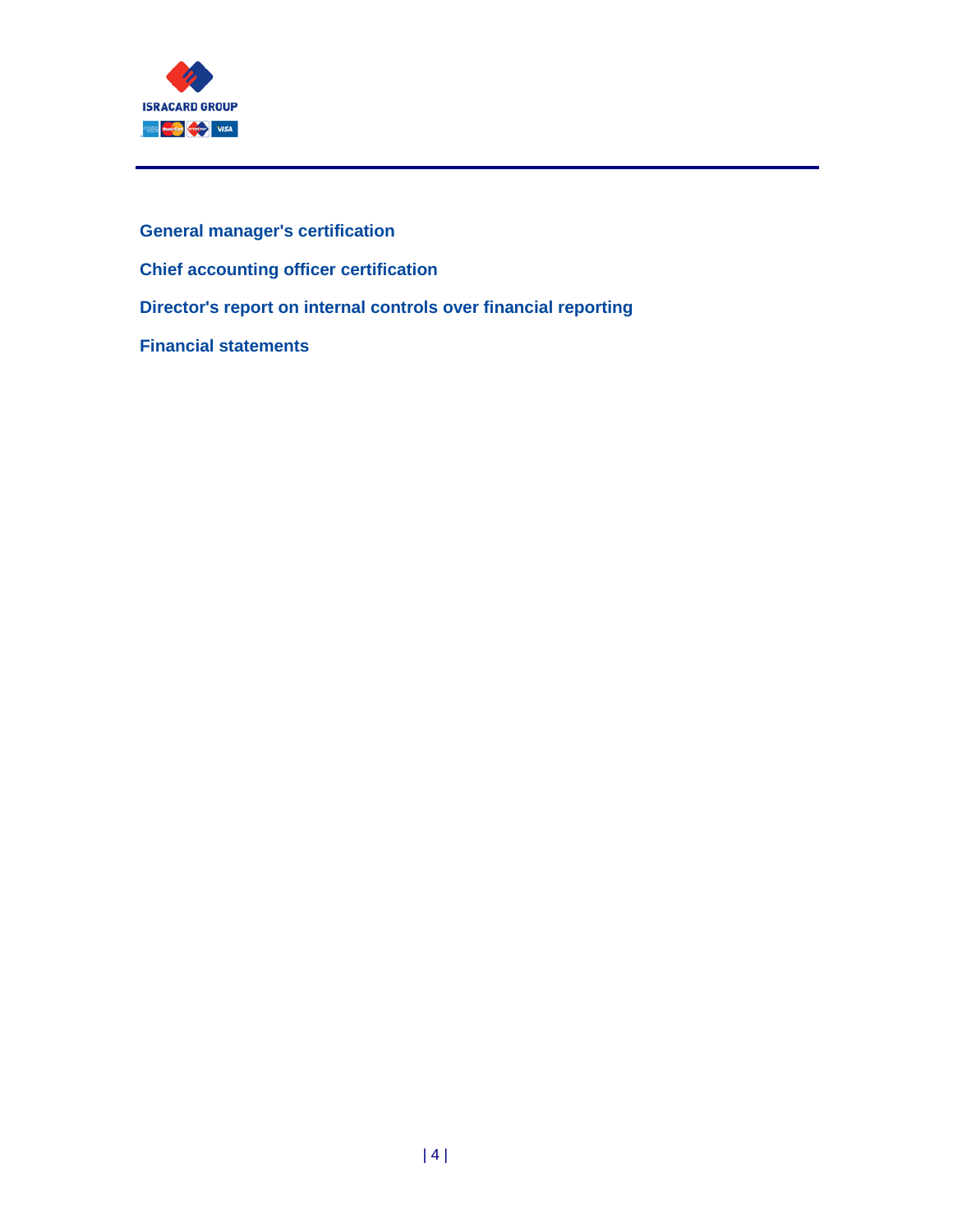# <span id="page-4-0"></span>Europay (Eurocard) Israel Ltd. **Board of Directors' Report**

For the Year Ended December 31, 2014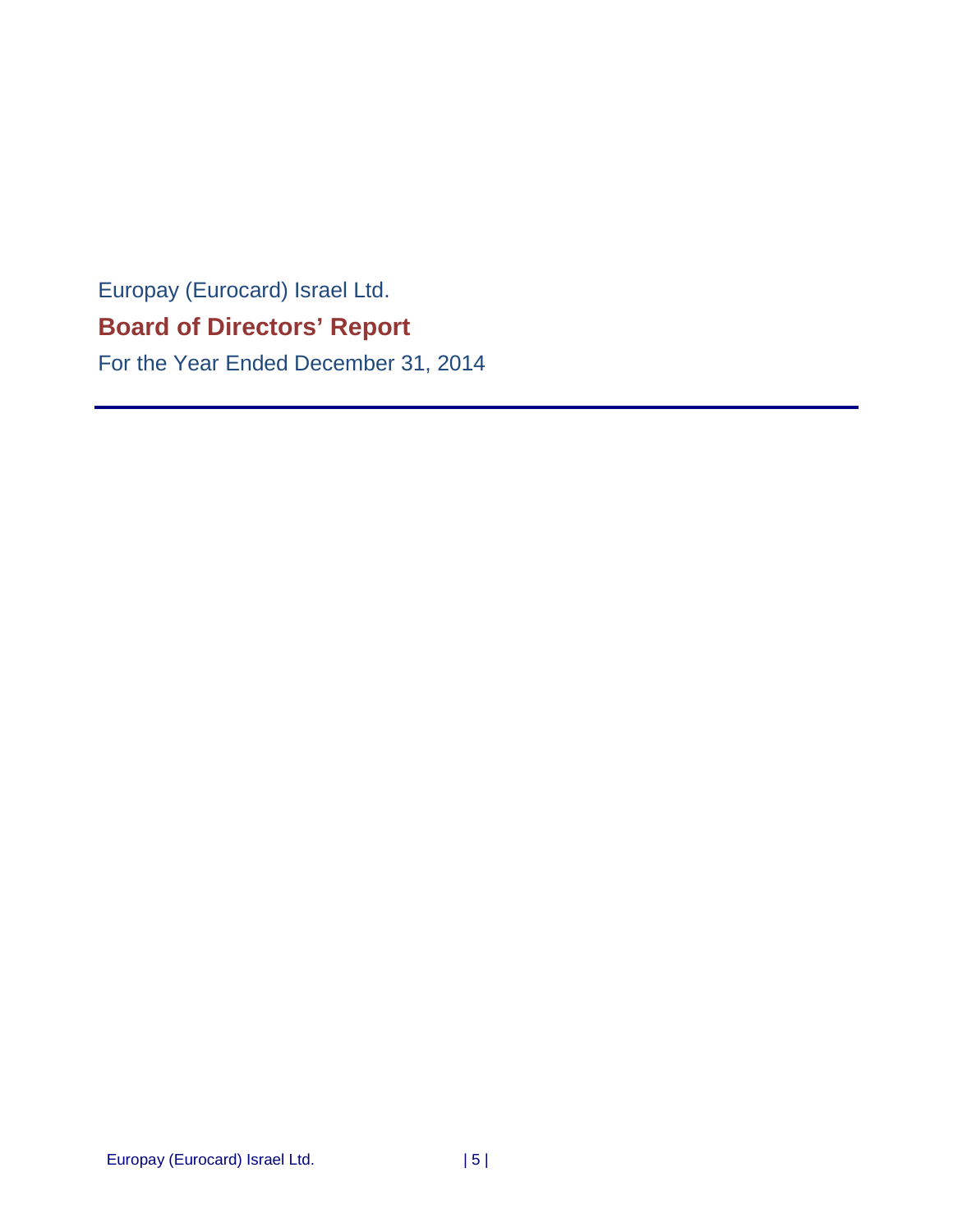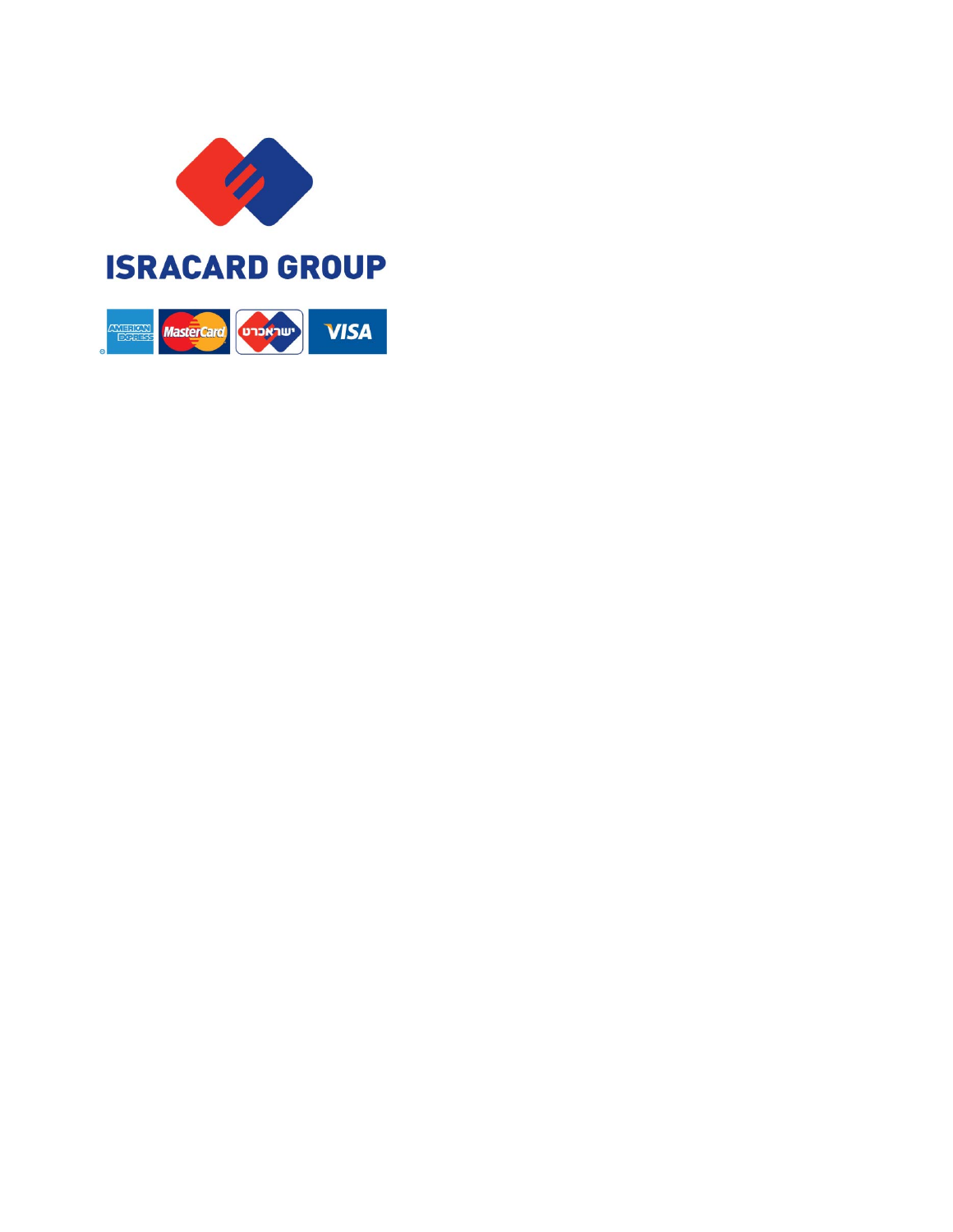# **Board of Directors' Report on the Financial Statements as at December 31, 2013**

At the meeting of the Board of Directors held on February 23, 2015, it was resolved to approve and publish the audited financial statements of Europay (Eurocard) Israel Ltd. (hereinafter: "**the Company**" or "**Europay**") for the year 2014.

Mr. Dan Koller serves as Director and Chairman of the Board of Directors of the Company, replacing Mr. Shimon Gal who retired from his position as Director and Chairman of the Board of Directors in July 2014.

Mr. Dov Kotler, Chief Executive Officer of the companies in the Isracard Group (Isracard Ltd., Poalim Express Ltd., Europay (Eurocard) Ltd.), ceased to serve in his position on January 31, 2015, after a term of office of six years, with the end of his contract of employment. Mr. Ronen Stein was appointed Chief Executive Officer and has served in this position since February 1, 2015.

### <span id="page-6-0"></span>**Description of the General Development of the Company's Business**

The Company was established and incorporated in Israel in 1972 as a private company. In July 2009, control of the Company was transferred from Bank Hapoalim B.M. (hereinafter: "**Bank Hapoalim**") to Isracard Ltd. (hereinafter: "**Isracard**"), which is controlled by Bank Hapoalim.

The Company is a credit-card company and an "auxiliary corporation" according to the definition of this term in the Banking Law (Licensing), 1981 (hereinafter: "**Auxiliary Corporation**"). The Company has no subsidiaries or other investee companies.

The Company, jointly with Isracard, issues credit cards that combine the Isracard and MasterCard brands (hereinafter: "**MasterCard cards**"), which are issued by the Company for use abroad and by Isracard for use in Israel, under a license granted to the Company by MasterCard International Incorporated (hereinafter: "**the MasterCard Organization**"). In addition, the Company clears transactions with merchants that have agreements with it which are executed in Israel in foreign currency, using MasterCard cards issued abroad by companies in the MasterCard Organization, and paid to the merchant in foreign currency.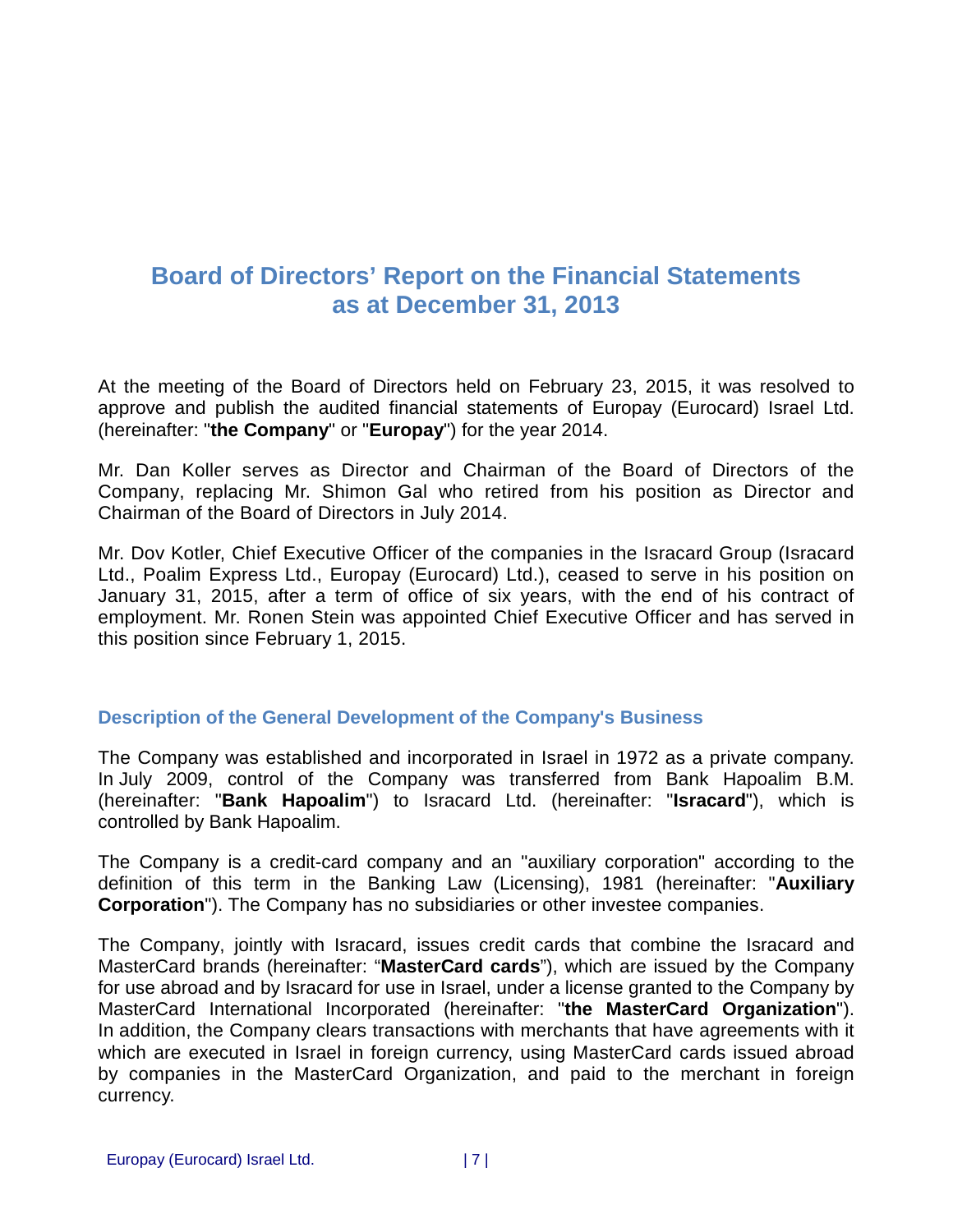**Contractual engagement between the Company and Isracard** – Under an agreement between the Company and Isracard, its parent company, Isracard administers and operates, on behalf of the Company, issuance and clearing activity in Israel of transactions executed with merchants using MasterCard cards (hereinafter: "**the Arrangement**"). The Company participates in all costs common to Isracard and the Company, according to its relative share of the relevant activity. In return for Isracard's activity in the operation of the Arrangement, the Company pays a fee and other payments to Isracard, as agreed between the parties.

The Company is part of the Isracard Group, which also includes the following companies: Isracard, Poalim Express Ltd. (hereinafter: "**Poalim Express**").

**Dividend distribution** – In May 2012, the Company distributed a dividend to its shareholders in a total amount of NIS 174 million.

Following the distribution of the dividend, Isracard acquired 7,699 common shares from Mizrahi Bank, constituting 1.8% of the issued and paid-up common share capital of the Company. Following the completion of this transaction, Isracard holds 100% of the shares of the Company.

# <span id="page-7-0"></span>**Economic Environment and the Effect of External Factors on the Company's Operations**

### **Developments in the Global Economy**

The global economy was characterized in 2014 by inconsistent trends. Growth in the United States was strong, while in Europe, growth was sluggish and inflation was almost zero, even so far as fears of deflation. In emerging markets, too, the picture was not uniform. In Asia, the trends were generally positive, India and China being particularly notable. On the other hand, Russia endured an economic and financial crisis, and, in Brazil, GDP was seen to shrink. Looking ahead, the risk to a recovery of the global economy remains high, mainly due to fears of a deterioration in the economies of the Euro Area and a further weakening of the situation in Russia, which is also likely to impact other economies. According to estimates of the International Monetary Fund, for the year overall, the global economy recorded growth of 3.3% annually, similar to the rate attained in 2013. The developed economies grew by 1.8%, while in the developing markets, growth slowed to 4.4%. The inflationary environment in the developed countries remained very low, the sharp fall in oil prices in the second half of 2014 – a drop of 50% since June 2014 contributing to this. Against a backdrop of moderate activity and the low inflationary environment, the monetary policy in the developed countries remained very expansive, In the Euro Area, interest rates fell to an historically low level of 0.05%, and the European Central Bank started purchasing bonds totaling 60 million euros a month. In Japan, a program of quantitative easing was continued. In the United States, interest rates remained close to zero at a level of 0.25%, but bond purchases came to an end in October 2014. Relatively strong growth in the United States and expectations that the United States will be the first to raise interest rates among the developed states caused the dollar to strengthen against most other world currencies in the second half of 2014.

In the United States, growth continued at a similar rate to 2013. In 2014, growth totaled 2.4%. In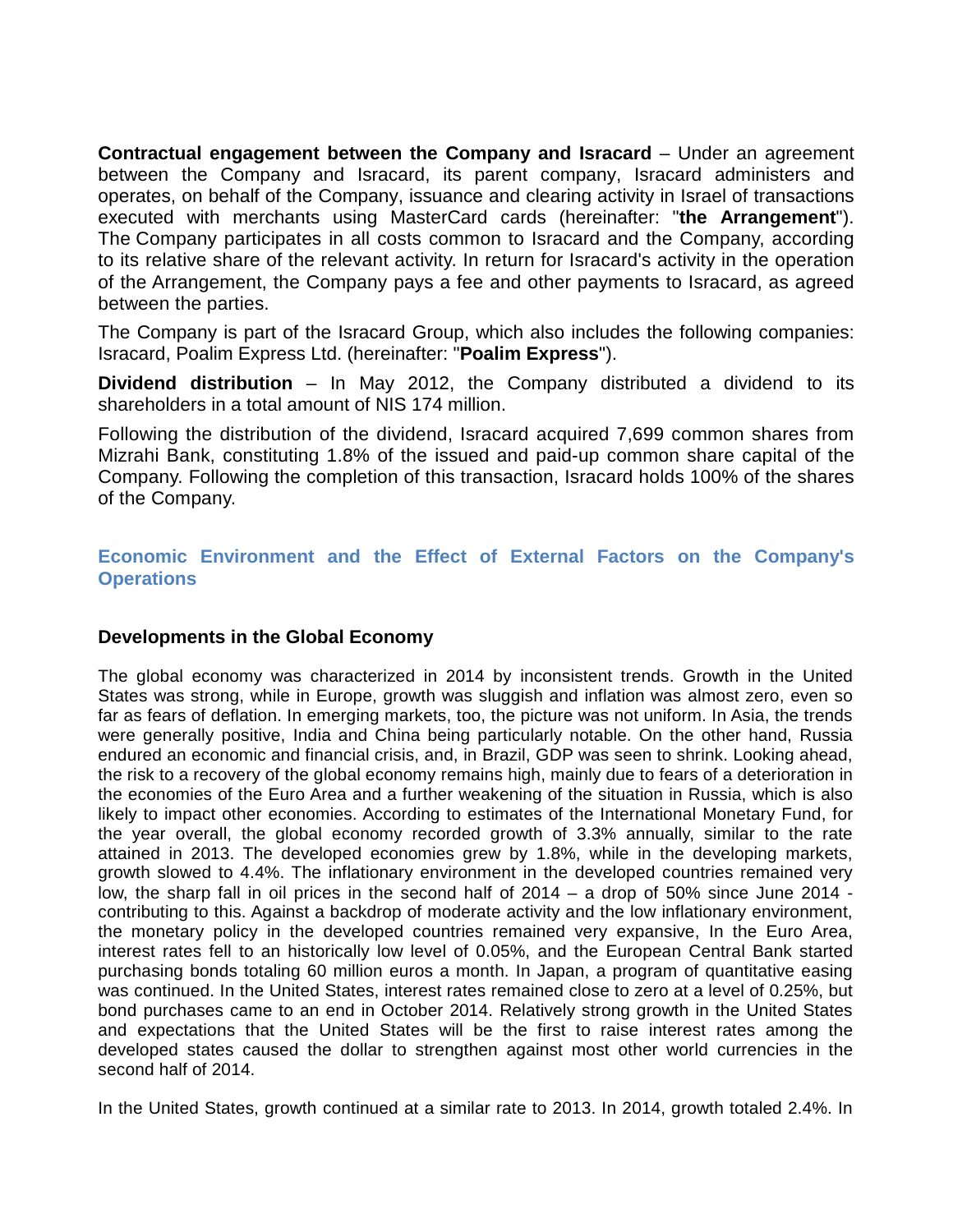the second half of 2014, the rate of growth was even higher. Activity in the real estate sector was stable in 2014, while private consumption and industrial activity continued to expand, and employment data generally indicated continuing improvement – unemployment rates fell in December 2014 to 5.6% and 2.95 million new jobs were added to the U.S. economy in 2014. After two years of recession, positive, but low, growth of 0.8% was recorded. Germany continued to lead and Spain recorded an impressive recovery, growing by 1.4%. The labor market remained vulnerable – the average unemployment rate in the Euro Area was still high at a rate of 11.5%, and the annual inflation rate in the Euro Area was low, adding to a fear of deflation. The risk premiums for Italy, Spain, Ireland and Portugal fell significantly in 2014, and in Greece, in January 2015, a new government was established, following elections. This government is opposed to the harsh austerity measures in the country, and is conducting negotiations with the European Union and the European Central Bank on a future policy path and on the volume of debt and its restructuring. This conflict carries the risk of Greece's leaving the Euro Area.

On January 15, 2015, the Central Bank in Switzerland announced the cancelation of the exchange rate floor for the euro which stood at 1.2 for the past three years. In addition, the bank reduced the three-month LIBOR interest target area by a half a percent to a range of 0.25% to 1.25%. In response to these measures, by the end of January 2015, the Swiss franc strengthened sharply against the euro by 18%, and against the dollar, by 13%.

#### **The Israeli Economy**

#### Economic Activity in Israel

The Israeli economy grew by 2.9% in 2013, according to estimates by the Central Bureau of Statistics, compared with 3.2% in 2013. The slowdown in growth was influenced, among other things, by Operation Protective Edge which occurred in the third quarter of 2014, when growth fell to almost zero. In the fourth quarter of the year, the economy grew at a rapid rate of 7.2% per annum, and therefore, one can say that the effect of the operation on activity was limited. Growth in the past year was substantially based on an expansion in private consumption and public consumption, while exports expanded more slowly and non-bank investments in the economy fell. The increase in private consumption was particularly prominent in durable products, and this was mainly influenced by the low interest rates. The increase in public consumption is primarily attributable to high security expenditure. The slackness in the exports of goods and services was influenced by an appreciation in the shekel in the first half of 2014, and by the damage caused by Operation Protective Edge to incoming tourism.

The labor market continued to its strong showing and the unemployment rate fell to an average level of 5.9%, compared with 6.2% in 2013. In addition, the rate of labor force participation continued to increase.

The residential construction industry was one of the topics at the top of the economic and political agenda. The government tried to advance a program of reducing the rate of VAT to zero for an eligible population and "target price" projects, in which the land would be sold at a discount. These programs resulted in a sharp fall of 30% in purchases of new apartments. In the end, the VAT reduction for eligible population was not approved and the Knesset was dissolved. The purchase of apartments returned to 2013 levels from September 2014. According to the CBS,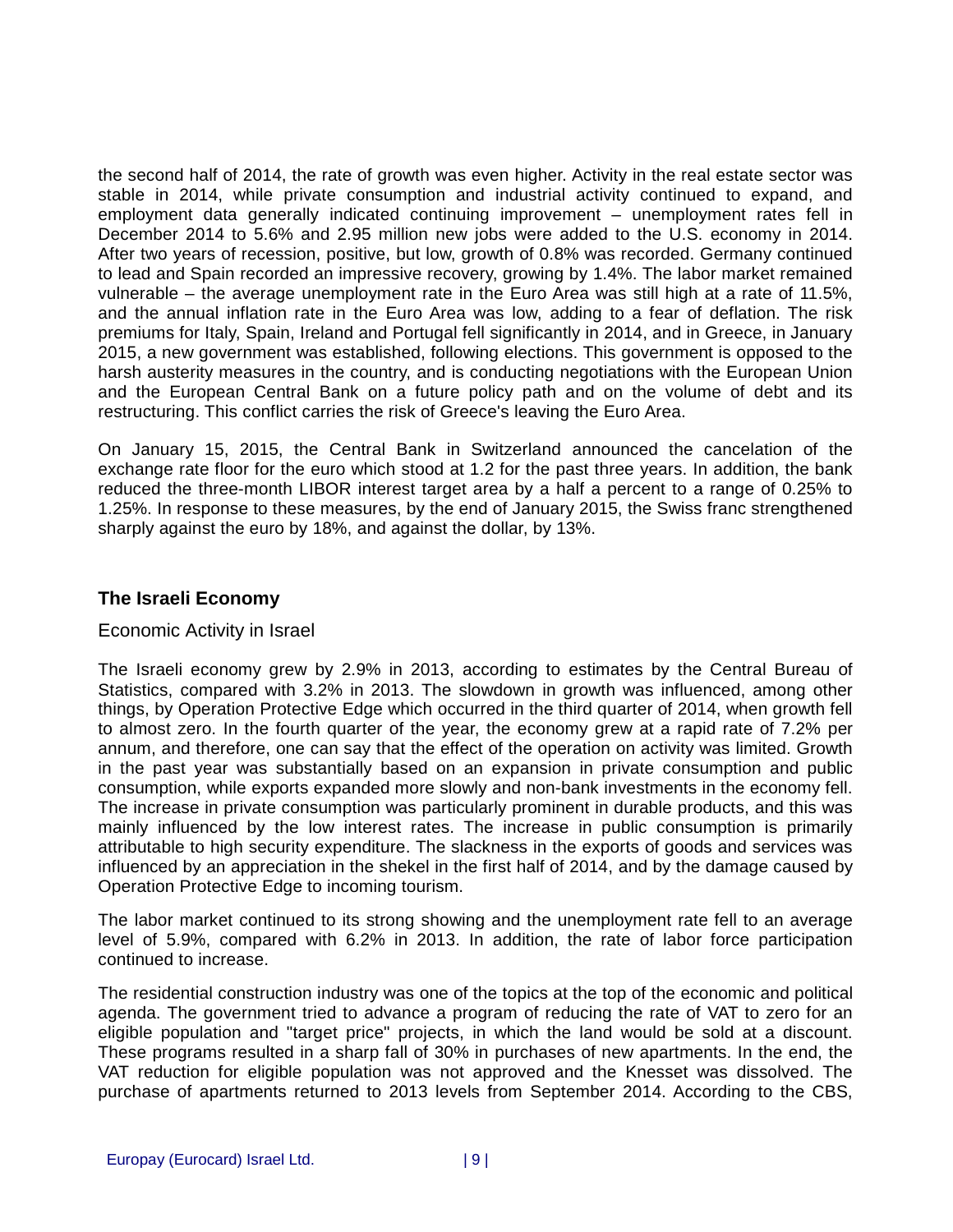house prices rose by 5.8% in the last 12 months surveyed.

# **Fiscal and Monetary Policy**

The budget deficit in 2014 amounted to NIS 29.9 billion, which is 2.8% of GDP. Tax revenues increased by 5.9%, and expenditure by 3.5%. The government budget for 2015 was not approved in the Knesset due to its dissolution. Until the formation of a new government (The elections are due to take place on March 17, 2015.), a 2015 budget is being allocated according to that of last year, and the government cannot exceed the proportional part of the accumulated budget for the period.

The Bank of Israel interest rate was lowered three times during 2014 down to a level of 0.25% in September 2014. Interest rate reductions came against a backdrop of relatively moderate growth of the economy, inflation which was lower than the lower limit of the target and an attempt to weaken the exchange rate of the shekel.

#### **Inflation and Exchange Rates**

The known consumer price index in 2014 fell by 0.1% in 2014. The index excluding housing fell by 1.0%. The falls in prices derived from external factors, such as the commodity and oil price, and domestic factors, such as an increase in competition in the communication and retail sectors. As of January 2015, expectations for inflation are continuing to be significantly lower than the inflation target, standing at an average of 0.5% for the next two years.

The shekel depreciated against the dollar by 12.0% in 2014, and by 3.1% against the effective currency basket. The weakness of the shekel began in August 2014 and this generally reflected the strengthening of the rate of the dollar against the majority of the currencies around the world. During 2014, the Bank of Israel purchased USD 7 billion in conversion transactions, of which USD 3.5 billion was in the framework of a program of purchases intended to offset the effect of gas production on the exchange rate. At the same time as a devaluation in the rate of the shekel, there was also a significant increase in the volatility of the exchange rate, both historical and that inherent in options.

#### **The Credit-Card Industry in Israel**

As at the reporting date, the following companies operate in the area of credit-card issuance and clearing in Israel: (1) the Company and Isracard, which issue and clear MasterCard and Isracard credit cards, respectively; (2) Isracard, which issues and clears Visa credit cards; (3) Poalim Express Ltd. (hereinafter: a "**fellow subsidiary**"), which issues and clears American Express credit cards; (4) Leumi Card Ltd. (hereinafter: "**Leumi Card**"), which, to the best of the Company's and Isracard's knowledge, issues Visa and MasterCard credit cards, and clears Visa, MasterCard, and Isracard credit cards; (5) **Cartisei Ashrai Leisrael Ltd.** (hereinafter: "**CAL**"), which, to the best of the Company's knowledge, issues Visa and MasterCard credit cards, and clears Visa, MasterCard, and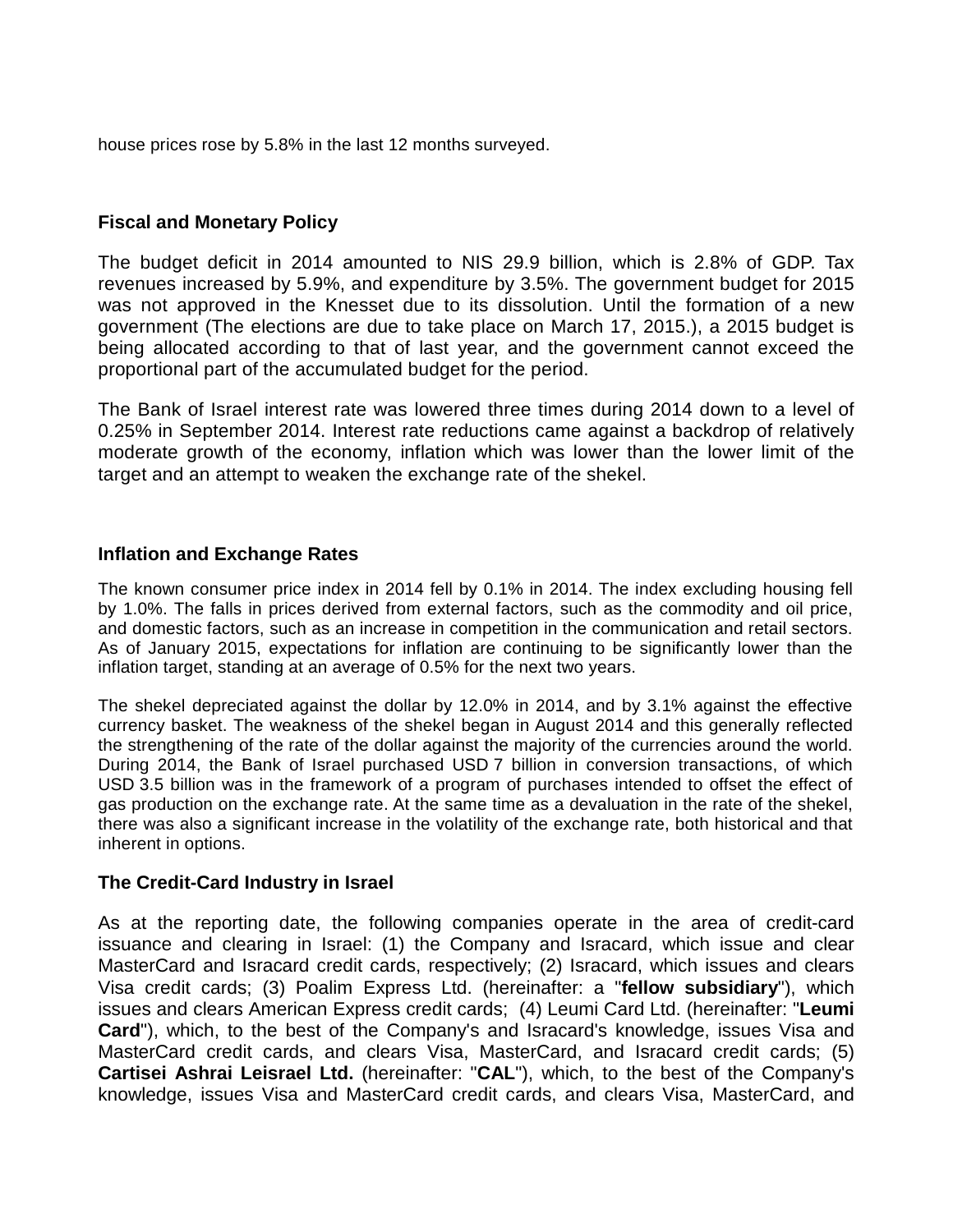Isracard credit cards; and (6) Diners Club Israel Ltd. (hereinafter: "**Diners**"), to the best of the Company's knowledge a subsidiary of CAL, which issues and clears Diners credit cards.

The credit-card companies in Israel issue and clear the international credit cards noted above (American Express, MasterCard, Visa, and Diners) under licenses granted by the relevant international organizations.

In recent years, two notable trends have been evident in the credit-card issuance sector in Israel: (1) issuance of non-bank credit cards by credit-card companies, usually linked to customer clubs or consumer or other entities; (2) expansion of the range of services offered by credit-card companies in the area of credit and financing to cardholders and merchants, including through the issuance of "revolving credit" credit cards, which allow cardholders to determine debit amounts and dates according to their needs and ability.

The credit-card industry in Israel is characterized by high, dynamic regulatory intervention in the business of the companies operating in this area, both due to the fact that each of the companies is an "auxiliary corporation," and in relation to their activity in the area of credit cards. This regulation includes the Charge Cards Law, 1986 (the "**Charge Cards Law**") and the derived regulations; the Banking Law (Customer Service), 1981 (the "**Banking Law (Customer Service)**"); and the Anti-Money Laundering Law, 2000 (the "**Anti-Money Laundering Law**") and the order issued under its power by the Bank of Israel. In addition, various directives of the Supervisor of Banks apply to credit-card companies in Israel, including Proper Conduct of Banking Business Directive No. 470, which regularizes the activity of credit-card companies, as well as guidelines derived from Proper Conduct of Banking Business Directives No. 311, which establish riskmanagement standards aimed at reinforcing the financial robustness and stability of the banking system.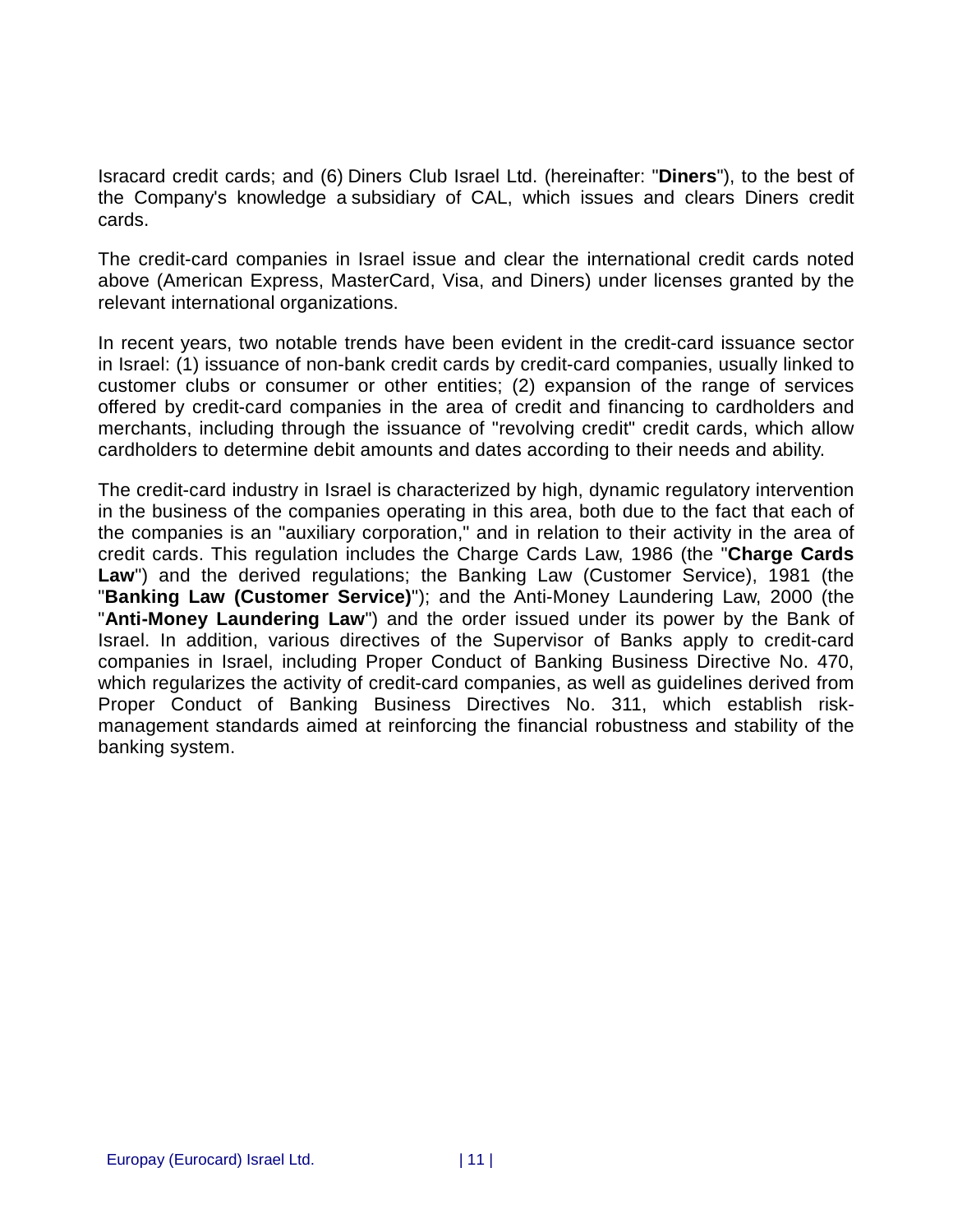#### <span id="page-11-0"></span>**Profit and Profitability**

**The loss** of the Company in 2014 totaled NIS 6 million, compared with a loss of NIS 5 million in 2013.

**The return of the loss before taxes on average equity** reached a negative return of 126% in 2014, compared with a negative return of 115% in 2013.

**The return of the loss on average equity** reached a negative return of 126% in 2014, compared with a negative return of 115% in 2013.

#### <span id="page-11-1"></span>**Developments in Balance-Sheet Items**

**The balance sheet** totaled NIS 3 million on December 31, 2014, compared with NIS 2 million at the end of 2013.

**Equity** as at December 31, 2014 totaled NIS 3 million, compared with NIS 2 million on December 31, 2013.

**The ratio of equity to the balance sheet** reached 100% on December 31, 2014, similar to December 31, 2013.

**The ratio of capital to risk-adjusted assets under the capital measurement and adequacy directives** reached 300% on December 31, 2014 according to Basel III and 100% on December 31, 2013 according to Basel II..

The minimum capital ratio required by the Bank of Israel is 9%.

For further details, see chapter on Measurement and Capital Adequacy, Capital Adequacy Target, below.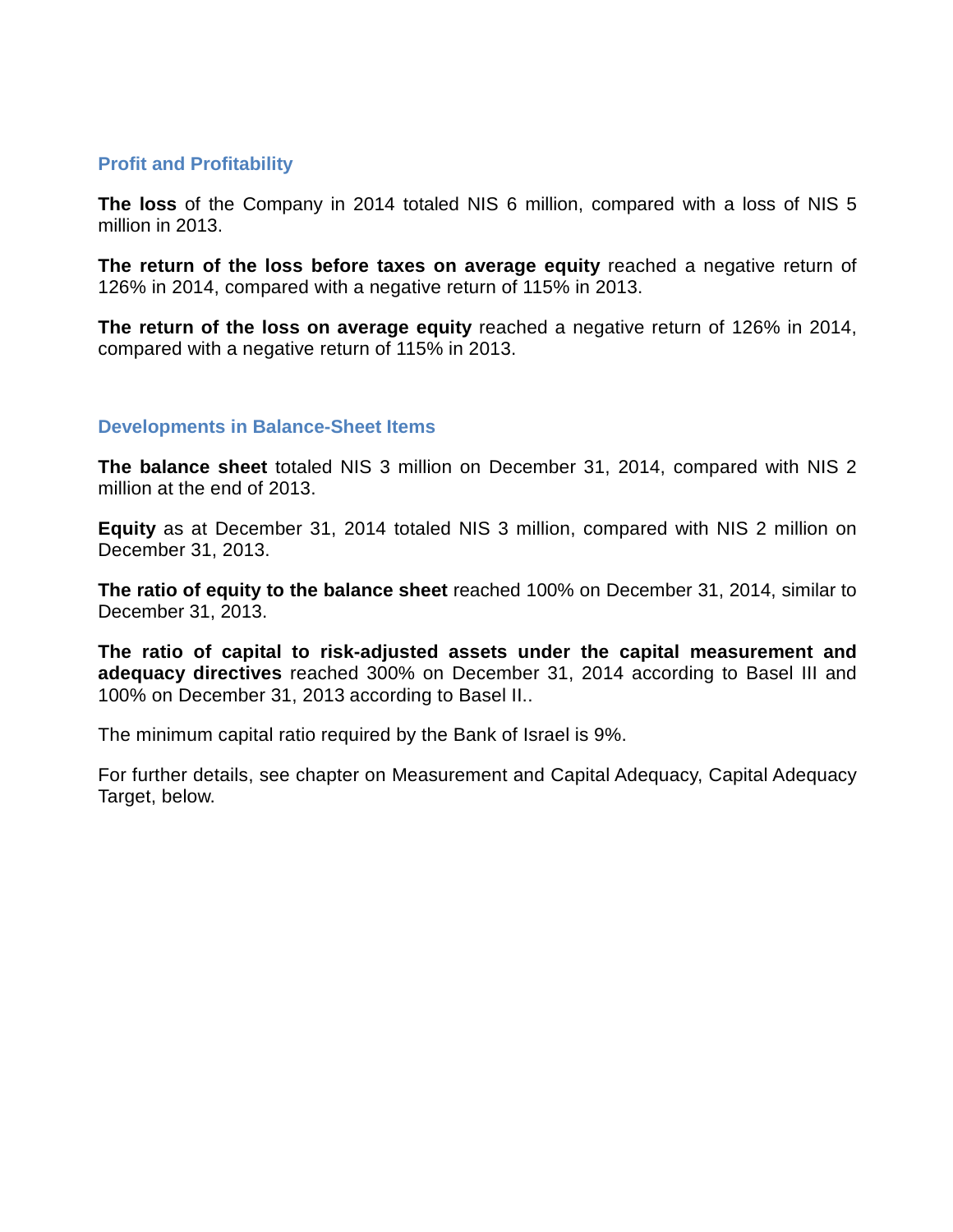# <span id="page-12-0"></span>**Description of the Company's Business**

#### **Credit-Card Issuance**

#### **General**

A credit-card company issues credit cards to its customers (credit-card holders). Creditcard holders use the card as a means of payment to merchants, and the merchants provide the credit-card holders with goods or services. Customers join the credit-card system by signing a credit-card contract with the issuer and receiving the credit card. Credit-card holders make a commitment to repay amounts owed arising from their use of the credit card.

The issuer collects various fees from the cardholder and interchange fees or merchant fees from the clearer or merchant, respectively, for card issuance and operational services. As at the date of the report, several companies issuing bank and non-bank credit cards operate in the credit-card issuance sector in Israel: the Company, Isracard, Poalim Express, Leumi Card, CAL, and Diners. This field is characterized by a high level of competition.

Bank cards issued by the Company and Isracard are distributed to owners of accounts at banks with which the Company and Isracard have agreements, including Bank Hapoalim, Mizrahi-Tefahot Bank Ltd., Bank Yahav for Government Employees Ltd. ("**Bank Yahav**"), First International Bank of Israel Ltd., Bank Massad Ltd., Bank Otsar Hahayal Ltd., and Bank Poaley Agudat Israel Ltd. (jointly, the "**Banks Under Arrangement**"). The Company also recruits customers and issues cards through various other channels, including contractual engagements with organizations and clubs. During the year, the Company renewed agreements with a number of clubs. With regard to the regulatory effects on the segment, see also "Restrictions and Supervision of the Company's Operations," below.

As noted, Isracard administers and operates credit-card issuance and clearing activity on behalf of the Company.

**Critical success factors in the operating segment** - In the opinion of the Company, the main critical success factors in the Issuance Segment are the following: (1) the ability to issue credit cards under an international license; (2) collaboration with banking corporations, particularly Bank Hapoalim, for the distribution and issuance of credit cards; (3) high-quality, experienced human capital; (4) quality of customer service; (5) an operational system including information systems, technologies, communications, and advanced infrastructures; (6) a technological level allowing response to changes and the development of new products; (7) a system of risk management and credit controls; (8) the ability to recruit and retain customers through a targeted marketing system; (9) agreements to establish customer clubs; and (10) operational efficiency and preservation of scale advantage.

**Key entry barriers in the operating segment**- The key entry barriers in the provision of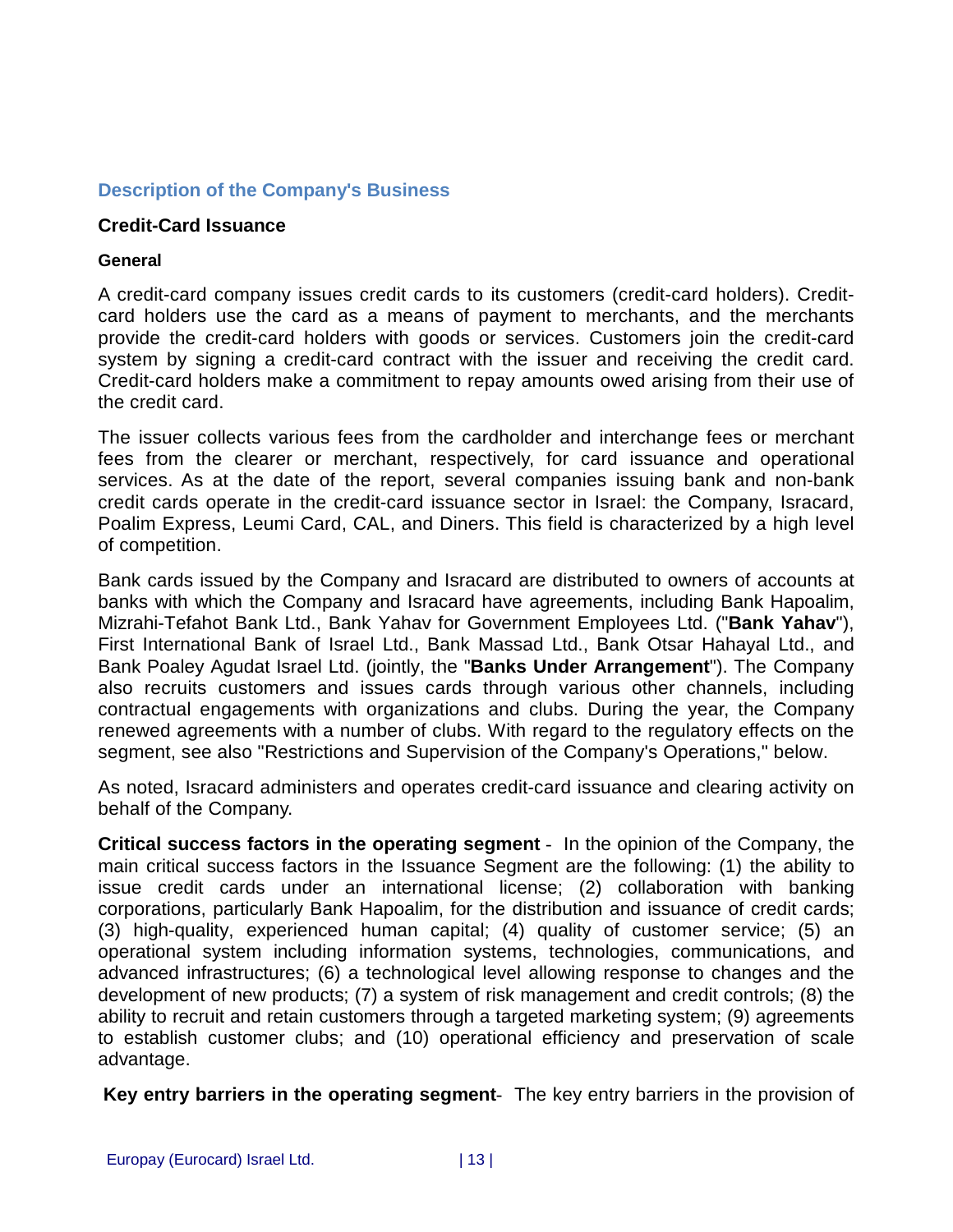credit-card issuance services are the following: (1) the need to obtain a license from an international organization to issue the brand and receive the right to use its trademark, which may involve high monetary costs; (2) compliance with certain qualifications as a condition for receiving an issuer's license; (3) the need for broad financial resources and extensive knowledge in order to carry out the investments necessary to issue cards and investments in technological infrastructures, including an operational system, sophisticated information and communications systems, a risk-management and credit-control system, information security, advertising, and widely deployed sales and marketing; (4) the need for capital in order to comply with the directives of the Supervisor of Banks regarding the ratio of capital to risk-adjusted assets.

**Substitutes for the products of the operating segment.** Payment methods such as cash, direct debits, electronic bank transfers, checks, gift cards, and prepaid cards constitute substitutes for the services provided by credit-card companies in Israel. In addition, credit and loan services offered by various parties in the economy, either through banks or through other financial agents, constitute substitute products to credit and financing services.

#### **Products and Services**

The Company, jointly with Isracard, issues credit cards that combine the Isracard and MasterCard brands. The cards are issued by the Company for use abroad and by Isracard for use in Israel. These cards are issued both as bank cards and as non-bank cards, and are used as means of payment for transactions and for cash withdrawals, locally and internationally. In addition, the various additional products and services offered through Isracard include More brand revolving credit cards, allowing cardholders to determine the terms of repayment; loans for specific purposes for private and business customers; various credit plans based on Isracredit plans; various types of all-purpose loans based on credit facilities in credit cards; various options for spreading payments; and information services and certifications.

### **Contractual Arrangements with Banking Corporations**

The various agreements of the Company and of Isracard with the Banks Under Arrangement grant each bank the authority to determine which of its customers are entitled to register for the credit-card arrangement of the Company, and to recommend the customer's registration for the card arrangement to the Company. As a rule, each such bank is responsible for accepting all sales slips and debits executed by the customer on the day of presentation of the sales slips or debits to the bank. The aforesaid various agreements also include payment arrangements and the relevant terms with each of the Banks Under Arrangement.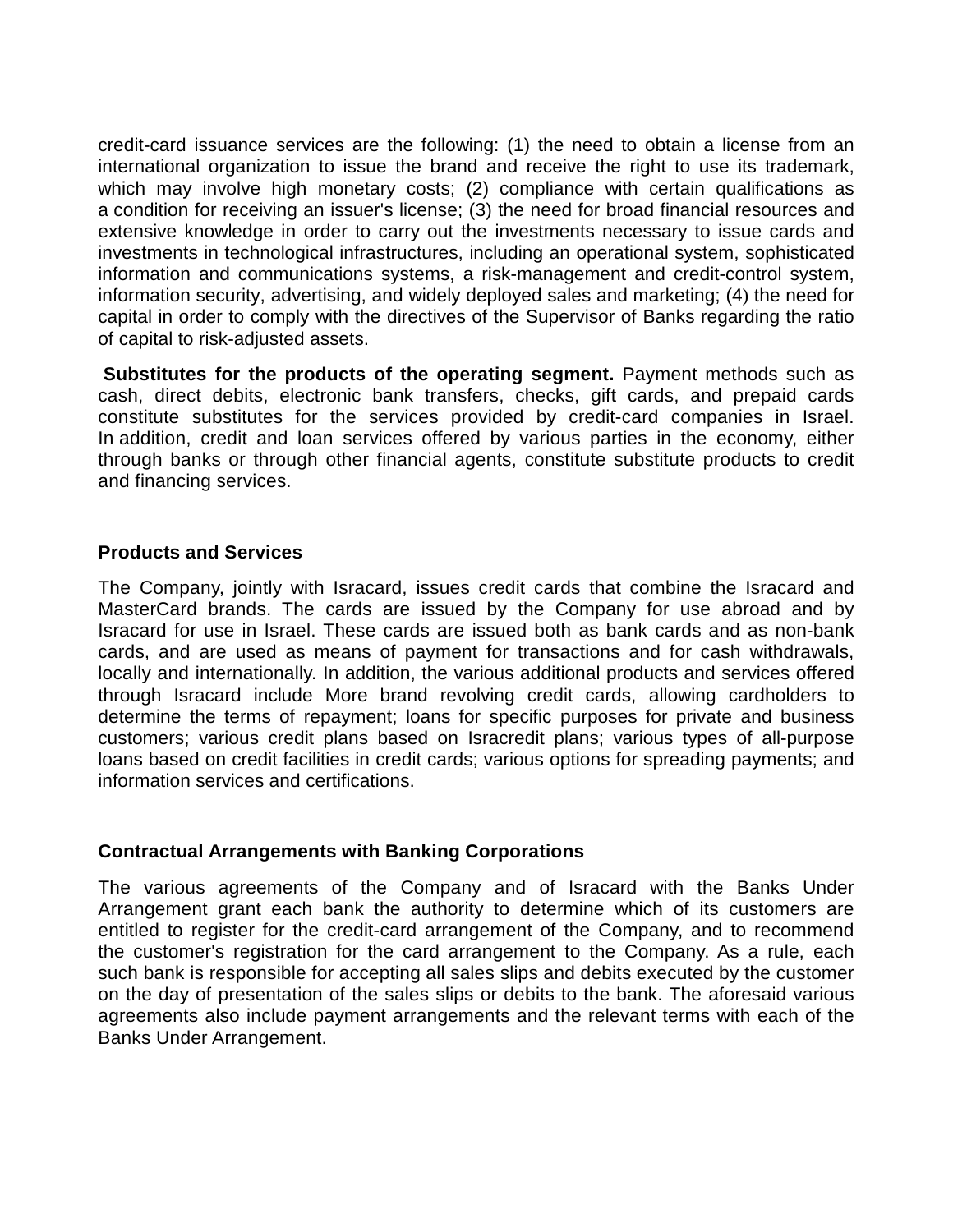### **Customers – Cardholders**

The credit cards issued by the Company serve customers in various sectors, such as private customers, corporate employees, and corporate purchasing, including B2B (business-to-business payment transfers).

As at the date of the report, there are no cardholders (bank and/or non-bank) whose share of the volume of transactions executed using the Company's credit cards constituted 10% or more of the total volume of transactions in the Company's and Isracard's credit cards in 2014.

# **Marketing and Distribution**

The Company's marketing activity in the area of credit card issuance is conducted through Isracard, which administers and operates credit card issuance activity on behalf of the Company, on several levels: joint activity with the Banks Under Arrangement in the issuance of bank cards, marketing of non-bank cards, joint activity with customer clubs with regard to the issuance of both bank cards and non-bank cards, and marketing and sales promotion, including through large-scale marketing campaigns, joint offers with leading entities in the various sectors, the operation of a sales center (internal and external), direct mail, salespeople, the website, and more.

Within the activity of customer clubs, the Company customarily enters into agreements with various entities representing various customer groups, in arrangements in which the Company issues credit cards to the members of those customer groups (the "**Club Members**"). The cards issued to the Club Members usually grant them discounts, benefits, and special services at a range of merchants that accept the club's cards. Entities participating in the Company's customer-club activity include workers' organizations, professional organizations, and commercial corporations interested in issuing club cards to their customers and/or employees through credit cards. The range of different types of credit cards issued by the Company includes credit cards issued jointly with organizations and clubs, and with consumer, professional, and other entities, such as Hever cards for career military personnel and retirees, Life-Style club cards, Ashmoret cards for members of the Israel Teachers Union, HOT cards for members of the Union of Engineers and Technicians in Israel, Members cards for members of the Israel Bar Association and of the Institute of Certified Public Accountants in Israel, cards for Rafael Advanced Defense Systems Ltd., cards of retail chains, etc. During the year, the Company established the "Rami Levi" Social Club.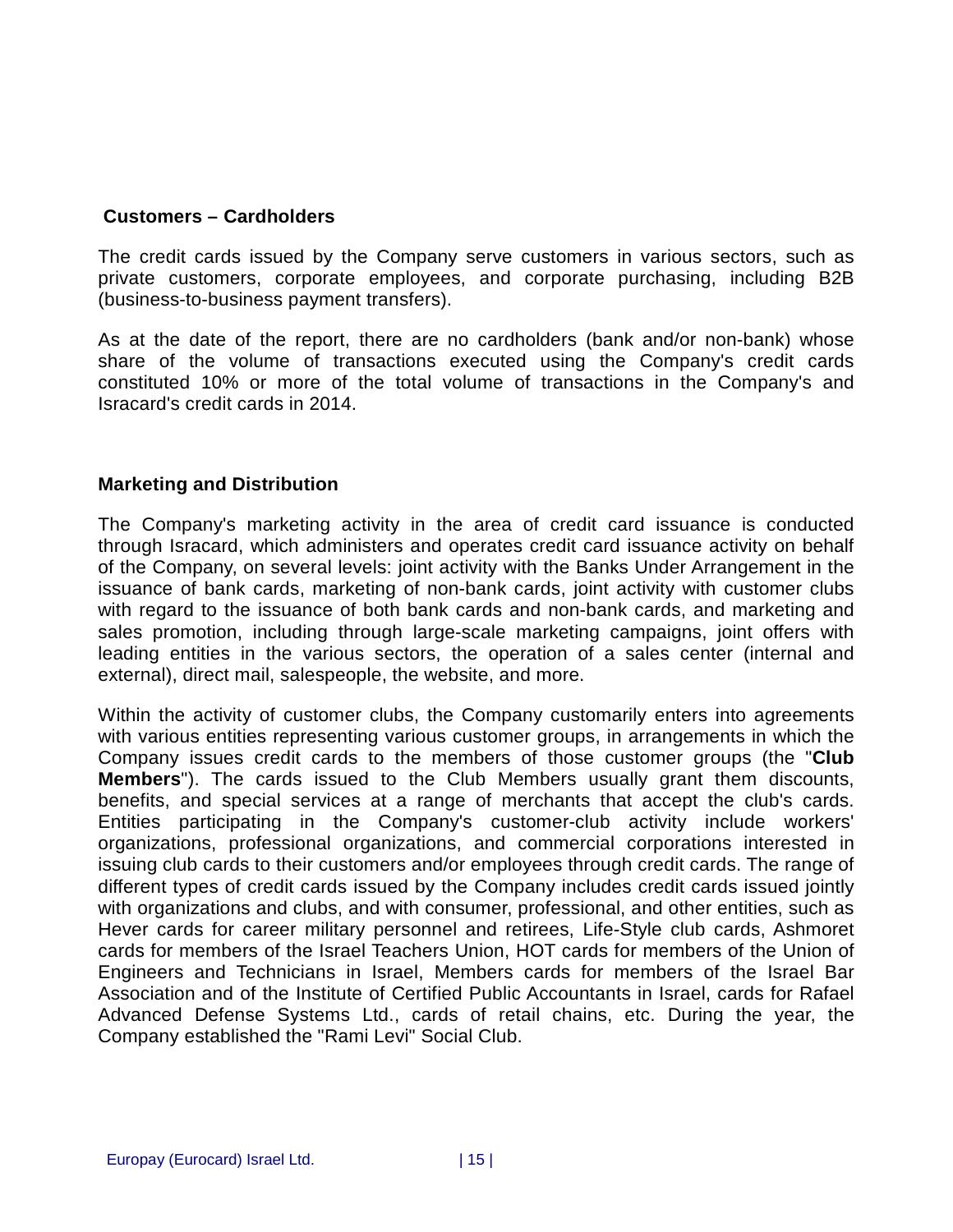#### **Competition**

The credit-card issuance field is characterized by a very high level of competition, which has intensified in recent years, encompassing all activities and population segments relevant to this sector.

Competition over cardholders is apparent on several levels: (1) registration of new customers (who do not own credit cards or who own credit cards of competing companies) for a credit-card arrangement with the Company/Isracard, and the retention of existing customers and prevention of desertion to competitors, which requires the investment of efforts and resources; (2) competition over the wallet of cardholders (who may hold charge cards issued by several companies) with the aim of leading customers to carry out the major portion of their routine consumption using credit cards issued by the Company and Isracard, while increasing the mix of products issued by the Company and Isracard and/or increasing the volume of use of such products; and (3) offers of non-bank credit services through revolving credit cards or through loans for cardholders, as an addition and/or alternative to credit granted by banks and other financial institutions.

For details regarding the credit-card companies operating in Israel, see the section "The Credit-Card Industry in Israel," above.

In order to cope with competition in the field, the Company, through Isracard, which administers and operates credit-card issuance activity on behalf of the Company, takes the following main actions: (1) investment of resources to improve service to cardholders, retain cardholders as customers, and increase customer loyalty; (2) innovation – response to customers' needs by developing new products and services to supply the requirements of the customer segments and market needs, and development of alternative products and services to compete with prevalent means of payment such as cash and checks; (3) reinforcement of the Company's status and image through advertising, benefits, and various offers for cardholders; and (4) marketing and sales promotion activity, including through the contractual engagements with the Banks Under Arrangement.

Positive factors affecting the Company's competitive standing include, among others, the following,: (1) the licensing agreement with the MasterCard Organization for the issuance and clearing of credit cards; (2) the arrangement with Isracard for the management and operation of credit card issuance and clearing activity; (3) the Company and Isracard are the leaders in the area of credit card issuance in Israel and have the largest quantity of issued cards in Israel; (4) professional, skilled, experienced human capital; (5) the Company's image and brand; (6) the Company and Isracard have long-term agreements with the Banks Under Arrangement for the issuance of credit cards; (7) the Company and Isracard's system of agreements with customer clubs and organizations, representing a variety of segments of Israel's population; (8) the range of products and services offered to a broad spectrum of customers; (9) an advanced service system allowing a high quality of customer service; and (10) a robust capital structure and positive cash flow.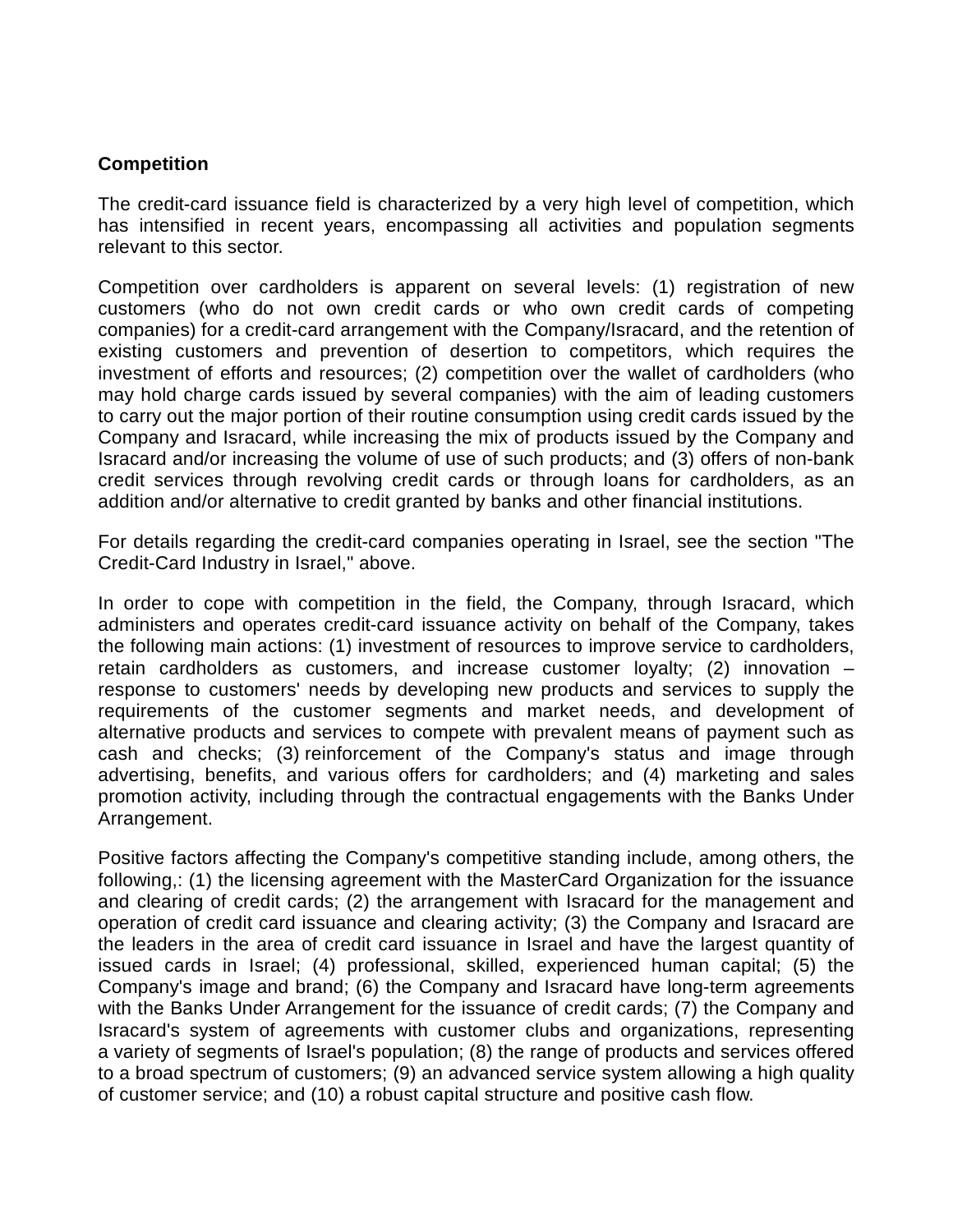Negative factors affecting the Company's competitive standing include, among others: significant regulatory changes; technological improvements that create the possibility of development of alternative means of payment in areas such as payments through cellular phones, which may cause a decline in the demand for credit card issuance; and the entry of retail and other entities into the issuance field and/or expansion of activity of existing competitors, including through strategic ventures and collaborations for card issuance.

# **Credit Card Clearing**

#### **General**

In clearing services, the clearing credit card company makes a commitment to merchants that subject to compliance with the terms of the agreement between them, the debits incurred by holders of cards cleared by the clearer when purchasing goods or services from the merchants will be settled by the clearer. The clearer accumulates debits for transactions executed in the credit cards cleared by the clearer with a particular merchant that has signed a clearing agreement with it, in return for a fee (called the "**merchant fee**"), and secures and transfers to the merchant the payments incurred by the credit card holders who executed transactions using credit cards with that merchant.

As at the date of the report, several credit card companies operate in the credit card clearing segment in Israel: the Company, Isracard, Poalim Express, Leumi Card, CAL, and Diners. Competition in this field is intense, encompassing all areas of activity within the segment.

The Company has clearing agreements with merchants in various industries. In addition to clearing services, it offers merchants various financial services, such as loans, advance payments, sales-slip discounting, and marketing and operational services, including an option for payment in installments, flexible crediting dates, targeted information, and sales-promotion campaigns.

Credit card companies authorized to issue Visa and MasterCard cards and to clear transactions executed using these cards can clear Visa and MasterCard cards, according to each company's authorizations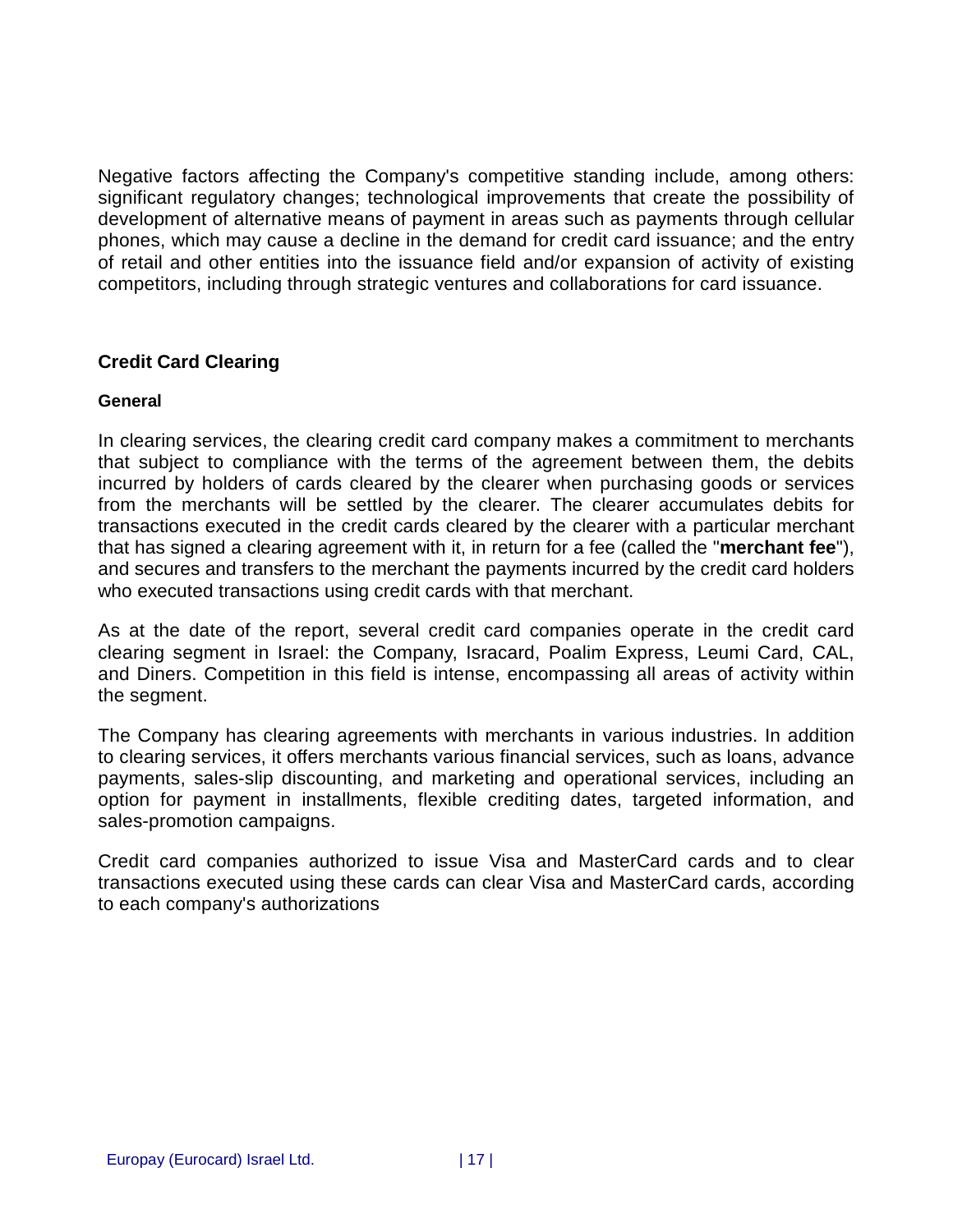**Critical success factors in the operating segment, and changes therein.** In the opinion of the Company, the main critical success factors in the Clearing Segment are the following: (1) the ability to clear credit cards under an international license; (2) available sources of financing for investment in new technological infrastructures necessary in order to provide clearing services and upgrades of existing infrastructures; (3) specification and development of suitable clearing systems and maintaining a high technological level; (4) high-quality, experienced human capital; (5) quality of service to customers of the Clearing Segment – merchants – and the ability to recruit and retain merchants through a targeted sales and marketing system; (6) provision of related services to merchants, including various financial, and operational services; (7) operational efficiency and utilization of size advantage; (8) accumulated experience in the area of clearing of credit cards; and (9) a robust capital structure and available sources of financing.

**Key entry barriers in the operating segment.** The key entry barriers in the provision of credit card clearing services are the following: (1) the need for financial means, experience, and extensive knowledge in order to carry out the necessary large investments in technological infrastructures, an operational system, and large-scale advertising and marketing; (2) the need to obtain a license, including one from international organizations to clear the brands under their ownership, while continually complying with the terms stipulated in each license and with the rules of the relevant organization; (3) deployment of a communications system to allow the operation of clearing; (4) a need to perform clearing services on a large scale in order to recover the investment in infrastructures, clearing systems, and other costs; (5) development of a reliable information system for account settlement; and (6) a sales, recruitment, and customer service system.

**Substitutes for the products of the operating segment** – Alternative means of payment such as cash, standing orders, bank transfers, and checks constitute substitutes for payment by credit card.

### **Products and Services**

The Company clears transactions executed with merchants that have agreements with it, in Israel, using MasterCard cards issued abroad by members of the MasterCard Organization, in foreign currency, and paid to the merchant in foreign currency, mainly in return for a merchant fee, as noted above. Isracard administers and operates credit card clearing activity on behalf of the Company.

In addition, the Company offers services, through Isracard, such as information regarding credits of the merchant, joint advertising campaigns, all at a high quality of service backed by advanced technological infrastructures.

#### **Segmentation of Income from Products and Services**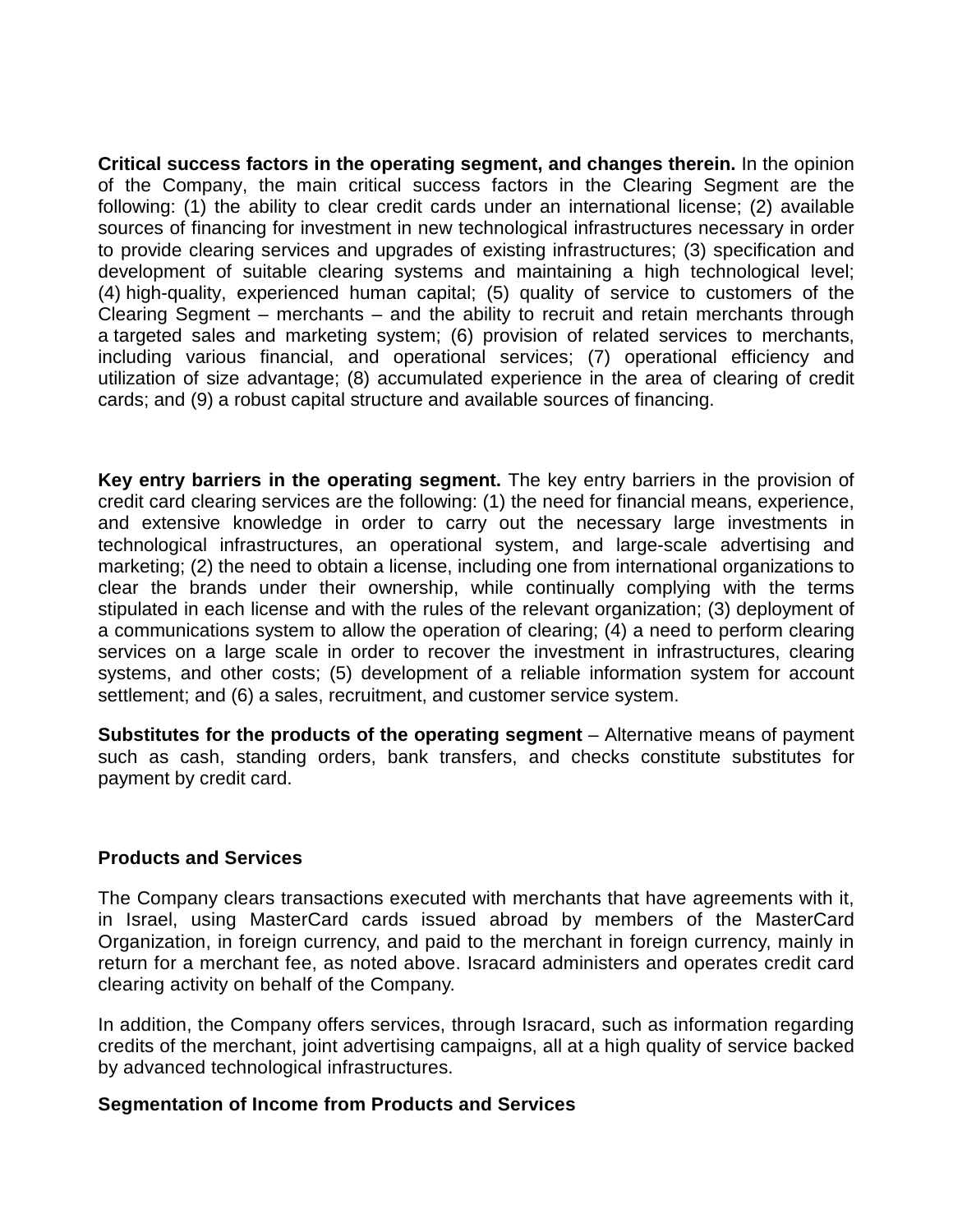All income from merchants and all expenses related to recruitment and routine handling of merchants relevant to the Company are allocated to the Company's activity. The main income and expense items are in accordance with the Company's agreement with Isracard for the management and operation of credit card issuance and clearing activity.

## **Customers**

The Company's customers in the Clearing Segment are numerous, varied merchants that have entered into agreements with it. As at the date of the report, the Company did not derive revenues from any individual merchant constituting 10% or more of the total revenues of the Company and Isracard in 2014.

### **Marketing and Sales**

The Company's marketing and sales activity in the Credit Card Clearing Segment is conducted through Isracard (which manages and operates credit card issuance and clearing activities on behalf of the Company), based on the principle of focusing on merchants' needs, through a targeted sales and support system.

The Company's key objectives in its marketing activity in this area are: (1) to retain merchants as customers by providing marketing and operational services, including information regarding past and future credits of the merchant, advertising campaigns and unique marketing information, benefits, and programs at a high level of service; (2) to strengthen image; and (3) to recruit new merchants.

The Company operates a website designed for its business clients at www.isracard.co.il, which provides financial information regarding the merchant's credits and expanded business information, among other matters, and allows credit applications to be filed.

#### **Competition**

The credit card clearing field is characterized by a very high level of competition.

For a list of credit card companies operating in this area in Israel, see "The Credit Card Industry in Israel," above.

Competition in the clearing sector is focused on recruiting new merchants for clearing agreements with the Company, retaining existing merchants as customers of the Clearing Segment, and preventing desertion to competitors, which requires the investment of extensive efforts and resources and high sales and marketing expenses.

Another aspect of competition in the clearing sector is focused on the development of financial and operational products and services for merchants. The credit card companies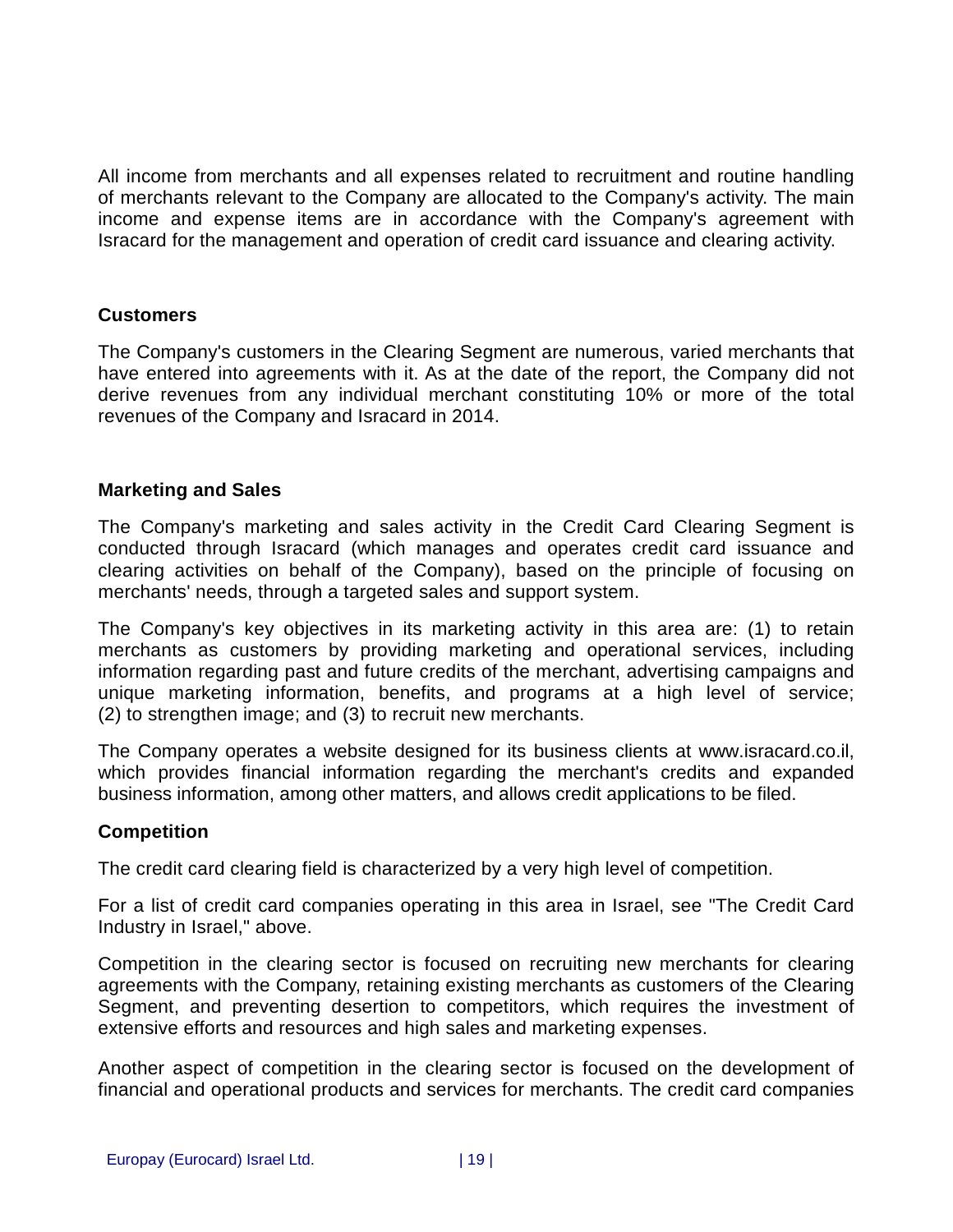have expanded the mix of products and services offered to merchants by offering marketing and financial services.

In order to cope with the competition in this area, the Company, through Isracard, which administers and operates credit card clearing activity on behalf of the Company, takes the following main actions: (1) a competitive, prudent fee policy (merchant fees); (2) increased collaborations with merchants; (3) investment of resources to improve service, retain merchants as customers, and increase customer loyalty, while adapting products and services to the merchant's unique needs; and (4) operation of a professional, experienced, skilled sales and marketing system specializing in providing solutions for the various merchants, and an experienced, professional, skilled service system supported by advanced technological systems.

Positive factors affecting the Company's competitive standing include the following, among others: (1) the licensing agreement with the MasterCard Organization for the issuance and clearing of credit cards; (2) the arrangement with Isracard for the management and operation of credit card issuance and clearing activity; (3) a marketing, sales, and service system specializing in providing merchants with appropriate solutions and containing professional, skilled, experienced human capital; (4) a brand with presence and power; (5) an advanced technological infrastructure allowing response to the needs of the various merchants; and (6) a robust capital structure and positive cash flow.

Negative factors affecting the Company's competitive standing include, among others, regulation, technological improvements that create the possibility of development of alternative means of payment in areas such as payment through cellular phones, which may cause a decline in credit card clearing; and merchants' ability to switch clearers for MasterCard, Isracard, and Visa brands at their discretion.

For details regarding regulatory restrictions applicable to the Company under antitrust laws, see the section "Restrictions and Supervision of the Company's Operations," below.

### **Seasonality**

Credit card transactions (issuance and clearing) are linked directly to private consumption and seasonality in Israel, as well as to the seasonality and rate of incoming tourism to Israel.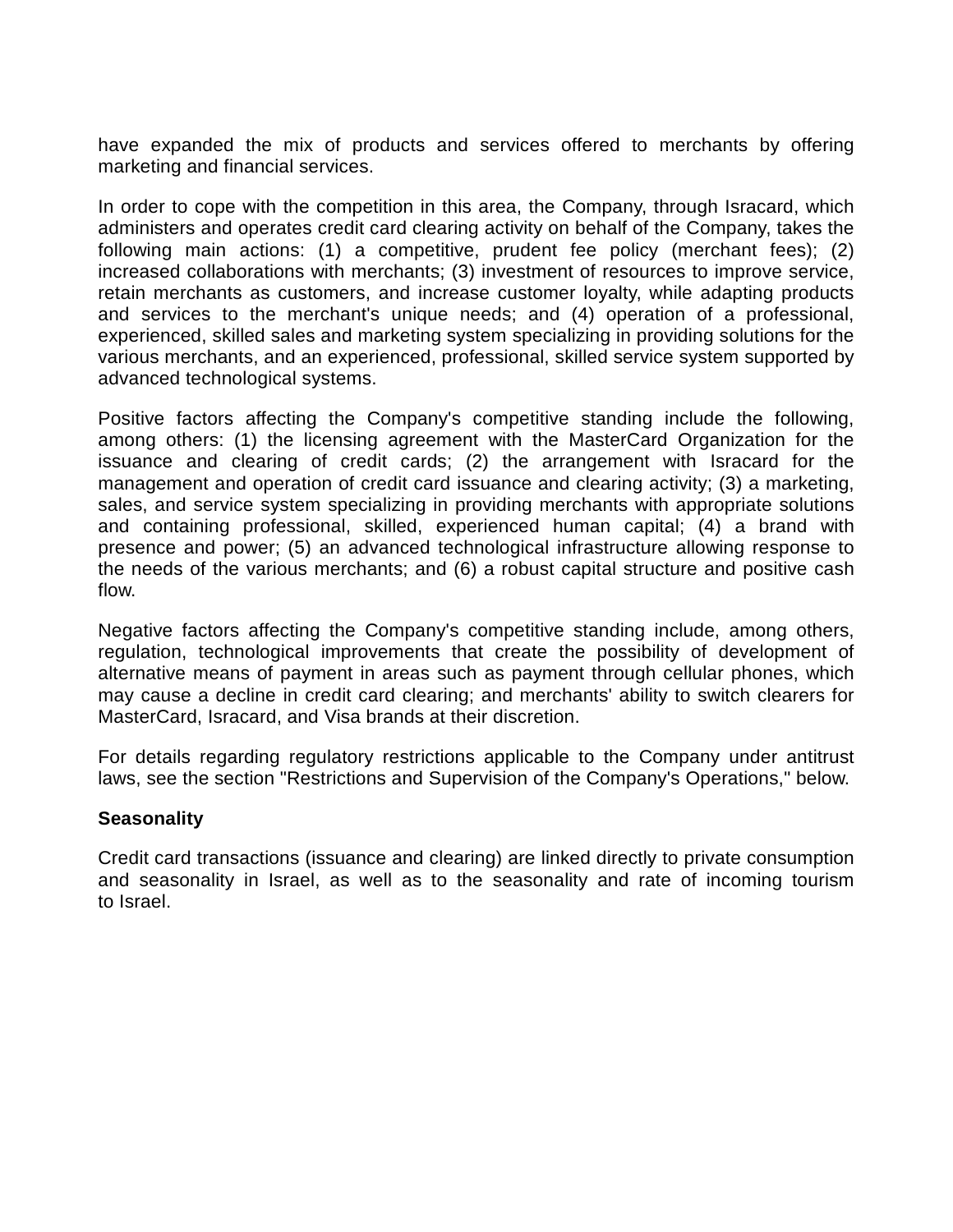#### <span id="page-20-0"></span>**Intangible Assets**

The Company holds a long-term Principal Member license from the MasterCard Organization for the issuance and clearing of MasterCard cards in Israel. In addition, as a member of the MasterCard Organization, the Company has a general right to use the brands owned by the MasterCard Organization, primarily "MasterCard."

In the course of their operations, the Company and Isracard are subject to the provisions of the Protection of Privacy Law, 1981 and the regulations enacted under that law, including the duty to register a database (as defined in the Protection of Privacy Law) in accordance with the requirements of the law and in accordance with their agreements.

#### <span id="page-20-1"></span>**Human Capital**

All employees of the Company are on loan to Isracard, in accordance with the arrangements prevailing between the companies.

#### <span id="page-20-2"></span>**Service Providers**

Isracard – An arrangement is in place between the Company and Isracard, under which Isracard administers and operates credit card issuance and clearing activity on behalf of the Company.

### <span id="page-20-3"></span>**Financing**

The Company finances its operations through its own means. Among other matters, the directives of the Supervisor of Banks include restrictions affecting the ability of banking corporations in Israel to extend credit beyond certain volumes, including limits referring to the total indebtedness of a "single borrower" or of a "group of borrowers" (as these terms are defined in the directives), and to the total indebtedness of the six largest borrowers of a banking corporation. The Company, as part of the Bank Hapoalim Group, may be limited from time to time in receiving credit from other banking corporations due to these directives. According to the Company's estimates, as at the date of the report, it has no effective restriction in receiving credit under the aforesaid directives.

With effect from 2015, the Company received an approved credit facility from Bank Hapoalim in accordance with business requirements.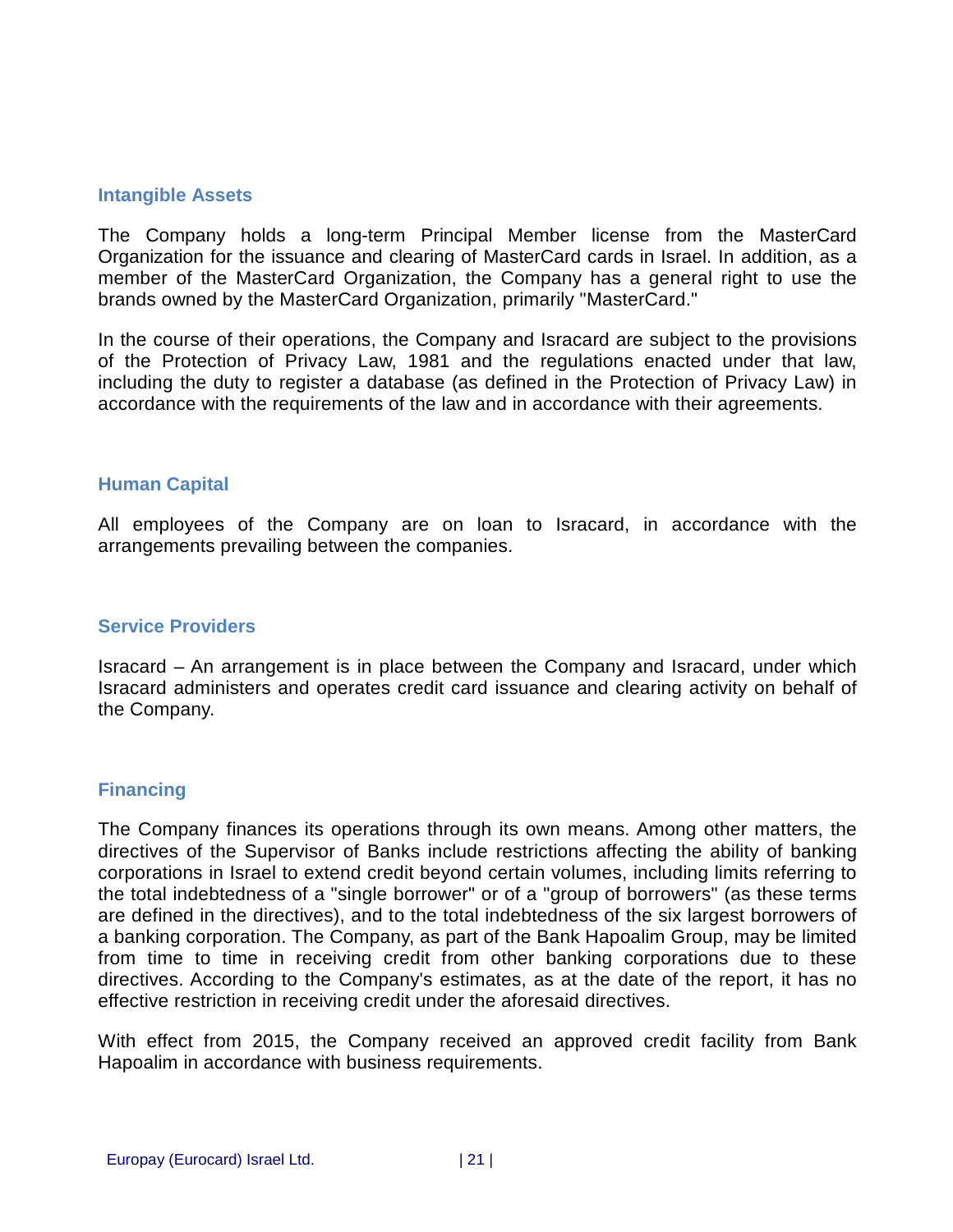# <span id="page-21-0"></span>**Taxation**

#### **Changes in Tax Rates**

On August 5, 2013, the Knesset approved the Law for a Change in the National Priorities (Legislative Amendments to Achieve the Budget Targets for 2013 and 2014), 2013, which provided, inter alia, an increase in the rate of company tax with effect from 2014 and thereafter at a rate of 1.5%, such that it would stand at 26.5%.

#### **National Insurance**

On January 27, 2014, the Law for the Reduction of the Deficit and Change in the Tax Burden (Legislative Amendments), 2014 (hereinafter – "the Law") was approved in the Knesset. Pursuant to the Law, the rate of National Insurance fees collected from employers in respect of the proportion of the salary exceeding 60% of the average salary in the economy fell to 6.75% in 2014 and to 7.25% in 2015 (instead of 7% and 7.5%, respectively). From January 1, 2016 and thereafter, the rate in question will be 7.5% of the average salary.

For further details, see Note 7 to the financial statements.

# <span id="page-21-1"></span>**Restrictions and Supervision of the Company's Operations**

As a company engaged in issuing and clearing charge cards, laws and directives related to its activity in these areas apply to the Company. These laws impose duties and restrictions on the operation of credit card companies, including the Company, in the areas of issuance and clearing of charge cards. In addition, various directives issued by the Supervisor of Banks and applicable to credit card companies apply to the Company, such as Proper Conduct of Banking Business Directive No. 470 ("Charge Cards"), which regularizes the operation of credit card companies that are auxiliary banking corporations and of banking corporations with regard to the operation of charge-card systems. Additional Proper Conduct of Banking Business Directives also apply to credit card companies.

In addition, the Company is an "auxiliary corporation" under the Banking Law (Licensing). As a credit card company and as an auxiliary corporation, a further system of rules, orders, and regulations applies to the Company, including: the Banking Law (Licensing); the Bank of Israel Law, 1954; the Banking Ordinance; the Banking Law (Customer Service), 1981 and the derived secondary legislation; and a system of directives, guidelines, and position statements of the Supervisor of Banks at the Bank of Israel.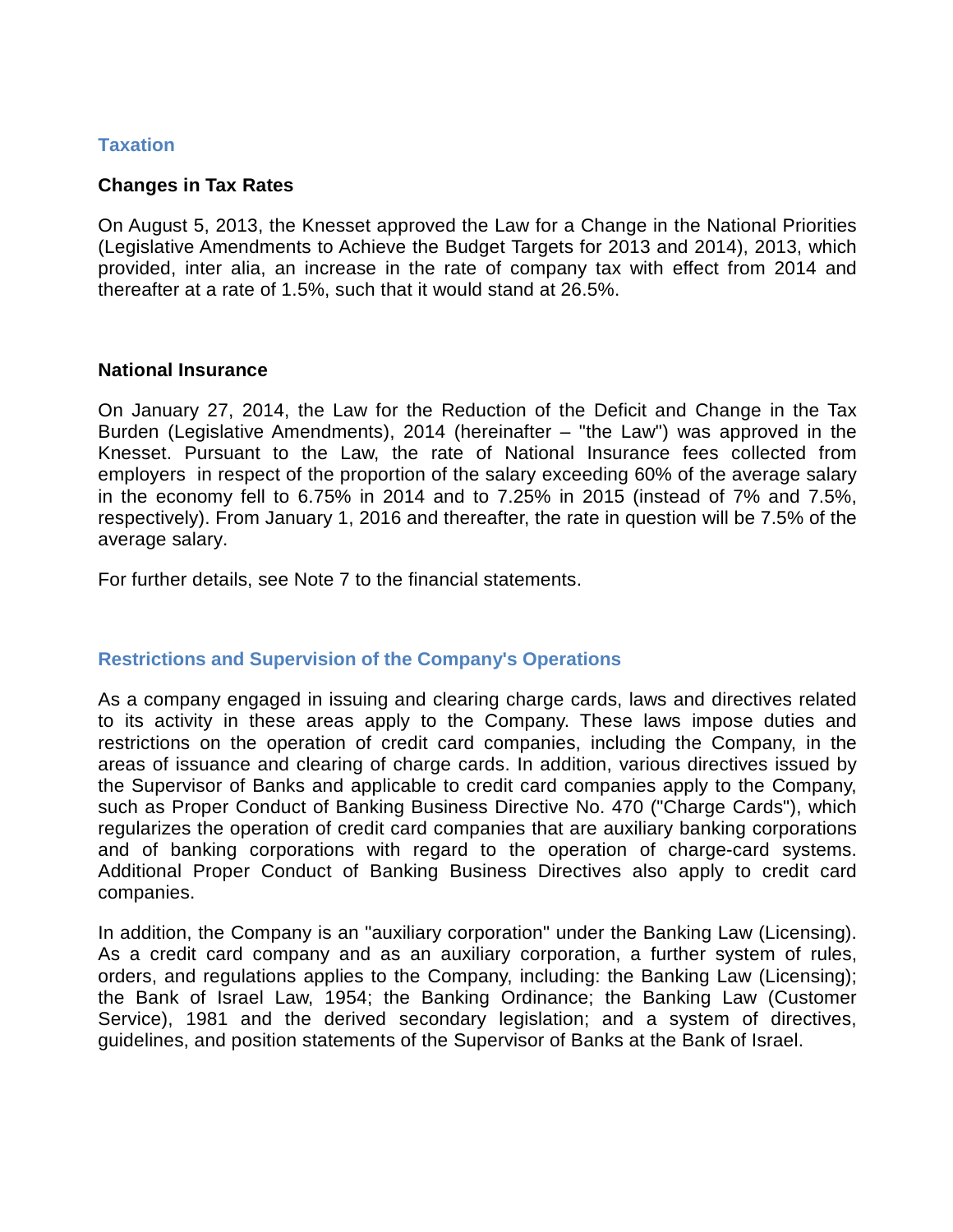The aforesaid laws and directives extensively affect the conduct of the Company's business (similar to other credit card companies), including its contractual engagements, its manner of conduct, and the management of its financial resources.

In addition to the laws relevant to the Company's activity as an auxiliary corporation and as a credit card company, various items of legislation apply to the Company which regularize its routine operations, including the Restrictive Trade Practices Law, 1988 (hereinafter: the "Restrictive Trade Practices Law"); the Interest Law, 1957; the Agency Law, 1965; the Control of Prices of Commodities and Services Law, 1957; the Control of Commodities and Services Law, 1996; and the Protection of Privacy Law, 1981 and the subsequent regulations.

### **Antitrust Issues**

Most of the Company's activity is performed for the Company and on its behalf by Isracard. In the area of clearing, this activity includes clearing of transactions executed with merchants in Israel in foreign currency using MasterCard cards issued abroad. Isracard clears, for itself, transactions executed with merchants in Israel using MasterCard and Isracard cards issued in Israel, and transactions executed in Israel in Israeli currency using MasterCard cards issued abroad.

Pursuant to an arrangement between the Company and the credit-card companies Leumi Card and CAL, which was approved by the Antitrust Tribunal on March 7, 2012 (hereinafter: the "Arrangement"), the average issuer fee stood at 0.735% as of July 1, 2013, and the average issuer fee will stand at 0.7% from July 1, 2014, to the end of the period of the Arrangement (December 31, 2018). The agreement signed by the parties, detailing the terms for the operation of the joint technical interface, has been submitted to the Commissioner in order to obtain an exemption from approval of a restrictive arrangement.

### **Additional Regulation**

1. Pursuant to an instruction published by the Bank of Israel in November 2011, banking corporations and credit card companies must provide disclosure in their board of directors' reports of any group of borrowers whose net indebtedness on a consolidated basis (after the permitted deductions) exceeds 15% of the capital of the banking corporation or credit card company, as detailed in the instruction. As at the date of this report, there is no group of borrowers whose net indebtedness on a consolidated basis exceeds 15% of the capital of the Company (as defined in Proper Conduct of Banking Business Directive No. 313).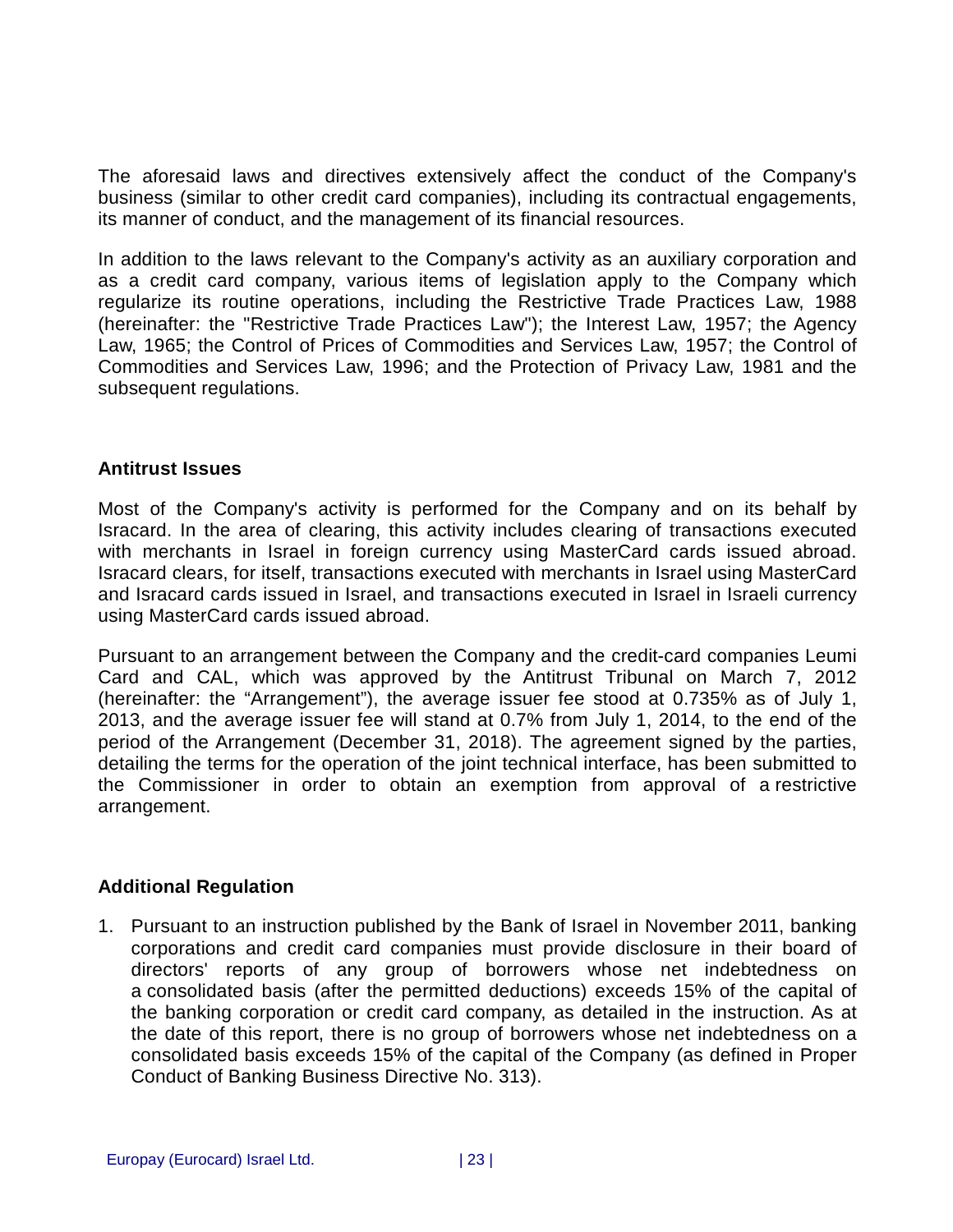- 2. In June 2012, the Knesset plenum passed a government bill, in a first reading, which would update the list of causes with regard to conditions which will be considered depriving conditions in uniform contracts, and establish rules with regard to the authority of the Uniform Contracts Court. In October 2013, the Knesset plenum approved the government's announcement of its intention to apply the rule of continuity to the bill. In February and April 2014, the Constitution Committee held discussions in preparation for a second and third reading. In December 2014, the Knesset plenum approved the bill in a second and third reading.
- 3. In September 2013, the Supervisor of Banks issued a circular concerning early publication of financial statements to the public, and updated the Public Reporting Directives on this matter. Pursuant to the directive, banking corporations and creditcard companies will be required to make a gradual change such that by 2016 their quarterly financial statements are published no later than 45 days from the end of the quarter, and their annual financial statements are published no later than two months from the end of the year.
- 4. In September 2013, the Banking Supervision Department published a directive concerning reduction or increase of interest rates, pursuant to which for floating-rate loans (including credit facilities for charge cards) granted to an "individual" or a "small business," when the interest rate on the loan changes, the banking corporation must apply the same reduction or increase to the base interest rate that applied when the loan was granted. In April 2014, the Banking Supervision Department published a file of questions and answers in connection with the directive.
- 5. In October 2013, the Constitution, Law and Justice Committee approved various amendments to the Prohibition on Money Laundering Law and the Prohibition of Terrorism Financing Order applicable to banking corporations, including rules on the subject of the "Know Your Customer" procedure. In February 2014, the amendment to the order was published in the Official Gazette of the Israeli Government.
- 6. In November 2013, a circular entitled, "Temporary Order Implementation of Disclosure Requirements Pursuant to Pillar 3 of Basel II – Disclosure Requirements Concerning Remuneration" was issued. The new disclosure requirements are intended to support effective market discipline and allow market users to estimate the quality of remuneration methods and the manner in which they support the strategy and risk position of banking corporations.
- 7. In November 2013, the Banking Supervision Department issued a directive concerning remuneration policy in banking corporations. The directive establishes rules which are aimed at ensuring that remuneration arrangements at banking corporations are consistent with their risk-management system and long-term goals. Accordingly, relevant amendments were made to the Proper Conduct of Banking Business Directive concerning the Board of Directors. In March 2014, the Banking Supervision Department approved that private subsidiaries of banking corporations should formulate remuneration policy in accordance with the directive no later than September 30, 2014.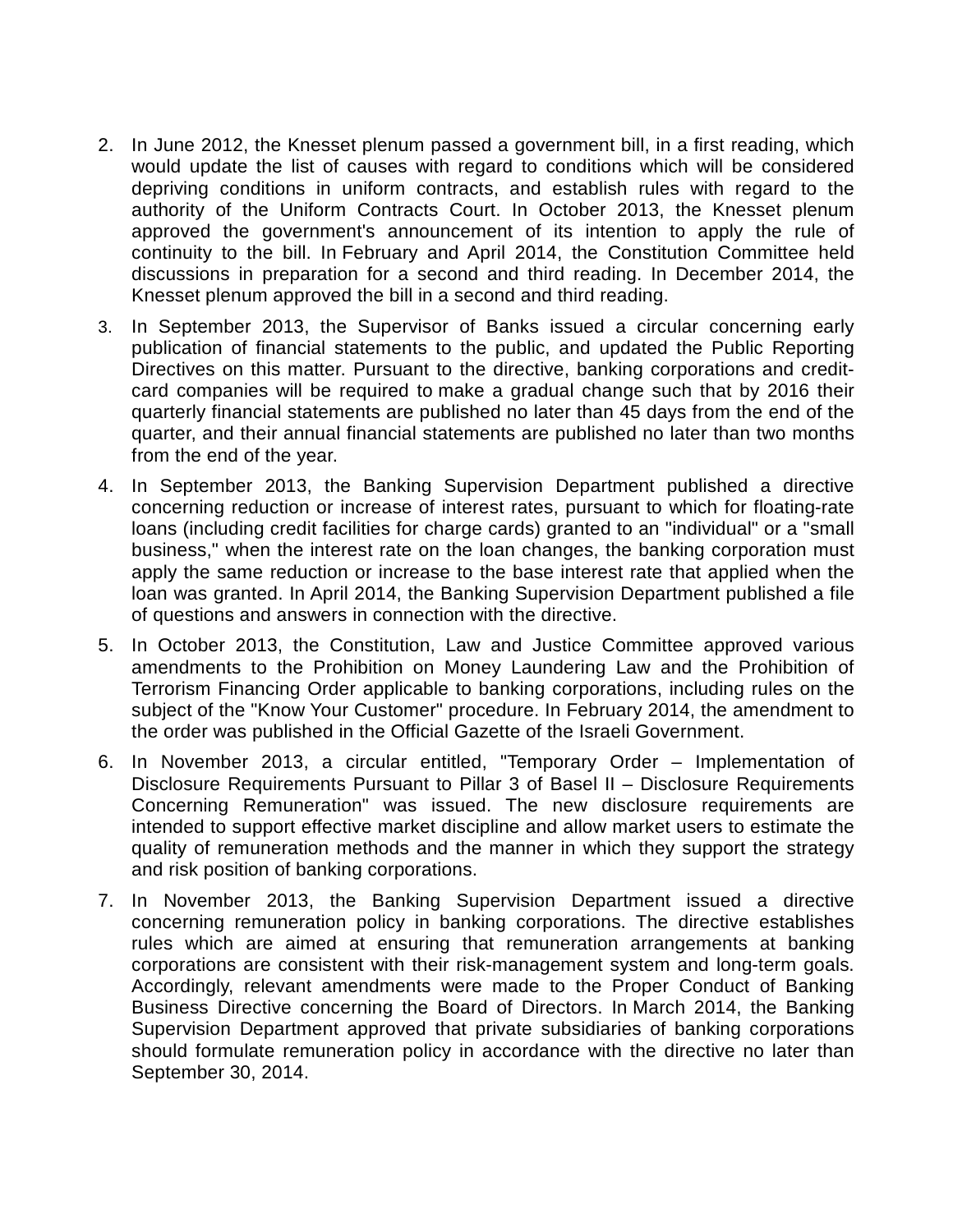- 8. In February 2014, a memorandum for an amendment to the Arrangement of Non-Bank Loans Law was published, according to which, among other measures, an interest ceiling will apply, in accordance with the provisions in the memorandum, to loans granted by banking corporations. Comments on the memorandum may be submitted until March 23, 2014
- 9. In February 2014, a proposed Law for Increase of Competition in the Area of Credit was placed on the Knesset table, and in March and April 2014, proposed laws for amending the Banking Licensing Law was placed on the Knesset table, pursuant to which, among other things, a banking corporation will be prohibited from controlling or holding the means of control in credit card companies or operating the means of control, as aforesaid. The proposed law from February was rejected by the Ministerial Committee for Legislative Affairs in November 2014.
- 10. In September 2014, a circular was published by the Banking Supervision Department on the topic of Proper Conduct of Banking Business Directive no. 221 "Liquidity Coverage Ratio". At this stage, credit card companies are not required to comply with the circular and they will continue to meet the requirements of Proper Conduct of Banking Business Directive no. 342. Further, credit card companies will be required to comply with a regulatory quantitative model which will be adapted for the characteristics of their activity. In addition, in September 2014, a circular was published by the Bank of Israel on the subject, Temporary Directive – Implementation of the Disclosure Requirements according to Pillar 3 of Basel – Disclosure in respect of liquidity coverage ratio, according to which banking corporations and credit card companies are required to provide disclosure in respect of liquidity coverage ratio in the financial statements. The effective date of the directive has been set at April 1, 2015. Further, a credit card company must include quantitative and qualitative disclosure with regard to liquidity risk, according to the way in this risk is managed in a company. At this stage, the Company is examining the implications of the directive.
- 11. In March 2014, an amendment to the Banking Law (Service to the Customer) was published in the Official Gazette of the Israeli Government, according to which, according to which customers should be notified before the immediate repayment of a loan granted to them by a banking corporation is demanded, or before a legal proceeding is initiated, as set forth in the law. The law came into force on September 10, 2014, and also applies to loans granted before the effective date.
- 12. In July 2014, the Banking Supervision Department published an amendment to the directive concerning the business of a banking corporation with related persons, and as a consequence, an amendment to the directive concerning the Board of Directors. The amendments were made in the framework of adjustments to changes in the Banking Law, the Banking Ordinance and directives in this area in the United States and in Europe.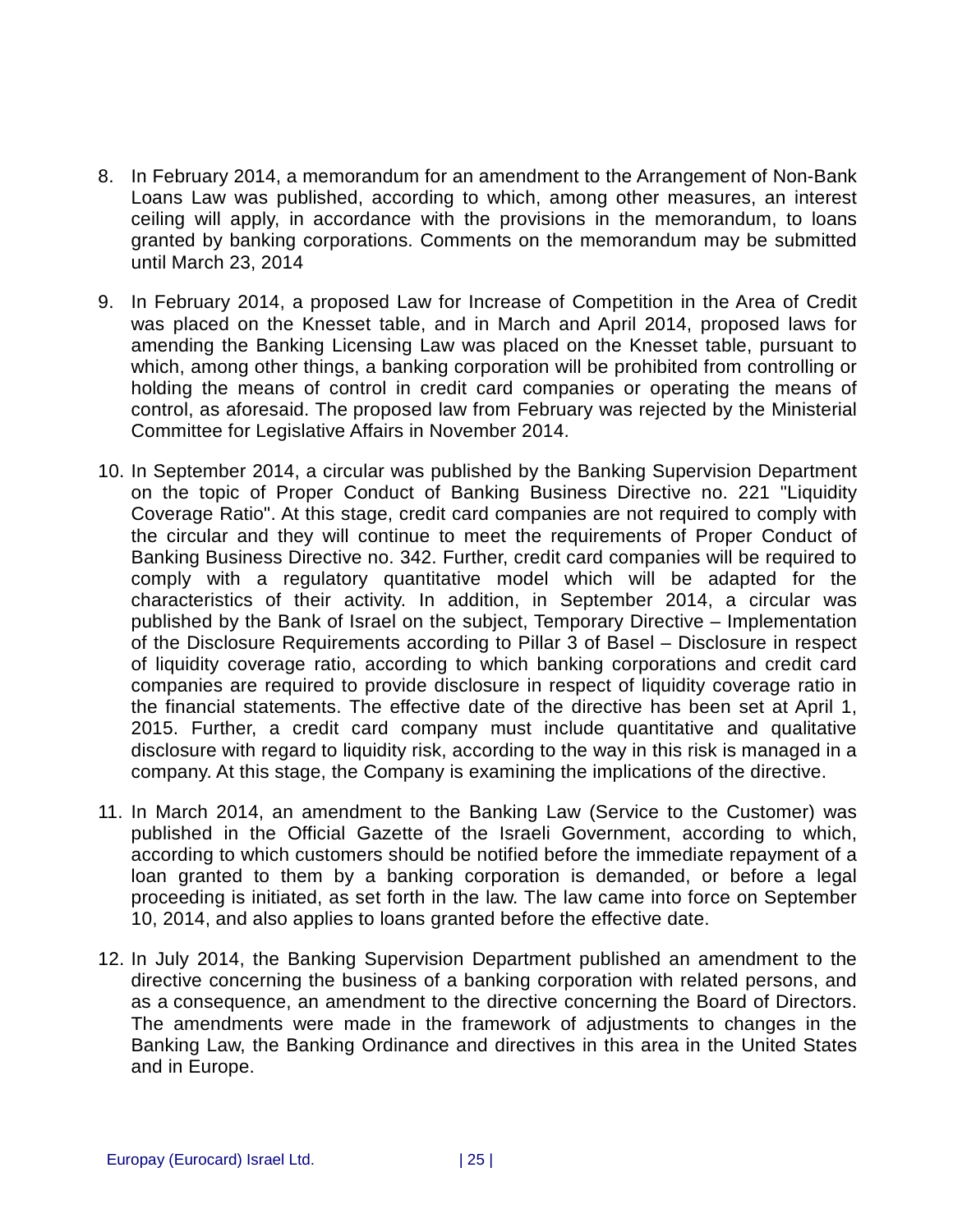- 13. In July 2014, the Banking Supervision Department published a directive regarding non-banking benefits to customers, which was intended to establish clear and consistent rules that would enable customers to compare to a reasonable extent the prices of banking services and products, and help them to distinguish between banking benefits and non-banking benefits, and with the objective of helping to increase competition in the banking system over the price of banking services. This directive came into effect on January 1, 2015.
- 14. In September 2014, the Banking Supervision Department issued a draft of a letter on the subject of risk management in the cloud computing environment, providing rules which are intended to mitigate the risks inherent in the use of cloud technology.
- 15 In September 2014, the Banking Supervision Department issued a draft directive on the subject of cybernetic protection management, pursuant to which banking corporations must place special emphasis and take the steps required for effective management of the cybernetic protection.
- 16. In October 2014, the Banking Supervision Department issued a directive on dealing with customer complaints, which is aimed at improving the banking system's handling of customer complaints. The directive will come into effect on April 1, 2015.
- 17. In November 2014, the Banking Supervision Department published amendments to Proper Conduct of Banking Business Directive no. 311, and canceled Directive no. 319, as part of a process for adapting the Proper Conduct of Banking Business Directives for the Basel recommendations for the supervision of banks and professional standards in leading countries around the world, and as a result of experience gathered by the Banking Supervision Department.
- 18. In December 2014, the Banking Supervision Department issued a draft file of questions and answers on the implementation of the Prohibition on Money Laundering and the Financing of Terrorism and Proper Conduct of Banking Business Directive no. 411 in credit card companies, which reflects the stance and binding interpretation of the Supervisor of Banks on the order and the directive.
- 19. In December 2014, the Knesset plenum approved in a second and third reading the proposed Law for the Dissolution of the 19th Knesset. The election recess began on Thursday, December 11, 2014, and will continue until the convening of the 20th Knesset, on March 31, 2015. The elections to the 20th Knesset will be held on March 17, 2015.

Pursuant to the decision of the Knesset Committee on the Order of Business of the Knesset during the recess period, the Consents Committee will operate, comprised of the Chairman of the Opposition and a member of the faction of the Head of the Opposition, or a Knesset member on their behalf. During the election recess period, the Government may demand the convening of the plenum, detailing the subject for which the convening is required. The Government may request to discuss in the plenum proposed legislation in a first, second and third reading, and, in addition, 25 members of the Knesset may demand the convening of the plenum during the recess period for the purpose of discussing proposals for motions.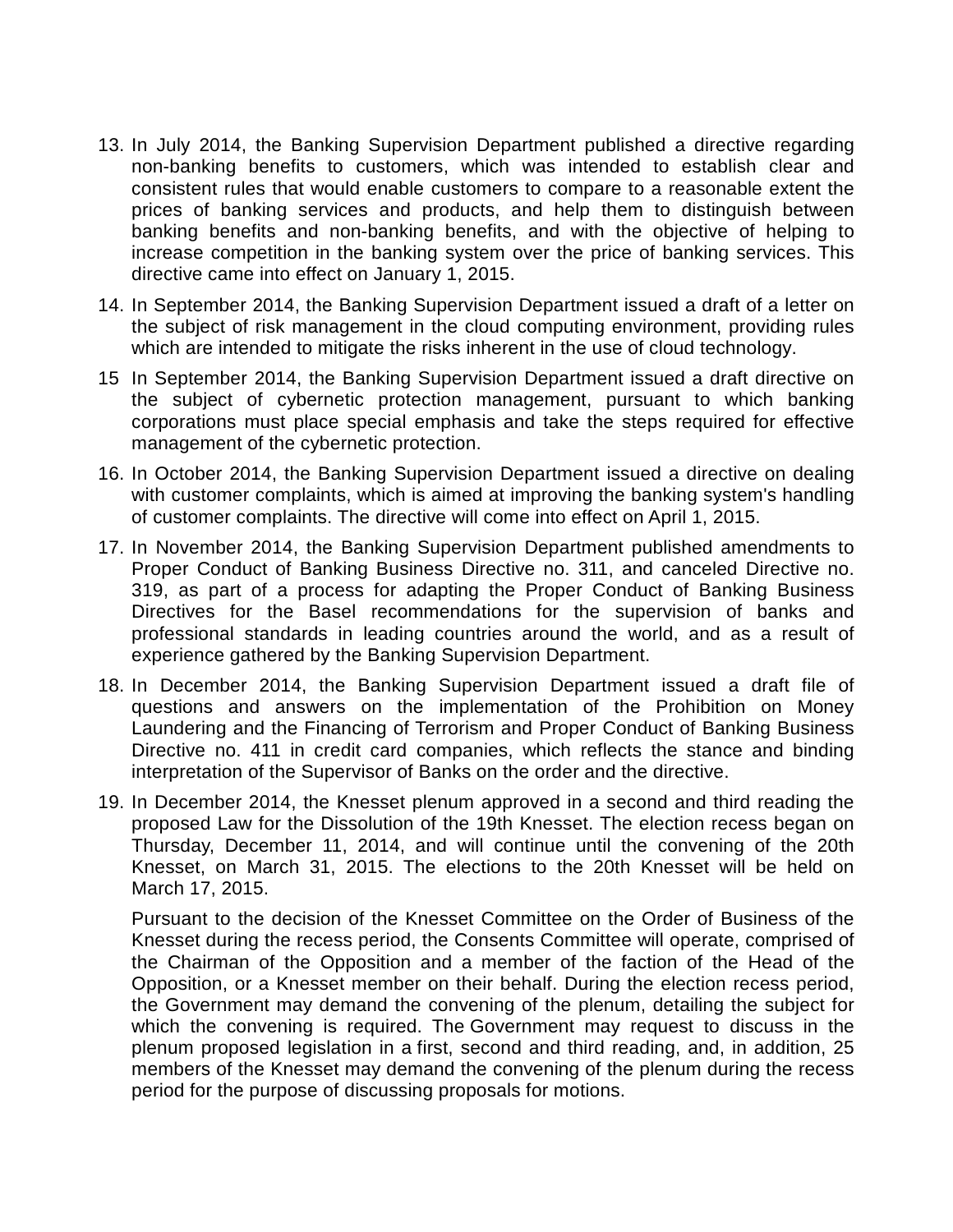- 20. In accordance with an amendment to the Banking Rules which were published in January 2015, the number of fees collected from small business merchants receiving clearing services will be reduced, by establishing a uniform tariff-list of common services in the area, this, with effect from July 2015. In addition, in accordance with the amendment, the rules regarding fees collected from card-holders were amended, such as: the cancelation of deferred payment fees in respect of new transactions in installments made with effect from February 2015, and the standardization of the rules relating to conversion fees with effect from April 2015
- 21. On April 2, 2014, a decision was approved in the Ministerial Committee for Cost of Living Matters, pursuant to which the Bank of Israel, the Antitrust Commissioner and the Supervisor of Banks will examine a number of topics relating to the implementation of immediate charge cards (debit cards) as a means of payment. Further thereto, on August 10, 2014, a memorandum of a proposed law was published, which, inter alia, authorizes the Antitrust Commissioner to determine the interchange fee in various transactions by charge card, including to determine an interchange fee of zero percent. On May 27, 2014, an interim report of the Committee for the Review of a Reduction in the Use of Cash in the Israeli Economy was issued to the public for comments. The report includes, among other things, outline recommendations presented by the Antitrust Commissioner for expanding the use of immediate charge cards and prepaid cards. On July 17, 2014, the Committee published a proposed resolution. On October 22, 2014, the Government approved the proposed resolution on the subject, as of August 6, 2014. On September 8, 2014, the Antitrust Authority published a report entitled "Increasing Efficiency and Competition in the Area of Charge Cards", including sections on recommendations for expanding the use of debit cards in Israel and for a speedy crediting of merchants in charge cards transactions. In January 2015, a memorandum of the Law for the Reduction of the Use of Cash was published and in February 2015, an amended version of the memorandum was published, which was intended to lead to the abovementioned implementation in the report of the Committee for the Review of a Reduction in the Use of Cash in the Israeli Economy, gradually establishing restrictions on the use of cash and negotiable cheques, in order to limit the phenomenon of a black economy in Israel, fight crime and money-laundering and facilitate the use of advanced and effective means of payment. Among other things, the law memorandum granted authority to the Antitrust Commissioner to determine the rates of interchange fee on debit card transactions. The law memorandum provides that the conditions of its incidence are that immediate debit cards are an available product similar to deferred debit cards. In February 2015, the Government decided to approve the law memorandum, and requested the convening of the Knesset during the recess period in order to bring the proposed law to its first reading.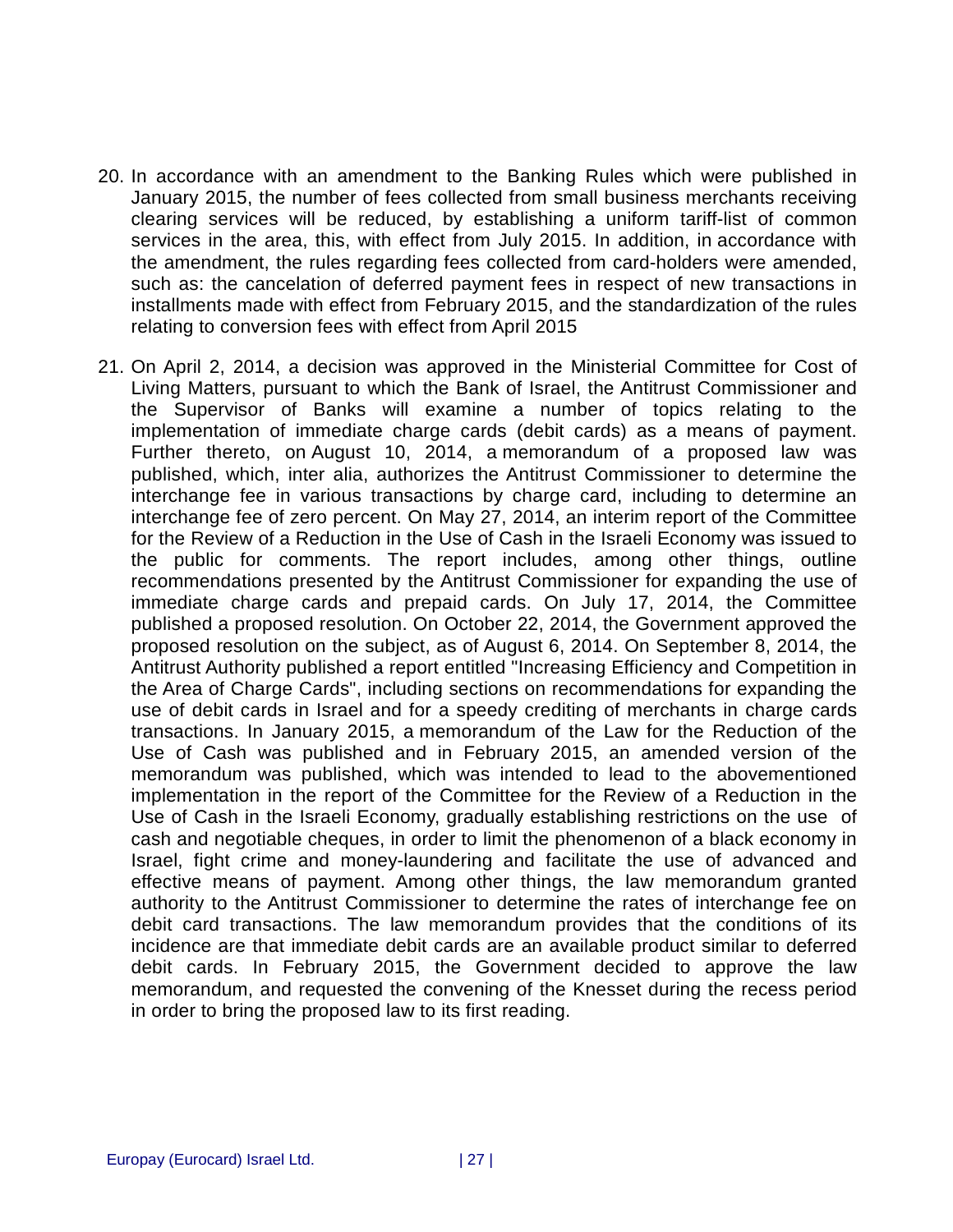- 22. In February 2015, the Bank of Israel published recommendations and measures to expand the circulation and use of debit cards in Israel and to increase competition in the area of charge cards. Pursuant to the recommendations, the Bank of Israel is to announce an interchange fee for transactions using debit card under supervision and its price will be fixed at a maximum rate of 0.3% for a period of a year. In addition, the Supervisor of Banks will provide directives for circulating debit cards for bank customers and rules for the immediate monetary settlement of accounts in transactions made with debit cards.
- 23. At the same time as that stated regarding debit cards, the Bank of Israel has published a draft directive for assimilating the use of the EMV (Europay, Mastercard and Visa) security standard, both as regards the issue and as regards the clearing.
- 24. In January 2015, the Banking Supervision Department published a circular containing interpretations on the topic of the duty of publishing the name of the supplier on the monthly statement to the customer. Pursuant to the circular, the obligation is on the issuer to note on the monthly statement the supplier's name. Through December 31, 2015, the rules provided will not apply to suppliers belonging to the following industries, tires, electrical products and batteries.
- 25. In January 2015, the Banking Supervision Department published a directive regarding a collective allowance in respect of credit to private individuals. The directive was published, inter alia, in view of a rapid increase in the extent of credit to private individuals and the risk inherent therein. Pursuant to the directive, among other things, a banking corporation is obliged to ensure that the percentage of adjustments in respect of environmental factors relevant to a credit loss allowance computed in accordance with the directive for credit to private individuals which is not problematic must not be less than 0.75% of the non-problematic credit to private individuals at that date, in relation to the range of rates of loss in the range of years.
- 26. With regard to new accounting standards and new directives of the Supervisor of Banks during the period and in the period prior to implementation, see Note 1.D to the Financial Statements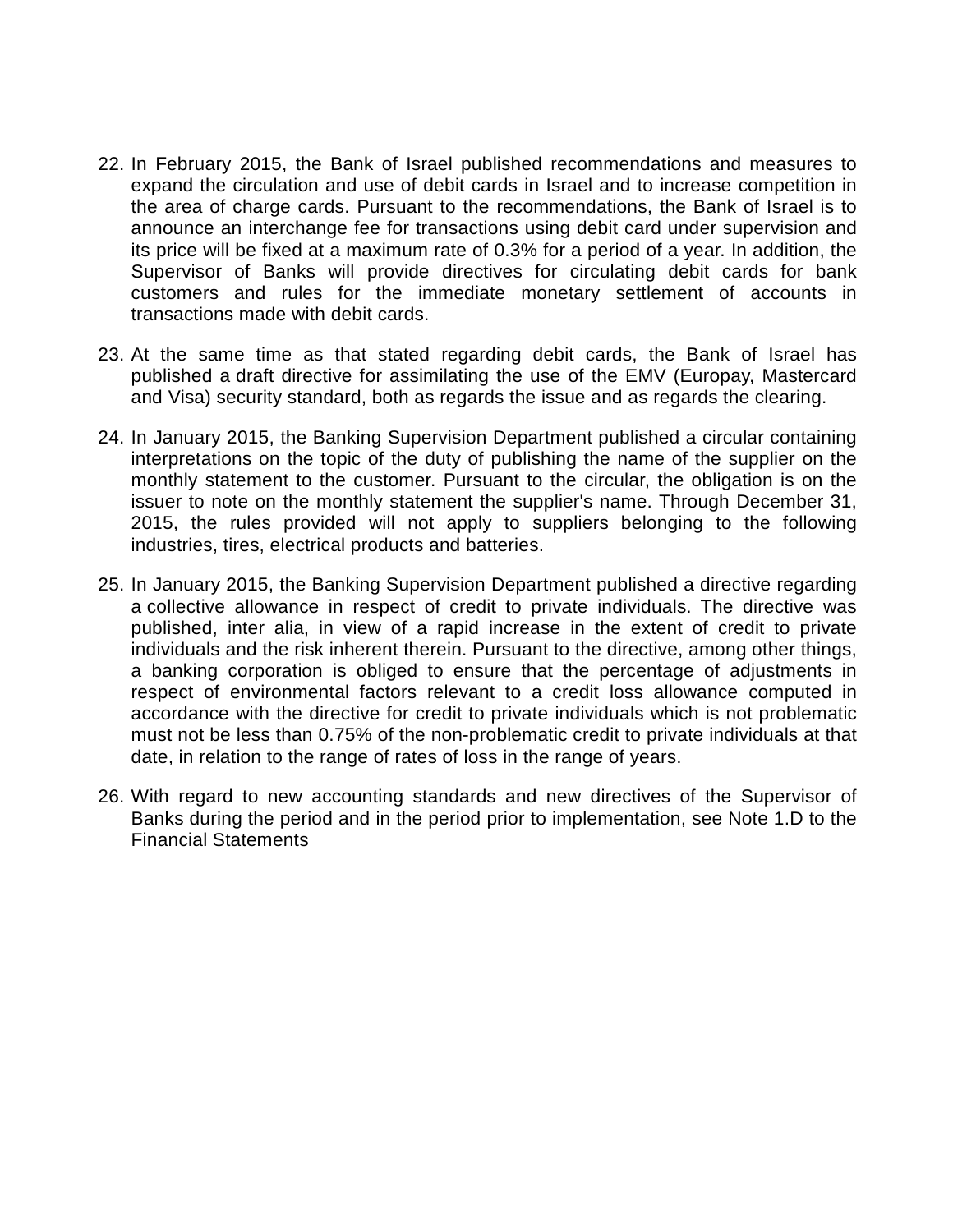### <span id="page-28-0"></span>**Legal Proceedings and Contingent Liabilities**

- 1. As at the date of this report, several legal claims have been filed against the Company, arising from the ordinary course of its business, in immaterial amounts. Based on the opinion of its legal advisors, the Company estimates that the financial statements include adequate provisions, in accordance with generally accepted accounting principles, to cover possible damages arising from all of the claims, where such provisions are necessary.
- 2. Indemnification of directors and other officers: The Company has undertaken a commitment to indemnify directors and other officers of the Company, as they may be from time to time. The indemnification letter approved by the general assembly on February 12, 2012, with the approval of the Audit Committee and the Board of Directors, was adjusted to changes in legislation. The amount of the indemnification to be provided by the Company under this commitment to all insured parties of the Company in aggregate in respect of one or more indemnity events shall not exceed 30% of its equity, according to the most recent (annual or quarterly) financial statements known before the actual payment.

### <span id="page-28-1"></span>**Objectives and Business Strategy**

The Company's key objectives and strategies are the following:

- 1. Creation of value for its shareholders.
- 2. Long-term contractual engagements with the Banks Under Arrangement.
- 3. Expansion of the distribution and sales-promotion base in order to develop the area of non-bank cards.
- 4. Continued implementation of the loyalty club strategy.
- 5. Extending collaborations with merchants.
- 6. Continuing improvement in quality of service to banks, loyalty clubs, merchants, and cardholders.
- 7. Maintaining a high technological level: innovation and support for product and service development and for improvements in efficiency.
- 8. Targeted actions to create customer preference for the credit cards issued by the Company and make these cards the customers' first choice.
- 9. High-quality systems of risk management, credit control, and fraud prevention.
- 10. Working in accordance with the ethical code of the Company.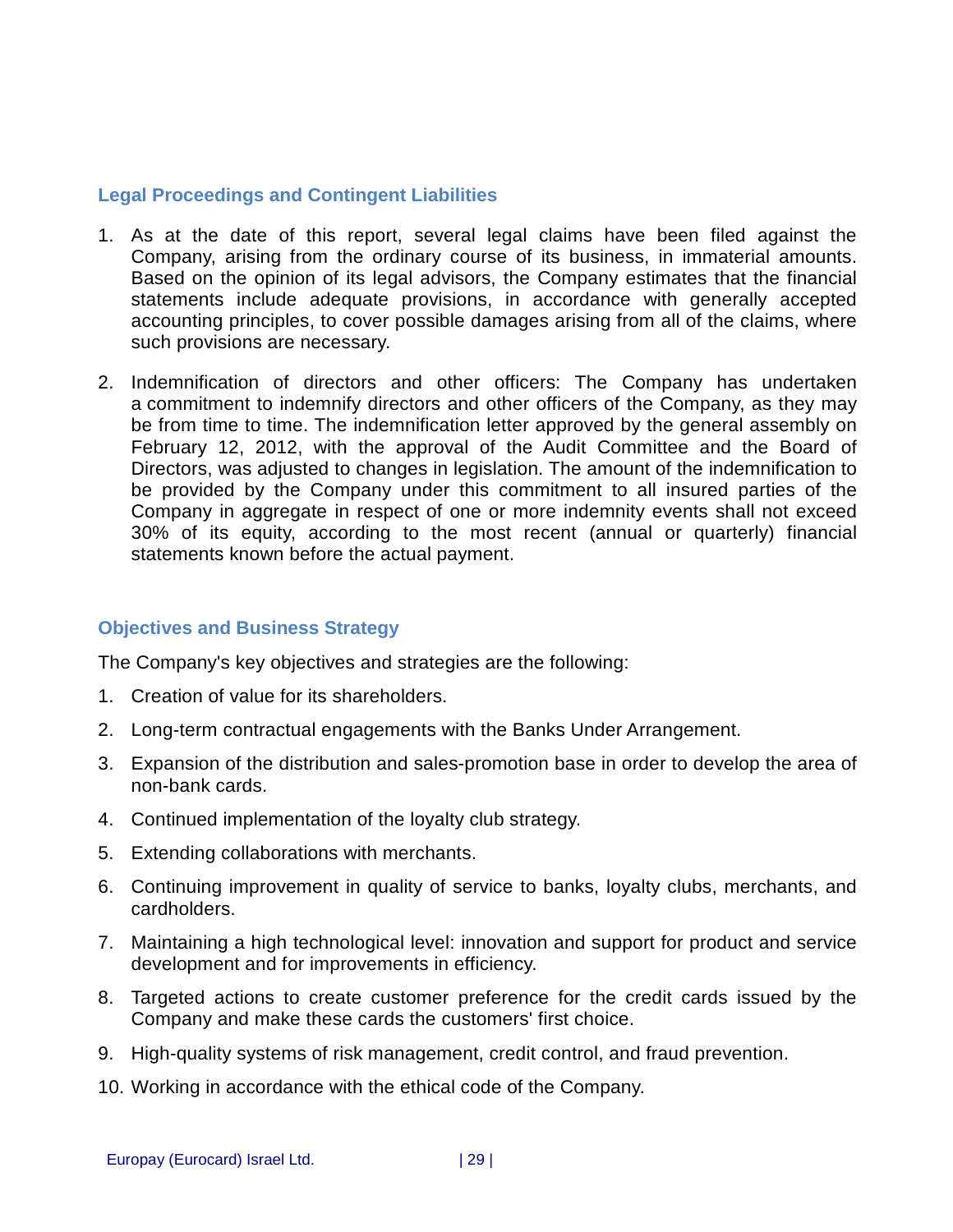#### <span id="page-29-0"></span>**Risk Management Policy**

The Company's activity involves various financial risks: credit risks, which reflect the risk that a borrower client or merchant will default on scheduled repayments as defined in the agreement with the borrower; market risks deriving from exposure to changes in interest rates, exchange rates, and inflation; and liquidity risks. In addition, the Company is exposed to operating risks, which refer to losses arising from faulty processes, human errors, system failures, and external events. The Company is also exposed to various qualitative risks, such as reputation risk, strategic risk, regulatory risk, legal risk, and compliance risk.

Risks are managed pursuant to Proper Conduct of Banking Business Directive No. 310 and in compliance with Proper Conduct of Banking Business Directives No. 201-211 ("Measurement and Capital Adequacy"). Between December 2012 and June 2013, the Bank of Israel issued several substantial updates of the Proper Conduct of Banking Business Directives, Directive 311, "Credit Risk Management"; Directive 301, "Board of Directors"; Directive 342, "Liquidity Risk Management"; Directive 333, "Interest Rate Risk"; and Directive 339, "Market Risk and Interest Rate".

According to a decision of Management, each member of Management manages operational risks, reputation risks and legal risks in the area of activity for which he or she is responsible. The Head of Finance and Administration is responsible for market and liquidity risks, the Head of Credit and Financial Services is responsible for credit risks, and the Head of Strategy is responsible for strategic risk and regulatory risk. The Company has a Head of Risk Management with the status of a member of Management. In addition, the organizational structure of the Risk Management Department was updated in the format outlined by the Bank of Israel. Among other matters, the functions of the department include independent supervision of the manner of management of risks at the Company, monitoring of risks, reports to Management and to the Board of Directors, validation of risk-measurement systems, responsibility for the preparation of a credit policy document, rendering independent opinions in respect of extending material credit, making recommendations regarding the rates of collective credit loss allowance, and examination of the effectiveness of the Company's risk-management processes. In order to manage and minimize risks, the Company makes use of supporting computerized systems, among other means.

The Risk Management Committee of the Board of Directors convenes on a quarterly basis. In addition, the Risk Management Forum is headed by the CEO. The forum convenes quarterly, with the aim of ensuring adequate control coverage for riskmanagement processes and formulating an continuous process for improving the effectiveness of risk-management control mechanisms in the Company, at the level of the risk-taking divisions, the independent control units in the divisions, and the Risk Management and Security Division.

#### **Operational risks**

The Company has established a policy for the management of operational risks,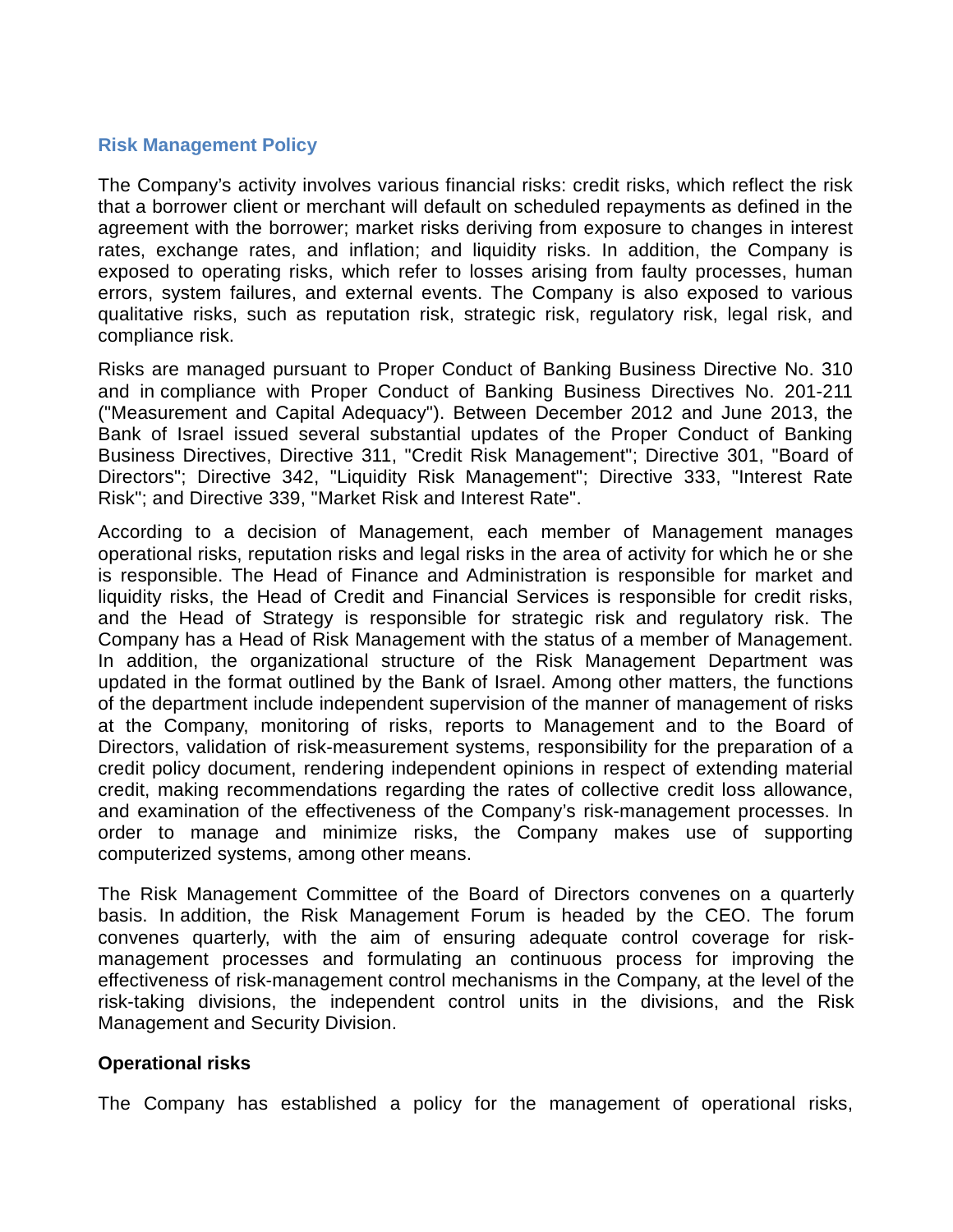in compliance with Proper Conduct of Banking Business Directive No. 350 of the Bank of Israel.

Within operational risk management, the organizational structure supporting the management of operational risks has been defined, including the roles of the Board of Directors and the Management Committee on Risk Management headed by the CEO.

As part of the management and control of operational risks, and as part of the compliance with Proper Conduct of Banking Business Directives No. 201-211 ("Measurement and Capital Adequacy") in this area, the following steps are taken:

- Operational risks are identified in new processes and products.
- Appropriate controls are established.
- Operational risk management and control system are regularly updated.
- Business continuity and emergency preparedness plans are established.
- Emergency procedures at the Company are revised.

### **Market and Liquidity Risks**

#### **1. Market Risk Exposure and Management**

The business activity of the Company is exposed to market risks arising from volatility in interest rates, exchange rates, the consumer price index, and the value of securities.

The Company does not actively create exposure to market risks. Ongoing management of these risks is therefore aimed at monitoring of the risks in relation to the policies established by the Company.

The Company's market risk management policy is based on common practices in the banking system in Israel and on the current instructions of Proper Conduct of Banking Business Directives No. 201-211 ("Measurement and Capital Adequacy") regarding market risk management, and Directive No. 339, "Market and Interest Rate Risk" and Directive No. 333 ("Interest Risk Management"), adjusted to the unique risk profile of the Company. This policy was approved by the Board of Directors of the Company in May 2014. The policy includes limits on financial exposures, aimed at reducing the damage that may be caused by changes in the various markets and in interest rates, the CPI, foreign exchange rates, and shares. The Board of Directors of the Company updates these limits from time to time.

The market risk management philosophy corresponds to the policy described in the Company's basic risk management document.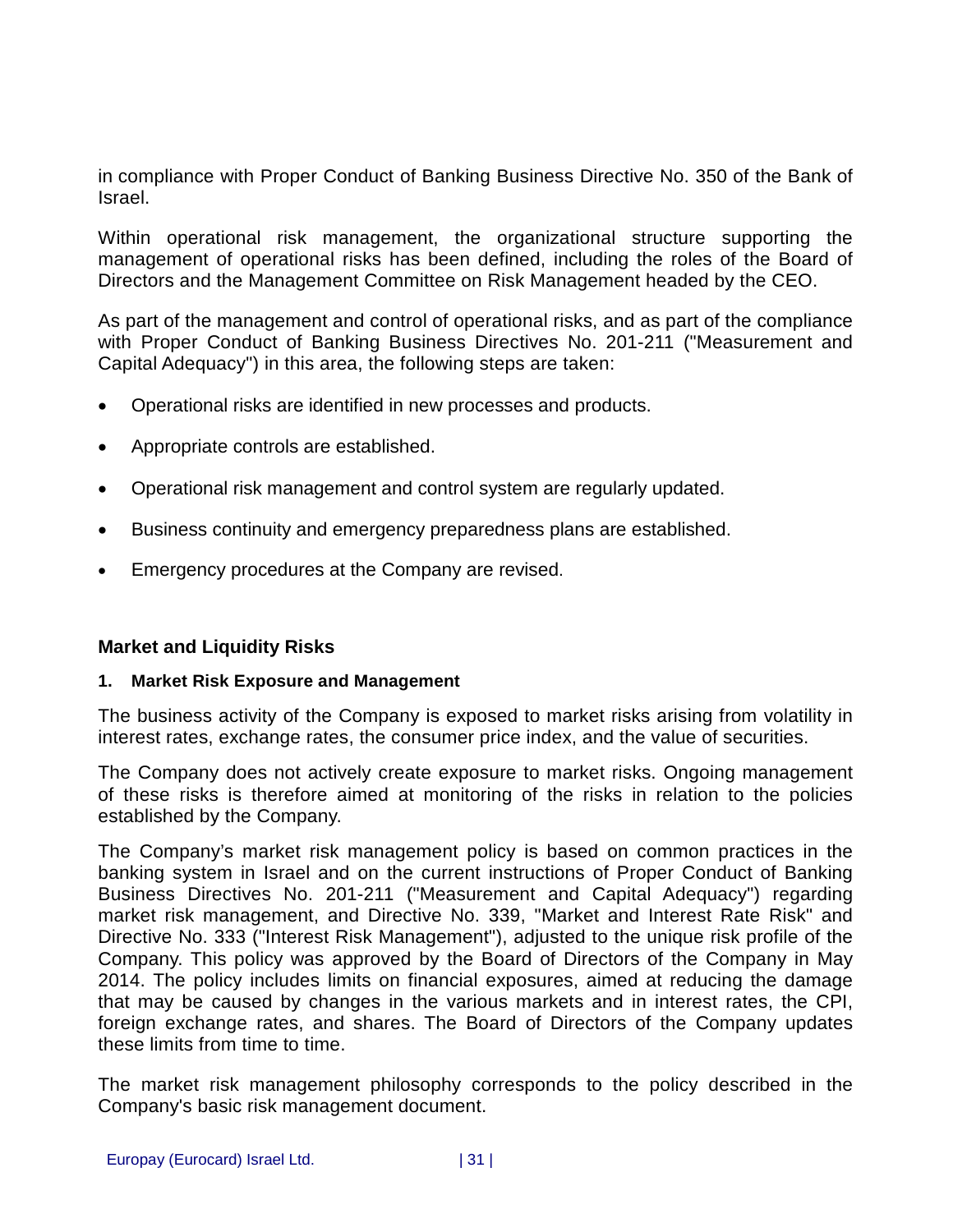In addition, the Company has a designated function for the management and control of risks independent of the business functions. The Risk Management Department maintains control over material risks in the Company; its roles are defined in the basic risk management document.

The Company manages market risks based on a comprehensive, integrative view, for the Company, ensuring the optimal utilization of the capital and assets of the Company in order to achieve its strategic and business objectives while maintaining its stability. Market risks at the Company are managed by the Head of Finance and Administration.

In order to implement the requirements of the market risk management policy, Isracard, which administers and operates the Company's operations, as noted above, uses a dedicated automated asset and liability management system. The Company believes that its exposure to market risks is immaterial.

#### **A. Linkage Base Risk**

This risk is defined as exposure to currencies and to the consumer price index, expressed as the loss that may occur as a result of the effect of changes in currency exchange rates and in rates of the consumer price index on the difference between the value of assets and liabilities.

The Company applies a comprehensive policy for the management of market risks in Israeli and foreign currency, designed to support the achievement of business objectives while assessing and limiting the losses that may arise from exposure to market risks.

#### **B. Interest-Rate Exposure**

Interest-rate risk is the exposure to damage to the capital of the Company as a result of changes in interest rates in the various markets.

This exposure arises, among other factors, from the gap between maturity dates and dates of interest calculations for assets and liabilities in each of the linkage segments. For the purposes of interest rate risk management, gaps between assets and liabilities in future periods are examined, and comparisons of terms to maturity of assets, liabilities, and capital are performed on a monthly basis.

Interest-rate exposure exists primarily in the shekel segment, as this segment contains assets with fixed interest rates.

#### **C. Exposure to the Value of Securities**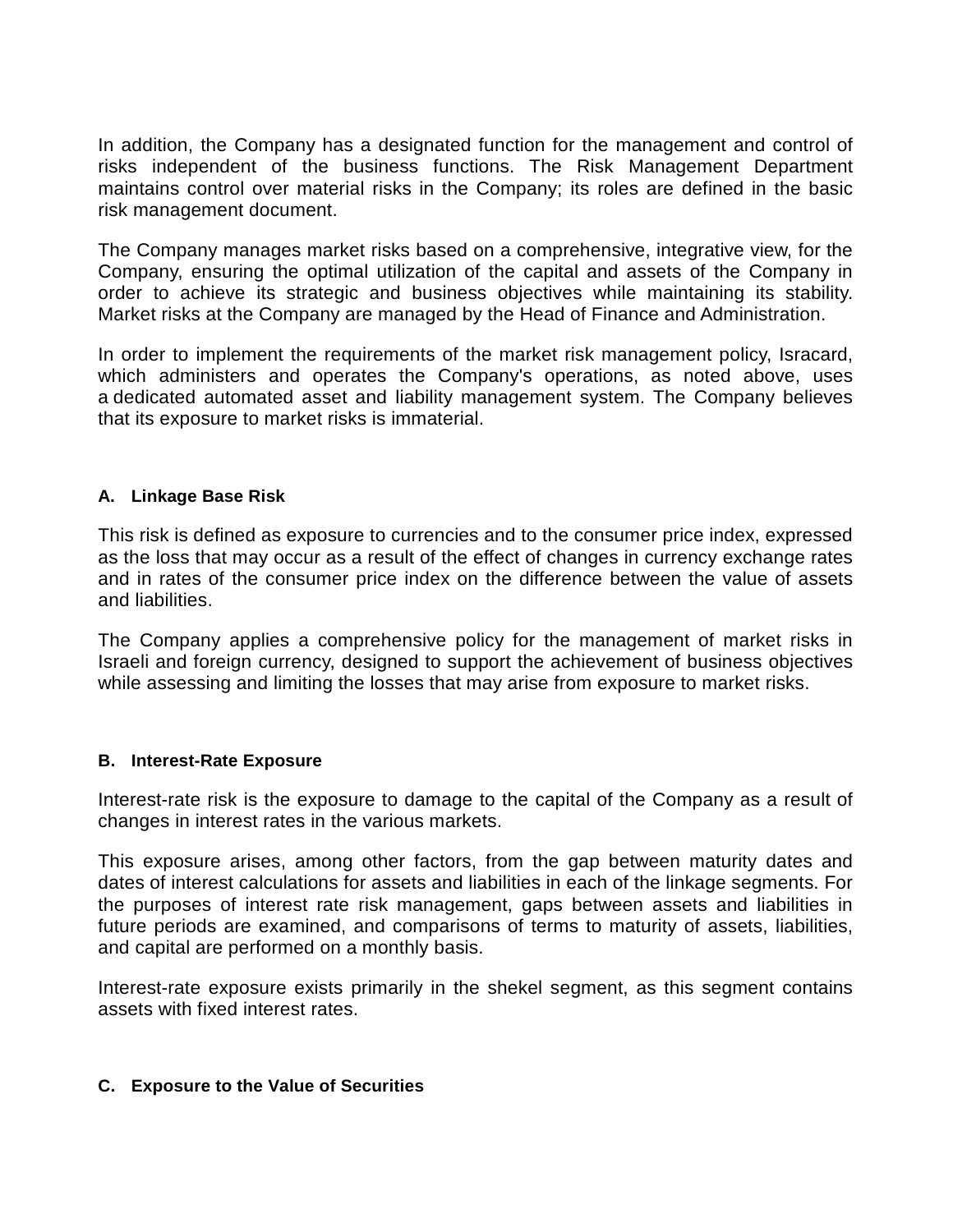The Company's policy establishes a limited possibility for the execution of transactions in fixed-income, low-risk securities.

No transactions in securities were executed during the reported year.

#### **D. Derivative Financial Instruments**

In general, the Company's policy states that no activity for the purpose of trading in derivative financial instruments shall be conducted.

The only activity in derivative financial instruments permitted to the Company is for the purposes of economic hedging.

No transactions in derivative instruments were executed during the reported year.

#### **2. Liquidity Risk Exposure and Management**

The goal of the liquidity risk management process is to ensure, taking into account the risk tolerance that has been established, the Company's ability to finance the increase in its assets and to settle its liabilities on time, without falling into difficulties and without incurring material losses, including losses that may result from damage to reputation caused by an inability to finance the Company's business operations.

Liquidity risk includes the following risks:

Liquidity raising risk – Risk arising from damage to the ability of the Company to raise liquidity, as a result of a loss of confidence in the Company by the market, which may result from events of damage to its reputation or damage to the market in which the Company operates.

Market liquidity risk – Risk arising from a comprehensive crisis in the markets, leading to a credit crunch, without connection to the Company's performance.

Risk of impairment of liquid assets – Exposure to risk as a result of erosion of the value of liquid assets, which may damage the ability of the corporation to finance liquidity gaps.

The Company implements a comprehensive liquidity risk management policy, which was approved by the Board of Directors in May 2014. The policy is based on the prevalent sound practices in the Israeli banking system and on the current instructions of Proper Conduct of Banking Business Directives No. 201-211 ("Measurement and Capital Adequacy") and Proper Conduct of Banking Business Directive No. 342 ("Liquidity Risk Management"), adjusted to the unique risk profile of the Company.

This policy is achieved by maintaining routine monitoring of the liquidity position of the Company through the use of an internal liquidity risk management model, monitoring of the indicator system for the identification of liquidity pressures, examination of extreme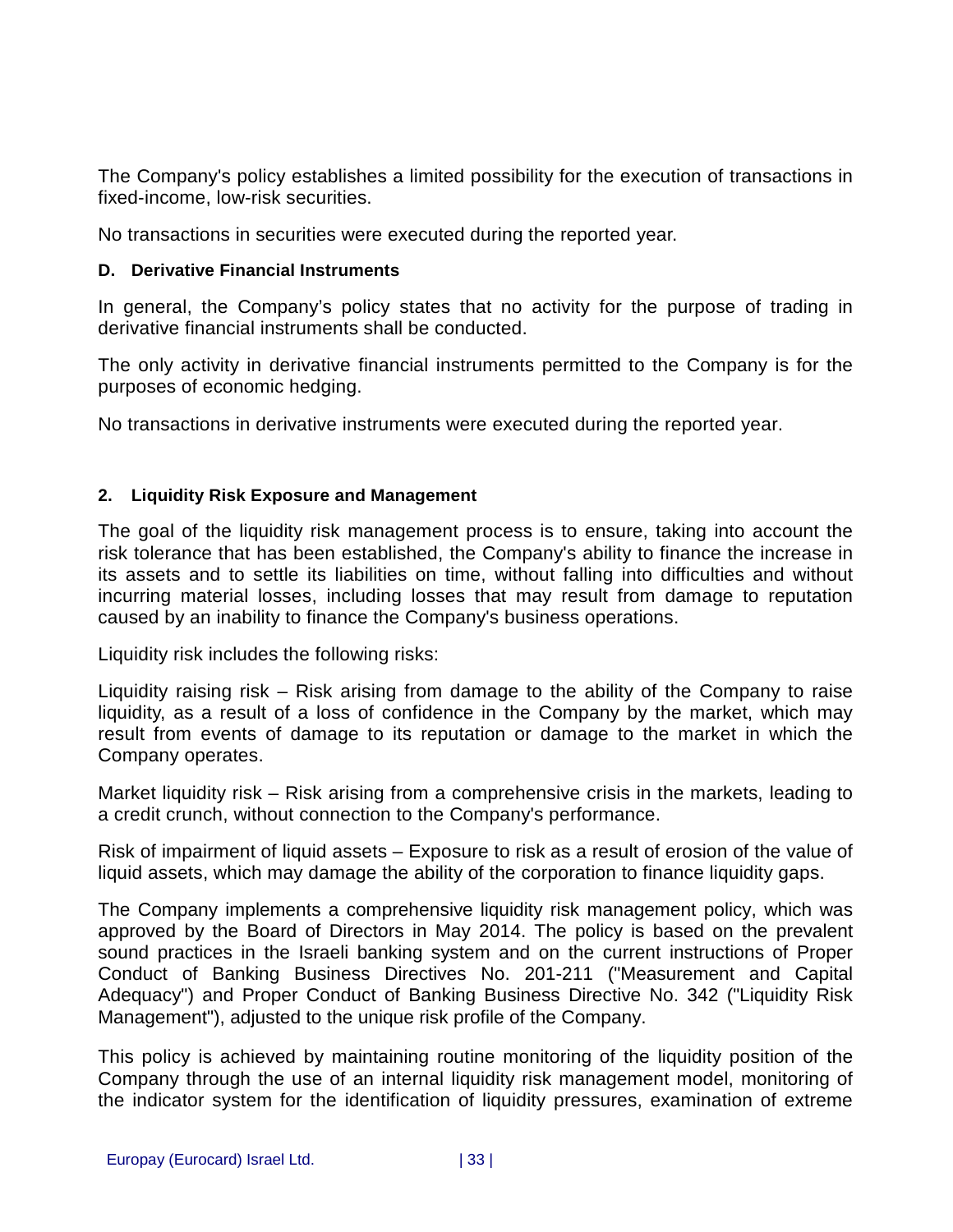scenarios, and the use of an auxiliary system for current flow management. The disposable capital of the Company is used to give credit to cardholders and merchants, and invested in deposits with banks in NIS.

Liquidity risks at the Company are managed by the Head of Finance and Administration.

#### **Credit Risk**

Credit risk is the possibility that borrowers or counterparties may default on their obligations under the agreed terms.

The Company's credit policy is approved each year by the Board of Directors of the Company.

The credit policy addresses principles for granting credit, the type of exposure in each segment of activity, quantitative and qualitative exposure limits, credit concentration, pricing and collateral, handling customers experiencing difficulties, and the hierarchy of credit-granting authority.

The credit-management system relies on the delegation of credit authority at different levels. The overall responsibility for direct handling of customers rests with several authorized parties, leading to improved capability to manage credit risks and monitor and control the credit-granting process. Isracard routinely monitors and tracks borrowers through control reports generated at various cross-sections and frequencies.

Isracard regularly invests resources in training employees responsible for making decisions and assessing risks in the area of credit, in improving the computerized control tools and information systems available to them.

Isracard also carries out routine control of internal and regulatory limits on the level of indebtedness of a single borrower and of a group of borrowers for the Company, in accordance with the requirements of Proper Conduct of Banking Business Directive No. 313 of the Bank of Israel.

Isracard monitors and supervises transactions with related persons, in accordance with Proper Conduct of Banking Business Directive No. 312, and files reports pursuant to Supervisor Reporting Directive No. 815 of the Supervisor of Banks for the Company.

The Company implements Proper Conduct of Banking Business Directive No. 311, "Credit Risk Management," which came into effect on January 1, 2014. The main points of the directive are focused on the adoption of the approach requiring the involvement of a function independent of the business units to support appropriate decision-making regarding credit; this function should address and participate in the formulation of credit policy, formulation of recommendations concerning collective allowances, and rendering an independent opinion regarding material credit exposures.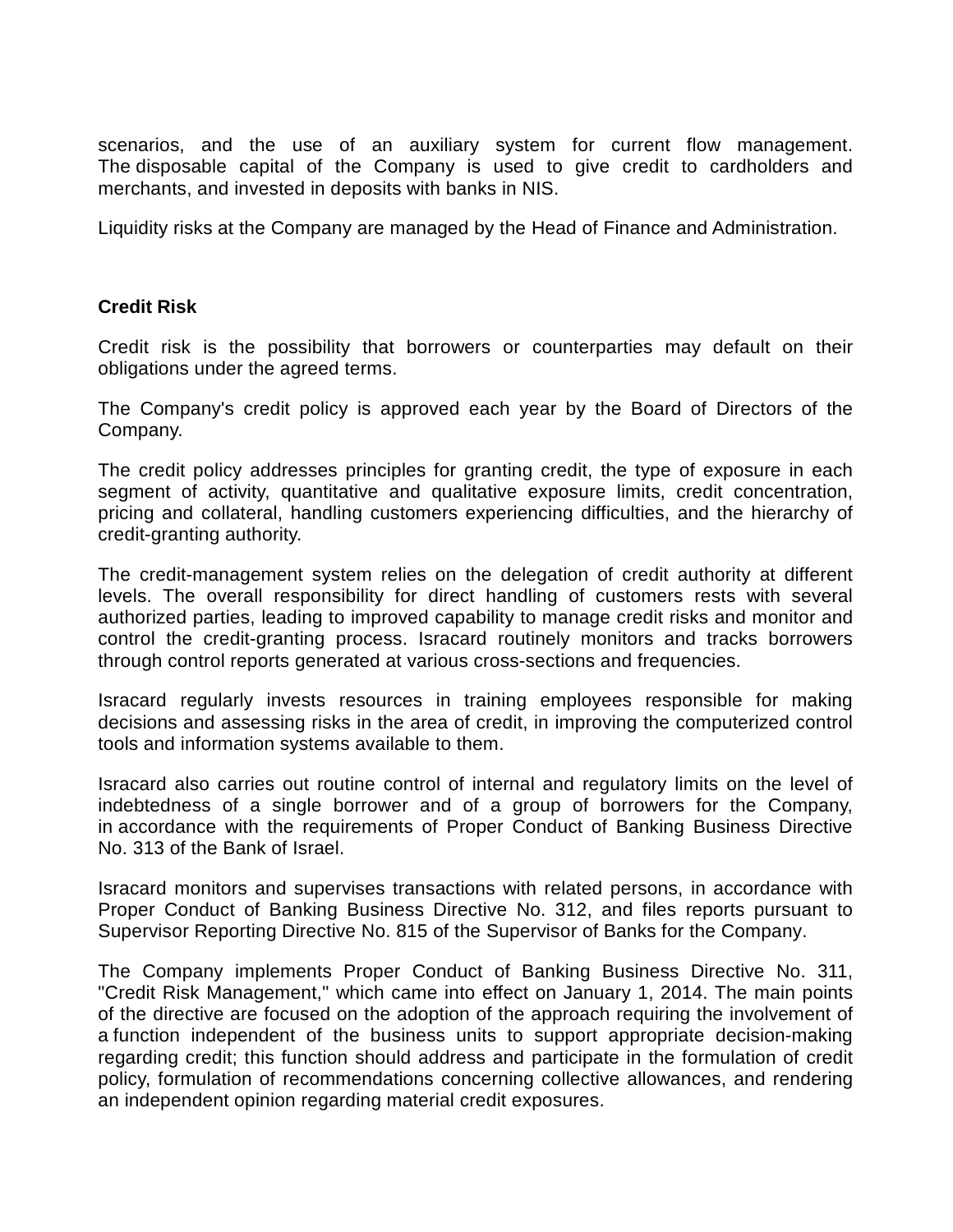Isracard's credit-risk management is based on several statistical models, which are used to establish a score for each customer or merchant. This score is used to support decisions regarding the type of credit, volume of credit, and interest rate set for the customer or merchant. The models are tested periodically for quality and calibration and are established in accordance with internal and regulatory requirements.

As at the reporting date, the Company does not grant credit.

### **Credit Control Department**

The Company receives services for the purposes of credit control from Isracard, under the responsibility of the Head of Credit and Financial Services.

# <span id="page-34-0"></span>**Measurement and Capital Adequacy**

Since January 1, 2014, the Company implements the measurement and capital adequacy provisions which are based on the Basel III directives (hereinafter:"**Basel III**"), as published by the Supervisor of Banks and as integrated into the Proper Conduct of Banking Business Directives No. 201-211. Until December 31, 2013, the Company implemented the Basel II directives.

Pursuant to the directives, in addition to the calculation of the min capital requirement in respect of credit risk, market risk and operating risk, the Company is required to carry out an internal process for a fair assessment of the capital adequacy (ICAAP) which is submitted each year. In April 2014, the Board of Directors received the review on the subject of the ICAAP and approved the report on the internal process for assessing the Company's capital adequacy for 2013.

### **Adoption of the Basel III directives**

In May 2013, the Supervisor of Banks amended Proper Conduct of Banking Business Directives No. 201-211 regarding measurement and capital adequacy, in order to adapt them to the Basel III directives.

The Basel III directives provide significant changes in the calculation of the regulatory capital requirements, including, all matters related to:

• Components of regulatory capital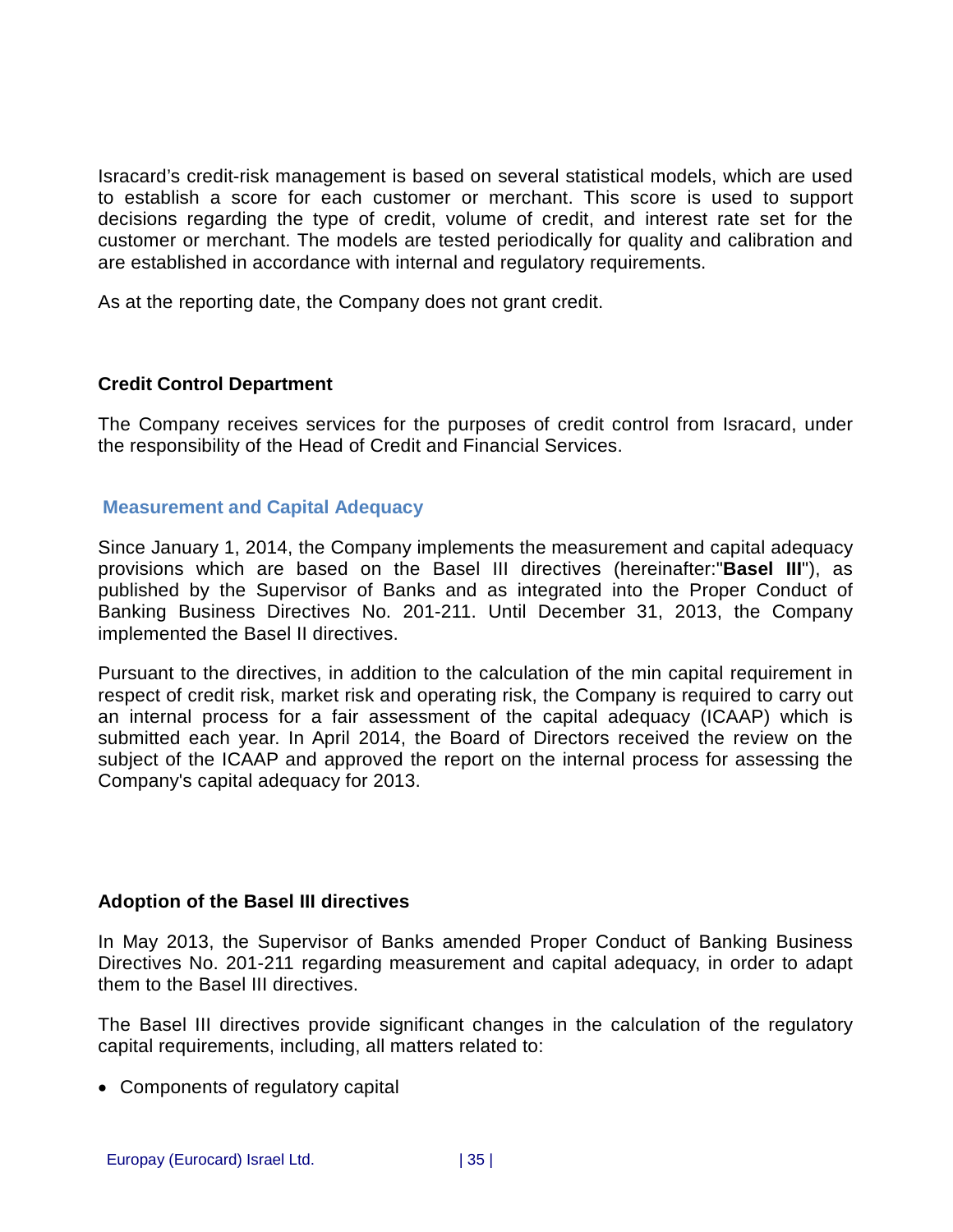- Deductions from capital and regulatory adjustments
- Treatment of exposures for financial corporations
- Treatment of exposures to credit risk in respect of impaired debts
- Allocation of capital in respect of CVA risk.

The amendments to the aforementioned directives came into effect on January 1, 2014, with the implementation being gradual in accordance with the transitional provisions set forth in Proper Conduct of Banking Business Directives No. 299 "Measurement and Capital Adequacy – Regulatory Capital – Transitional Directives", in order to enable compliance with the new requirements of regulatory capital in the context of the implementation of Basel III and to establish a transitional period until it is implemented fully. The transitional directives relate to, among other things, the regulatory adjustments to and deductions from capital, and to ineligible capital instruments for inclusion in regulatory capital according to the new criteria provided in the Basel directives. In particular, pursuant to the transitional directives, the regulatory adjustments to and deductions from capital and the ineligible minority interests to be included in regulatory capital will be deducted from capital gradually at a rate of 20% per annum, with effect from January 1, 2014 until January 1, 2018. The capital instruments which are still ineligible as regulatory capital will be recognized up to a ceiling of 80% on January 1, 2014 and in each subsequent year, this ceiling will be reduced by a further 10% until January 1, 2022.

In addition, on August 29, 2013, a circular of the Supervisor of Banks was published on "Disclosure Requirements of Basel relating to the Composition of Capital" (hereinafter: "**the circular**"). The circular provides updated disclosure requirements which the banks and credit card companies will be required to include as a part the adoption of the Basel III directives.

Accordingly, in the context of the note on the capital adequacy in the quarterly financial statements in 2014, disclosure of the comparative figures for previous periods was given prepared in accordance with the Basel II directives, as adopted by the Supervisor of Banks, as well as the disclosure of the audited comparative figures as of January 1, 2014 which were prepared in accordance with the Basel III directives.

#### **Minimum capital ratios**

On May 30, 2013, the Banking Supervision Department published a circular regarding minimum capital ratios for all banking corporations and credit card companies in preparation for the implementation of the Basel III directives. Pursuant to the circular, all banking corporations and credit card companies will be required to comply with a minimum Tier 1 shareholders' equity ratio of 9%, through January 1, 2015. In addition, a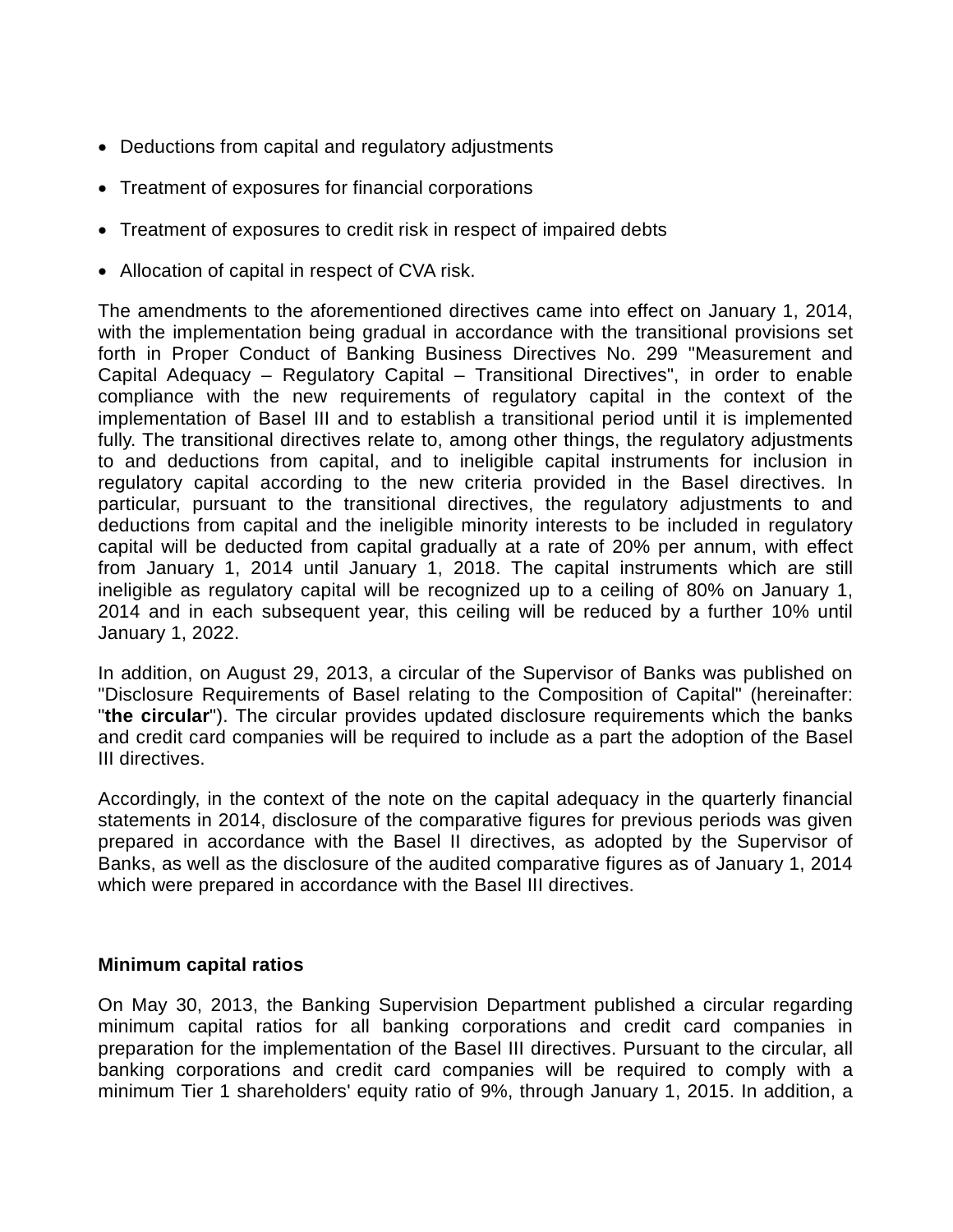particularly significant banking corporation, whose total balance sheet assets on a consolidated basis constitute at least 20% of the total balance sheet assets in the Israeli banking system, will be required to comply with minimum Tier 1 shareholders' equity ratio of 10%, through January 1, 2017.

In addition, it was provided that, through January 1, 2015, the minimum overall capital ratios will stand at 12.5% for the whole banking system, and 13.5% for particularly significant banking corporations, through January 1, 2017. On May 20, 2014, the Board of Directors of the Company approved the targets for minimum capital ratios, as set forth below.

# **Capital adequacy target**

The capital ratio of the Company is the appropriate level of capital required in respect of the various risks to which the Company is exposed as it is identified, estimated and assessed by the Company. This target takes into account actions of the Company management which are intended to reduce the level of risk and/or increase the capital base.

The Company's capital adequacy targets are as follows:

Tier 1 shareholders' equity to risk components of Company target – 9%.

Overall capital to risk assets of the Company target – 12.5%.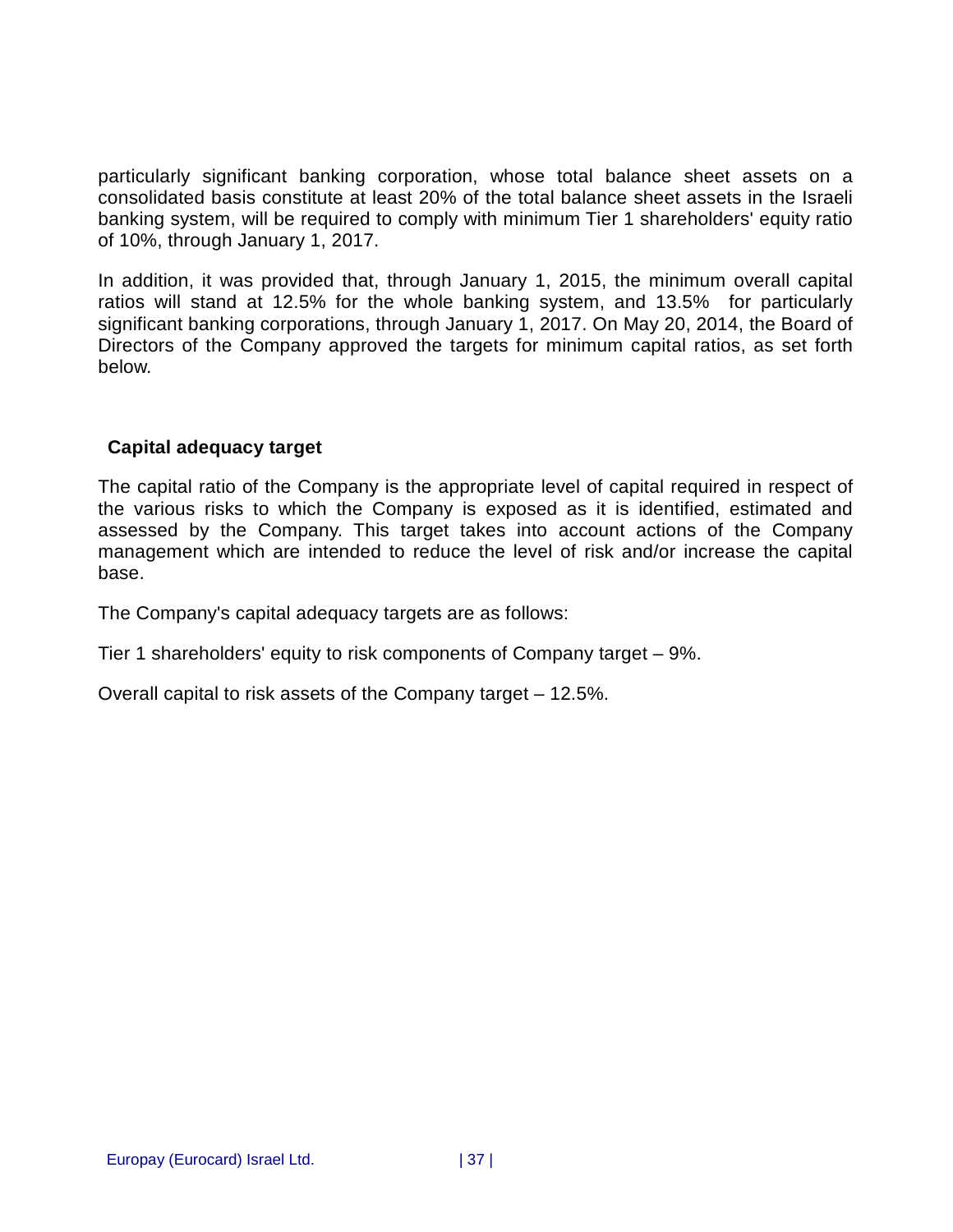# **Risk Appetite**

The Board of Directors of the Company has defined its risk appetite and risk capacity, in line with the strategy and future business plans of the Company. Risk appetite reflects and defines the risk level to which the Company is willing to be exposed, or which it is willing to accept or sustain, during the ordinary course of business. Risk appetite serves as the basis for the allocation of resources and capital.

Risk capacity reflects the risk level which the Company will not exceed even in the event of the materialization of extreme scenarios. In light of the above, the maximum risk level undertaken by the Company during the ordinary course of business is lower than its risk capacity.

The Management of the Company is responsible for routine monitoring, and ensures through the definition and enforcement of appropriate risk limits that the Company operates within its declaration regarding risk appetite and risk capacity, as defined, through the use of risk limits, among other means.

#### **Capital Management**

The goal of capital management is to achieve compliance with the detailed risk-appetite definitions and the objectives of the Company, as established by the Board of Directors of the Company, subject to regulatory directives in the area of capital requirements, while striving to allocate capital efficiently. Capital management should therefore:

- ♦ Ensure the existence of a capital base serving as buffer against unexpected risks to which the Company is exposed, support business strategy, and allow compliance at any time with the minimum regulatory capital requirement (relating to the mix and amount of capital backing the strategy and risks of the Company).
- ♦ Address future developments in the capital base and capital requirements.
- ♦ Strive for efficient allocation of capital during the ordinary course of business of the Company.

# **Guiding Principles in Capital Management**

Capital management is an annual process with a rolling planning horizon of three years

Capital management is considered an integral part of the Company's strategic and financial planning. Capital management is based on the growth plans of the various business units, with the aim of assessing capital requirements during the period of the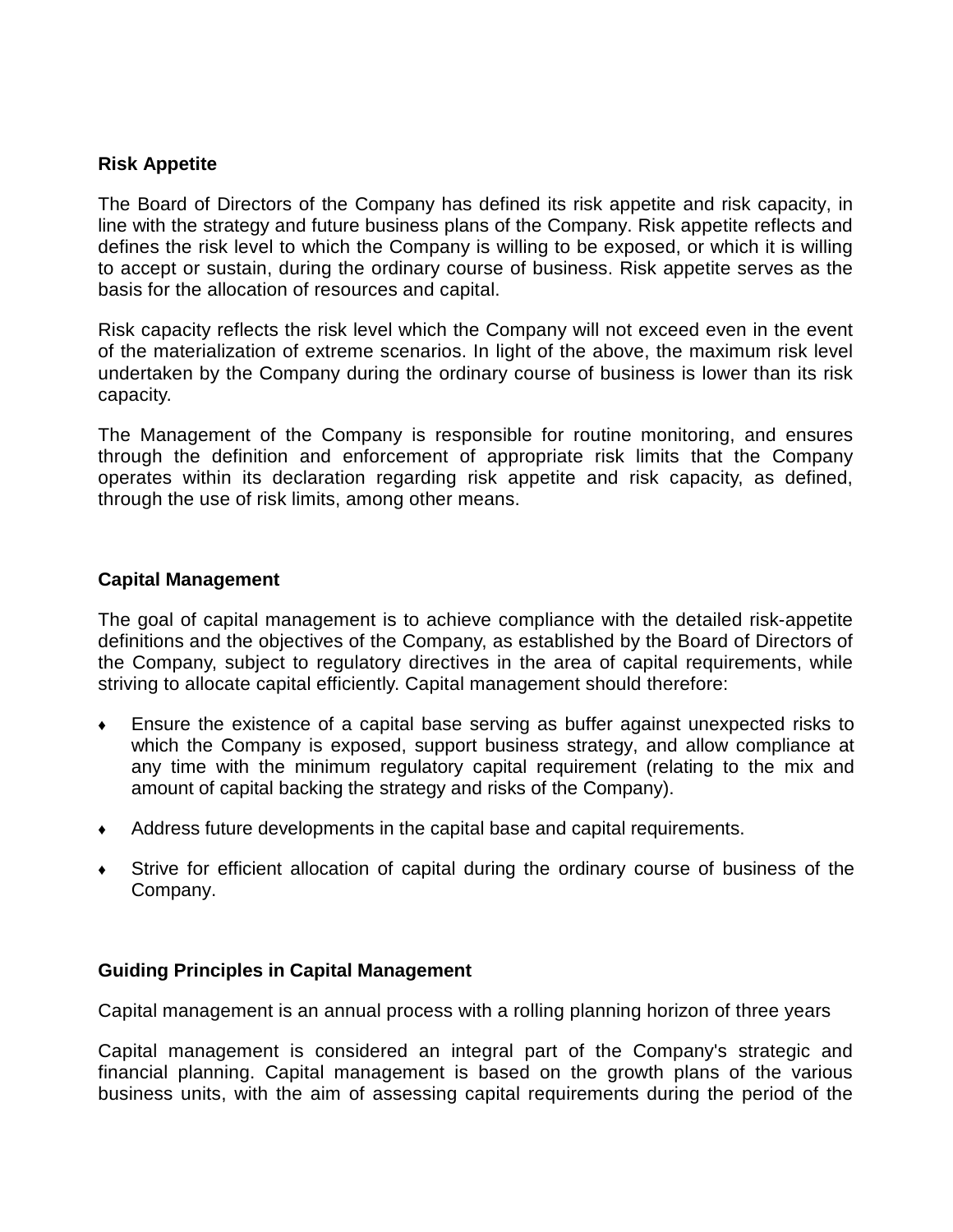plan, and is used in the strategic planning process, in connection with feasibility and capital allocation to units.

# **Capital adequacy**

The Company implements the standardized approach for assessing the adequacy of its regulatory capital (for credit risk, market risks and operational risks).

The Company conducts an internal process for assessing its capital adequacy in the context of which a multi-year plan is built for complying with capital adequacy targets. This plan takes into account the Company's existing and future capital requirements pursuant to the strategic plans vis-à-vis available sources of finance. Consideration is given in the plan to all of the Company's present and future risk assets. According to the allocation requirements in the framework of Proper Conduct of Banking Business Directives No. 299, 201-211 (Measurement and Capital Adequacy), vis-à-vis the capital adequacy targets and risk appetites.

# **Applicability of Implementation**

Requirements regarding capital measurement and adequacy apply to the Company. In addition, the Company is consolidated by Bank Hapoalim, which is also subject to these requirements.

In general, the capital requirement of the Company is based on its consolidated financial statements, which are prepared according to Proper Conduct of Banking Business Directives – " Measurement and Capital Adequacy" (201-211, 299).

Full disclosure regulatory capital instruments (quantitative information and characteristics) and additional details regarding Pillar 3 of the Basel directives may be found on the Company's website **[www.isracard.co.il/financialreports](http://www.isracard.co.il/financialreports)**

|                                                                                                       | <b>Financial</b><br>statements | <b>Company website</b> |
|-------------------------------------------------------------------------------------------------------|--------------------------------|------------------------|
| <b>Subject</b>                                                                                        | Page                           | Page                   |
| Capital adequacy                                                                                      | 104                            | 3                      |
| Composition of capital                                                                                |                                | 4                      |
| Credit risk exposures                                                                                 |                                | 4                      |
| Credit risk mitigation                                                                                |                                | 5                      |
| Operating risk                                                                                        |                                | 5                      |
| Appendix A – Description of main characteristics of<br>capital instruments issued                     |                                | 6                      |
| Disclosure of adjustments required between the<br>balance sheet in the reports and the balance in the |                                | 8                      |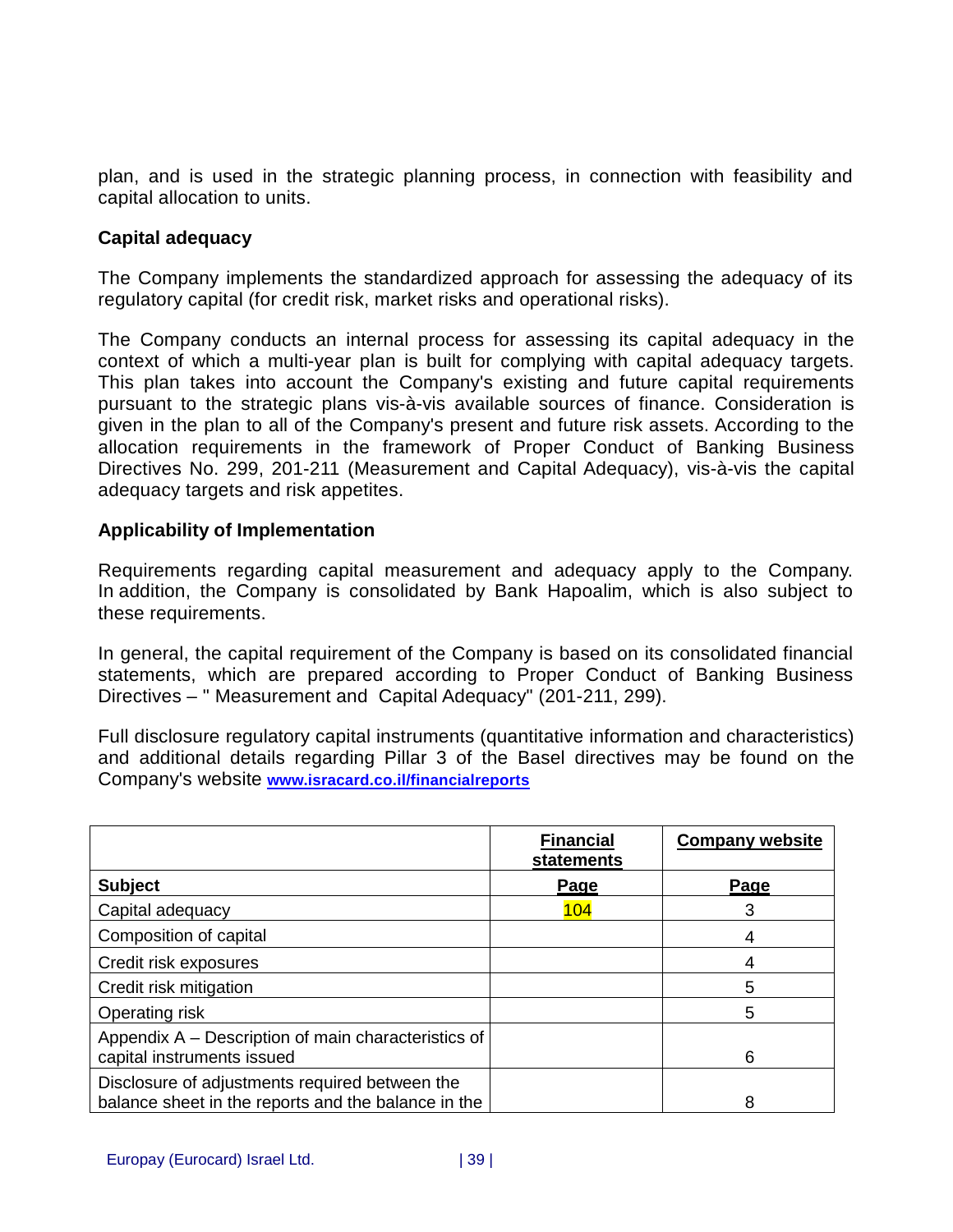| financial statements and between the capital |  |
|----------------------------------------------|--|
| components (Appendices $B + C$ )             |  |

## **Effect of adoption of Basel III directives at January 1, 2014**

In the 2013 Financial Statements, banks and credit card companies were required to include disclosure regarding the expected effect of the implementation of the Basel III directives. The said directives do not affect the Company's capital ratios, capital or risk assets.

#### **Capital Adequacy**

#### **1. Capital for the calculation of the capital ratio**

|                                 | <b>December 31, 2014</b> | <b>December 31, 2013</b> |
|---------------------------------|--------------------------|--------------------------|
|                                 |                          | In NIS millions          |
| Core capital and Tier 1 capital | $2^{(4)}$                |                          |
| <b>Total overall capital</b>    |                          |                          |

#### **2. Weighted balances of risk assets**

|                                                     |          | <b>December 31, 2014</b> |                                 | <b>December 31, 2013</b>                        |
|-----------------------------------------------------|----------|--------------------------|---------------------------------|-------------------------------------------------|
|                                                     |          | Basel III (1)            |                                 | Basel II (2)                                    |
|                                                     | Weighted | balances of Capital      | Weighted<br>balances of Capital | risk assets requirement risk assets requirement |
|                                                     |          |                          | In NIS millions                 |                                                 |
| Credit risk                                         |          | $^{\star}$ .             |                                 | $\star$                                         |
| Operational risk                                    |          | $\star$                  |                                 | $\star$                                         |
| Total weighted balances of risk-<br>adjusted assets |          | $\star$                  |                                 | $\star$                                         |

\* Amount less than NIS 0.5 million.

# **3. Ratio of capital to risk assets**

**December 31**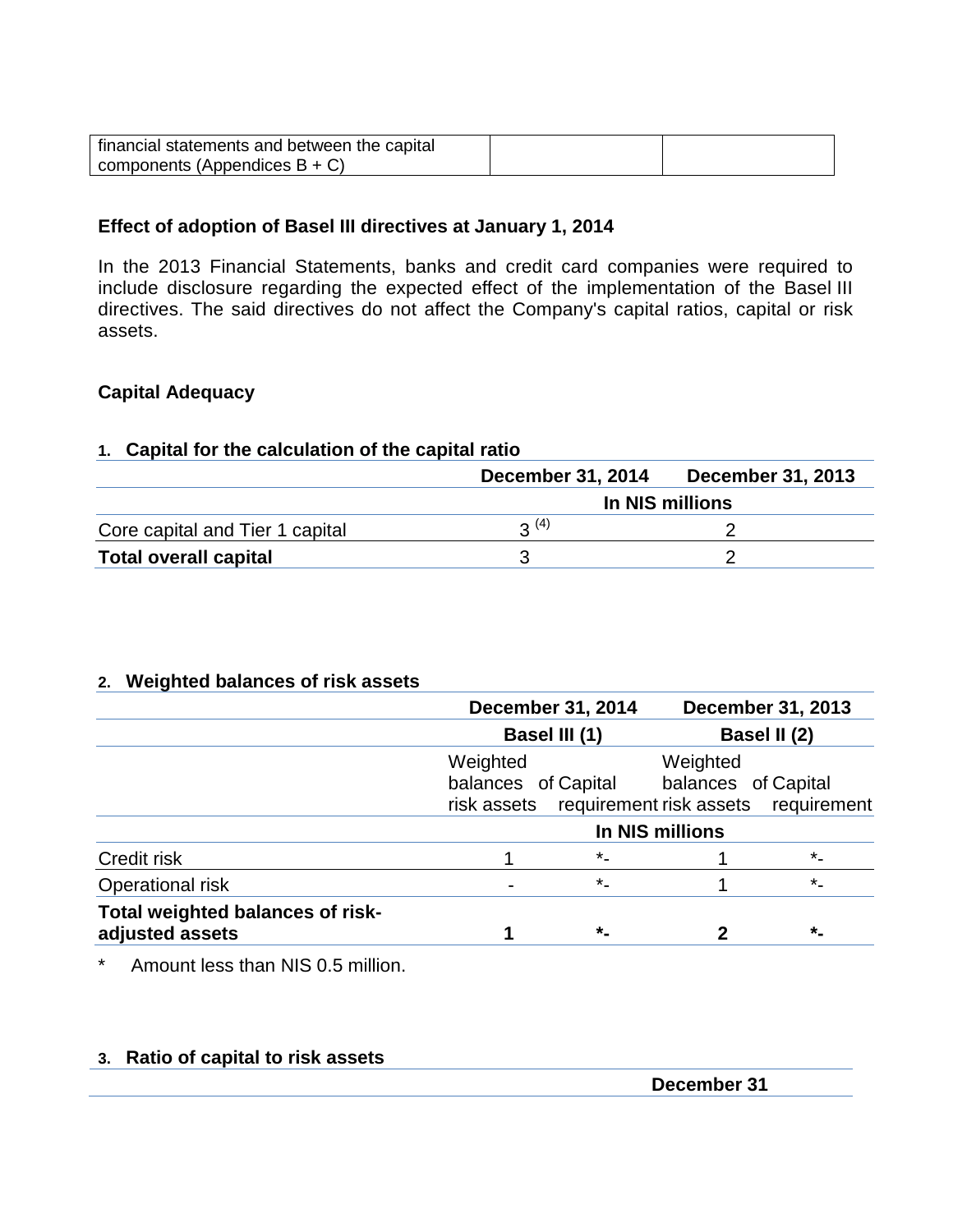|                                                                     | 2014          | 2013         |
|---------------------------------------------------------------------|---------------|--------------|
|                                                                     | Basel III (1) | Basel II (2) |
|                                                                     |               | In percent   |
| Ratio of core capital and Tier 1 capital to risk-adjusted<br>assets | 300.0         | 100.0        |
| Ratio of total capital to risk-adjusted assets                      | 300.0         | 100.0        |
| Minimum total capital ratio required by the Supervisor<br>of Banks  | $12.5^{(3)}$  | 9.0          |

- (1) Computed in accordance with Proper Conduct of Banking Business Directives No. 201-211 and 299 "Measurement and Capital Adequacy", effective from January 1, 2014.
- (2) Computed in accordance with Proper Conduct of Banking Business Directives No. 201-211 "Measurement and Capital Adequacy", effective until December 31, 2013.
- (3) The minimum capital and capital ratio requirement according to the Supervisor of Banks with effect from January 1, 2015,
- (4) On March 2, 2014, the Company issued to Isracard, 1,794,872 shares of NIS 0.0001 par value at a price of NIS 3.90 per share. The total proceeds was NIS 7 million. The purpose of the issuance was to comply with the minimum capital ratio conditions as required by the Bank of Israel.

# **Credit Risk – General Disclosure Requirements**

Pursuant to the directives of the Supervisor of Banks concerning the measurement and disclosure of impaired debts, credit risk, and the allowance for credit losses, and the amendment of the directives on the treatment of problematic debts, beginning on January 1, 2014, the Company implements the provisions Proper Conduct of Banking Business Directive No. 311, "Credit Risk Management." which is focused on the adoption of the approach requiring the involvement of a function independent of the business units to support appropriate decision-making regarding credit; this function should address and participate in the formulation of credit policy, classification of problematic debts, and approval of material credit exposure. The implementation of the abovementioned directives has no effect on the Company, as Isracard manages and operates issuance and clearing activity for the Company in Israel for transactions made with merchants through Mastercard.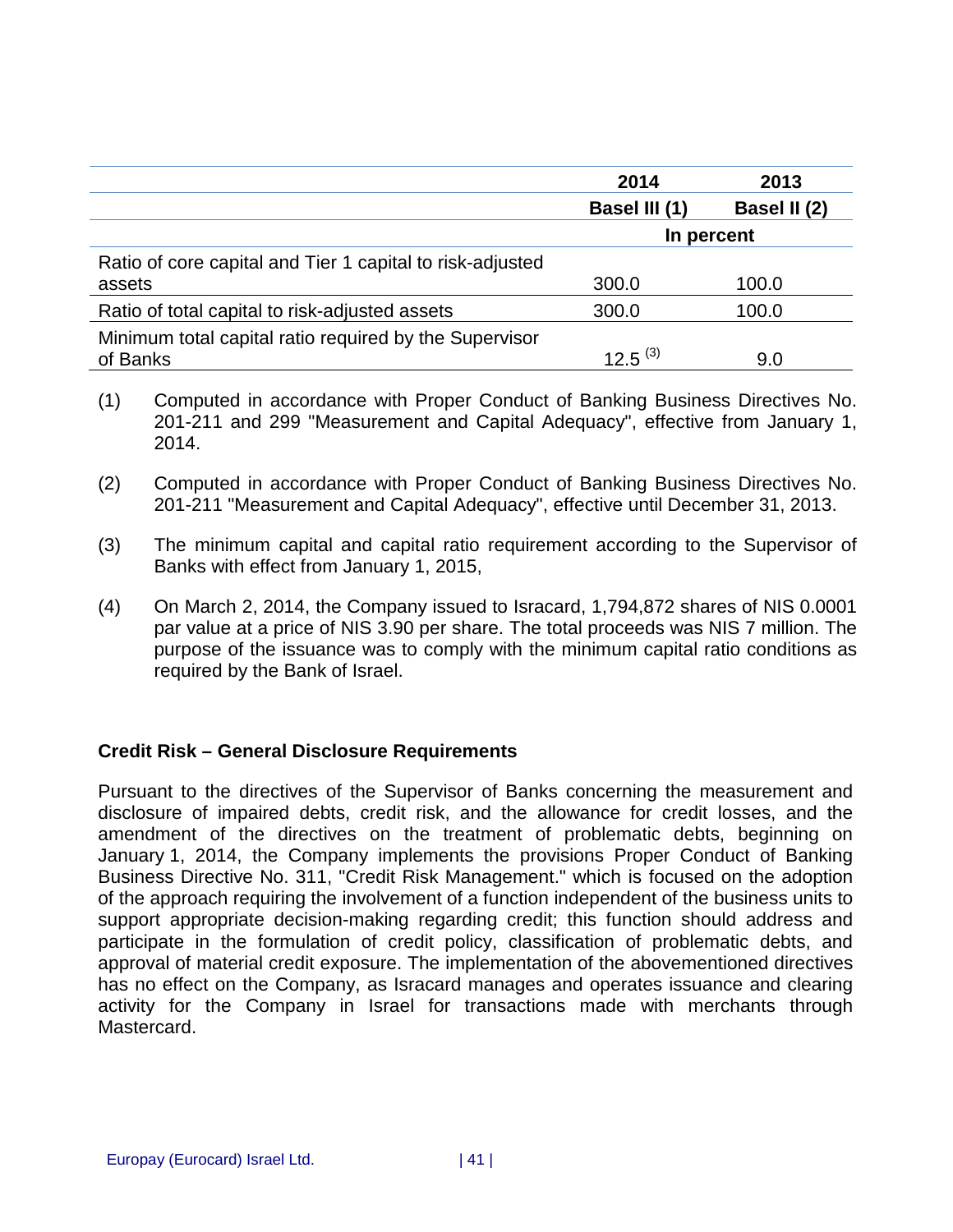# **Credit Risk Management**

Credit risk is one of the risks managed, monitored, and controlled by the Company, as a necessary characteristic of its activity as a company engaged in granting credit. The credit risk management process aids the Company in reviewing risk according to the component product mix.

# **Activity of the Company in the area of credit-risk management:**

- ♦ The Company sets limits on the granting of credit , by risk rating, with segmentation by credit products (according to the products' risk weighting), in order to prevent damage to the quality of the Company's credit portfolio, thereby reducing credit risk arising from borrower quality.
- ♦ The Company conducts internal controls of credit-risk management by assigning a risk weighting to each type of credit product, according to its derived risk. For example, in certain cases, references are made to the type of product sold by the merchant and to its supply times; the longer the supply time of the product, the higher the probability of a failure to deliver the product to the customer.
- ♦ The Company sets sectoral limits in order to prevent sectoral concentration in the credit portfolio.
- ♦ The Company acts in accordance with the guidelines of the Bank of Israel in Proper Conduct of Banking Business Directive No. 313, "Limits on the Indebtedness of a Single Borrower and of a Group of Borrowers." Applying this directive and setting internal limits reduces borrower concentration risk.
- ♦ The Company has set internal limits on its exposure to financial institutions, in congruence with the risk appetite approved by the Board of Directors.
- ♦ The Company monitors and supervises transactions with related persons, in accordance with Proper Conduct of Banking Business Directive No. 312, and files reports pursuant to Proper Conduct of Banking Business Directive No 815.
- ♦ The Company tracks damages arising from the abuse of credit cards.

# **Principles of Credit Concentration Risk Management**

♦ In accordance with the second pillar of Basel III, the Company calculates an internal capital allocation, as required, against concentration risks.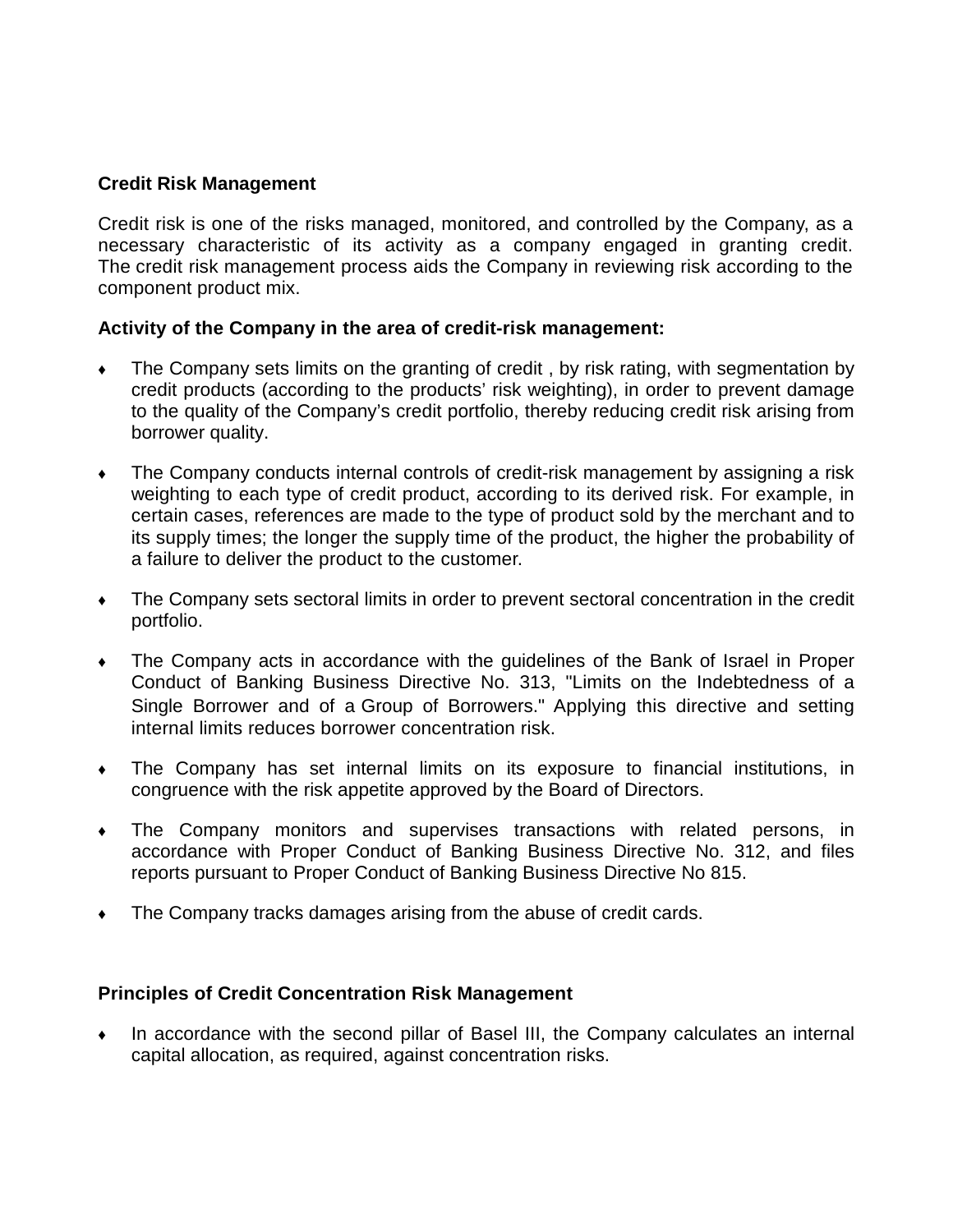♦ Borrower concentration – routine monitoring of the major borrowers of the Company; compliance with limits required in Proper Conduct of Banking Business Directive No. 313 ("Single Borrowers and Borrower Groups") of the Bank of Israel. In addition, the Company reports to the Bank of Israel on a quarterly basis, in accordance with the directive.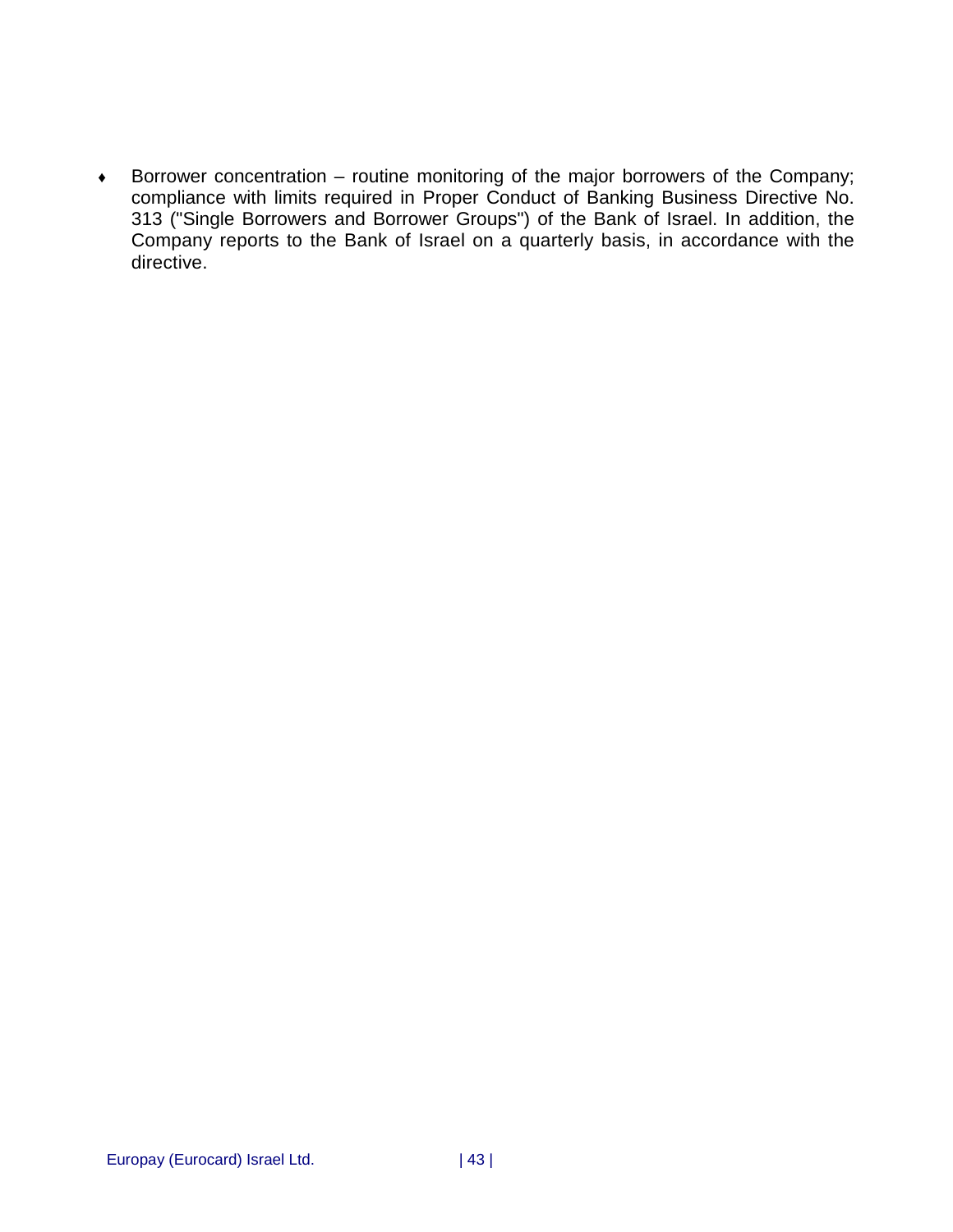# **Assigning Risk Ratings to Customers Based on Statistical Models**

- ♦ The Company routinely invests in models for rating the credit risk of private and business customers. The models are matched to the credit products, economic conditions, and target population to receive the credit.
- ♦ Models are divided as follows:
	- 1**.** AS (application scoring) model for new customers;
	- 2**.** BS (behavior scoring) model a behavioral model for customers of the Company;
	- 3**.** SME (small-medium enterprise) model a model for business clients.
- $\bullet$  The risk-rating models are used to support decisions regarding the type of credit, volume of credit, and interest rate set for the customer or merchant.
- The development of risk ratings in the credit portfolio is routinely controlled and monitored.
- ♦ The models are tested periodically for quality and calibration by the Model Development Unit in the Credit and Financial Services Division, and validated by the Risk Management Department (the second level of controls).

# **Establishing the Hierarchy of Credit Granting Authority**

The establishment of the hierarchy is aimed at maintaining the quality of the Company's credit portfolio, while supervising credit approvals, according to the appropriate professional authority. Credit is granted at the Company according to a hierarchy of authority, including:

- ♦ Authorization for maximum exposure according to the authority of the responsible party (in accordance with the risk-rating model).
- ♦ Defined authorizations for deviations for exceptional transactions, according to the authority of the responsible party.
- ♦ Defined hierarchy of authority for the establishment of the interest rate for the credit.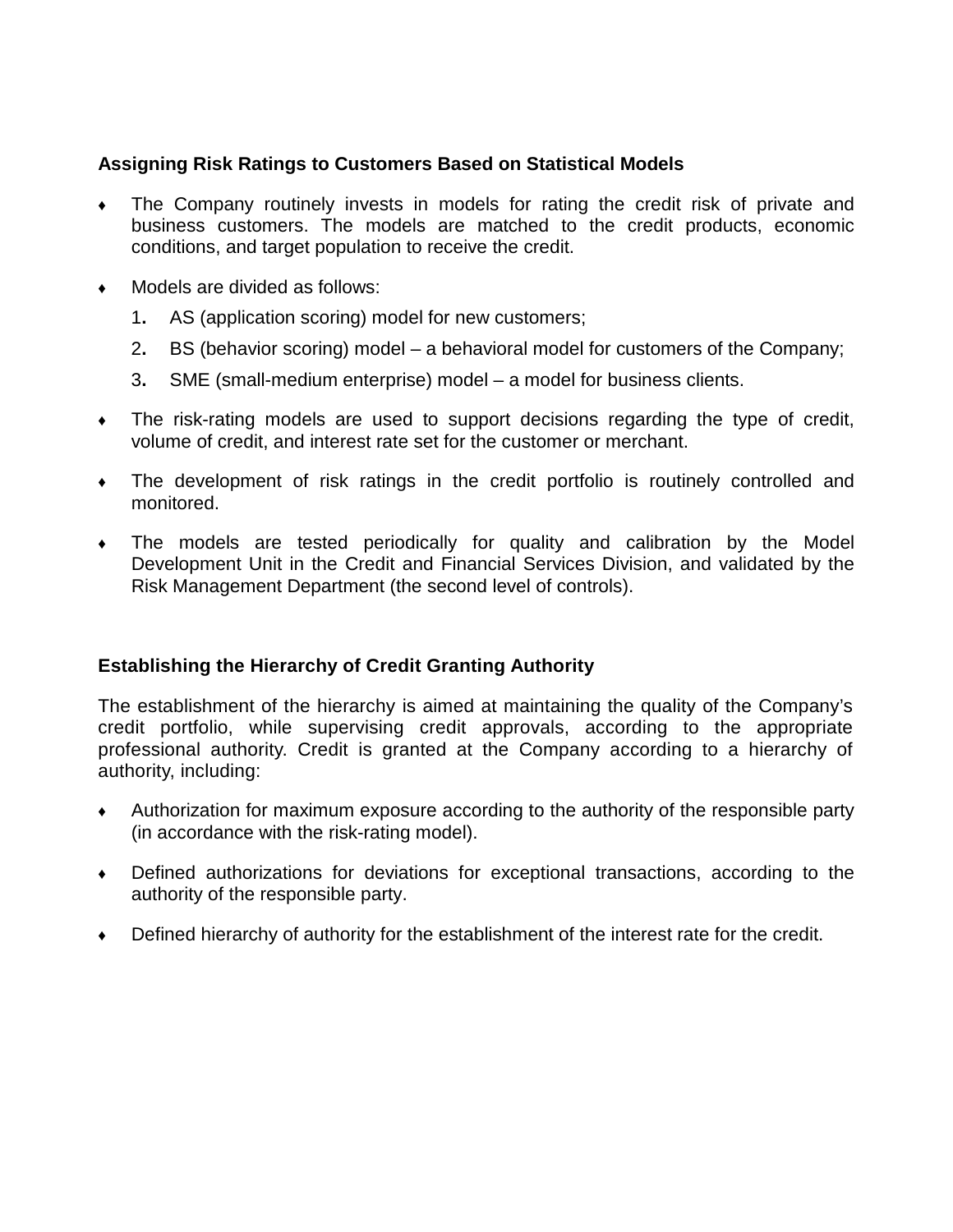# **Exposure to Financial Institutions**

The Company's operations involve exposure to financial institutions, in Israel and globally:

- $\bullet$  Credit-card companies globally Cross-clearing activity occurs between the Company and credit-card companies in Israel. In addition, the Company has exposure to the international credit-card company.
- $\bullet$  Banks in Israel Credit-card activity under the responsibility of banks is conducted with customers' accounts in banks in Israel. In addition, deposits and hedging transactions create exposure to the bank with which the transaction was executed.
- $\bullet$  Foreign financial institutions Activity with overseas entities or activity by foreigners in Israel: deposits of foreign currency with financial institutions abroad. The Company's exposure is immaterial.
- The Company routinely monitors these exposures and reports exceptions from limits.

Credit exposure to financial institutions results primarily from:

- ♦ Transactions in credit cards issued by banks with which the Company has arrangements – the exposure is formed when the Company uses its own funds to finance the time gap between the date of crediting the merchant and the date of transfer of the payments by the Banks Under Arrangement. If a bank becomes insolvent, there is a risk that the funds may not be transferred to the Company, which would then absorb the losses.
- $\bullet$  Deposits with banks deposits performed by the Company with banks create an automatic exposure to such banks.

# **Independent Supervision**

The Chief Risk Officer maintains independent supervision of the manner in which credit risks are managed at the Company. This supervision includes:

- ♦ Checking compliance with credit policy directives and with the instructions of the Bank of Israel.
- ♦ Active involvement in establishing credit policy, including credit limits. Control over the implementation of credit policy.
- $\bullet$  Identifying new risks and emerging risks.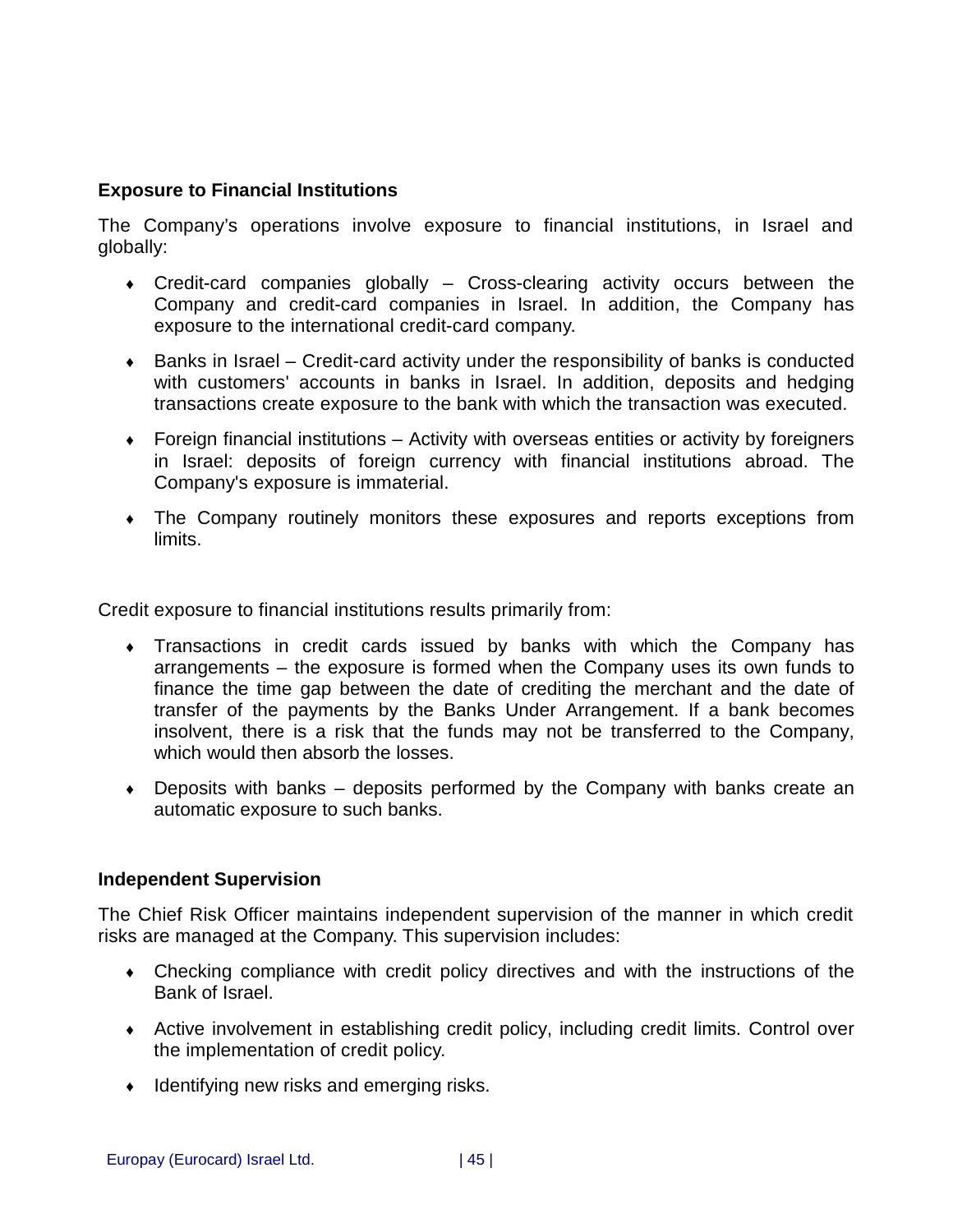- ♦ Reporting the results of the monitoring to senior management and to the Board of Directors.
- ♦ Monitoring risk-assessment models.

# **Reports to Management and the Board of Directors and Compliance with Policies and Procedures**

- The Company's credit policy is updated and approved by the Board of Directors each year, according to developments at the Company, in the industry, and in the economy.
- The Company's Management is provided with data on the Company's credit-portfolio mix each month. The mix presents the segmentation of the portfolio in terms of credit products, sectors, risk ratings, geographical distribution, compliance with regulatory and internal limits, a risk-return analysis, and more.
- The credit-portfolio mix is presented to the Board of Directors of the Company on a quarterly basis.
- The Chief Risk Officer submits an independent report to Management on the control over credit-risk management each month.
- The Chief Risk Officer submits an independent report to the Board of Directors each quarter.
- ♦ Working procedures at the Company are updated routinely by the various departments.

# **General Disclosure Regarding Exposures Related to Counterparty Credit Risk – OTC Derivatives**

The Company's policy states that no activity for the purpose of trading in derivative financial instruments shall be conducted. The only activity in derivative financial instruments permitted to the Company is for the purposes of economic hedging.

No transactions in derivative financial instruments were executed during the reported period.

# **Hedging Interest-Rate Exposures**

The financial activity of the Company is usually characterized by a parallel between the average duration of assets and liabilities (mainly short-term). However, the Company also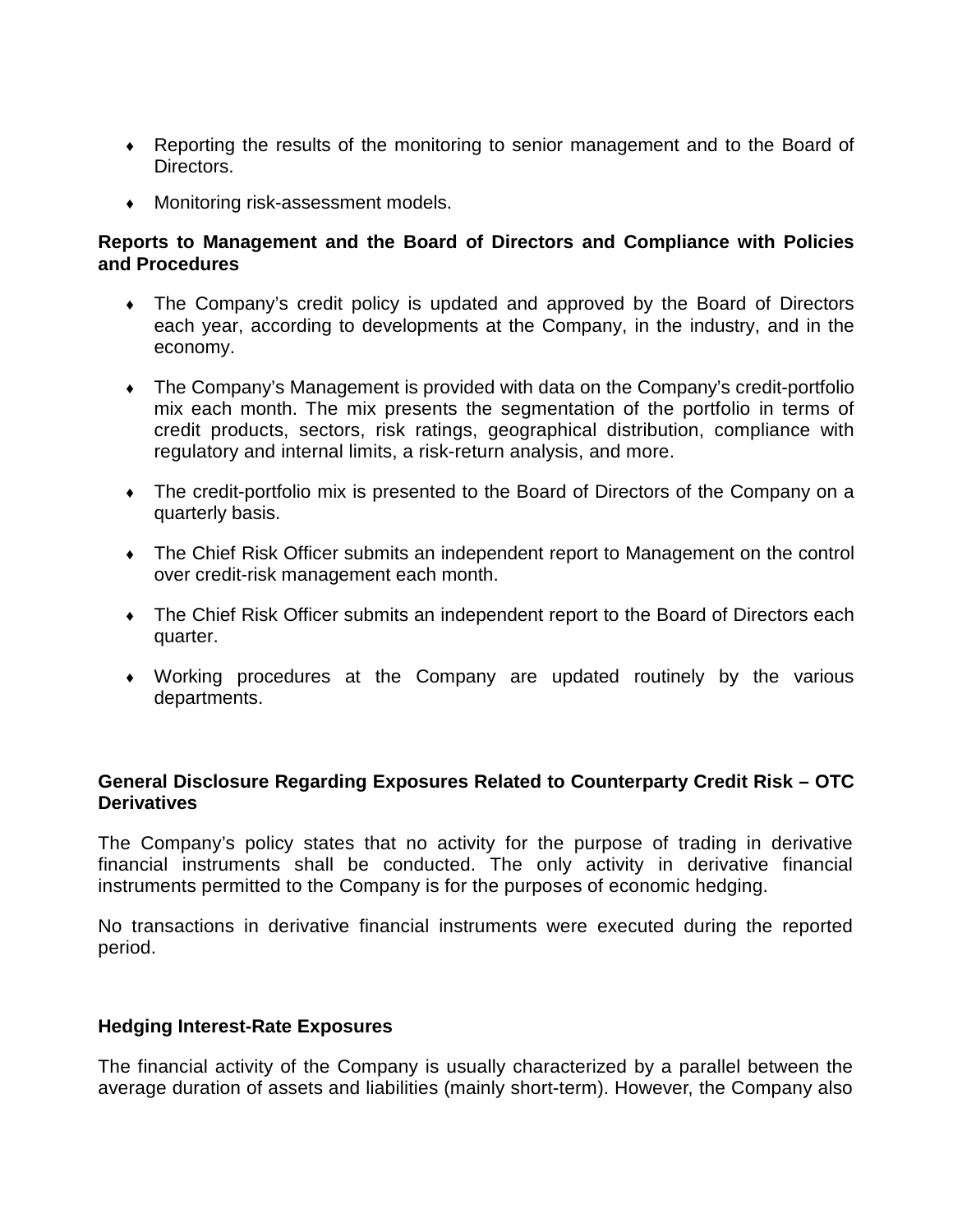extends credit for the medium term (usually up to one year, and sometimes up to three years). In addition, the Company grants credit at fixed interest rates, which creates a gap in durations and generates exposure to changes in interest rates during the ordinary course of the Company's operations.

# **Hedging Foreign Currency Exposures**

The Company's currency exposure is managed through daily matching of assets and liabilities in foreign currency (and linked to foreign currency) through foreign currency current accounts with banks, where the goal is to bring the net position to zero at the end of each day.

# **Disclosure by Companies Using the Standardized Approach**

#### **General**

The Company accounts for all of its assets and liabilities using the standardized measurement approach, as defined in Proper Conduct of Banking Business Directives No. 201-211 ("Measurement and Capital Adequacy").

The Company does not have a trading portfolio, and all of its assets and liabilities are part of the banking book.

# **Strategy and Processes**

The Board of Directors of the Company approves the market risk management policy of the Company on an annual basis. The Board of Directors is involved in risk management, particularly in setting limits and restrictions for the volume of activity and exposures.

The Company's strategy in the management of market risks is to minimize risks arising from its main activities (issuance, clearing, and financing); the Company has a very low "risk appetite" for market risks.

Within this strategy, the Board of Directors and Management of the Company approve the Company's policy document, on an annual basis. The policy document is based on the following key principles:

**Organization and control** – A central market and liquidity risk management function headed by the Head of Finance and Administration; an investment committee; the Audit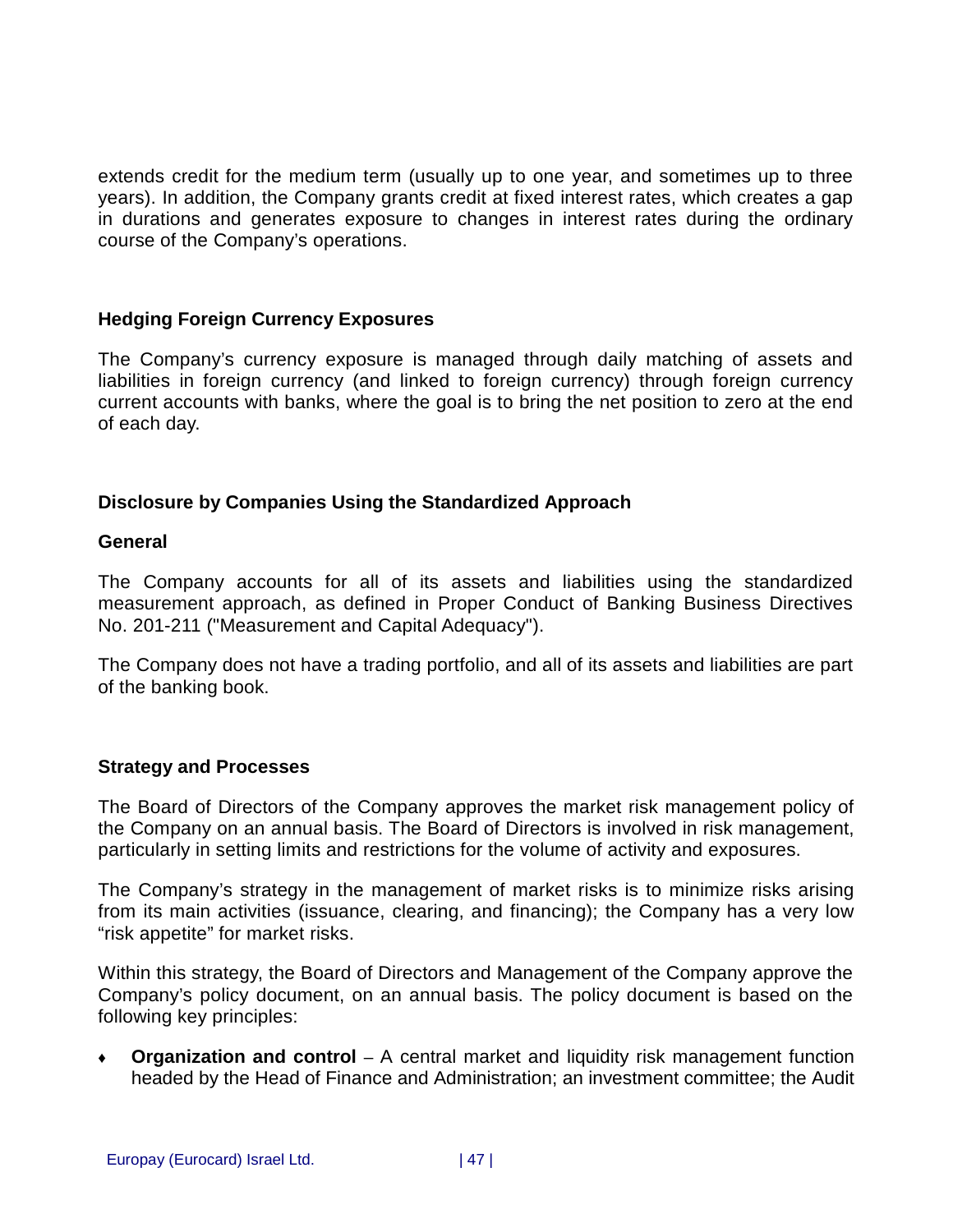Committee; the Risk Management Committee of the Board of Directors; and the Board of Directors.

- ♦ **Procedures and policies** The areas of responsibility and authority in the area of risk management assigned to Management, the Board of Directors, the Audit Committee, the Risk Management Committee, and specialized functions such as the Risk Manager are formalized in clear, accessible documentation, with the aim of ensuring uniform implementation in the organization.
- ♦ **Risk management processes** Processes are in place for the routine identification of exposures, risk assessment, examination of controls, and risk minimization processes (including limits).
- ♦ **Tools and technologies** A computerized system supporting risk assessment, risk management, reporting, monitoring, and planning.
- ♦ **Monitoring and reporting of risks** Reports from each business line of the Company to the central Market and Liquidity Risk Management Unit in a structured process, in which exposures are reported to Management and to the Board of Directors; proper intra-organizational communication channels ensure timely reporting of issues that need to be addressed.

For the purpose of the control and management of market and liquidity risk, the Financial Management Unit in the Finance and Administration Division, under the authority of the Head of Market and Liquidity Risk, works to identify, measure, monitor, and report on market and liquidity risks, in practice, on a routine basis.

# **Structure and Organization of Market Risk Management Function**

The market risk management system of the Company is based on an integrative system for the management of exposures, composed of the following functions:

# **Market Risk Manager (DEPUTY CEODeputy CEO Finance and Administration)**

The Market Risk Manager is responsible for the application and implementation, of a comprehensive policy for the management of all market and liquidity risks to which the Company is exposed (currency, CPI, interest rate, liquidity), including:

- ♦ Responsibility for financial exposures at the Company, subject to limits approved by the Board of Directors.
- ♦ Procedures for monitoring and control on matters related to exposure management.
- Monthly reports on market and liquidity risk to the Board of Directors.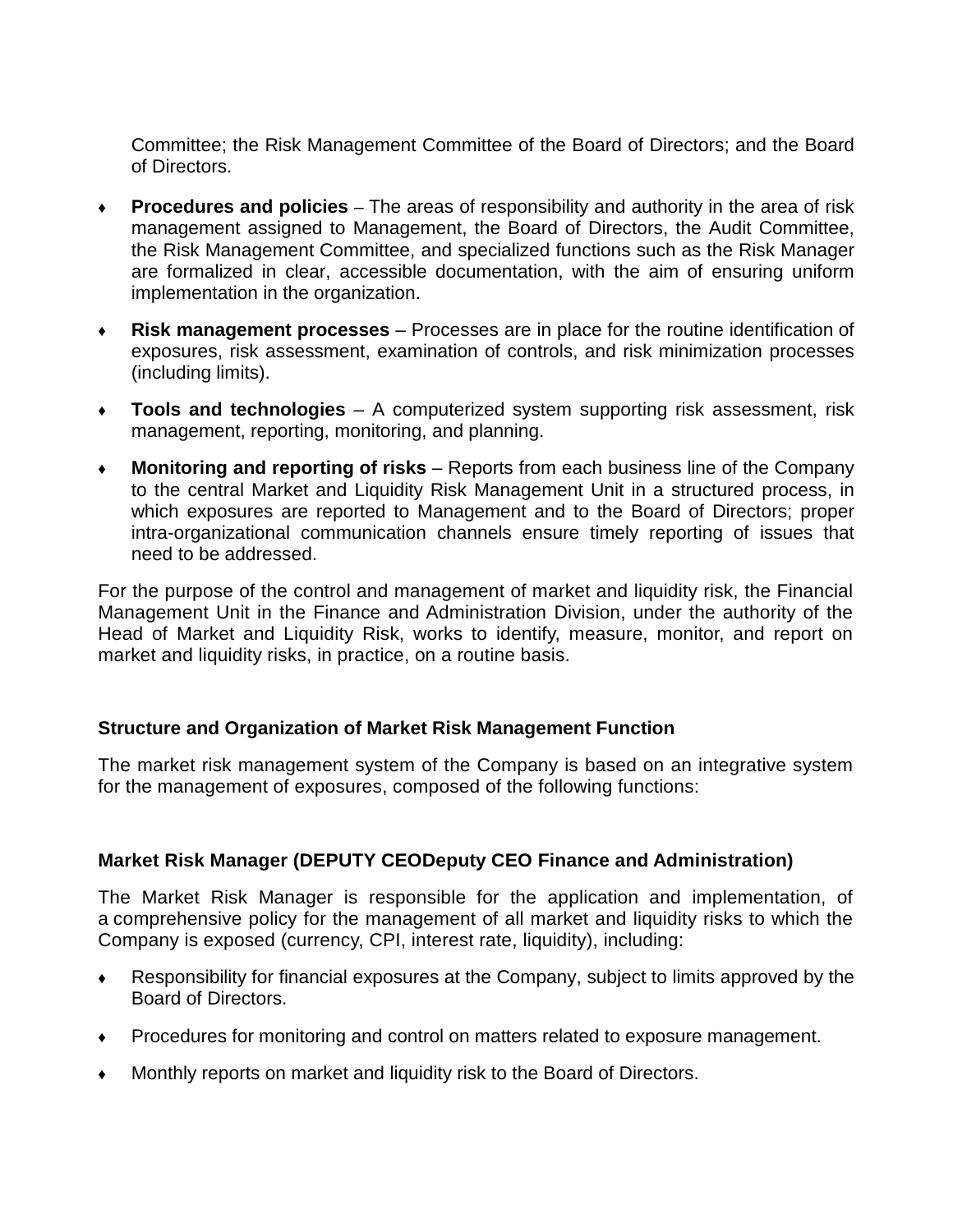- ♦ Management of foreign currency risks, including decisions regarding hedging of longterm foreign currency exposures.
- ♦ Asset and liquidity management (ALM).
- ♦ Routine measurement and control of the market and liquidity risk indices of the Company.
- ♦ Preparation of reports on interest-rate risks.
- ♦ Analysis of results and preparation of findings for discussion by Management and the Board of Directors.

# **Chief Risk Officer**

The Chief Risk Officer of the Company is responsible, as part of his duties, among other matters, for control of the market and liquidity risks of the Company.

Within this framework, he is responsible for controlling the Company's market risk management policies and processes.

The Chief Risk Officer assists the Board of Directors of the Company in approving and examining the market risk management strategy and the policy rules in this area, with reference to new products and processes at the Company.

The Chief Risk Officer assists Management in the control of the market risk strategy approved by the Board of Directors by examining compliance with policies and procedures for the identification, measurement, monitoring, and control of market risks. The Chief Risk Officer reports directly to the CEO of the Company and performs independent control of the exposure to market risks.

# **Nature and Volume of Risk Reporting and Measurement Systems**

An RMS (Risk Management System) is in use as a strategic instrument for the management of market risks to which the Company is exposed as a result of gaps between the nature of assets and liabilities.

# **Risk Monitoring and Minimization Policy**

# **Interest-Rate Exposure Management**

Exposure is monitored through reports on the effect of changes in interest rates. In the event that an exception from the limits established is identified, the exposure is reduced by considering fixed-rate credit granting activity and considering the purchase of hedging transactions.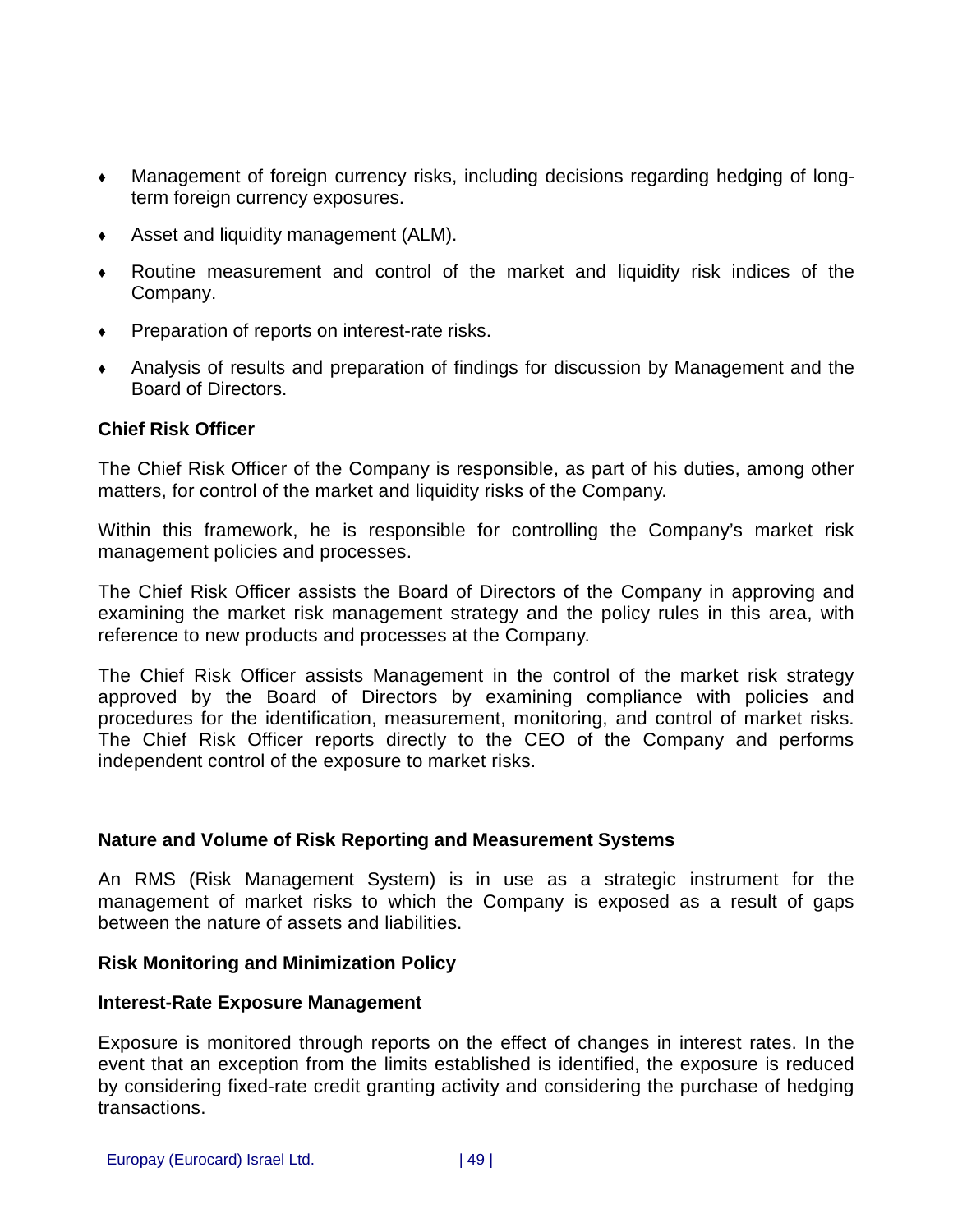# **Foreign Currency Exposure Management**

Transactions are hedged using financial instruments at banks. The Company's policy is to bring foreign currency exposure to zero. However, immaterial exposures form as a result of differences in timing between the transaction date and the settlement date in foreigncurrency transactions. The Company monitors these differences.

# **Operational Risk**

Operational risk is managed by the members of Management at the Company, each with regard to the area for which he or she is responsible. The Deputy CEORisks and Security at the Company is responsible for independent supervision of the risk management in the Company (second level). The management of operational risks at the Company is intended to minimize losses by establishing orderly processes aimed at reducing the operational risks to which the Company is exposed. In this process, authority and responsibility frameworks are established, and a culture of operational risk management is instilled in all managers and employees.

The Company has a policy for the management of operational risks, which includes the following objectives:

- ♦ To manage operational risks as an integral part of the working processes of the Company, including the introduction of new products and processes.
- ♦ To maintain effective controls of risks according to risk ratings.
- ♦ To ensure effective identification of operational risks in all of the main processes at the Company.
- ♦ To create a work culture that encourages an organizational culture of risk management.
- ♦ To report loss events on a regular basis, according to the rules defined in the policy.
- ♦ To comply with legal and regulatory requirements regarding operational risks.
- ♦ To manage and allocate capital optimally in respect of operational risks.
- $\bullet$  To establish a business continuity and emergency preparedness plan.

Within its operational risk management policy, the Company has defined the supporting organizational structure in detail, including the duties and responsibilities of the Board of Directors, Management, the Chief Risk Officer, the Information Systems Division, the departmental risk controllers, and the various business units.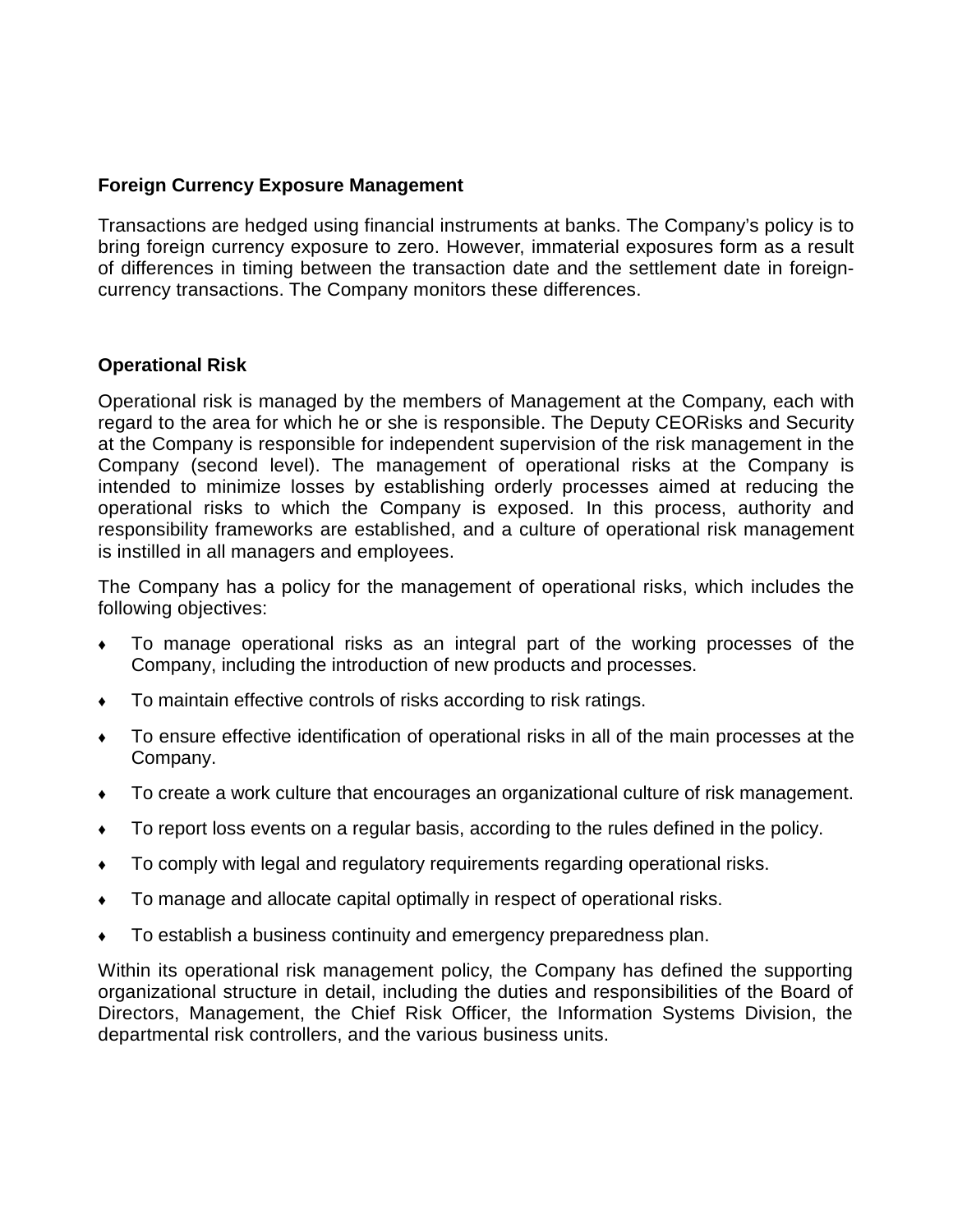Once every three years, the Company performs a survey of operational risks, as follows:

- Full mapping of all operational processes at the Company.
- ♦ Classification of the processes into groups, according to the classification methodology in Proper Conduct of Banking Business Directives No. 201-211 ("Measurement and Capital Adequacy").
- ♦ Mapping of all controls relevant to each risk, including residual risk, and additional recommended controls if necessary.
- ♦ Rating of risk levels in each process on a scale of the level of damage / expected frequency.
- ♦ Implementation of a multi-year action plan to reduce material risks and increase controls where necessary.

Each quarter, the Chief Risk Officer reports to Management and the Board of Directors on operational risks, as follows:

- Material damage events and consequent actions taken.
- ♦ New operational processes at a high level of risk and actions taken to increase controls and minimize risk.
- Approval of changes in operational risk policy.

All events of damage at the Company are collected into a single database. All material events (the materiality threshold as at December 2014 is NIS 10,000) are reported on a quarterly basis to Management and the Board of Directors. The events are analyzed in order to ensure that a relevant operational process exists and that the existing controls are sufficient in order to reduce the risk of an additional event. If necessary, additional controls are added to the process.

Material operational risks are mitigated by:

- Adding controls for identification and prevention, according to risk level.
- ♦ Acquiring appropriate insurance, including property insurance, professional liability insurance, and insurance against fraud, embezzlement, and computer crimes.

# **Disclosure Regarding Positions in Shares in the Banking Portfolio**

From time to time, the Company invests in areas synergetic with its operations and/or complementary to its core activity. These investments are of a strategic nature, and are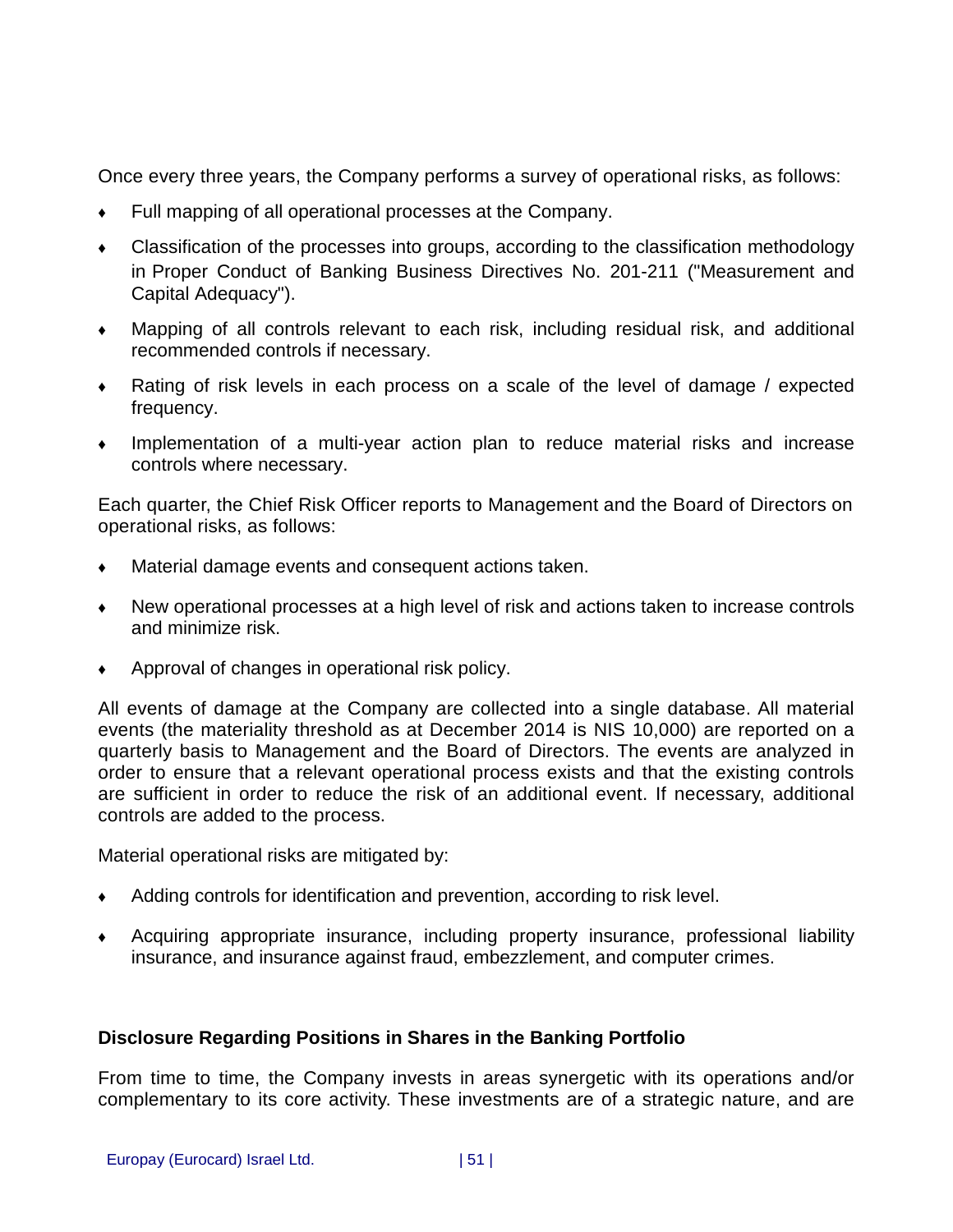not performed as financial holdings. According to the Company's policies, the Company does not perform securities trading.

# **Prohibition on Money Laundering and Financing of Terrorism**

The legislation applicable to credit-card companies in Israel with regard to the prohibition on money laundering and the financing of terrorism is the following:

- ♦ The Prohibition on Money Laundering Law, 2000.
- ♦ The Prohibition on Money Laundering Order (Identification, Reporting, and Record-Keeping Duties of Banking Corporations for the Prevention of Money Laundering and the Financing of Terrorism), 2001.
- ♦ The Prohibition on Financing of Terrorism Law, 2005.
- ♦ Proper Conduct of Banking Business No. 411 of the Bank of Israel, "Prevention of Money Laundering and the Financing of Terrorism and Identification of Customers."
- The Order on Trading with the Enemy.

The Company applies monitoring and controls with regard to private customers and merchants in general, and those defined as high risk in particular.

The Company maintains routine monitoring and controls in several areas, in order to ensure that it possesses the required information and documents, in accordance with the directives. Any gaps are addressed and resolved.

Employees are required to stay current on this topic through an annual training program and an up-to-date computer-based tutorial.

Individual training sessions are conducted as necessary at the various departments as well as at external entities that are in contact with customers and have a connection to the issue of the prohibition of money laundering and the financing of terrorism.

The Company's procedures are updated and expanded from time to time in order to fully cover the relevant topics in accordance with the requirements. The Compliance Officer coordinates the Enforcement of Compliance Coordination Committee and the Compliance Committee.

Routine reports are submitted to the Israel Money Laundering Prohibition Authority regarding ordinary transactions (pursuant to the directives of the Order) and unusual transactions. Monthly reports are submitted to the Bank of Israel, in accordance with requirements.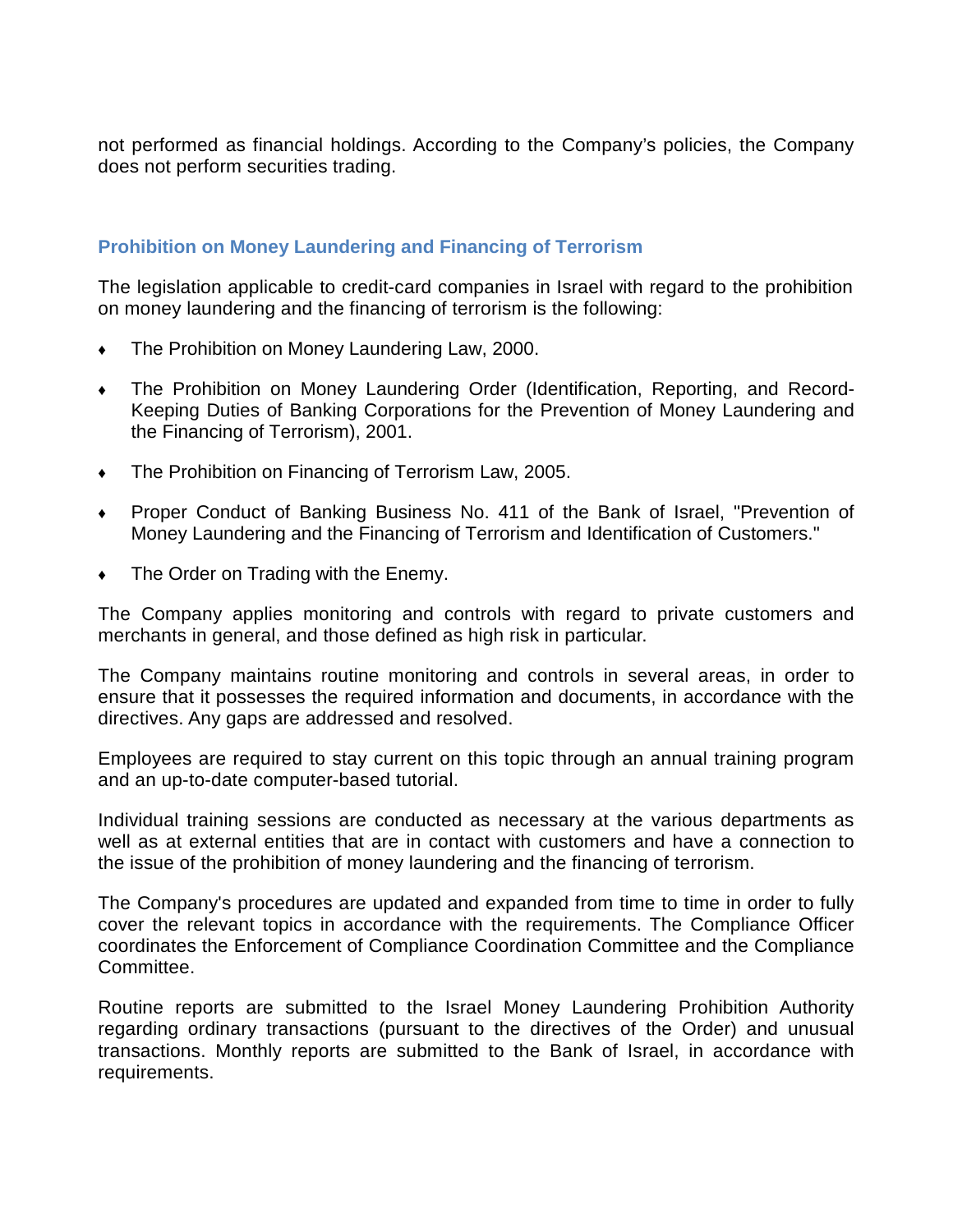# **Critical Accounting Policies**

The financial statements of the Company are prepared in conformity with generally accepted accounting principles in Israel and in accordance with the directives and guidelines of the Supervisor of Banks, the main points of which are described in Note 1 to the Financial Statements, "Significant Accounting Policies". When preparing the financial statements, the Management of the Company uses assumptions, estimates, and evaluations that affect the reported amounts of assets and liabilities (including contingent liabilities), and the results reported by the Company.

Some of these estimates and evaluations involve uncertainty, and may be affected by possible future changes.

The Management of the Company is of the opinion that the estimates and evaluations applied during the preparation of the financial statements are fair, and were made to the best of its knowledge and professional judgment, as at the date of preparation of the financial statements.

The following is the main area in which estimates and evaluations were used, and which accordingly is considered by the Company to be a critical accounting matter.

# **Contingent Liabilities**

The Management of the Company includes sufficient provisions in the financial statements, to the extent necessary, to cover possible damages arising from all legal claims, based on legal opinions. In most legal proceedings, external legal counsel is obtained. These assessments by legal advisors are based on the best of their judgment, taking the stage reached by the proceedings into consideration.

It should be taken into account that in the legal field, "certain" or "near certain" estimates cannot be made, not only in the initial stages of the claim, but until a ruling is handed down. Accordingly, the outcome of the proceedings may differ from the estimates performed. In light of the foregoing, the actual outcomes of legal claims may differ from the provisions made.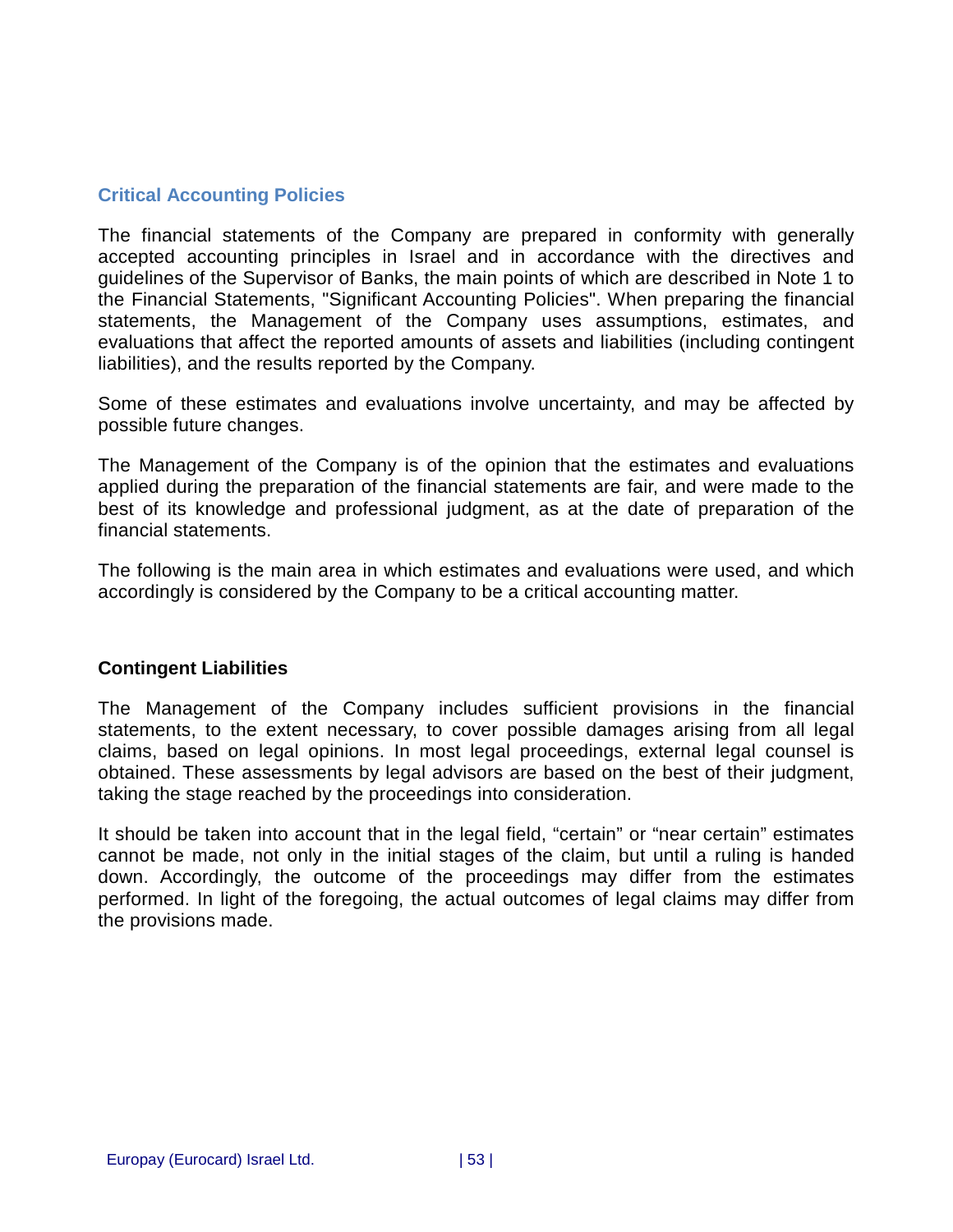| <b>Risk factor</b> |                                                                                 | <b>Brief description</b>                                                                                                                                                                                                                                                                                                                                                                                                                 |     |
|--------------------|---------------------------------------------------------------------------------|------------------------------------------------------------------------------------------------------------------------------------------------------------------------------------------------------------------------------------------------------------------------------------------------------------------------------------------------------------------------------------------------------------------------------------------|-----|
| 1.                 | Overall effect of<br>credit risks                                               | Risk arising from borrowers' failure to fulfill their obligations to<br>the Company. Deterioration in the stability of the various<br>borrowers may have an adverse effect on the Company's asset<br>value and profitability. To minimize this risk, the Company has a<br>defined credit policy and exposure limits with regard to<br>borrowers/sectors in the various segments of activity, by risk<br>level.                           | Low |
|                    | 1.1. Risk in respect<br>of the quality of<br>borrowers and<br>collateral        | Deterioration in the quality of borrowers and in the value of<br>collateral provided to the Company to secure credit may have an<br>adverse effect on the probability of collecting the credit.<br>The Company has a credit policy and exposure limits with regard<br>to different types of borrowers in the various segments of activity<br>and products, and a process is in place for the control of<br>compliance with these limits. | Low |
|                    | 1.2. Risk in respect<br>of sectoral<br>concentration                            | Risk arising from a high volume of credit granted to borrowers<br>belonging to a particular sector of the economy. Deterioration in<br>business activity in such an economic sector may lead to<br>damage to repayment capability and to the value of collateral<br>provided by some borrowers belonging to the sector.                                                                                                                  | Low |
|                    | 1.3. Risk in respect<br>of concentration<br>of borrowers/<br>borrower<br>groups | Present or future risk arising from deterioration in the condition of<br>a large borrower or group of borrowers relative to the credit<br>portfolio, which may cause an adverse effect on the probability of<br>collecting the credit. The Bank of Israel has set limits on the<br>maximum exposure to borrowers and groups of borrowers, and<br>control of compliance with these limits is carried out routinely.                       | Low |
|                    | risks: interest<br>rate / inflation /<br>exchange rate<br>risks                 | Effect of market Present or future risk to the Company's revenue and capital Low<br>arising from changes in interest rates, currency exposures, and<br>exceptional changes in the consumer price index. Such changes<br>may cause the Company to suffer losses and/or a reduction in<br>revenue.                                                                                                                                         |     |
| 3.                 | Liquidity risk                                                                  | Present or future risk to the Company's revenue and capital<br>arising from an inability to supply its liquidity needs.<br>In exceptional demand and supply situations in the financial<br>markets, unplanned costs may be incurred in raising resources.<br>The Company has taken action to diversify its liquidity sources.                                                                                                            | Low |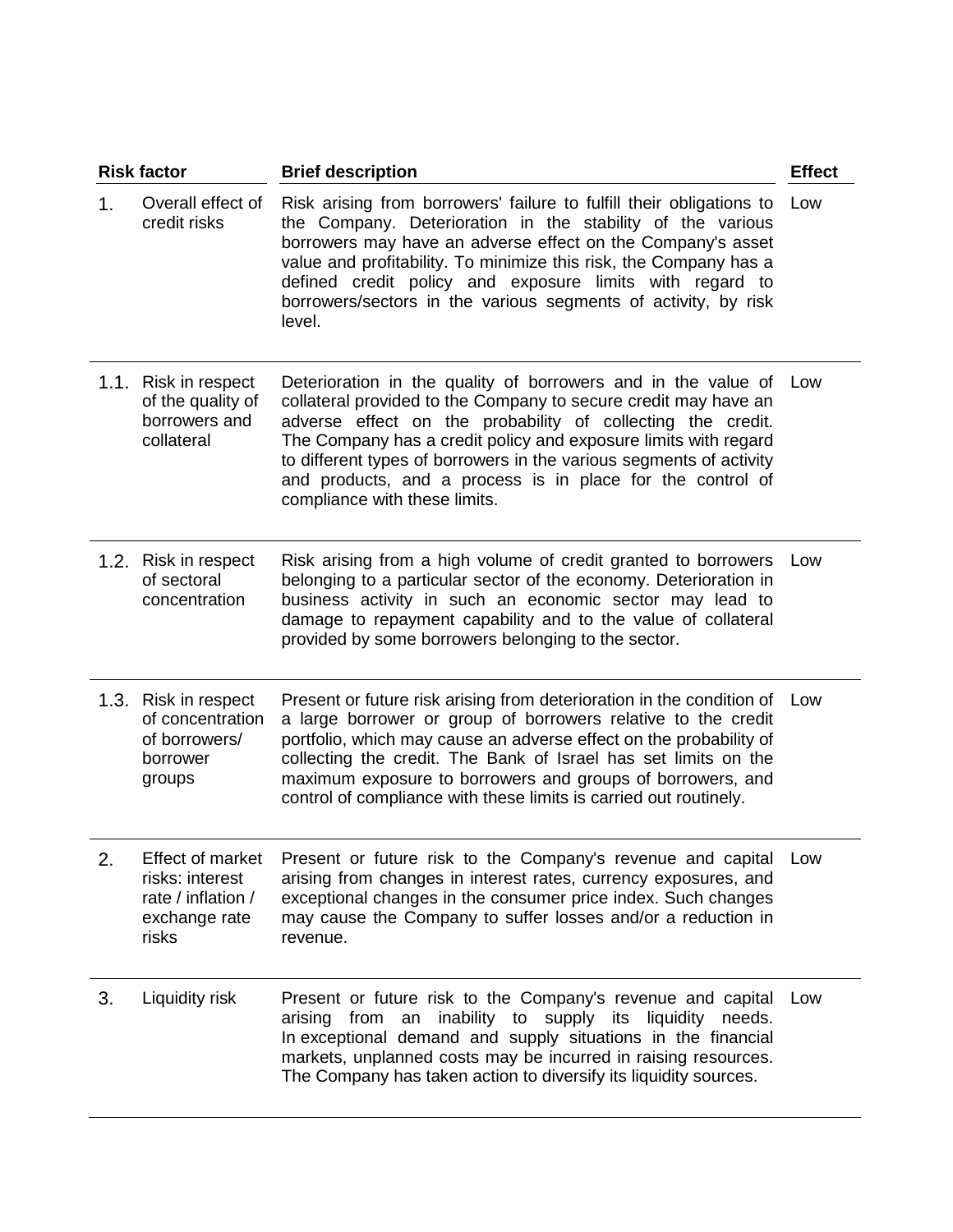|                | <b>Risk factor</b>            | <b>Brief description</b>                                                                                                                                                                                                                                                                                                                                                                                                                                                                                                                                                                                                                                       | <b>Effect</b> |
|----------------|-------------------------------|----------------------------------------------------------------------------------------------------------------------------------------------------------------------------------------------------------------------------------------------------------------------------------------------------------------------------------------------------------------------------------------------------------------------------------------------------------------------------------------------------------------------------------------------------------------------------------------------------------------------------------------------------------------|---------------|
| 4.             | Operating risk                | Present or future risk to the Company's revenue and capital that<br>may arise from failed or faulty internal processes, human<br>actions, system malfunctions, or external events. This includes<br>the risk of embezzlement and fraud as well as legal risk, but<br>does not include strategic risk and reputation risk. Failures<br>related to one of the aforesaid factors may cause possible<br>damage to profitability. The Company has an operating risk<br>management policy, and operates units, procedures, and<br>systems in the areas of human resources, information security,<br>security, process control, survivability and recovery, and more. | Medium        |
| 5.             | Legal risk                    | Present or future risk to the Company's revenue and capital<br>resulting from unexpected events such as legal claims, including<br>class-action suits, compliance events, inability to enforce<br>contracts, or rulings against the Company, which may cause<br>damage to the Company's profitability.                                                                                                                                                                                                                                                                                                                                                         | Medium        |
| 6.             | <b>Reputation risk</b>        | Damage to the Company's reputation as a stable, credible<br>credit-card company in the eyes of customers, business<br>partners, and regulatory agencies may lead to the transfer of<br>customers' activity to other companies, causing damage to the<br>Company's activity and profitability.                                                                                                                                                                                                                                                                                                                                                                  | Low           |
| 7 <sub>1</sub> | Regulation and<br>legislation | Present or future risk to the Company's revenue and capital<br>arising from legislation and/or directives of various regulatory<br>agencies that cause changes to the Company's business<br>environment. Such changes may occasionally influence the<br>Company's activity, revenue, and ability to offer certain services,<br>and/or may obligate the Company to carry out technological and<br>other investments at considerable cost, while disrupting<br>schedules for development of other planned services. Also see<br>the section "Restrictions and Supervision of the Company's<br>Operations," above.                                                | Medium        |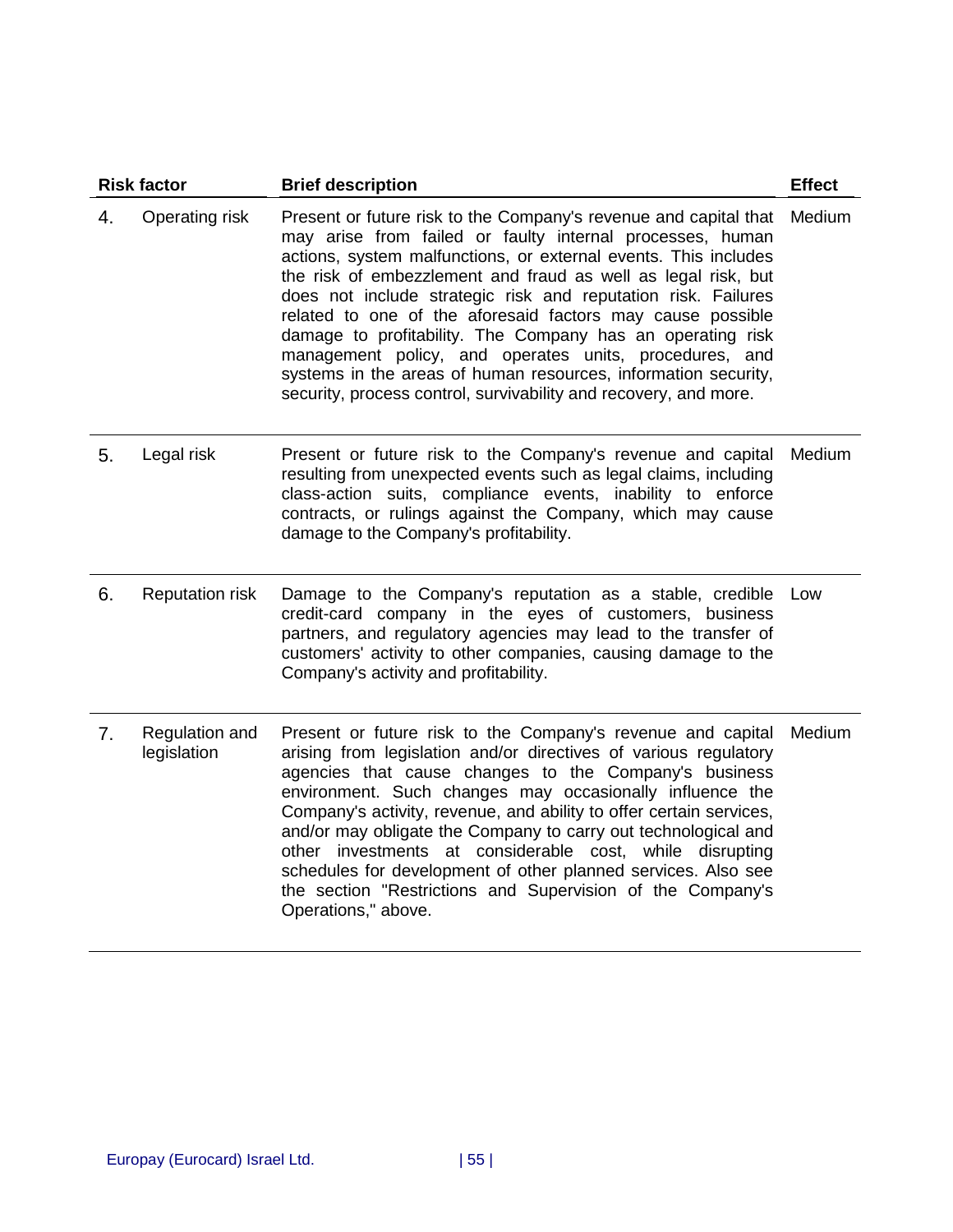|    | <b>Risk factor</b>                                                              | <b>Brief description</b>                                                                                                                                                                                                                                                                                                                                                                                                                                                                                                                                                                                                                                                                   | <b>Effect</b> |
|----|---------------------------------------------------------------------------------|--------------------------------------------------------------------------------------------------------------------------------------------------------------------------------------------------------------------------------------------------------------------------------------------------------------------------------------------------------------------------------------------------------------------------------------------------------------------------------------------------------------------------------------------------------------------------------------------------------------------------------------------------------------------------------------------|---------------|
| 8. | Strategic risk                                                                  | The risk of damage to the Company's profit and capital as<br>a result of business decisions and/or the implementation of<br>business decision The risk of damage to the Company's profit<br>and capital as a result of business decisions and/or the<br>implementation of business decisions. Strategic risk is influenced<br>by external and internal risk factors including competition,<br>reflected in the loss of customers or reduction of customers'<br>activity, or the termination of the contractual engagement with<br>one of the Banks Under Arrangement, and entails extensive,<br>constant investments in customer recruitment and retention<br>(cardholders and merchants). | Medium        |
| 9. | Cessation of<br>operation of an<br>international<br>credit-card<br>organization | The cessation of operation of an international credit-card<br>organization, in particular the MasterCard Organization, may<br>materially impair the Company's operations and financial results.<br>In addition, collapse or insolvency of one of the Affiliate<br>Members of the Company and/or of Bank Hapoalim could lead to<br>a situation in which the Company is obliged to bear debts,<br>damages, and liabilities in amounts that may be material, leading                                                                                                                                                                                                                          | Medium        |

to damage to its financial results.

# **Information Security and Cyber-Attacks Risks**

On December 6, 2012, the Supervisor of Banks issued a final letter on "Implications of information security and cyber-attacks on the reporting to the public." According to the letter, banking corporations and credit-card companies are required to assess information security risks and take into account all relevant information, including past cyber-attacks and the severity and frequency of such incidents. This includes a requirement to assess the probability of cyber-attacks and the qualitative and quantitative volume of information security risks, including potential costs and other implications arising from disruptions of activity or from the illegal use of assets or of sensitive information. In addition, the adequacy of preventive actions taken to minimize information-security risks and cyberattacks must be taken into consideration.

Cyber-attacks may result from intentional attacks or from unintentional events. Among other matters, cyber-attacks include obtaining unauthorized access to computerized systems with the aim of making illegal use of assets or of sensitive information, damaging information, or disrupting activity. Cyber-attacks may be carried out in a manner that does not require obtaining unauthorized access, such as in the case of attacks designed to shut down website services.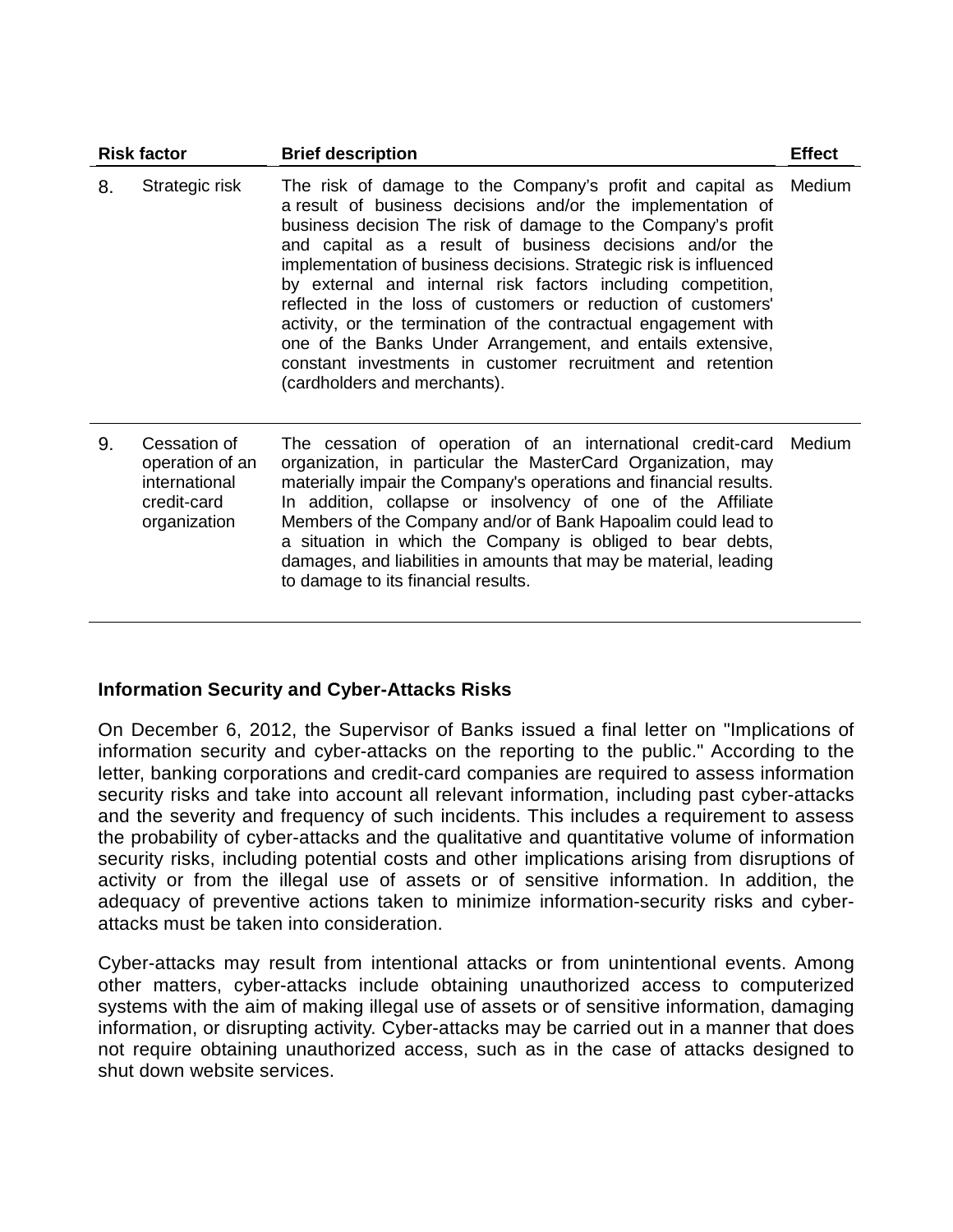As a result of cyber-attacks, banking corporations and credit-card corporations may bear significant costs, and may suffer negative consequences, including, among others:

- 1**.** Theft of financial assets, intellectual property, or other sensitive information of the banking corporation, of its customers, or of its business partners;
- 2. Disruption of the activity of the banking corporation or of its business partners;
- 3. Recovery costs;
- 4. Additional expenses in the area of protection and information security;
- 5. Loss of income as a result of unauthorized use of proprietary information, or due to failure to retain or attract customers following an attack;
- 6. Legal claims;
- 7. Damage to reputation.

The Company routinely works to identify and prevent events of information leakage involving sensitive business materials and customer details, and works to identify and prevent cyber- attacks aimed at its infrastructure.

In the opinion of the Company, the extent of the effect of information security and cyberattack risks is moderate.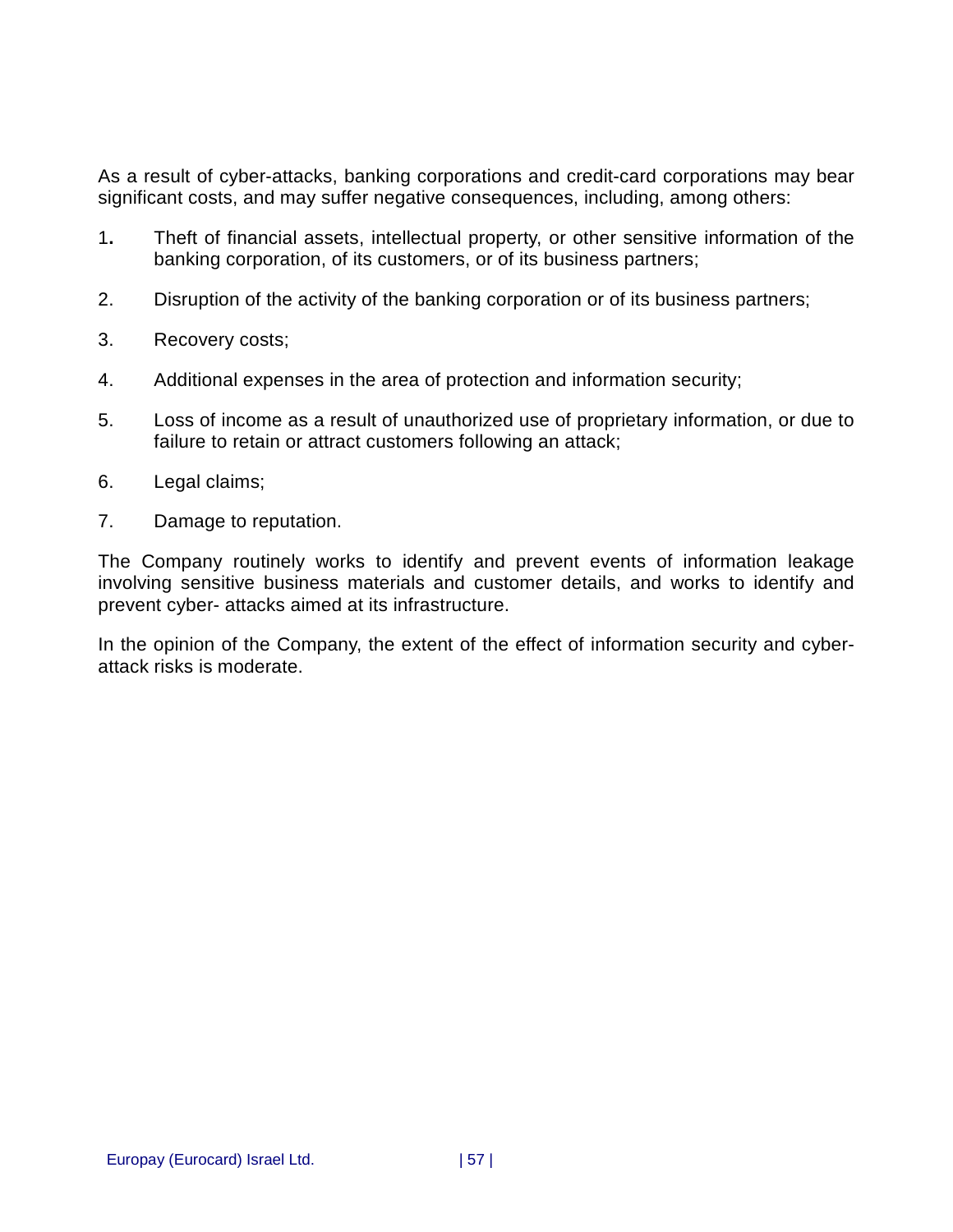# **Disclosure Regarding the Internal Auditor**

The Company receives internal audit services from Bank Hapoalim B.M. (hereinafter: "**the Bank**").

**Information regarding the Internal Auditor** – Mr. Jacob Orbach served as Chief Internal Auditor of the Company until July 30, 2014. As a result of his appointment to the officer in charge of the Business Division in Bank Hapoalim, Mr. Zeev Hayo was appointed Internal Auditor of the Company with effect from July 31, 2014. The appointment of the Internal Auditor was approved in the Board of Directors of the Company on July 31, 2014, after a recommendation of the Audit Committee dated July 31, 2014.

Mr. Zeev Hayo has worked in the Bank Hapoalim Group since January 1990, and is employed on a full-time basis, as a member of Management. He holds a B.A. degree in Accounting and Economics from Tel Aviv University, is a certified public accountant, and has experience in the areas of banking and auditing. Mr. Orbach meets the conditions stipulated in Section 3(A) of the Internal Audit Law, 1992 (hereinafter: the "**Internal Audit Law**"). The Internal Auditor is not an interested party of the Company, and holds no other office in addition to his position as Chief Internal Auditor of Bank Hapoalim and of some of the subsidiaries in the Bank Group (including the Isracard Group), as required under Section 146(B) of the Companies Law and Section 8 of the Internal Audit Law.

The appointment and termination of internal audit employees are subject to approval by the Internal Auditor; internal audit employees receive instructions on audit-related matters only from the Internal Auditor or from internal audit executives authorized by him; in general, internal audit employees do not hold other positions in addition to internal auditing; Internal Audit employees are authorized to sign on behalf of the Company only documents related to audit work, as required under Proper Conduct of Banking Business Directive No. 307, "Internal Audit Function."

**Superior officer of the Internal Auditor** – The Chief Internal Auditor reports within the organization to the Chairman of the Board of Directors.

**Work plan** – Internal auditing is conducted according to an annual work plan and a threeyear long-term work plan. The work plan for 2014 was derived from the multi-year plan, which is based, inter alia, on the following: risk assessment at audited units; embezzlement and fraud survey; updated organizational structure of the Company; audit rounds at various units; and findings discovered in previous audits. In order to formulate the work plan, the audit team held discussions and consultations with the Chairman of the Board of Directors and the CEO of the Company.

**Work plan** – The activities of the Company are outsourced to the parent company, Isracard. These activities are audited through internal auditing at the parent company.

Internal auditing at the parent company is conducted in accordance with an annual work plan and a three-year long-term work plan. The work plan for 2013 was derived from the multi-year plan, which is based on the following, among other matters: risk assessment at audited units; embezzlement and fraud survey; updated organizational structure of the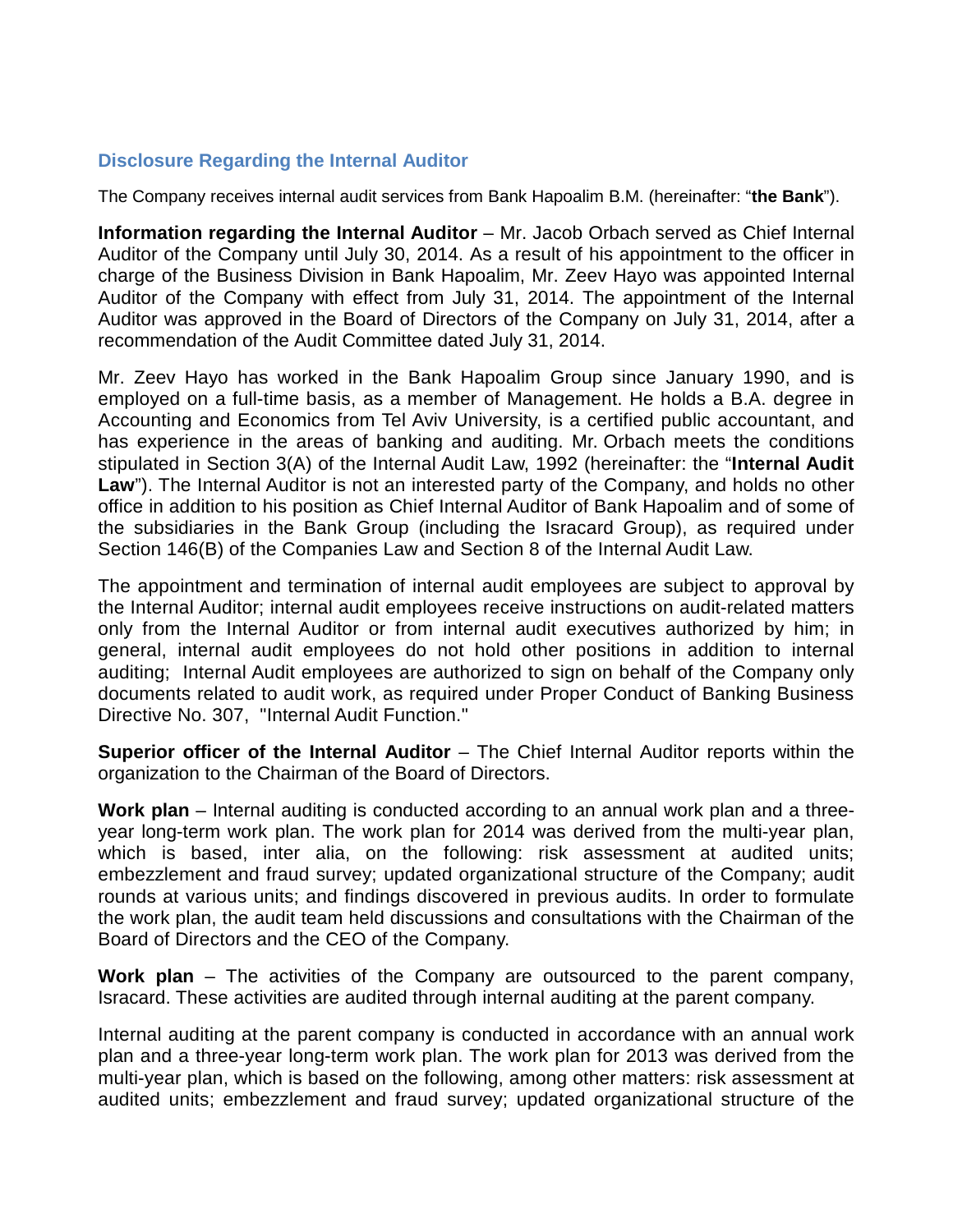Company; audit rounds at various units; and findings discovered in previous audits. In order to formulate the work plan, the audit team held discussions and consultations with the 0 of the Board of Directors and the CEO of the Company.

The audit work plan also includes examination of the approval processes of material transactions, if any, all based on a comprehensive perspective with a focus on risks.

Following the formulation of the audit work plan by the Internal Auditor, the plan is submitted for discussion by the Audit Committee; and, in accordance with the committee's recommendations, the plan is discussed and approved by the Board of Directors.

The Internal Auditor has the discretion to diverge from the work plan in response to changing, unexpected needs. The work plan includes resource allocation for audits of special events and unplanned audits, including audits by demand of authorized parties, such as the Board of Directors, the Audit Committee, Company management officials, and regulators. Material changes to the work plan are discussed and approved by the Audit Committee and by the Board of Directors.

**Remuneration** – Mr. Hayo and Mr. Orbach were not remunerated by the Company. Auditing is supplied through outsourcing, and the Company pays the Bank for the internal auditing services based on the number of work days of the auditors. In the opinion of the Board of Directors, the aforesaid payments are not such that they would affect the professional judgment of the Internal Auditor.

**Performing the audit** – Internal Audit at the parent company and at the Company operates under laws, regulations, directives and guidelines of the Supervisor of Banks (including Proper Conduct of Banking Business Directive No. 307, "Internal Audit Function"), professional standards, professional guidelines of the Institute of Internal Auditors in Israel, and guidelines of the Audit Committee and of the Board of Directors.

Having examined the Internal Audit work plan and the actual execution of said plan, the Board of Directors and the Audit Committee believe that the Company's internal auditing complies with the requirements established in the professional standards and in the directives of the Supervisor of Banks**.**

**Access to information** – Internal Audit has unrestricted access to all information at the Company, as necessary to perform its duties.

**Internal Auditor's report** – Internal Audit reports, including periodic reports, are submitted in writing. Audit reports are submitted to the Chairman of the Board of Directors, the Chairman of the Audit Committee, and the CEO of the Company, and are also distributed to the members of the Audit Committee. Audit reports are discussed by the Audit Committee.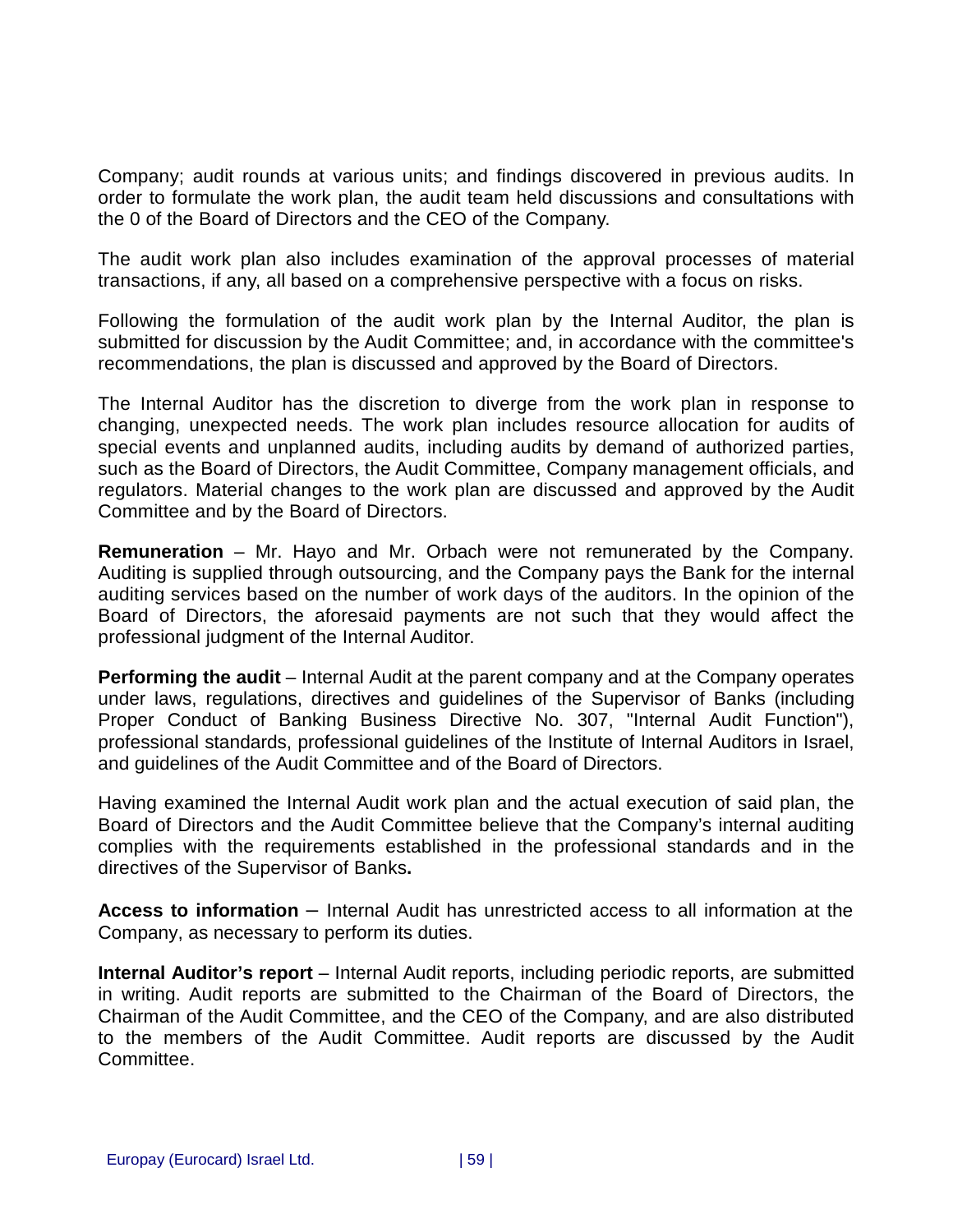**Evaluation of the activity of the Internal Auditor by the Board of Directors** – In the opinion of the Board of Directors and of the Audit Committee, the volume, nature, continuity of activity, and work plan of Internal Audit are reasonable under the circumstances, and are sufficient to realize the Company's internal auditing objectives.

## **Disclosure Regarding the Procedure for Approval of the Financial Statements**

The Board of Directors of the Company is the organ charged with overarching control in the Company. As part of the procedure for approving the Company's financial statements by the Board of Directors, a draft of the financial statements and a draft of the Board of Directors' report are delivered for review by the members of the Board of Directors several days prior to the meeting scheduled for the approval of the reports. The CEO of the Company reviews the ongoing activity of the Company and the effect of this activity on its results, and highlights material issues to the members of the Board of Directors.

During the meetings (the meeting of the Audit Committee and the meeting of the Board of Directors), the financial statements are discussed and approved. The Head of Finance and Administration reviews the Company's business results and financial position as well as main items in the financial statements, the plausibility of the data, an analysis of the results in relation to the results of the corresponding period in the previous year and in relation to the budget, and material changes in the accounting principles applied. In addition, the Chief Accountant addresses material issues in financial reporting, material evaluations, and critical estimates implemented in the financial statements.

This meeting is attended by representatives of the Company's external auditors, who add their comments and insights with regard to the financial statements and with regard to any clarification required by the members of the Board of Directors.

Any significant deficiencies discovered in the establishment or operation of the internal control over financial reporting are also presented to the Audit Committee and to the Board of Directors.

The reports are signed by the Chairman of the Board of Directors, the CEO of the Company, and the Chief Accountant.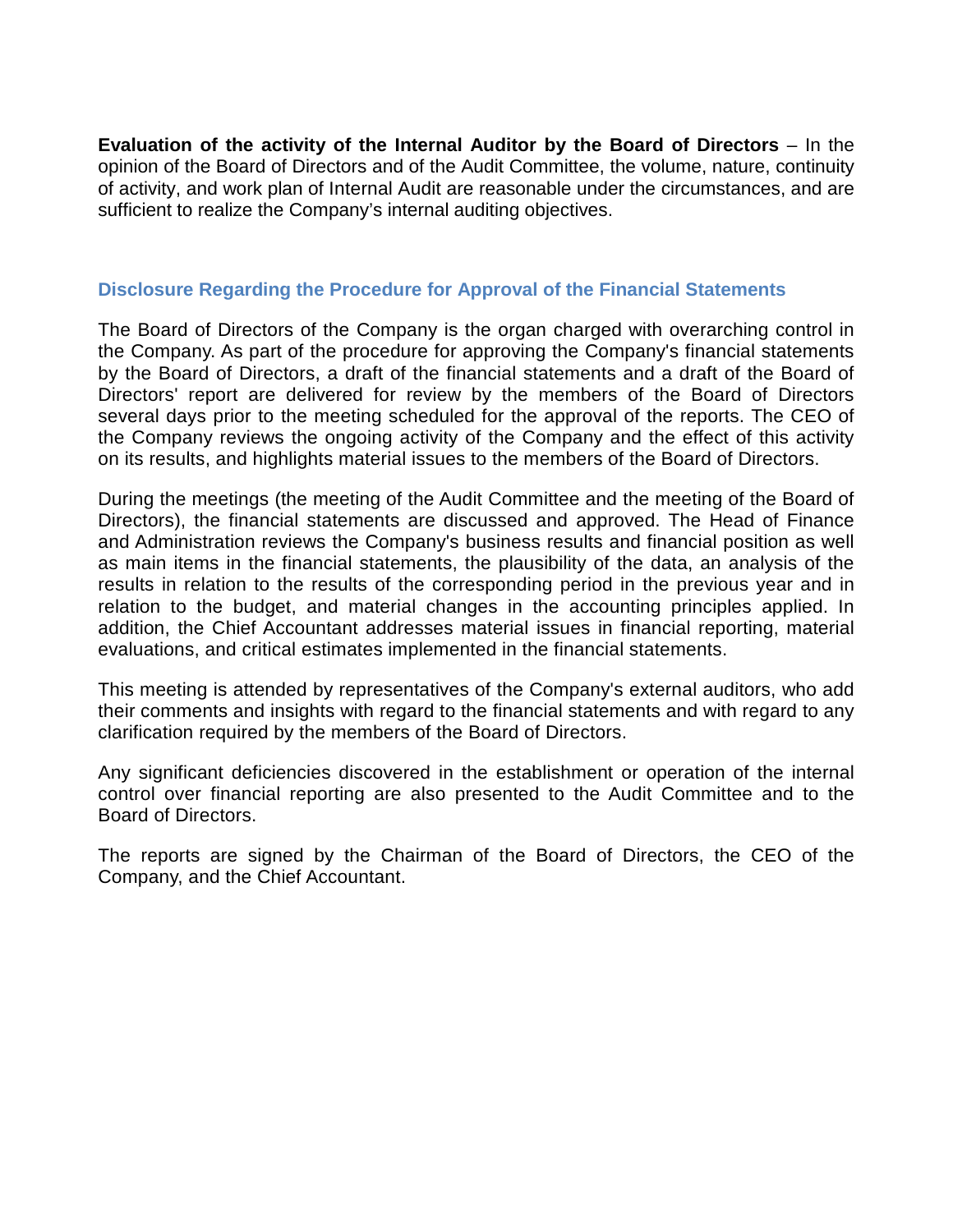## **The Board of Directors**

In 2014, the Board of Directors of the Company continued to set forth the Company's strategy, policy, and the guiding principles for its activity, and established guidelines on various matters, in accordance with the requirements of legislative updates and in accordance with Directive 301 of the Bank of Israel.

As part of this process, the Board of Directors established limits on exposure to the various risks and formulated policy for the activity of the subsidiaries.

The Board of Directors approved the quarterly and annual financial statements (further to the discussion and recommendations of the Audit Committee); addressed the organizational structure of the Company; established policy on manpower, salaries, retirement terms, and the remuneration system for employees and senior executives; and exercised supervision and control over ongoing business operations executed by Management and the congruence of these operations with the policies of the Company.

The Board of Directors includes the Audit Committee. The Board of Directors and the committee held detailed discussions of the various aspects of the Company's activity.

19 meetings of the plenum of the Board of Directors and 10 meetings of the committees of the Board of Directors were held in 2014.

# **Directors with Accounting and Financial Expertise**

Pursuant to the Public Reporting Directives of the Supervisor of Banks, the Company must specify the minimum number of directors with "accounting and financial expertise" which it has determined should serve on the Board of Directors and the Audit Committee. The Board of Directors of the Company has determined that the appropriate minimum number of directors with accounting and financial expertise on the Board of Directors and the Audit Committee is two.

Note that at the reporting date, the number of directors with accounting and financial expertise, according to their education, qualifications, and experience, is six. The number of directors on the Audit Committee with accounting and financial expertise, according to their education, skills, and experience, is two. (As of December 31, 2014, there were eight directors and three directors, respectively.)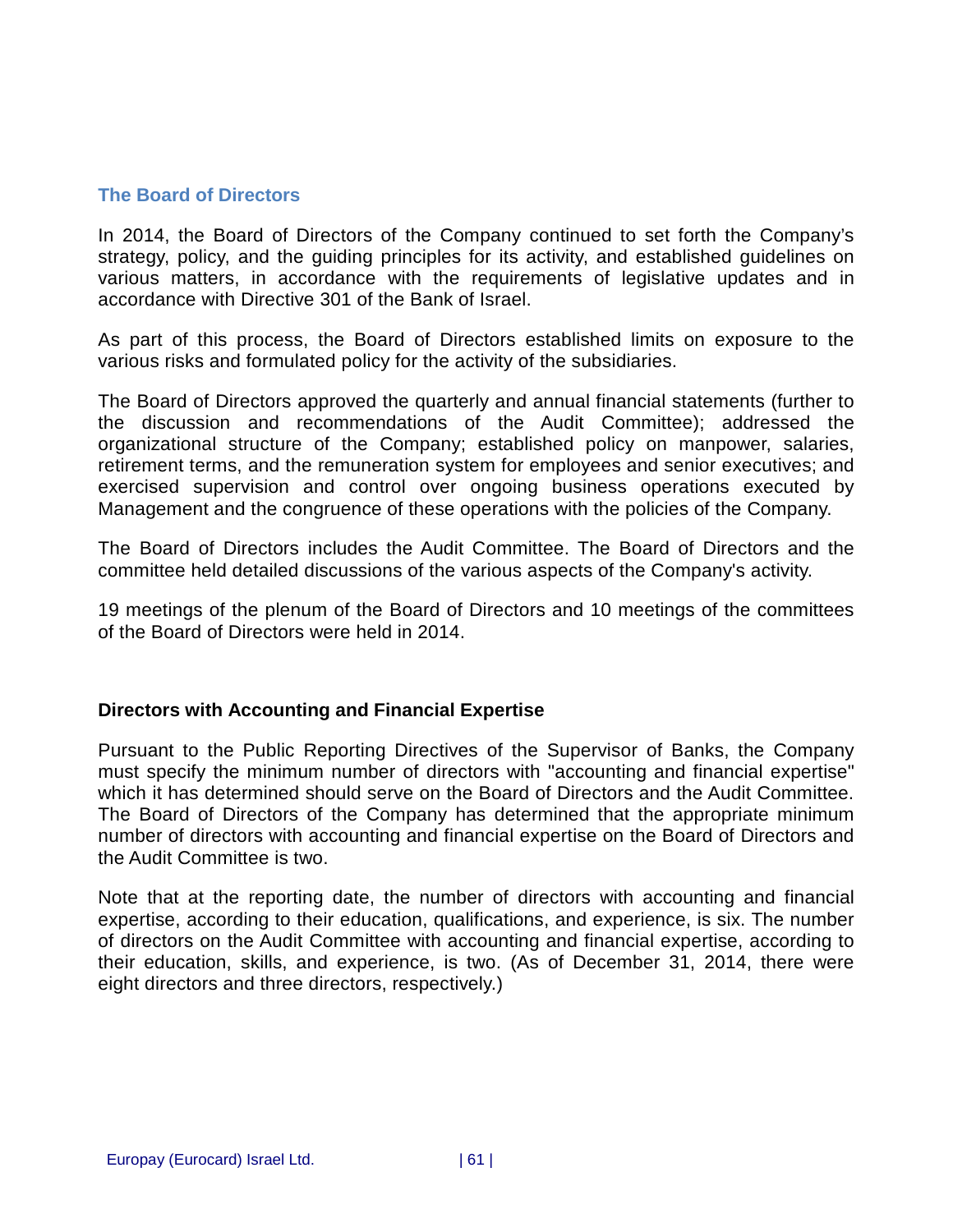# **Senior Members of the Board**

| Dan<br>Alexander | Serves as Chairman of the Board of Directors of the Company and as Chairman of the<br>Audit Committee of the Board of Directors of the Company since August 10, 2014,                                                                                                                                                                                                                                                                                                                                                                                                                                                                                                                                                                                                                                                                                                                                                                                                        |
|------------------|------------------------------------------------------------------------------------------------------------------------------------------------------------------------------------------------------------------------------------------------------------------------------------------------------------------------------------------------------------------------------------------------------------------------------------------------------------------------------------------------------------------------------------------------------------------------------------------------------------------------------------------------------------------------------------------------------------------------------------------------------------------------------------------------------------------------------------------------------------------------------------------------------------------------------------------------------------------------------|
| <b>Koller</b>    | In addition, serves and Assistant to the CEO, member of Management in Bank Hapoalim<br>since December 1, 2008 and Head of Financial Markets Division.                                                                                                                                                                                                                                                                                                                                                                                                                                                                                                                                                                                                                                                                                                                                                                                                                        |
|                  | From April 2003, to December 2007, served as Manager of the Assets and Liabilities<br>Section in Bank Hapoalim.                                                                                                                                                                                                                                                                                                                                                                                                                                                                                                                                                                                                                                                                                                                                                                                                                                                              |
|                  | From January 2008, to June 2012, served as Assistant to the CEO, Head of the Risk<br>Management Division in Bank Hapoalim.                                                                                                                                                                                                                                                                                                                                                                                                                                                                                                                                                                                                                                                                                                                                                                                                                                                   |
|                  | From March 2012 to November 2013, served as Assistant to the CEO, Head of the<br>International Division in Bank Hapoalim.                                                                                                                                                                                                                                                                                                                                                                                                                                                                                                                                                                                                                                                                                                                                                                                                                                                    |
|                  | Also serves as Chairman of the board of directors in the following companies: Isracard,<br>Poalim Express, Poalim Capital Markets and Investments - Holdings Ltd., Poalim<br>Capital Markets - Investment House Ltd., Poalim Capital Markets Ltd., Poalim<br>Registration Co Ltd., Poalim Financial Holdings Ltd., Poalim Issuances Ltd., Tarshish -<br>Poalim Holdings and Investments Ltd., Poalim Assets Ltd. (Shares) Ltd., Opaz Ltd.,<br>Continental Poalim Ltd., Poalim Israeli-American Ltd. and Pekaot Poalim Ltd., Bank<br>Hapoalim (Switzerland) Ltd., and director on the board of directors in the following<br>companies: Hapoalim International N.V., Tel Aviv Stock Exchange Ltd.                                                                                                                                                                                                                                                                             |
|                  | In addition, serves as Chairman of the audit committee of the board of directors of<br>Isracard and as as Chairman of the audit committee of the board of directors of Poalim<br>Express.                                                                                                                                                                                                                                                                                                                                                                                                                                                                                                                                                                                                                                                                                                                                                                                    |
|                  | Served as director in the following companies: Pam Holding Ltd., Poalim Asset<br>Management (UK) Ltd., Poalim Assets (Shares) Ltd., Pekaot Poalim Ltd., Continental<br>Poalim Ltd., Hapoalim USA Holding Company Inc., Agarot Issuing Company of Bank<br>Hapoalim Ltd., Btzur Ltd., Israeli American Hapoalim Ltd., Temura Financial Company<br>Ltd., Teuda Financial Company Ltd., Tarshish Hapoalim Holdings and Investments Ltd.,<br>Agam Financial Company Ltd., Opaz Ltd., Atad Investment Company Ltd., Zohar<br>HaShemesh Investment Ltd., Einat (Nechasim) Ltd., Poalim in Tovna Ltd., Poalim<br>Venture Services Israel Ltd., Continental Investment Company Ltd., Sapanut<br>Investments Ltd., Sapanut Poalim Management Ltd., Kadima Poalim Financial Company<br>Ltd., Banad Investment Company Ltd., Tuval Investment Company Ltd., Sapanut<br>Financial Company Ltd., Sapanut Securities Ltd. and Bank Otsar Hahayal Ltd., but does<br>not serve in them today. |
|                  | Served as Deputy Chairman in Bank Pozitif Kredi Ve Kalkinma Bankasi Anonim Sirketi,<br>but does not serve in it today.                                                                                                                                                                                                                                                                                                                                                                                                                                                                                                                                                                                                                                                                                                                                                                                                                                                       |
|                  | Also served as CEO of Matar Issuance Company Ltd., but does not serve in it today.                                                                                                                                                                                                                                                                                                                                                                                                                                                                                                                                                                                                                                                                                                                                                                                                                                                                                           |
|                  | B.A. and M.A. (with honors) in Economics and Business Administration from the Hebrew<br>University in Jerusalem                                                                                                                                                                                                                                                                                                                                                                                                                                                                                                                                                                                                                                                                                                                                                                                                                                                              |
|                  | Director with accounting and financial expertise.                                                                                                                                                                                                                                                                                                                                                                                                                                                                                                                                                                                                                                                                                                                                                                                                                                                                                                                            |
|                  | To the best of the knowledge of the Company and of Mr. D. Koller, he is not a family<br>member of another interested party in the corporation.                                                                                                                                                                                                                                                                                                                                                                                                                                                                                                                                                                                                                                                                                                                                                                                                                               |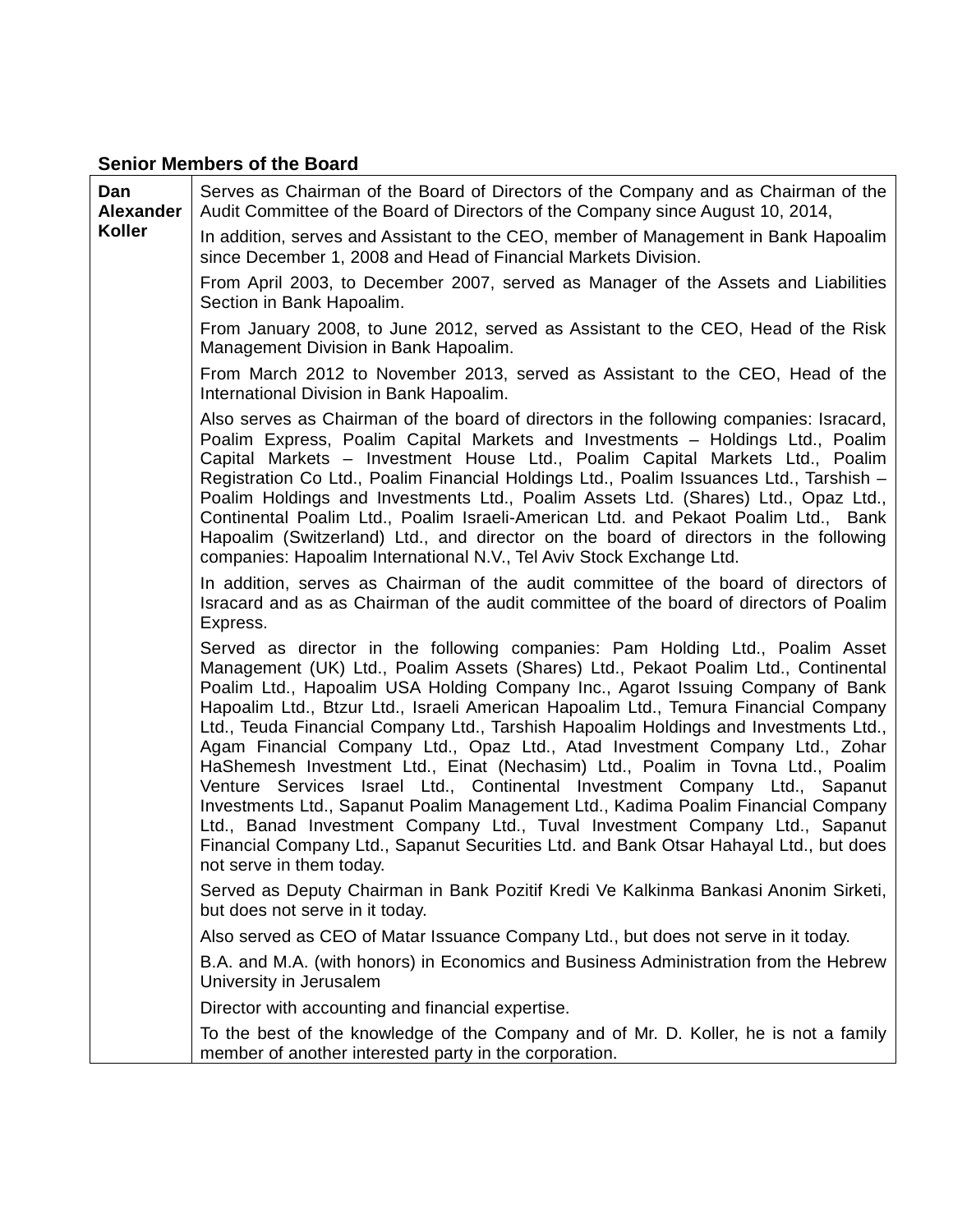| Avi<br><b>Idelson</b> | Senior human-resources consultant for mergers and acquisitions and global systems,<br>and a director of companies.                                                                                                                                                                                                                                                                                                                                                                                                                                                                                                                                  |
|-----------------------|-----------------------------------------------------------------------------------------------------------------------------------------------------------------------------------------------------------------------------------------------------------------------------------------------------------------------------------------------------------------------------------------------------------------------------------------------------------------------------------------------------------------------------------------------------------------------------------------------------------------------------------------------------|
|                       | External director of the Company under Proper Conduct of Banking Business Directive<br>No. 301 of the Supervisor of Banks.                                                                                                                                                                                                                                                                                                                                                                                                                                                                                                                          |
|                       | Director on the Board of Directors of the Company since January 31, 2010, as member<br>of the Audit Committee and since February 28, 2011, serves as Chairman of the<br>committee.                                                                                                                                                                                                                                                                                                                                                                                                                                                                  |
|                       | External director pursuant to Proper Conduct of Banking Business Directive No. 301 of<br>the Supervisor of Banks on the board of directors of the following companies: Isracard,<br>Poalim Express, and as director in the following companies: Mehadrin Ltd., Avi Idelson<br>Management and Consulting Ltd.                                                                                                                                                                                                                                                                                                                                        |
|                       | Chairman of the Audit Committee and Remuneration Committee of the Board of<br>Directors of Isracard; and Chairman of the Audit Committee of the Board of Directors of<br>Poalim Express. Also, member of the credit committees of the Board of Directors of<br>Isracard: Computers and Credit, Poalim Express and member of the Balance Sheet<br>Committee, Audit Committee and Remuneration Committee of the Board of Directors of<br>Mehadrin Ltd.                                                                                                                                                                                                |
|                       | Prior thereto, served as head of human resources and special consultant at the BSG<br>Investments Group; member of the governing board of the Bank of Israel and head of<br>human resources and administration; and as consultant to companies in the area of<br>human resources for mergers and acquisitions and global systems. as Deputy CEO of<br>human resources at Amdocs, and served in a series of positions at Bank Hapoalim B.M.:<br>head of the Planning Research, and Development Department; head of the Human<br>Resources Management Department; and various positions in the areas of training,<br>operations, and human resources. |
|                       | B.A. in Sociology and Educational Administration, Tel Aviv University;                                                                                                                                                                                                                                                                                                                                                                                                                                                                                                                                                                              |
|                       | M.A. studies in the Department of Labor Studies at Tel Aviv University, specialized in<br>human resources management and organizational development.                                                                                                                                                                                                                                                                                                                                                                                                                                                                                                |
|                       | Courses in banking and management at Bank Hapoalim.                                                                                                                                                                                                                                                                                                                                                                                                                                                                                                                                                                                                 |
|                       | Various courses and seminars in the areas of option plans, mergers and acquisitions,<br>integration processes, and strategy, at E&Y, Mercer, and Harvard University.                                                                                                                                                                                                                                                                                                                                                                                                                                                                                |
|                       | To the best of the knowledge of the Company and of Mr. A. Idelson, he is not a family<br>member of another interested party in the corporation.                                                                                                                                                                                                                                                                                                                                                                                                                                                                                                     |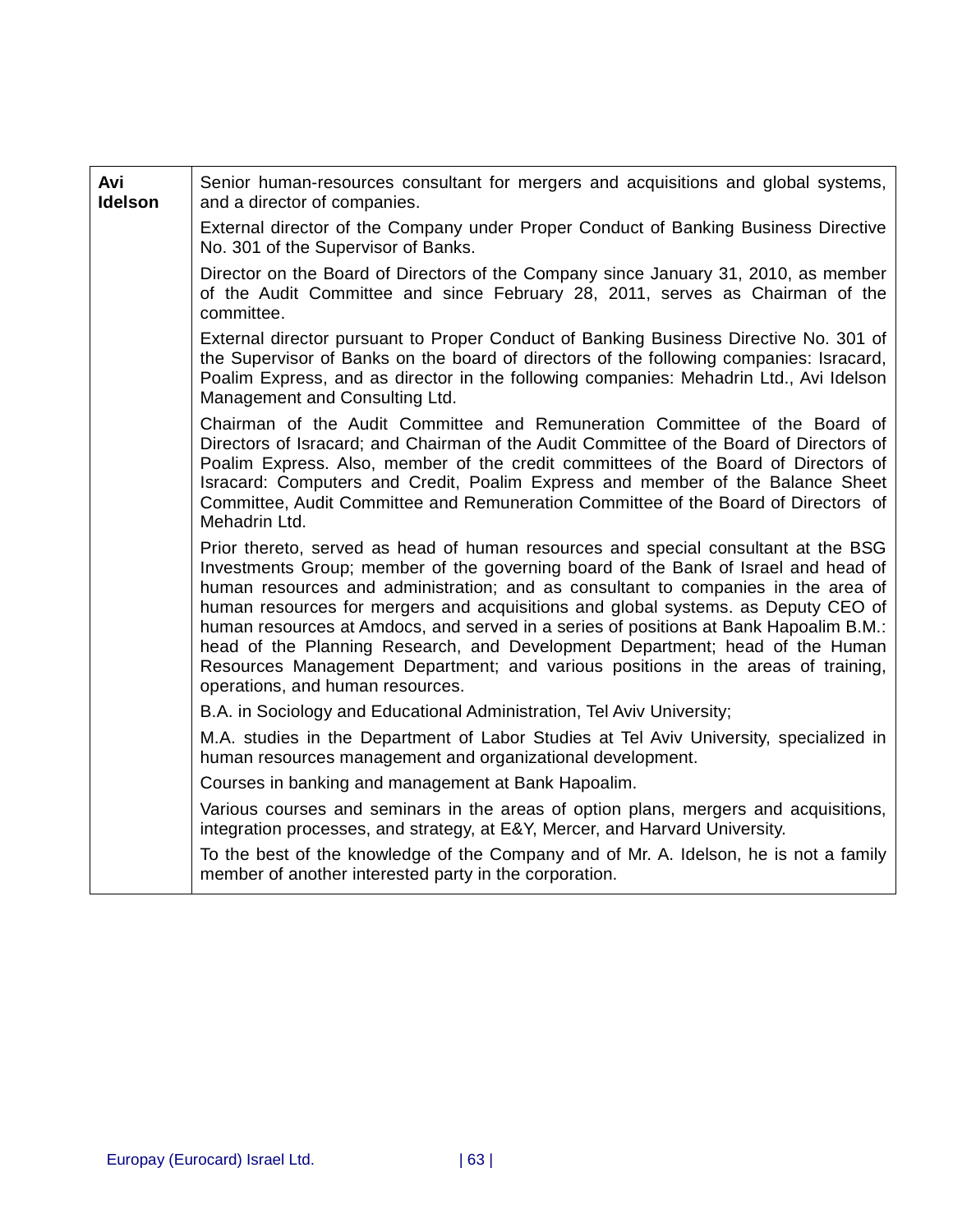| <b>Eldad</b>          | Member of the Board of Directors of the Company from August 8, 1979.                                                                                                                                                                                                                                                                     |
|-----------------------|------------------------------------------------------------------------------------------------------------------------------------------------------------------------------------------------------------------------------------------------------------------------------------------------------------------------------------------|
| Kahana                | Member of the Audit Committee of the Board of Directors of the Company.                                                                                                                                                                                                                                                                  |
|                       | Also a member of the board of directors of Isracard and its audit committee and<br>remuneration committee,                                                                                                                                                                                                                               |
|                       | Until July 31, 2013, served as Head of Central Legal Counsel Division, Bank Hapoalim<br>B.M.                                                                                                                                                                                                                                             |
|                       | L.L.B., Hebrew University of Jerusalem.                                                                                                                                                                                                                                                                                                  |
|                       | Lawyer                                                                                                                                                                                                                                                                                                                                   |
|                       | To the best of the knowledge of the Company and of Mr. E. Kahana, he is not a family<br>member of another interested party in the corporation.                                                                                                                                                                                           |
| <b>David</b><br>Luzon | Served as a member of the Board of Management of Bank Hapoalim B.M. from April 1,<br>2000 to March 31, 2011, as assistant to the CEO of Bank Hapoalim B.M., Head of<br>Information Technology.                                                                                                                                           |
|                       | Member of the Board of Directors of the Company since July 19, 2000.                                                                                                                                                                                                                                                                     |
|                       | Also Director on the Board of Directors of the Company since July 19, 2000.                                                                                                                                                                                                                                                              |
|                       | Also, serves on the Board of Directors of Isracard and as member of the following<br>committees in Isracard: Computer and Risk Management.                                                                                                                                                                                               |
|                       | In the last five years or during part of that period, served as a member of the board of<br>directors of the following companies: Poalit, and Malam-Team Ltd. However, he no<br>longer serves in these companies.                                                                                                                        |
|                       | B.Sc. in Mathematics and Computer Sciences, Bar Ilan University.                                                                                                                                                                                                                                                                         |
|                       | To the best of the knowledge of the Company and of Mr. D. Luzon, he is not a family<br>member of another interested party in the corporation.                                                                                                                                                                                            |
| <b>Itzhak</b>         | Member of the Board of Directors of the Company since September 25, 2011.                                                                                                                                                                                                                                                                |
| Amram                 | External director of the Company under Proper Conduct of Banking Business Directive<br>No. 301 of the Supervisor of Banks.                                                                                                                                                                                                               |
|                       | Member of the Audit Committee of the Board of Directors of the Company since April 23,<br>2012.                                                                                                                                                                                                                                          |
|                       | Also serves as an external director under Proper Conduct of Banking Business Directive<br>No. 301 of the Supervisor of Banks on the Board of Directors of Isracard and on the<br>Board of Directors of Poalim Express and as a member of the Audit Committee and the<br>Risk Management Committee of the Board of Directors of Isracard. |
|                       | LL.B.; member of the Israel Bar Association.                                                                                                                                                                                                                                                                                             |
|                       | Director with accounting and financial expertise.                                                                                                                                                                                                                                                                                        |
|                       | To the best of the knowledge of the Company and of Mr. I. Amram, he is not a family<br>member of another interested party in the corporation.                                                                                                                                                                                            |
|                       |                                                                                                                                                                                                                                                                                                                                          |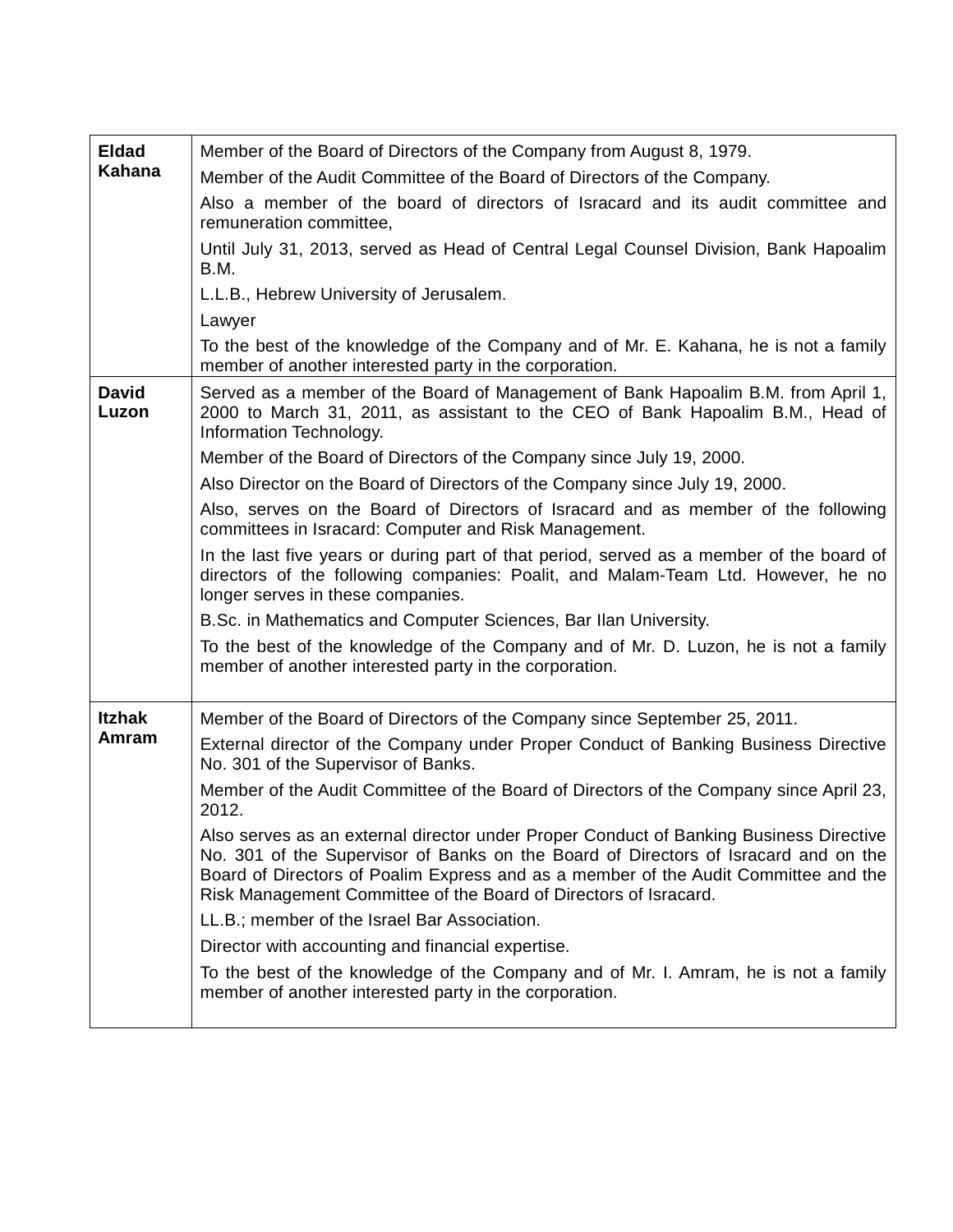| <b>Nitzana</b><br>Adawi | Member of the Board of Directors of the Company since May 29, 2012. Also a member<br>of the Audit Committee of the Board of Directors of the Company.                                                                                                                                                                                                                                                                                                           |
|-------------------------|-----------------------------------------------------------------------------------------------------------------------------------------------------------------------------------------------------------------------------------------------------------------------------------------------------------------------------------------------------------------------------------------------------------------------------------------------------------------|
|                         | External director on the Board of Directors of the Company pursuant to Proper Conduct<br>of Banking Business Directive No. 301 of the Supervisor of Banks.                                                                                                                                                                                                                                                                                                      |
|                         | Senior economist, lecturer on finance, member of the teaching staff at the Open<br>University, MBA program. Advisor to companies, in the areas of business development,<br>valuations, business plans, investment feasibility tests, etc.                                                                                                                                                                                                                       |
|                         | Also, external director under Proper Conduct of Banking Business Directive No. 301 of<br>the Supervisor of Banks in the board of directors of the following companies: Isracard<br>(from May 29, 2012) and Poalim Express (from October 31, 2011). Member of the Audit<br>Committee and Remuneration Committee of the Board of Directors of Isracard and<br>member of the credit committee and Credit Committee of the Board of Directors of<br>Poalim Express. |
|                         | M.B.A., School of Business Administration, Tel Aviv University;                                                                                                                                                                                                                                                                                                                                                                                                 |
|                         | B.A. in Economics, Tel Aviv University.                                                                                                                                                                                                                                                                                                                                                                                                                         |
|                         | Director with accounting and financial expertise.                                                                                                                                                                                                                                                                                                                                                                                                               |
|                         | To the best of the knowledge of the Company and of Ms. N. Adawi, she is not a family<br>member of another interested party in the corporation.                                                                                                                                                                                                                                                                                                                  |
| <b>Ari Pinto</b>        | Member of the Board of Management of Bank Hapoalim B.M. since September 8, 2009.                                                                                                                                                                                                                                                                                                                                                                                |
|                         | Assistant to the CEO of Bank Hapoalim B.M., Head of Retail Banking in Bank Hapoalim<br><b>B.M.</b>                                                                                                                                                                                                                                                                                                                                                              |
|                         | Served for the preceding four years as Head of Corporate Strategy, and previously as<br>Head of the Retail Credit and Mortgages Division and as Head of the Human Resources<br>Division.                                                                                                                                                                                                                                                                        |
|                         | Member of the Board of Directors of the Company and Isracard since November 25,<br>2013.                                                                                                                                                                                                                                                                                                                                                                        |
|                         | Chairman of the Board of Directors of Poalim Mortgages Insurance Agency Ltd. and<br>Poalim Express Ltd. since July 6, 2014.                                                                                                                                                                                                                                                                                                                                     |
|                         | M.A. in Public Administration;                                                                                                                                                                                                                                                                                                                                                                                                                                  |
|                         |                                                                                                                                                                                                                                                                                                                                                                                                                                                                 |
|                         | B.A. in Business Administration.                                                                                                                                                                                                                                                                                                                                                                                                                                |
|                         | To the best of the knowledge of the Company and of Mr. A. Pinto, he is not a family<br>member of another interested party in the corporation.                                                                                                                                                                                                                                                                                                                   |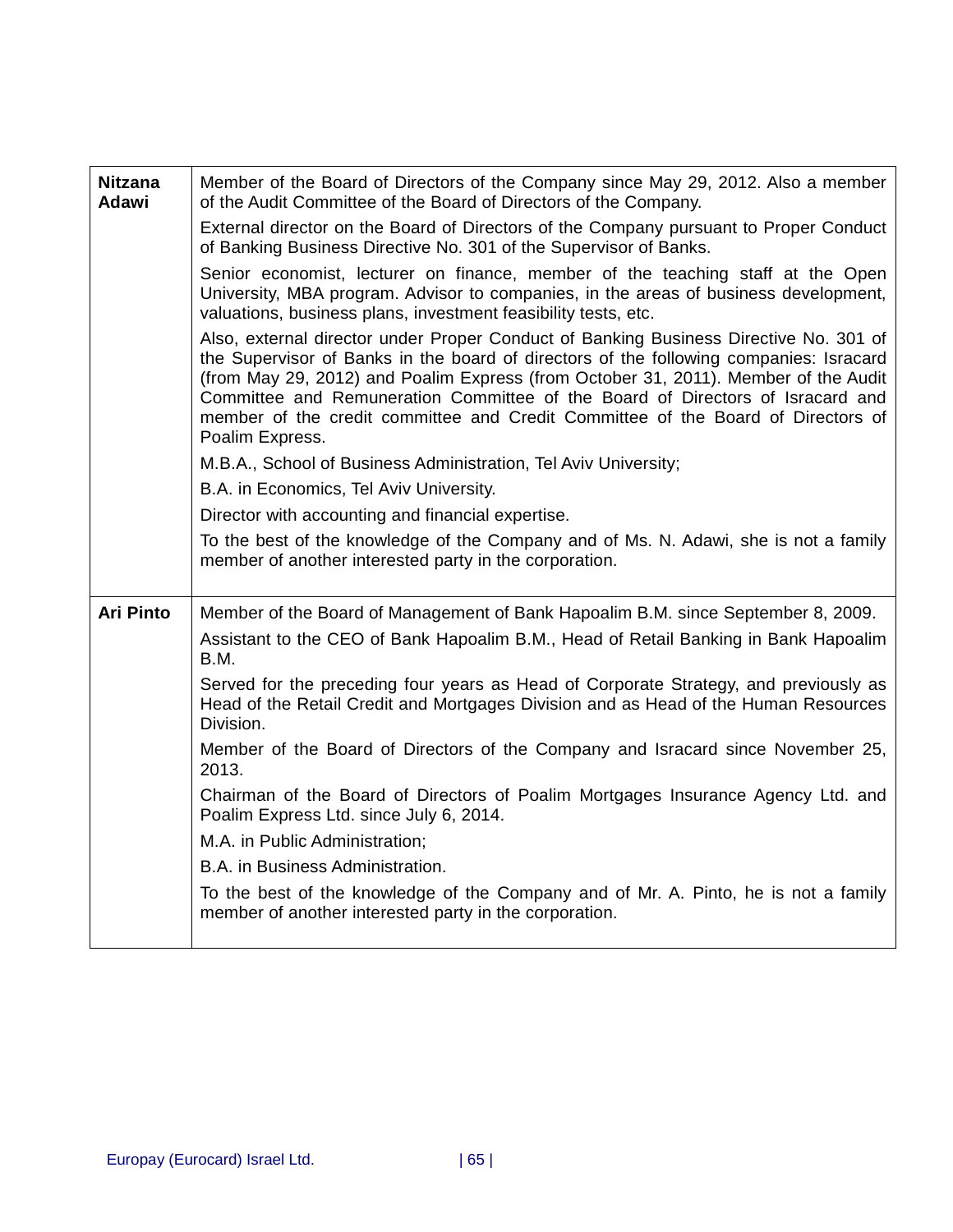| <b>Guy Kalif</b> | Head of the Comptroller Division at Bank Hapoalim B.M. since February 1, 2007.                                                                                                                                                                                                                                             |
|------------------|----------------------------------------------------------------------------------------------------------------------------------------------------------------------------------------------------------------------------------------------------------------------------------------------------------------------------|
|                  | Member of the Board of Directors of the Company since September 2, 2013                                                                                                                                                                                                                                                    |
|                  | Also a member of the board of directors of the following companies: Isracard, Tarshish<br>Hapoalim Holdings and Investments Ltd., Hapoalim Assets (Shares) Ltd., Opaz Ltd.,<br>Poalim Self Service Ltd., Pekaot Poalim Ltd., Poalim Ofakim Ltd., Poalim Mortgages<br>Insurance Agency (2005) Ltd., Hapoalim Issuances Ltd. |
|                  | Chairman of the Risk Management Committee of the Board of Directors of Isracard since<br>January 21, 2015.                                                                                                                                                                                                                 |
|                  | M.B.A., specialized in finance and strategy, Tel Aviv University.                                                                                                                                                                                                                                                          |
|                  | B.A. in Accounting and Economics, Tel Aviv University;                                                                                                                                                                                                                                                                     |
|                  | <b>Certified Public Accountant</b>                                                                                                                                                                                                                                                                                         |
|                  | Director with accounting and financial expertise.                                                                                                                                                                                                                                                                          |
|                  | To the best of the knowledge of the Company and of Mr. G. Kalif, he is not a family<br>member of another interested party in the corporation                                                                                                                                                                               |
| <b>Mati Tal</b>  | Director in the Company since May 2014.                                                                                                                                                                                                                                                                                    |
|                  | Also director on the board of directors of the following companies: Isracard, Ashtrom<br>Group Ltd. and chairman of the audit committee, remuneration committee and balance<br>sheet committee in the Ashtrom Group                                                                                                        |
|                  | Chairman of the Shema - Education and Rehabilitation of Hearing Impaired Children and<br>Youth.                                                                                                                                                                                                                            |
|                  | In the last five years or during part of that period, was Logistics Manager in Bank<br>Hapoalim, and prior thereto, was CEO of Bank Hapoalim in Switzerland, CEO in Bank<br>Otsar Hahayal and Regional Manager in Bank Hapoalim.                                                                                           |
|                  | B.A. in Economics with complementary studies in Business Administration and Computer<br>Sciences in Hebrew University, Jerusalem.                                                                                                                                                                                          |
|                  | Banking and administrative courses within Bank Hapoalim and a directorial course in the<br>Israeli Management Center.                                                                                                                                                                                                      |
|                  | Director with accounting and financial expertise.                                                                                                                                                                                                                                                                          |
|                  | To the best of the knowledge of the Company and of Mr. M. Tal, he is not a family<br>member of another interested party in the corporation.                                                                                                                                                                                |
|                  |                                                                                                                                                                                                                                                                                                                            |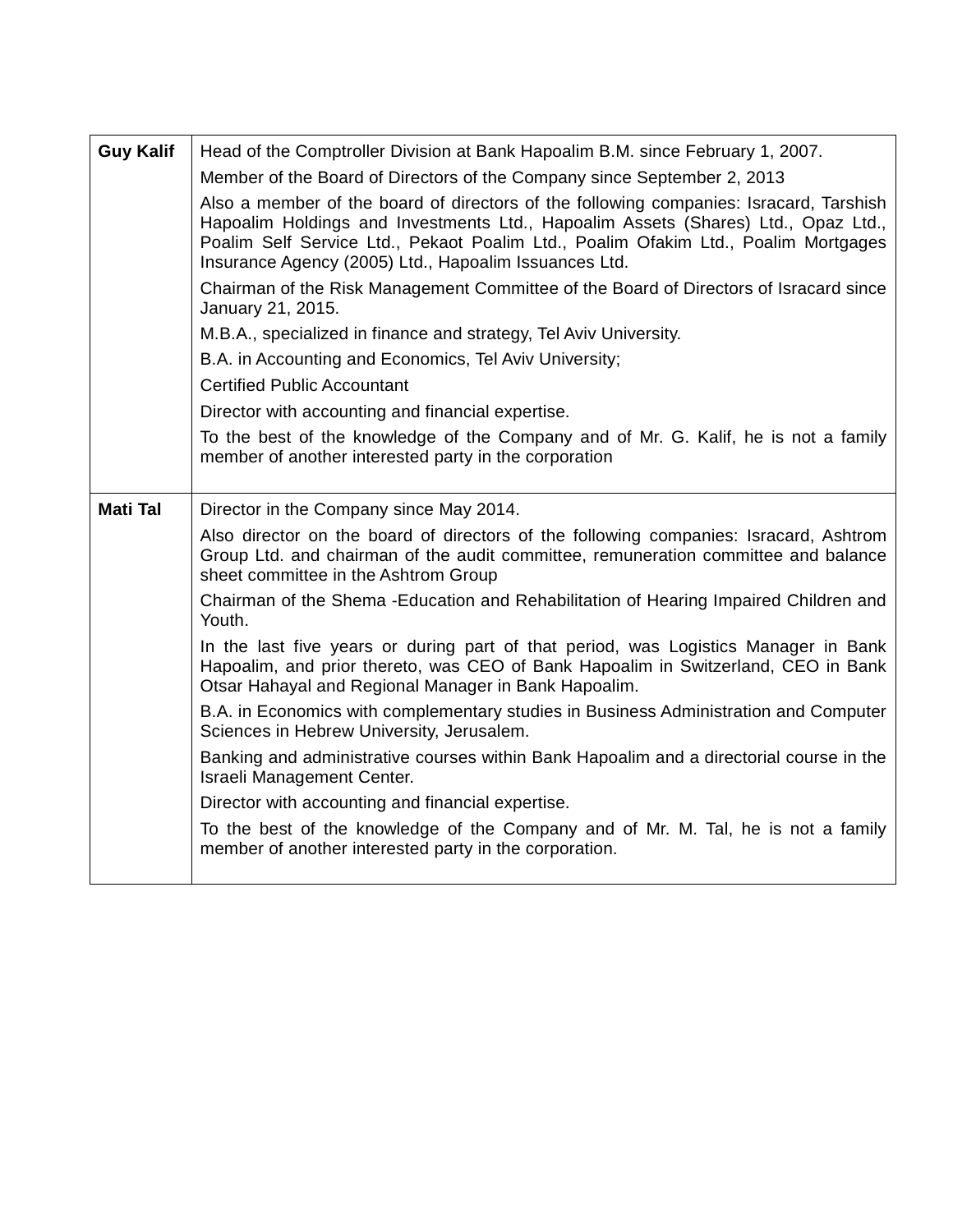| <b>Shimon</b><br>Gal     | Served as Chairman of the Board of Directors of the Company from the beginning of<br>January 2014 till July 3, 2014. Also served as Chairman of the Board of Directors of<br>Isracard and as Chairman of the Board of Directors of Poalim Express, and as Chairman<br>of the Credit Committee of the Board of Directors of Isracard and of the Board of<br>Directors of Poalim Express.<br>Served as Assistant to the CEO and Head of Corporate Banking in Bank Hapoalim B.M.<br>from November 2009 and as Chairman of the board of management of Poalim Trust<br>Services Ltd. and Diur B.P. Ltd. as of August 2013, but no longer serves in them.<br>B.A. in Economics and Statistics, Hebrew University in Jerusalem.<br>Director with accounting and financial expertise. |
|--------------------------|-------------------------------------------------------------------------------------------------------------------------------------------------------------------------------------------------------------------------------------------------------------------------------------------------------------------------------------------------------------------------------------------------------------------------------------------------------------------------------------------------------------------------------------------------------------------------------------------------------------------------------------------------------------------------------------------------------------------------------------------------------------------------------|
|                          | To the best of the knowledge of the Company and of Mr. S. Gal, he is not a family<br>member of another interested party in the corporation.                                                                                                                                                                                                                                                                                                                                                                                                                                                                                                                                                                                                                                   |
| <b>Shmuel</b><br>Lachman | Served as external director under Proper Conduct of Banking Business Directive<br>No. 301 of the Supervisor of Banks in the Board of Directors of the Company from<br>May 21, 2009 till January 5, 2015.<br>CEO of Shiral 10 Ltd.                                                                                                                                                                                                                                                                                                                                                                                                                                                                                                                                             |
|                          | In the last five years or during part of that period, served on the board of directors of the<br>following companies: Isracard, Poalim Express, IDB Holdings Ltd., the Association for<br>the Wellbeing of Israel's Soldiers Ltd., Shiral 10 Ltd., and Computer Direct Group Ltd., as<br>Chairman of the IT Committee of the Board of Directors of the Company, and member of<br>the Audit Committee, the Risk Management Committee, and the Remuneration<br>Committee on the Board of Directors of Isracard, and the Audit committee of the Board<br>of Directors of Poalim Express.                                                                                                                                                                                         |
|                          | Also served as chairman of the Finance Committee and Member of the Governing Board<br>of Shenkar College, but no longer serves in those positions                                                                                                                                                                                                                                                                                                                                                                                                                                                                                                                                                                                                                             |
|                          | M.Sc., Industry and Management, Technion; B.Sc., Industry and Management, Technion.<br>Courses abroad, mainly at the IBM training center in Brussels, on management,<br>marketing, balance-sheet analysis, and strategic management of companies.<br>Director with accounting and financial expertise.                                                                                                                                                                                                                                                                                                                                                                                                                                                                        |
|                          | To the best of the knowledge of the Company and of Mr. S. Lachman, he is not a family<br>member of another interested party in the corporation.                                                                                                                                                                                                                                                                                                                                                                                                                                                                                                                                                                                                                               |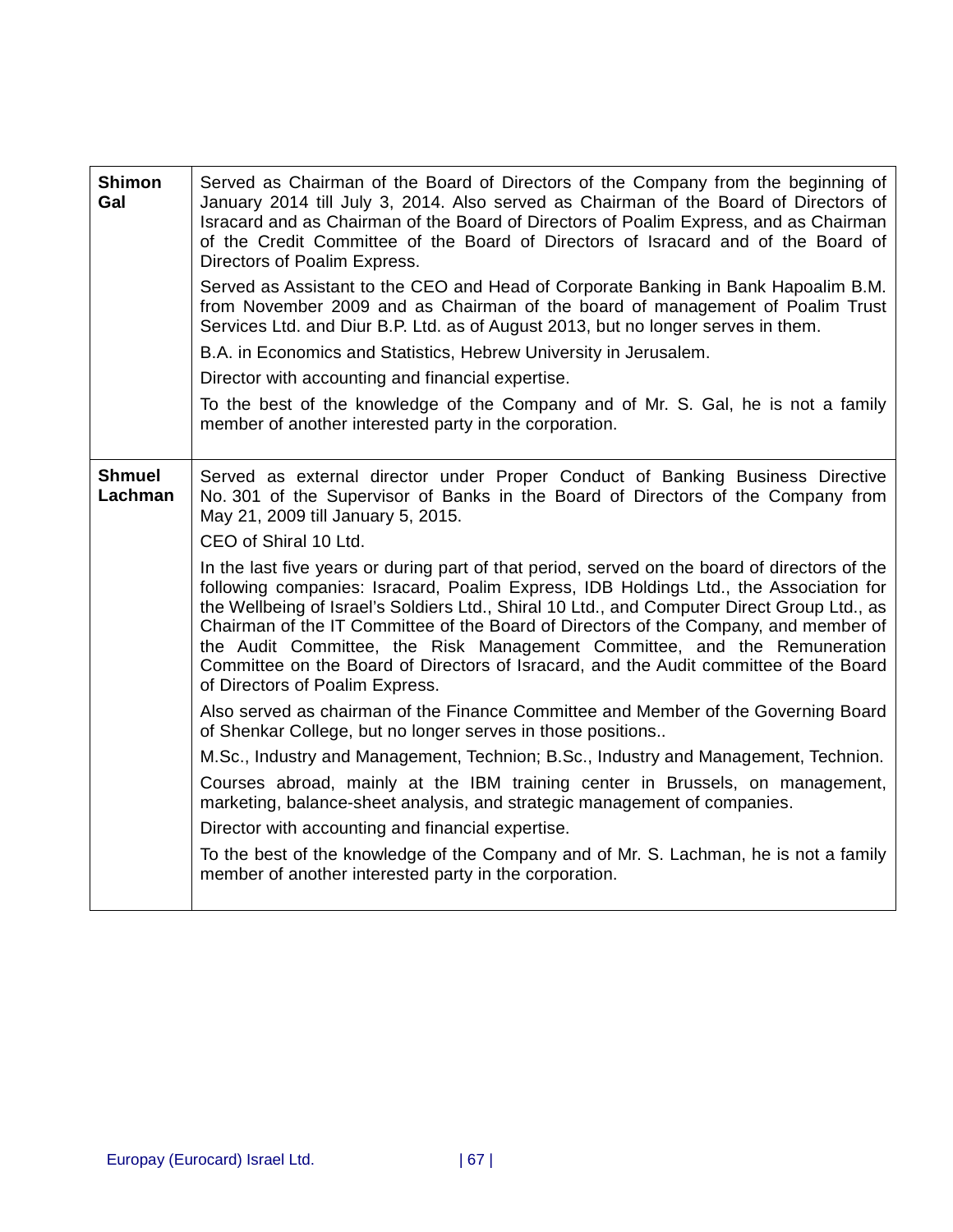| <b>Moshe</b> | Member of the boards of directors of various companies.                                                                                                                                                                                                                                                                                                                                                                                                                                                                                                                               |
|--------------|---------------------------------------------------------------------------------------------------------------------------------------------------------------------------------------------------------------------------------------------------------------------------------------------------------------------------------------------------------------------------------------------------------------------------------------------------------------------------------------------------------------------------------------------------------------------------------------|
| Amit         | Served as member of the Board of Directors of the Company from May 20, 2004 till<br>November 20, 2014.                                                                                                                                                                                                                                                                                                                                                                                                                                                                                |
|              | Chairman of the board of directors of Global Factoring Ltd.                                                                                                                                                                                                                                                                                                                                                                                                                                                                                                                           |
|              | Serves as a member of the board of directors of the following companies: Delek Group<br>Ltd.; Saint Lawrence Bank, Barbados; Poalim Capital Markets Investment Holdings Ltd.;<br>Mega Retail Ltd. (formerly Blue Square Chain Properties & Investments Ltd.); AFI<br>Development Plc, Cyprus; Allied Real Estate Ltd. Chairman of Excellence Investments<br>Ltd.                                                                                                                                                                                                                      |
|              | Until December 2003, member of the Board of Management of Bank Hapoalim.                                                                                                                                                                                                                                                                                                                                                                                                                                                                                                              |
|              | In the last five years or during part of that period, served as Chairman of Delek Israel<br>Fuel Corporation Ltd. as member of the board of directors of the following companies:<br>Isracard, the Phoenix Israel Insurance Company Ltd., Matav Cable Communication<br>Systems Ltd., Bank Hapoalim Switzerland Ltd., Matav - Cable Communication Systems<br>Ltd., Bank Hapoalim Switzerland Ltd., Signature Bank New York Ltd., and as Chairman<br>of the board of Continental Bank Ltd., Tempo Beer Industries Ltd. and Cargall Ltd.; but<br>he no longer serves in these companies. |
|              | B.A. in Social Sciences, Bar Ilan University.                                                                                                                                                                                                                                                                                                                                                                                                                                                                                                                                         |
|              | Director with accounting and financial expertise.                                                                                                                                                                                                                                                                                                                                                                                                                                                                                                                                     |
|              | To the best of the knowledge of the Company and of Mr. M. Amit, he is not a family<br>member of another interested party in the corporation.                                                                                                                                                                                                                                                                                                                                                                                                                                          |
| Ran Oz       | Served as member of the Board of Directors of the Company from June 25, 2009 until<br>December 31, 2014.                                                                                                                                                                                                                                                                                                                                                                                                                                                                              |
|              | In the last five years or during part of that period, served as a member of the Board of<br>Management of Bank Hapoalim B.M., Assistant to the CEO of the Bank, Head of the<br>Financial Division (Chief Financial Officer). Also served as Chairman of the board of<br>directors of the following companies: Diur B.P. Ltd., Poalim Trust Services Ltd.; as<br>deputy Chairman of the board of directors of the following companies: Poalim Capital<br>Markets and Investment Holdings Ltd., Poalim Capital Markets Ltd., and Poalim Capital<br>Markets - Investment House Ltd.      |
|              | Also, served, until December 31, 2014, as director of Isracard and Poalim Express and<br>as Chairman of the Risk Management Committee of the Board of Directors of Isracard<br>and member of the the Remuneration Committee of the Board of Directors of Isracard.                                                                                                                                                                                                                                                                                                                    |
|              | Served as member of the board of directors of the following company: Sure-Ha<br>International Ltd., but no longer serves in it.                                                                                                                                                                                                                                                                                                                                                                                                                                                       |
|              | M.A. in Economics and Business Administration, Hebrew University in Jerusalem; B.A. in<br>Accounting and Economics, Hebrew University in Jerusalem.                                                                                                                                                                                                                                                                                                                                                                                                                                   |
|              | <b>Certified Public Accountant</b>                                                                                                                                                                                                                                                                                                                                                                                                                                                                                                                                                    |
|              | Director with accounting and financial expertise.                                                                                                                                                                                                                                                                                                                                                                                                                                                                                                                                     |
|              | To the best of the knowledge of the Company and of Mr. R. Oz, he is not a family<br>member of another interested party in the corporation.                                                                                                                                                                                                                                                                                                                                                                                                                                            |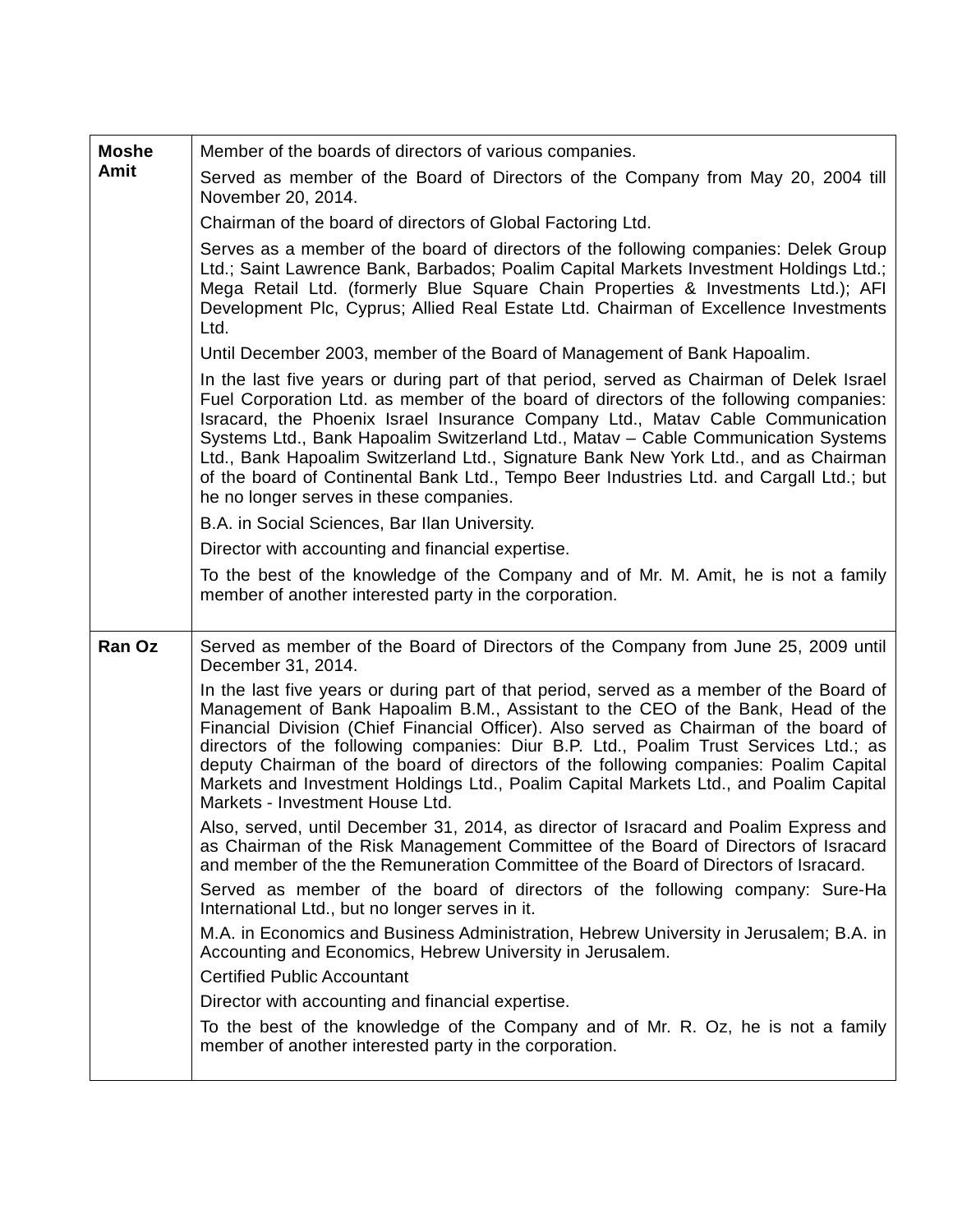| <b>Ruth Arad</b> | Served as external director pursuant to Proper Conduct of Banking Business Directive<br>No. 301 of the Supervisor of Banks in the Company from the beginning of March 2011 till<br>February 28, 2014.                                                                                                                                                                                                                                                                                                                            |
|------------------|----------------------------------------------------------------------------------------------------------------------------------------------------------------------------------------------------------------------------------------------------------------------------------------------------------------------------------------------------------------------------------------------------------------------------------------------------------------------------------------------------------------------------------|
|                  | Risk management advisor at HMS since the beginning of 2011.                                                                                                                                                                                                                                                                                                                                                                                                                                                                      |
|                  | In the last five years or during part of that period, served as director on the Board of<br>Directors of Isracard, as Chairman of the Risk Management Committee of the Board of<br>Directors of Isracard and as member of the Audit Committee of the Board of Directors of<br>Isracard, as chief risk controller at the Leumi Group, as a director at the Israel-United<br>States Commerce and Industry Bureau, and at the Fisher Institute for Air and Space<br>Strategic Studies, but she no longer serves in these positions. |
|                  | Ph.D. and M.A. in Financing and Statistics, Princeton University;                                                                                                                                                                                                                                                                                                                                                                                                                                                                |
|                  | B.A. in Mathematics and Economics, Tel Aviv University.                                                                                                                                                                                                                                                                                                                                                                                                                                                                          |
|                  | Director with accounting and financial expertise.                                                                                                                                                                                                                                                                                                                                                                                                                                                                                |
|                  | To the best of the knowledge of the Company and of Dr. R. Arad, she is not a family<br>member of another interested party in the corporation.                                                                                                                                                                                                                                                                                                                                                                                    |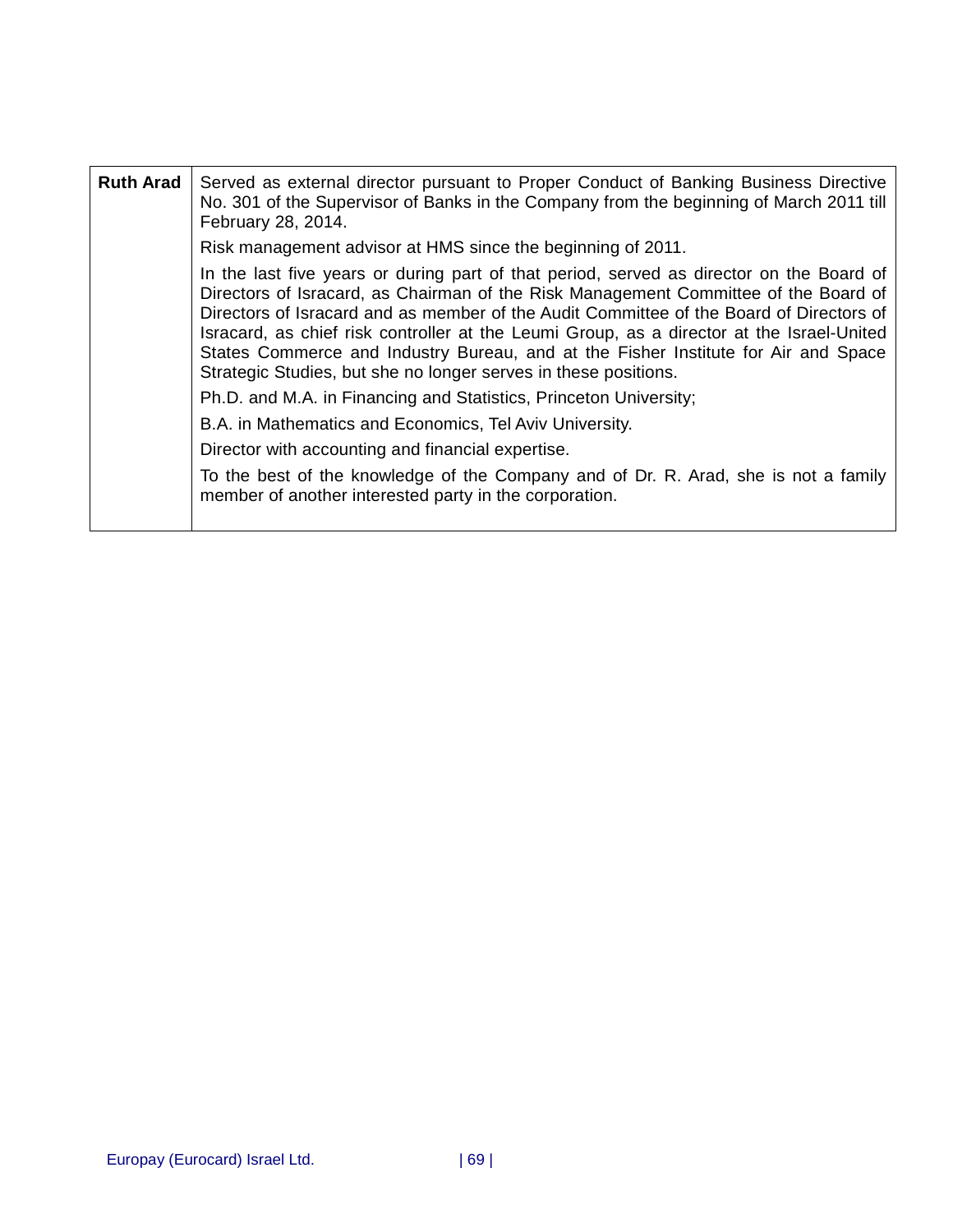# **Senior Members of Management**

| Ronen<br><b>Stein</b>           | CEO of the Company since February 1, 2015                                                                                                                                                                 |
|---------------------------------|-----------------------------------------------------------------------------------------------------------------------------------------------------------------------------------------------------------|
|                                 | CEO of the following credit card companies: Isracard and Poalim Express.                                                                                                                                  |
|                                 | Chairman of the board of directors of the following companies: Tzameret<br>Mimunim, Isracard (Nechasim) 1994 and Isracard Mimun.                                                                          |
|                                 | Director on the board of directors of Global Factoring Ltd.                                                                                                                                               |
|                                 | In the last five years or during part of that period, served as Manager of Retail<br>Banking Section in Bank Hapoalim, and prior thereto, fulfilled a number of<br>management positions in Bank Hapoalim. |
|                                 | LL.B. Interdisciplinary College, Herzlia.                                                                                                                                                                 |
|                                 | B.A. Economics - Hebrew University in Jerusalem.                                                                                                                                                          |
|                                 | Holder of investment consulting license – Israel Securities Authority                                                                                                                                     |
|                                 | Lawyer                                                                                                                                                                                                    |
|                                 | To the best of the knowledge of the Company and of Mr. R. Stein, he is not a<br>family member of another interested party in the corporation.                                                             |
| Oren                            | Member of Management of the Company since June 2011.                                                                                                                                                      |
| <b>Cohen</b><br><b>Butensky</b> | Deputy CEO Customer Service.                                                                                                                                                                              |
|                                 | Member of the board of directors of Tzameret Mimunim Ltd. since April 4,<br>2012.                                                                                                                         |
|                                 | Previously served as head of the sales company in MIRS Communications,<br>SDM, and as head of Internet support centers at 012.                                                                            |
|                                 | M.A. in Business and Marketing, Derby University; B.A. in Economics and<br>Social Sciences, Bar Ilan University; B.A. in Psychology, Open University.                                                     |
|                                 | To the best of the knowledge of the Company and of Mr. A. Cohen Butensky,<br>he is not a family member of another interested party in the corporation.                                                    |
|                                 |                                                                                                                                                                                                           |
| Amir<br>Kushilevitz-            | Member of the Management of the Company since February 2011.                                                                                                                                              |
| <b>Ilan</b>                     | Deputy CEO Risk Management and Security and Chief Risk Officer.                                                                                                                                           |
|                                 | In the last five years or during part of that period, served as head of the Risk<br>Management Department of the Company                                                                                  |
|                                 | M.B.A., Ben Gurion University;                                                                                                                                                                            |
|                                 | B.Sc., Aeronautics and Space Engineering, Technion.                                                                                                                                                       |
|                                 | To the best of the knowledge of the Company, Mr. A. Kushilevitz-Ilan is not<br>a family member of another interested party in the corporation.                                                            |
|                                 |                                                                                                                                                                                                           |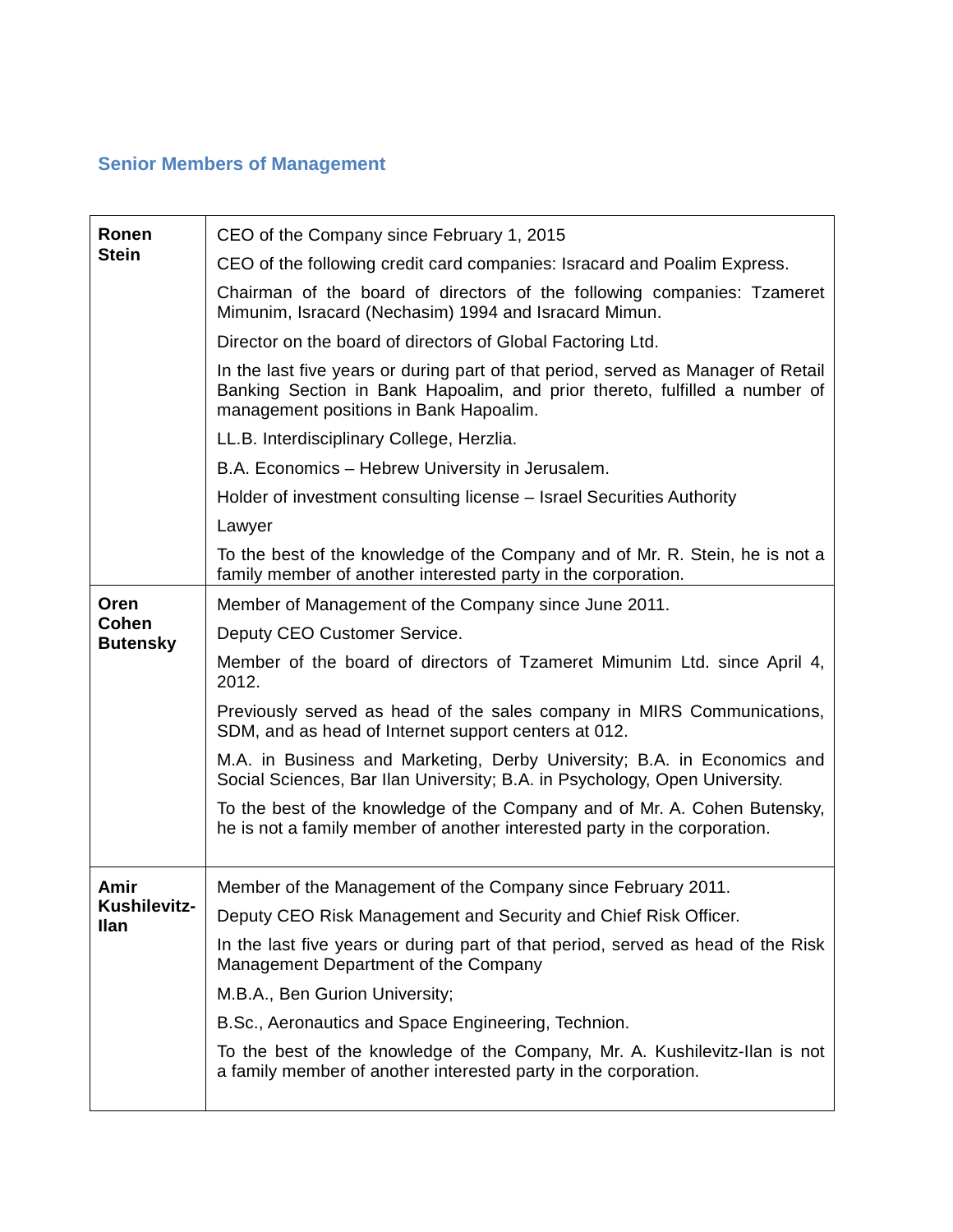| <b>Vicky Levi</b> | Member of the Management of the Company since January 1, 2014.                                                                                                                                       |
|-------------------|------------------------------------------------------------------------------------------------------------------------------------------------------------------------------------------------------|
|                   | Deputy CEO Commerce.                                                                                                                                                                                 |
|                   | Director on the board of directors of Global Factoring Ltd.                                                                                                                                          |
|                   | From 1992, served in various positions at Bank Hapoalim B.M.                                                                                                                                         |
|                   | In her previous position, before the beginning of her term of office, served as<br>Regional Manager in Bank Hapoalim B.M. (2006-2013)                                                                |
|                   | M.B.A., Ben Gurion University;                                                                                                                                                                       |
|                   | B.A. in Economics, Ben Gurion University.                                                                                                                                                            |
|                   | Investment advisor certified by the Israel Securities Authority.                                                                                                                                     |
|                   | Completed a directors' course at the Interdisciplinary Center, Herzliya.                                                                                                                             |
|                   | To the best of the knowledge of the Company and of Ms. V. Levi, she is not a<br>family member of another interested party in the corporation.                                                        |
| <b>Maora</b>      | Member of the Management of the Company since May 1, 2011.                                                                                                                                           |
| <b>Shalgi</b>     | Deputy CEO Human Resources.                                                                                                                                                                          |
|                   | M.A. in Human Resources, Faculty of Labor Studies, Tel Aviv University;                                                                                                                              |
|                   | B.A. in Social Sciences and Liberal Arts, Open University.                                                                                                                                           |
|                   | To the best of the knowledge of the Company and of Ms. M. Shalgi, she is not<br>a family member of another interested party in the corporation.                                                      |
| <b>Meirav</b>     | Member of the Management of the Company from June 1, 2014.                                                                                                                                           |
| <b>Klipper</b>    | <b>Deputy CEO Marketing</b>                                                                                                                                                                          |
| <b>Peretz</b>     | Since 1995, has fulfilled a number of positions in Bank Hapoalim B.M.                                                                                                                                |
|                   | In her previous position, before the beginning of her term of office, served as<br>manager of the marketing and strategic planning team of the Retail Division in<br>Bank Hapoalim B.M. (2013-2014). |
|                   | M.B.A., Tel Aviv University;                                                                                                                                                                         |
|                   | B.A. in Economics - Tel Aviv University.                                                                                                                                                             |
|                   | To the best of the knowledge of the Company and of Ms. M. Klipper Peretz,<br>she is not a family member of another interested party in the corporation.                                              |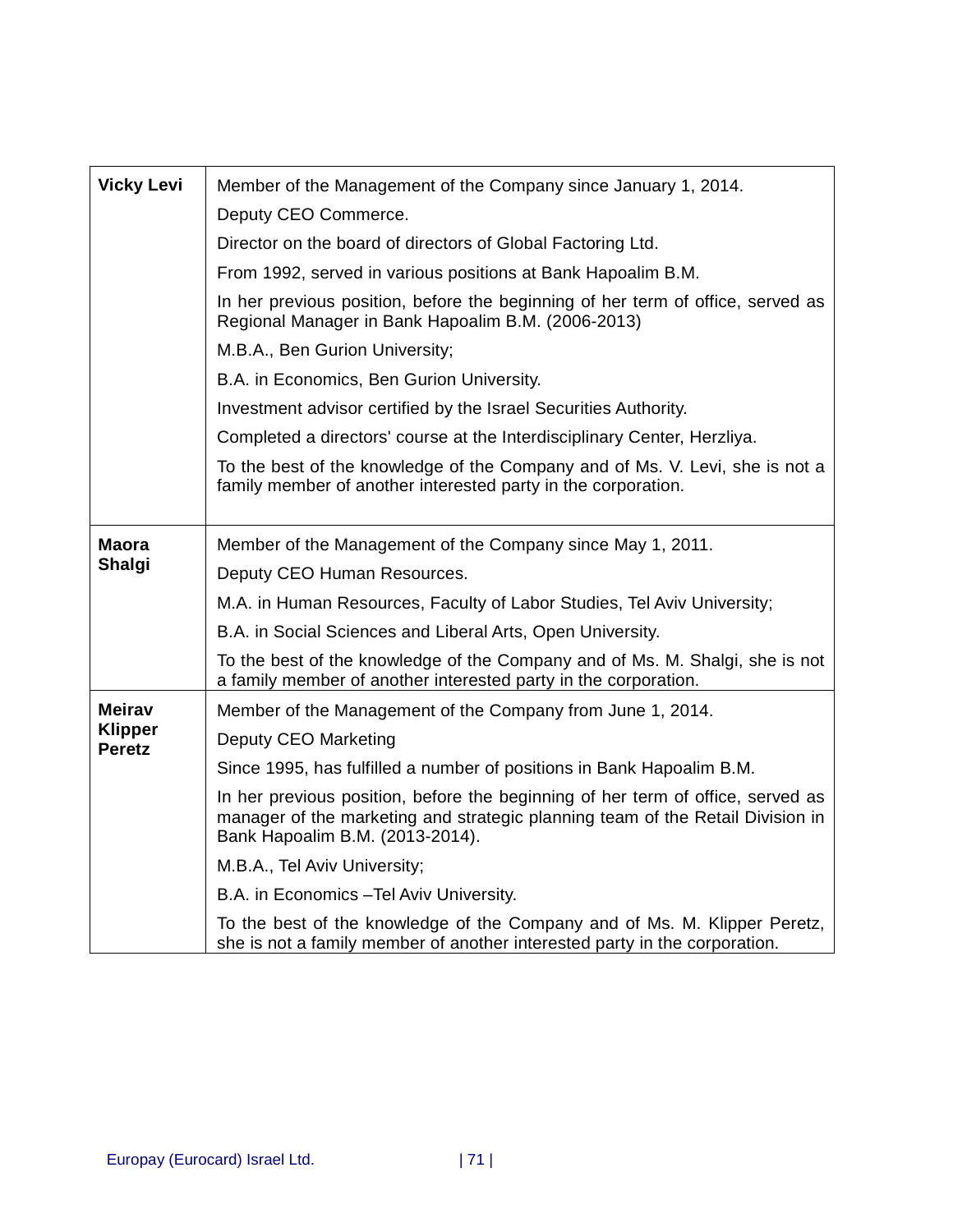| Ami Alpan        | Member of the Management of the Company since February 27, 2007.                                                                                                                      |
|------------------|---------------------------------------------------------------------------------------------------------------------------------------------------------------------------------------|
|                  | Head of Strategic Planning.                                                                                                                                                           |
|                  | Serves as director in the following companies: Life  Style - Customer Loyalty<br>Club Ltd., Life Style Financing Ltd., Store Alliance.Com Ltd., and Tzameret<br>Mimunim Ltd.          |
|                  | M.B.A., Tel Aviv University;                                                                                                                                                          |
|                  | B.A. in Management and Economics, Tel Aviv University.                                                                                                                                |
|                  | To the best of the knowledge of the Company and of Mr. A. Alpan, he is not a<br>family member of another interested party in the corporation.                                         |
| Ronen            | Member of the Management of the Company from December 18, 2005.                                                                                                                       |
| <b>Zaretsky</b>  | Deputy CEO Technology.                                                                                                                                                                |
|                  | Graduate of the computer units of the IDF, most recently as commander of the<br>IDF Manpower Computing Center, holding the rank of Colonel.                                           |
|                  | M.A. in Public Administration, Bar Ilan University; B.A. in Computer Science,<br>Economics, and Criminology, Bar Ilan University.                                                     |
|                  | Computer technician and computer engineer degree, Technological Training<br>Center.                                                                                                   |
|                  | Graduate of the IDF Command and Staff College.                                                                                                                                        |
|                  | Founder and active participant in Bridge of Light – A shared activity of high-<br>tech industry workers, IDF soldiers, and the blind.                                                 |
|                  | Founder and joint authorized signatory of the Elul Gemach (charity<br>organization), within the non-profit association of the Shaarey Tikvah<br>synagogue and community Torah center. |
|                  | To the best of the knowledge of the Company and of Mr. R. Zaretsky, he is not<br>a family member of another interested party in the corporation.                                      |
| <b>Ron Cohen</b> | Member of the Management of the Company since February 27, 2007.                                                                                                                      |
|                  | Deputy CEO Credit and Financial Services.                                                                                                                                             |
|                  | Serves as a member of the board of directors of the following companies:<br>Tzameret Mimunim Ltd., Global Factoring Ltd., Kidum Mivne Securitization<br>Ltd.                          |
|                  | Previously served as Head of Customer Relations in the Corporate Banking<br>Division at Bank Hapoalim B.M., for ten years.                                                            |
|                  | M.A. in Business Administration, Marketing, and Finance, Hebrew University of<br>Jerusalem;                                                                                           |
|                  | B.A. in Economics and International Relations, Hebrew University of<br>Jerusalem.                                                                                                     |
|                  | To the best of the knowledge of the Company and of Mr. R. Cohen, he is not a<br>family member of another interested party in the corporation.                                         |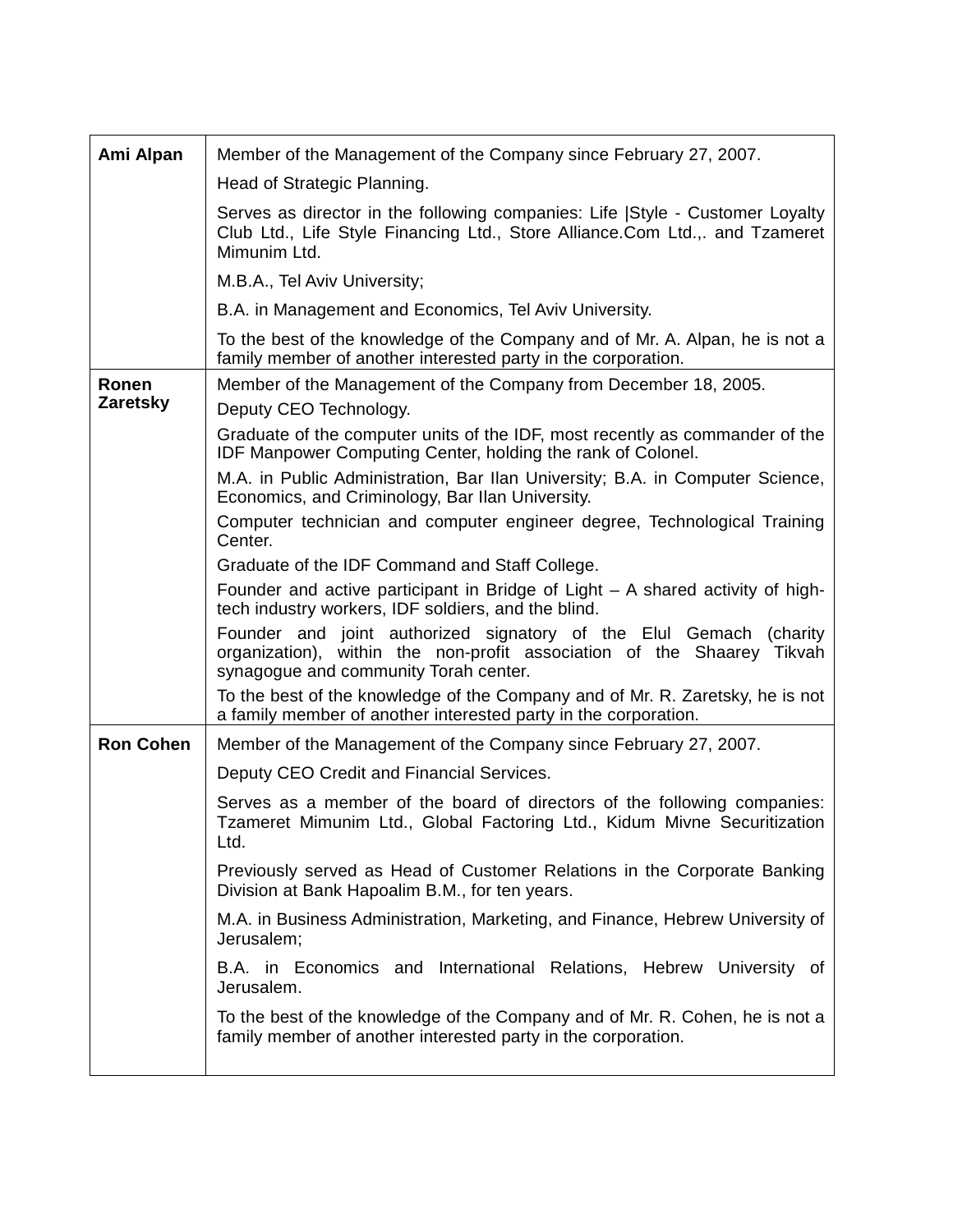| <b>Ram Gev</b>          | Member of the Management of the Company since the end of March 2011.                                                                                                                                                    |
|-------------------------|-------------------------------------------------------------------------------------------------------------------------------------------------------------------------------------------------------------------------|
|                         | Deputy CEO Finance and Administration.                                                                                                                                                                                  |
|                         | Serves as a member of the board of directors of the following companies:<br>Isracard (Nechasim) 1994 and Isracard Mimun.                                                                                                |
|                         | Previously served as head of finance at Harel Finance and as deputy manager<br>of the Corporate Department at the Israel Securities Authority.                                                                          |
|                         | M.B.A. (specialized in finance), Hebrew University of Jerusalem;                                                                                                                                                        |
|                         | B.A. in Accounting and Economics, Hebrew University of Jerusalem.                                                                                                                                                       |
|                         | <b>Certified Public Accountant</b>                                                                                                                                                                                      |
|                         | To the best of the knowledge of the Company and of Mr. R. Gev, he is not<br>a family member of another interested party in the corporation.                                                                             |
| <b>Dov Kotler</b>       | Served as Chief Executive Officer of the Company from February 1, 2009 till<br>January 31, 2015.                                                                                                                        |
|                         | Served as CEO of the following credit-card companies: Poalim Express and<br>Europay till January 31, 2015.                                                                                                              |
|                         | Also served Chairman of the board of directors of the following companies:<br>Tzameret Assets, Isracard (Nechasim) 1994, and Isracard Mimun.                                                                            |
|                         | Also served as director of Global Factoring Ltd.                                                                                                                                                                        |
|                         | Member of the board of directors of the following companies: Amir Marketing<br>and Investments in Agriculture Ltd., and H.E.O.H. Management Services Ltd.;<br>member of the governing board of the Round Up Foundation. |
|                         | M.B.A., Finance Section, Tel Aviv University;                                                                                                                                                                           |
|                         | B.A. in Economics, studies in International Relations, Tel Aviv University;                                                                                                                                             |
|                         | AMP (Advanced Management Program), Harvard University.                                                                                                                                                                  |
|                         | To the best of the knowledge of the Company and of Mr. D. Kotler, he is not a<br>family member of another interested party in the corporation.                                                                          |
| Yigal<br><b>Bareket</b> | Served as member of the Management of the Company, Deputy CEO<br>Marketing from September 1, 2010 till May 1, 2014.                                                                                                     |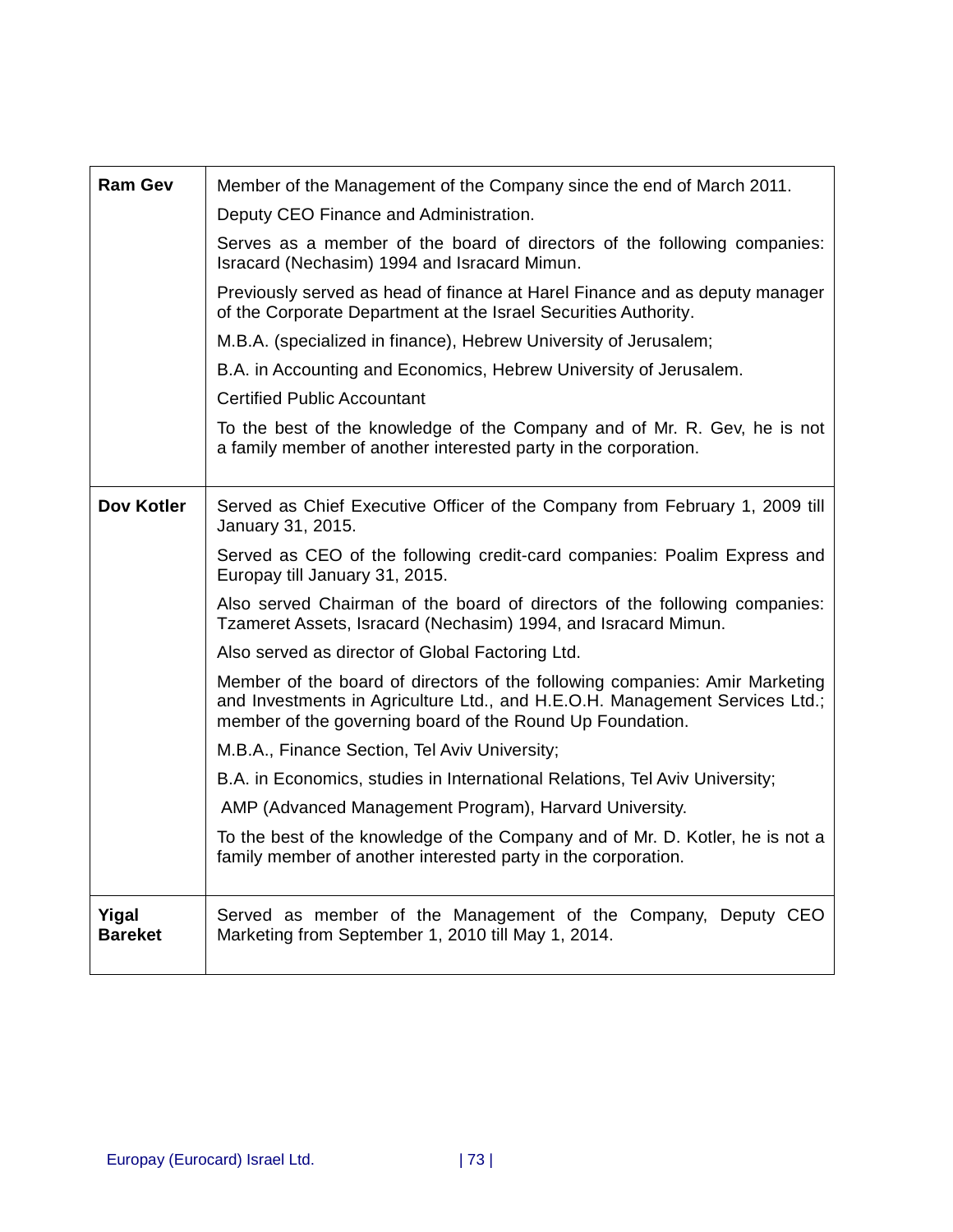#### **Controls and Procedures Regarding Disclosure and the Company's Internal Controls over Financial Reporting**

In accordance with the Public Reporting Directives of the Supervisor of Banks, the Chief Executive Officer and the Chief Accountant of the Company must each separately sign a declaration regarding their responsibility for the establishment and application of controls and procedures concerning disclosure and the Company's internal control over financial reporting, pursuant to the provisions of Sections 302 and 404 of the law known as the "Sarbanes-Oxley Act," enacted in the United States. The provisions of these two sections of the law were consolidated by the Supervisor of Banks in Proper Conduct of Banking Business Directive No. 309 in September 2008, and the Public Reporting Directives were adjusted accordingly in June 2009.

The two directives of the aforesaid law have been implemented at the Company since their inception dates:

- ♦ The directive in Section 302 regarding the responsibility for the establishment and application of controls and procedures concerning disclosure has been applied quarterly beginning with the financial statements as at June 30, 2007.
- ♦ The directive in Section 404 regarding the responsibility for the Company's internal control over financial reporting has been applied at year end, beginning with the financial statements as at December 31, 2008.

The Company routinely updates and documents existing processes; maps and documents processes, including material new processes; and examines the effectiveness of the procedures for internal control over financial reporting through renewed examinations of the main controls.

The Board of Directors and the Management of the Company estimate that the controls identified as noted above are effective in achieving the control objectives with regard to maintaining performance, accuracy, and completeness. These control objectives meet the criteria established in the integrated framework of internal controls, COSO (1992).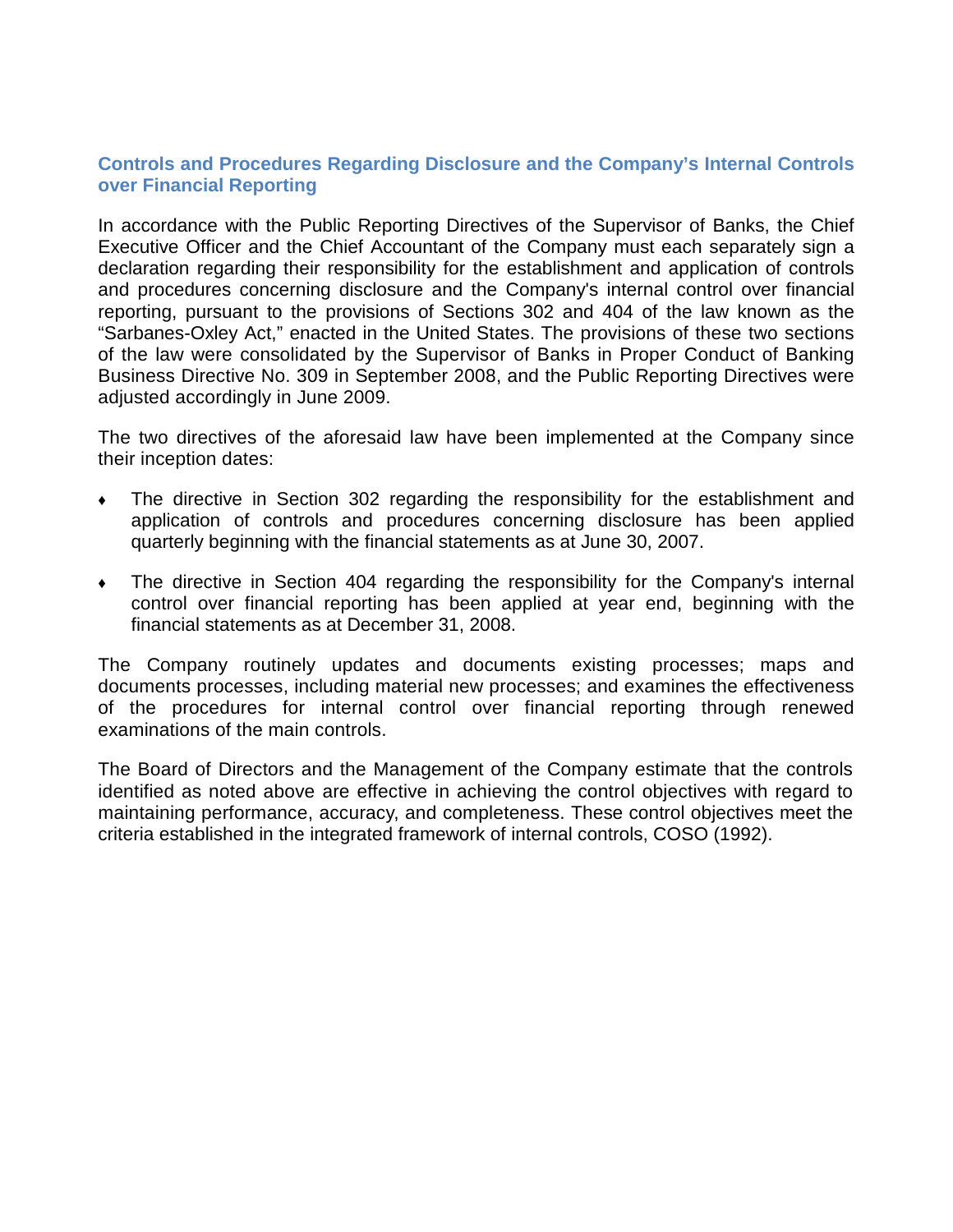#### **Evaluation of Controls and Procedures Regarding Disclosure**

The Management of the Company, in cooperation with the Chief Executive Officer and the Chief Accountant of the Company, has assessed the effectiveness of the controls and procedures regarding disclosure at the Company as at the end of the period covered by this report. Based on this assessment, the Chief Executive Officer and the Chief Accountant of the Company have concluded that, as at the end of this period, the controls and procedures regarding disclosure at the Company are effective in order to record, process, summarize, and report the information which the Company is required to disclose in its annual report, in accordance with the Public Reporting Directives of the Supervisor of Banks, on the date stipulated in these directives.

#### **Internal Controls over Financial Reporting**

During the fourth quarter ended on December 31, 2014, there was no change in the Company's internal control over financial reporting that had a material impact, or could reasonably be expected to have a material impact, on the Company's internal controls over financial reporting.

**Dan Koller**

Chairman of the Board of Directors

Tel Aviv, February 23, 2015

**Ronen Stein**

Chief Executive Officer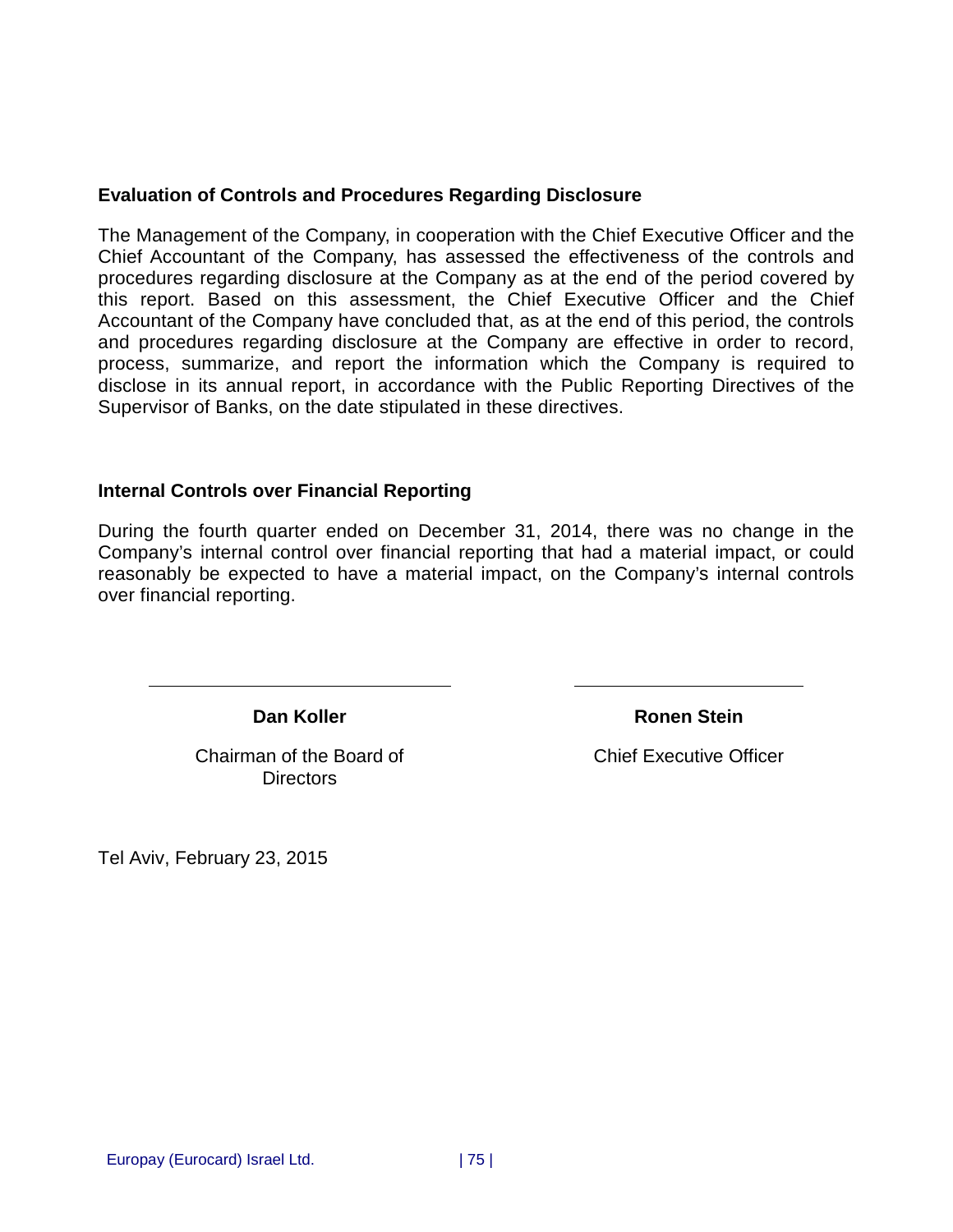Europay (Eurocard) Israel Ltd. **Management's Review** 

For the Year Ended December 31, 2014

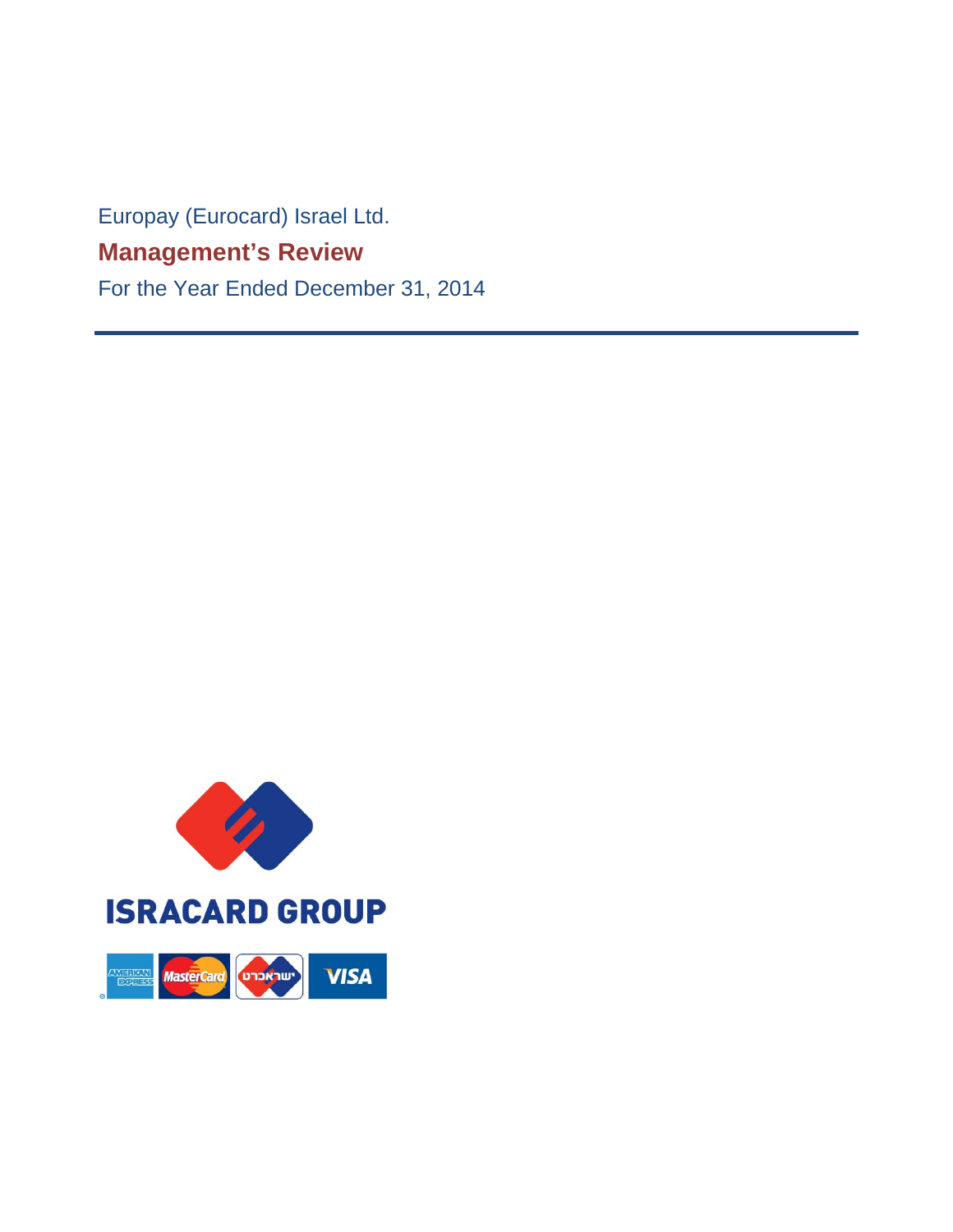# **Table of Contents**

|                                                                                             | Page |
|---------------------------------------------------------------------------------------------|------|
| Addendum 1: Balance Sheet - Multi-Period Data                                               | 74   |
| Addendum 2: Statement of Profit and Loss - Multi-Period Data                                | 75   |
| Addendum 3: Balance Sheet as at the End of Each Quarter - Multi-Quarter Data                | 76   |
| Addendum 4: Statement of Profit and Loss as at the End of Each Quarter - Multi-Quarter Data | 77   |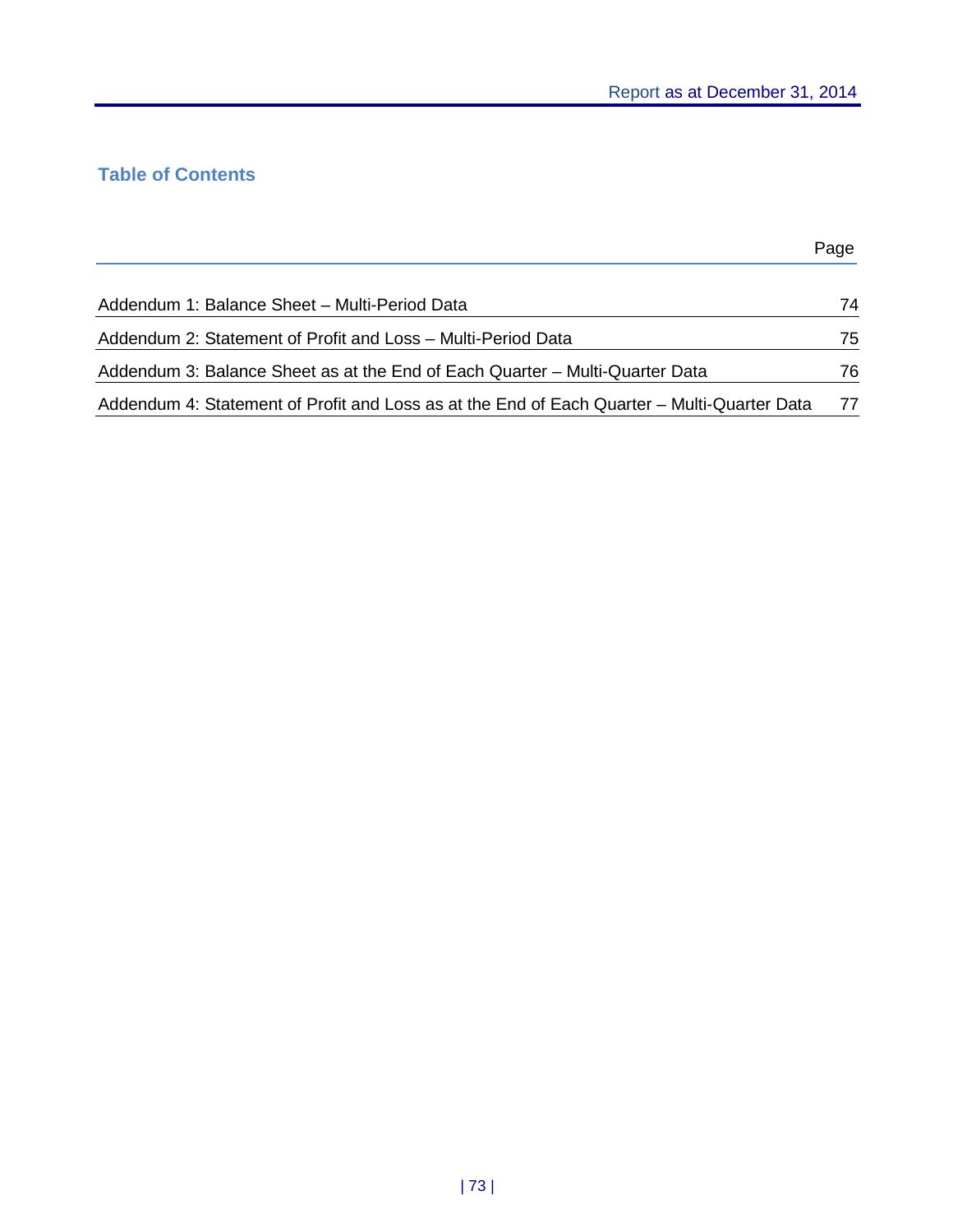

# <span id="page-77-0"></span>**Balance Sheet – Multi-Period Data**

# **Addendum 1**

Reported amounts

In NIS millions

|                                      | December 31 |                |           |         |      |  |
|--------------------------------------|-------------|----------------|-----------|---------|------|--|
|                                      | 2014        | 2013           | 2012      | 2011    | 2010 |  |
| <b>Assets</b>                        |             |                |           |         |      |  |
| Other assets                         | 3           | $\overline{2}$ | 7         | 185     | 183  |  |
| <b>Total assets</b>                  | 3           | $\mathbf{2}$   | 7         | 185     | 183  |  |
|                                      |             |                |           |         |      |  |
| <b>Liabilities</b>                   |             |                |           |         |      |  |
| Other liabilities                    | ۰.          | ٠              | $\star$ . | $\star$ |      |  |
| <b>Total liabilities</b>             | ۰           | ۰              | $\star$ . | $\star$ | ۰    |  |
|                                      |             |                |           |         |      |  |
| Equity                               | 3           | 2              | 7         | 185     | 183  |  |
| <b>Total liabilities and capital</b> | 3           | 2              |           | 185     | 183  |  |

\* Amount less than NIS 0.5 million.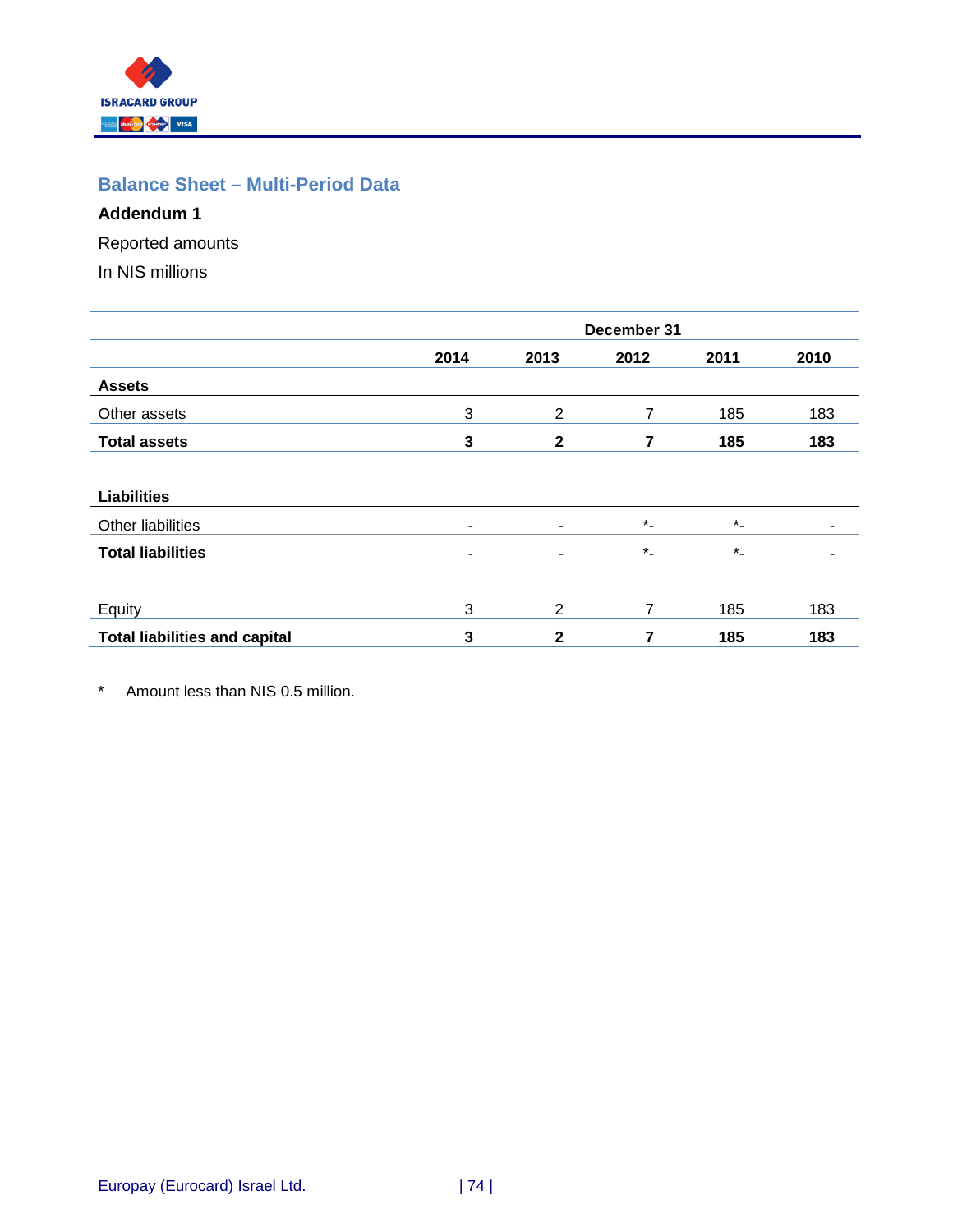# <span id="page-78-0"></span>**Statement of Profit and Loss – Multi-Period Data**

#### **Addendum 2**

Reported amounts

In NIS millions

|                                                                  | For the year ended December 31 |           |      |              |         |
|------------------------------------------------------------------|--------------------------------|-----------|------|--------------|---------|
|                                                                  | 2014                           | 2013      | 2012 | 2011         | 2010    |
| Net operating expenses under the agreement<br>with Isracard Ltd. | (6)                            | (5)       | (6)  | (4)          | (4)     |
| Net interest income (expenses)                                   | $\cdot^{\star}$                | $\cdot^*$ | 2    | 6            | 4       |
|                                                                  |                                |           |      |              |         |
| Profit (loss) before taxes                                       | (6)                            | (5)       | (4)  | 2            | (*-)    |
|                                                                  |                                |           |      |              |         |
| Provision for taxes on profit                                    | ۰                              |           | $*$  | $\star$      | $\star$ |
|                                                                  |                                |           |      |              |         |
| Net profit (loss)                                                | (6)                            | (5)       | (4)  | $\mathbf{2}$ | (*-)    |
|                                                                  |                                |           |      |              |         |
| Basic and diluted net profit (loss) per common<br>share (in NIS) |                                |           |      |              |         |

Net profit (loss) (3) (12) (9) 4 (\*\*-)

\* Amount less than NIS 0.5 million.

\*\* Amount less than NIS 0.5.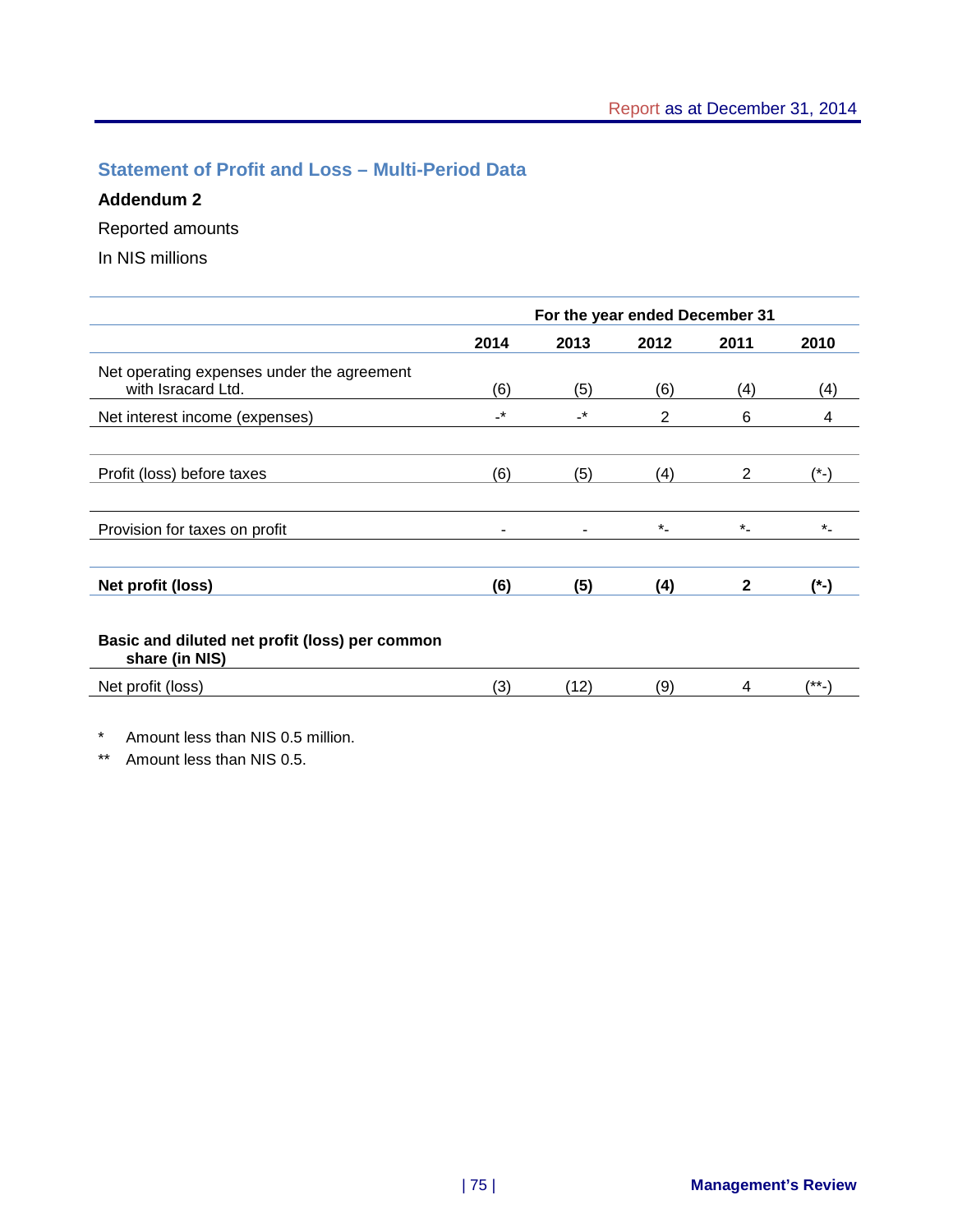

# <span id="page-79-0"></span>**Balance Sheet as at the End of Each Quarter – Multi-Quarter Data**

### **Addendum 3**

Reported amounts

In NIS millions

|                                      | 2014           |                              |                          |                          |  |
|--------------------------------------|----------------|------------------------------|--------------------------|--------------------------|--|
|                                      | Q4             | Q3                           | Q2                       | Q <sub>1</sub>           |  |
| <b>Assets</b>                        |                |                              |                          |                          |  |
| Other assets                         | 3              | $\overline{4}$               | $\,6$                    | $\overline{7}$           |  |
| <b>Total assets</b>                  | 3              | 4                            | 6                        | $\overline{7}$           |  |
|                                      |                |                              |                          |                          |  |
| <b>Liabilities and capital</b>       |                |                              |                          |                          |  |
| Other liabilities                    | $\blacksquare$ | $\qquad \qquad \blacksquare$ | $\overline{\phantom{0}}$ | $\overline{\phantom{0}}$ |  |
| Equity                               | 3              | 4                            | $\,6$                    | $\overline{7}$           |  |
| <b>Total liabilities and capital</b> | 3              | 4                            | $6\phantom{a}$           | $\overline{7}$           |  |
|                                      |                |                              |                          |                          |  |
|                                      | 2013           |                              |                          |                          |  |
|                                      |                |                              |                          |                          |  |
|                                      | Q4             | Q3                           | Q2                       | Q <sub>1</sub>           |  |
| <b>Assets</b>                        |                |                              |                          |                          |  |
| Other assets                         | $\overline{2}$ | 3                            | 4                        | 6                        |  |
| <b>Total assets</b>                  | $\mathbf{2}$   | 3                            | $\overline{\mathbf{4}}$  | 6                        |  |
|                                      |                |                              |                          |                          |  |
| <b>Liabilities and capital</b>       |                |                              |                          |                          |  |
| Other liabilities                    |                |                              |                          |                          |  |
| Equity                               | $\overline{2}$ | 3                            | 4                        | 6                        |  |

\* Amount less than NIS 0.5 million.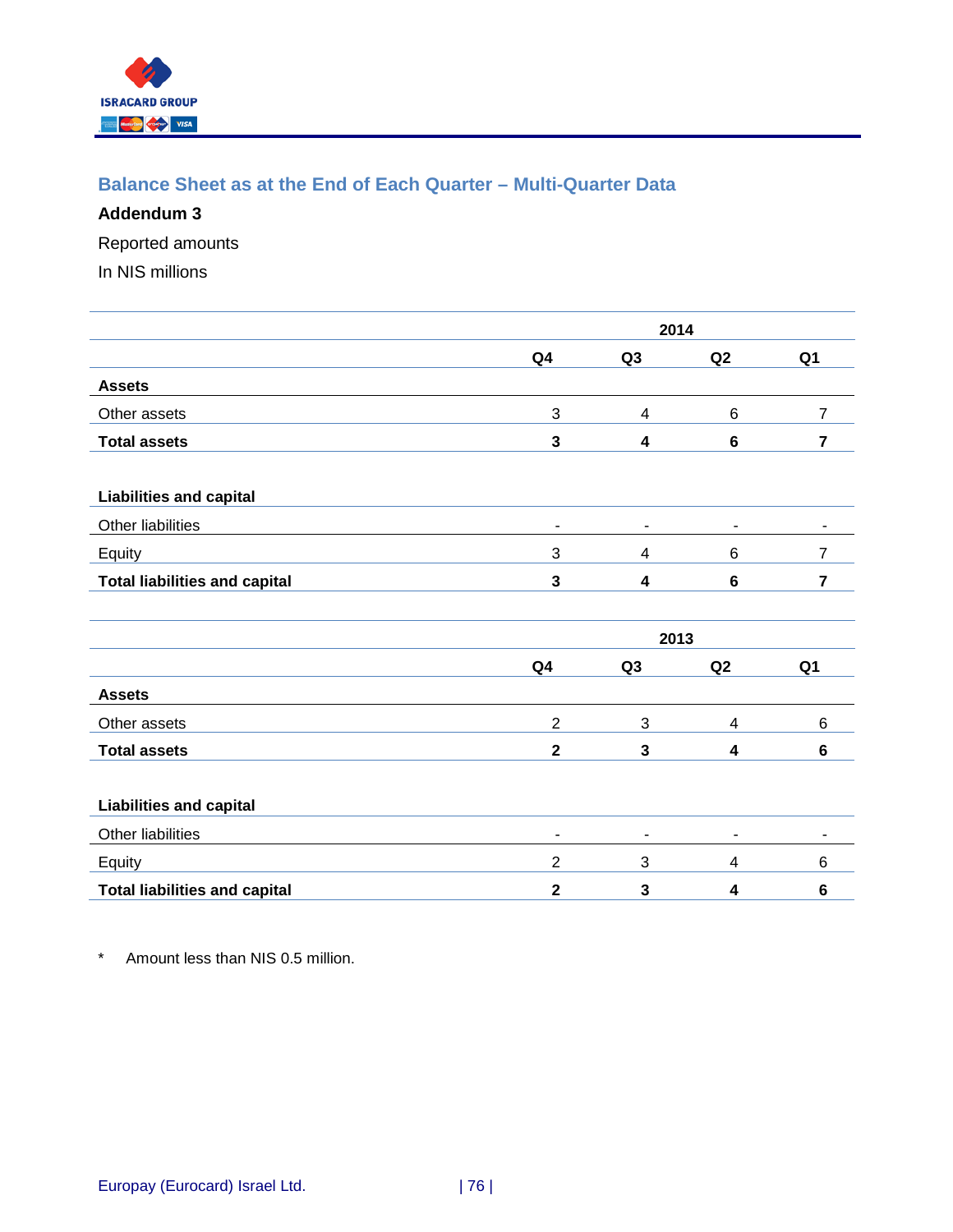# <span id="page-80-0"></span>**Statement of Profit and Loss as at the End of Each Quarter – Multi-Quarter Data**

#### **Addendum 4**

Reported amounts

In NIS millions

|                                                               | 2014           |                |                |                |
|---------------------------------------------------------------|----------------|----------------|----------------|----------------|
|                                                               | Q <sub>4</sub> | Q <sub>3</sub> | Q2             | Q <sub>1</sub> |
| Net operating expenses under the agreement with Isracard Ltd. | (2)            | (1)            | (1)            | (2)            |
| Net interest income (expenses)                                | -*             | -*             | -*             | -*             |
| Loss before taxes                                             | (2)            | (1)            | (1)            | (2)            |
| Provision for taxes on profit                                 |                |                |                |                |
| Loss                                                          | (2)            | (1)            | (1)            | (2)            |
| Basic and diluted loss per common share (in NIS)              | (1)            | $(-^{**})$     | $(-^{**})$     | (2)            |
|                                                               |                | 2013           |                |                |
|                                                               | Q4             | Q <sub>3</sub> | Q <sub>2</sub> | Q <sub>1</sub> |
| Net operating expenses under the agreement with Isracard Ltd. | (1)            | (1)            | (2)            | (1)            |
| Net interest income (expenses)                                | $(*-)$         | $\star$        | $\star$        | $^\star$ .     |
| Loss before taxes                                             | (1)            | (1)            | (2)            | (1)            |
| Provision for taxes on profit                                 |                |                |                |                |
| Loss                                                          | (1)            | (1)            | (2)            | (1)            |
| Basic and diluted loss per common share (in NIS)              | (2)            | (2)            | (5)            | (3)            |

\* Amount less than NIS 0.5 million.

\*\* Amount less than NIS 0.5.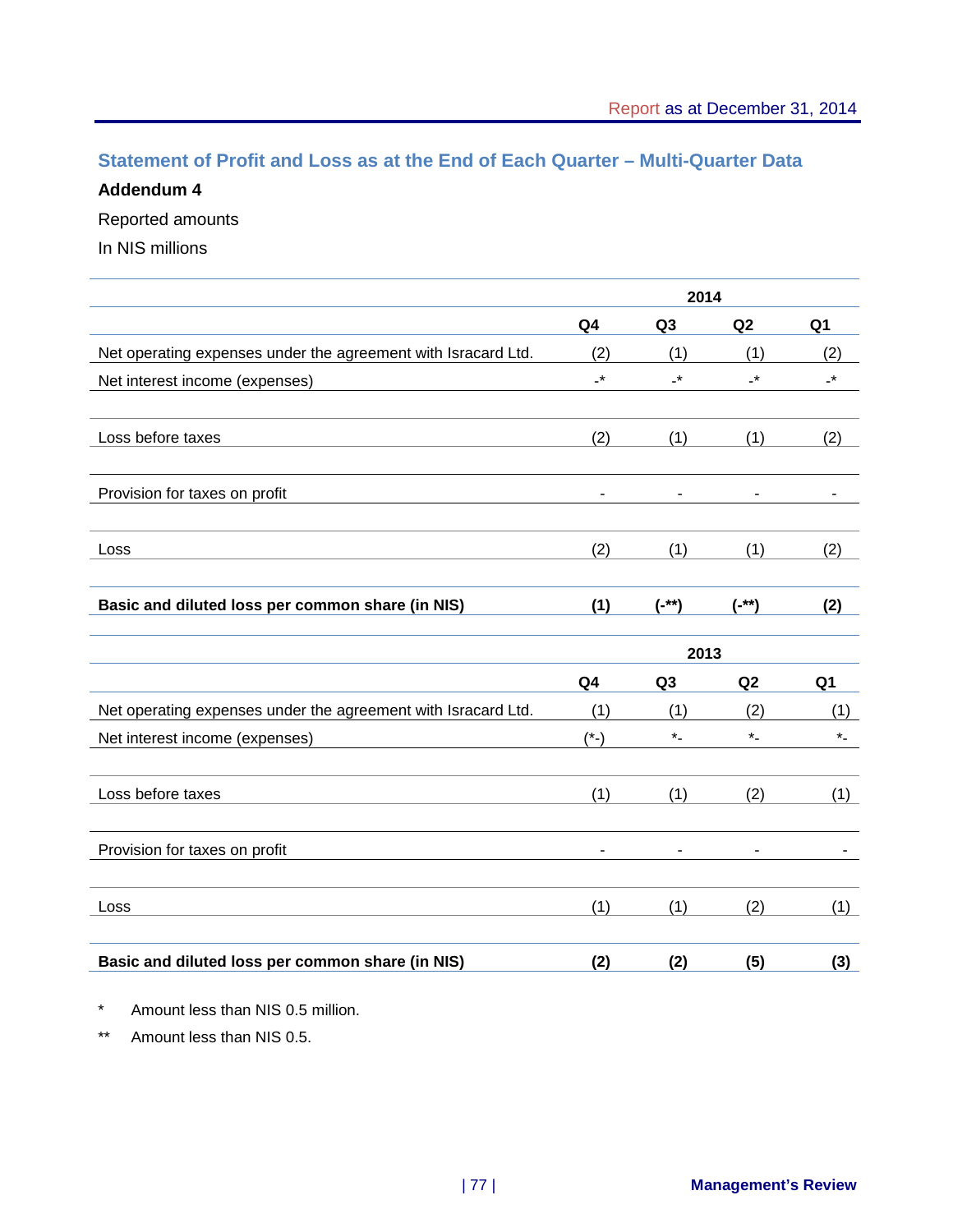

#### **Certification**

I, Ronen Stein, hereby declare that:

- 1**.** I have reviewed the annual report of Europay (Eurocard) Israel Ltd. (hereinafter: the "**Company**") for 2014 (hereinafter: the "**Report**").
- 2**.** Based on my knowledge, the Report contains no false representation of a material fact, and does not lack a material fact that is necessary so that the representations included therein, in light of the circumstances under which such presentations were included, are not misleading with regard to the period covered by the Report.
- 3**.** Based on my knowledge, the annual financial statements and other financial information included in the Report fairly reflect the financial position, results of operations, changes in equity, and cash flows of the Company, in all material aspects, for the dates and periods covered in the Report.
- 4**.** I, and others at the Company making this declaration, are responsible for the establishment and application of controls and procedures regarding the Company's disclosure<sup>1</sup> and internal control over financial reporting<sup>1</sup>; furthermore:
	- A. We have established such controls and procedures, or caused such controls and procedures to be established under our supervision, aimed at ensuring that material information pertaining to the Company is brought to our knowledge by others at the Company, in particular during the preparation of the Report;
	- B. We have established such internal control over financial reporting, or caused such internal control over financial reporting to be established under our supervision, intended to provide a reasonable degree of confidence with regard to the reliability of the financial reporting, and that the financial reports for external purposes are prepared in accordance with generally accepted accounting principles and with the directives and guidelines of the Supervisor of Banks;
	- C. We have assessed the effectiveness of the controls and procedures concerning disclosure at the Company, and we have presented our conclusions with regard to the effectiveness of the controls and procedures concerning disclosure, as at the end of the period covered in the Report, based on our assessment; and
	- D. We have disclosed in the Report any change in the internal control over financial reporting at the Company that occurred during the fourth quarter, and that had a material effect, or could reasonably be expected to have a material effect, on the internal control over financial reporting at the Company.
- 5**.** I, and others at the Company making this declaration, have disclosed to the auditors, to the Board of Directors, and to the Audit Committee of the Board of Directors of the Company, based on our most current assessment of the internal control over financial reporting:
	- A. Any significant deficiencies and material weaknesses in the establishment or application of internal control over financial reporting that can reasonably be expected to impair the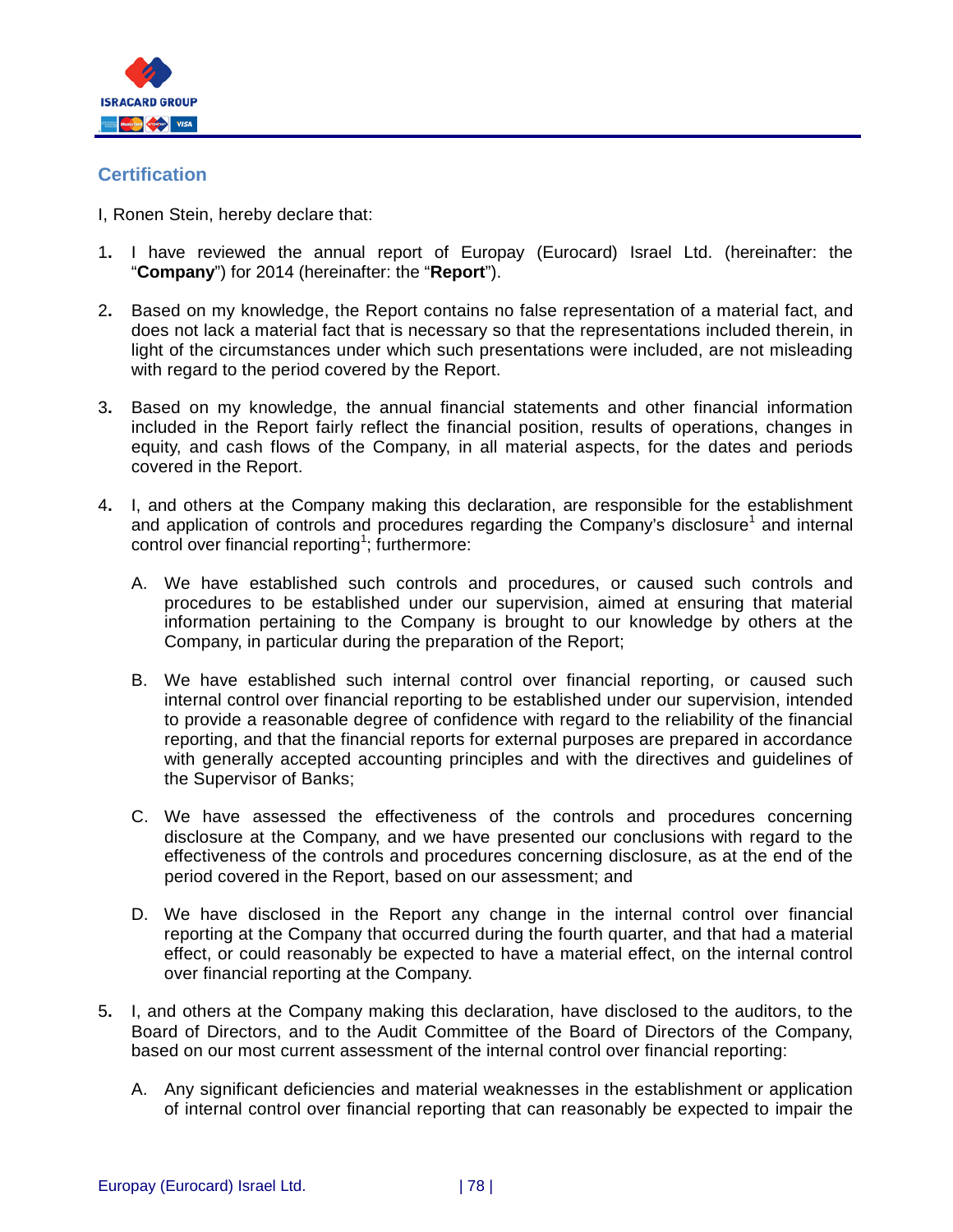Company's ability to record, process, summarize, or report financial information; and

B. Any fraud, whether material or immaterial, in which Management was involved, or in which other employees were involved who have a significant role in the internal control over financial reporting at the Company.

The aforesaid shall not detract from my responsibility, or from the responsibility of any other person, under any law.

<sup>1</sup> As defined in the Public Reporting Directives, "Board of Directors' Report."

**Ronen Stein**

Tel Aviv, February 23, 2015 **Chief Executive Officer** Chief Executive Officer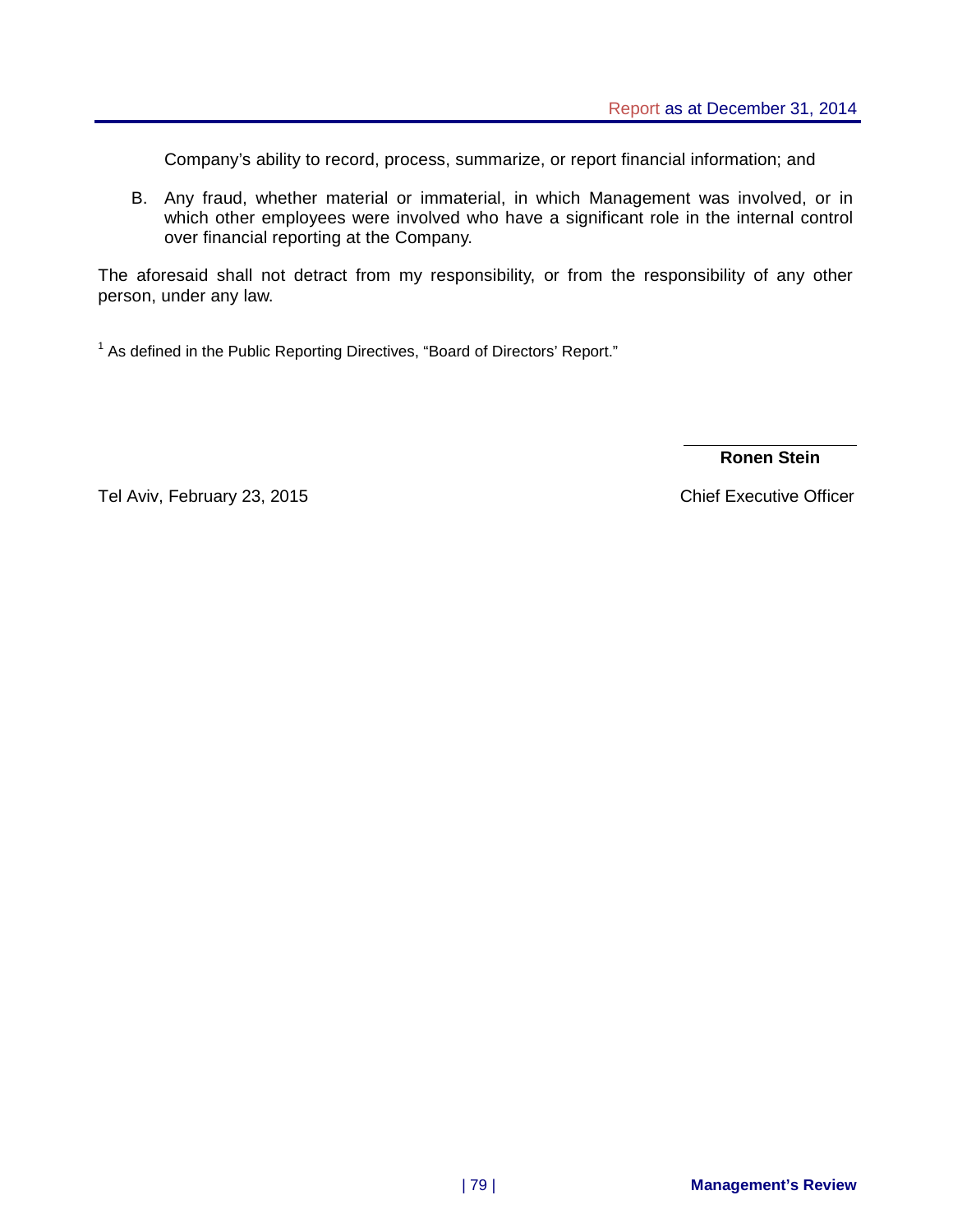

## **Certification**

I, Sigal Barmack, hereby declare that:

- 1**.** I have reviewed the annual report of Europay (Eurocard) Israel Ltd. (hereinafter: the "**Company**") for 2014 (hereinafter: the "**Report**").
- 2**.** Based on my knowledge, the Report contains no false representation of a material fact, and does not lack a material fact that is necessary so that the representations included therein, in light of the circumstances under which such presentations were included, are not misleading with regard to the period covered by the Report.
- 3**.** Based on my knowledge, the annual financial statements and other financial information included in the Report fairly reflect the financial position, results of operations, changes in equity, and cash flows of the Company, in all material aspects, for the dates and periods covered in the Report.
- 4**.** I, and others at the Company making this declaration, are responsible for the establishment and application of controls and procedures regarding the Company's disclosure<sup>1</sup> and internal control over financial reporting<sup>1</sup>; furthermore:
	- A. We have established such controls and procedures, or caused such controls and procedures to be established under our supervision, aimed at ensuring that material information pertaining to the Company is brought to our knowledge by others at the Company, in particular during the preparation of the Report;
	- B. We have established such internal control over financial reporting, or caused such internal control over financial reporting to be established under our supervision, intended to provide a reasonable degree of confidence with regard to the reliability of the financial reporting, and that the financial reports for external purposes are prepared in accordance with generally accepted accounting principles and with the directives and guidelines of the Supervisor of Banks;
	- C. We have assessed the effectiveness of the controls and procedures concerning disclosure at the Company, and we have presented our conclusions with regard to the effectiveness of the controls and procedures concerning disclosure, as at the end of the period covered in the Report, based on our assessment; and
	- D. We have disclosed in the Report any change in the internal control over financial reporting at the Company that occurred during the fourth quarter, and that had a material effect, or could reasonably be expected to have a material effect, on the internal control over financial reporting at the Company.
- 5**.** I, and others at the Company making this declaration, have disclosed to the auditors, to the Board of Directors, and to the Audit Committee of the Board of Directors of the Company, based on our most current assessment of the internal control over financial reporting:
	- A. Any significant deficiencies and material weaknesses in the establishment or application of internal control over financial reporting that can reasonably be expected to impair the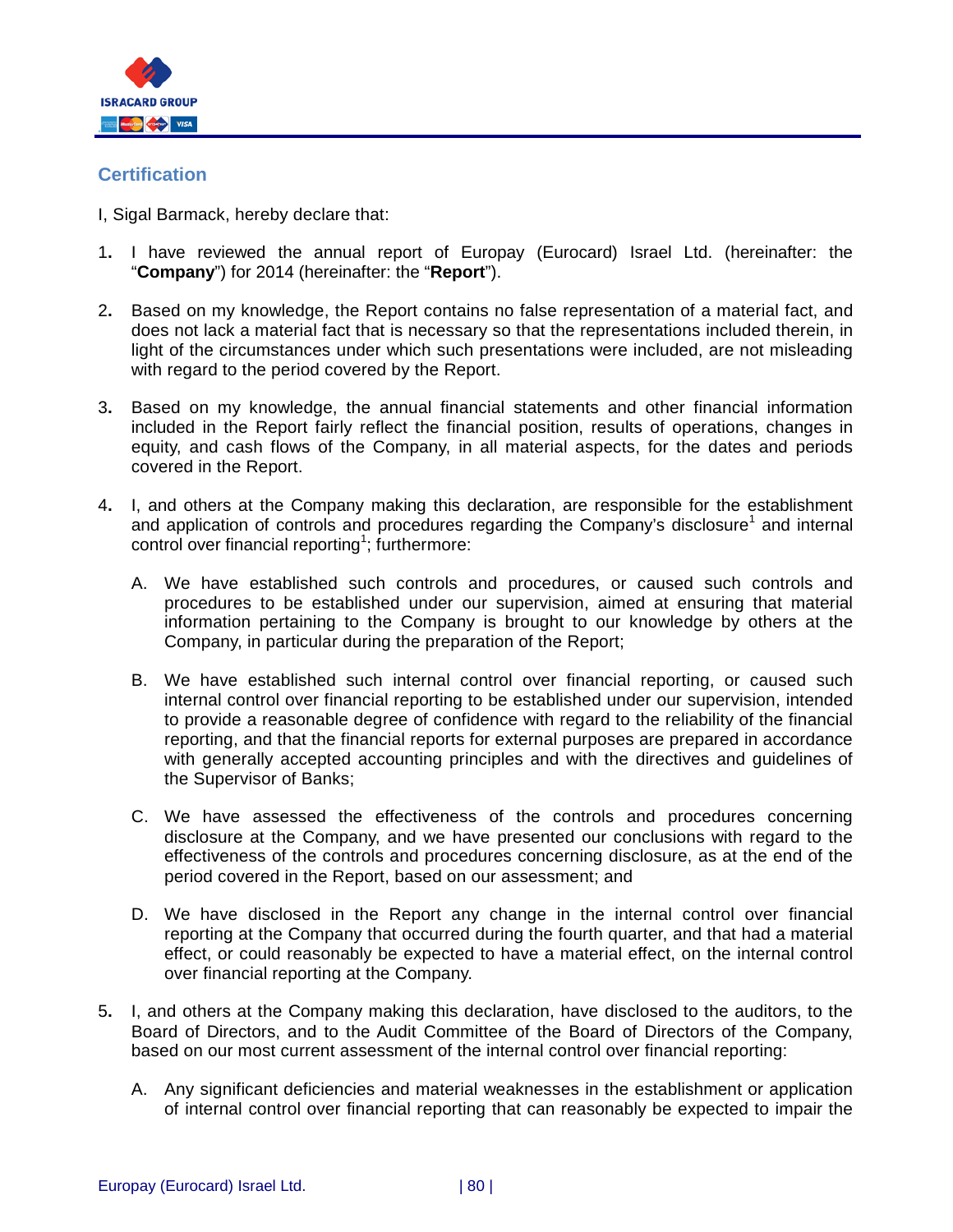Company's ability to record, process, summarize, or report financial information; and

B. Any fraud, whether material or immaterial, in which Management was involved, or in which other employees were involved who have a significant role in the internal control over financial reporting at the Company.

The aforesaid shall not detract from my responsibility, or from the responsibility of any other person, under any law.

 $1$  As defined in the Public Reporting Directives, "Board of Directors' Report."

**Sigal Barmack** Tel Aviv, February 23, 2015 Manager of Finance and Accounting Department, Chief Accountant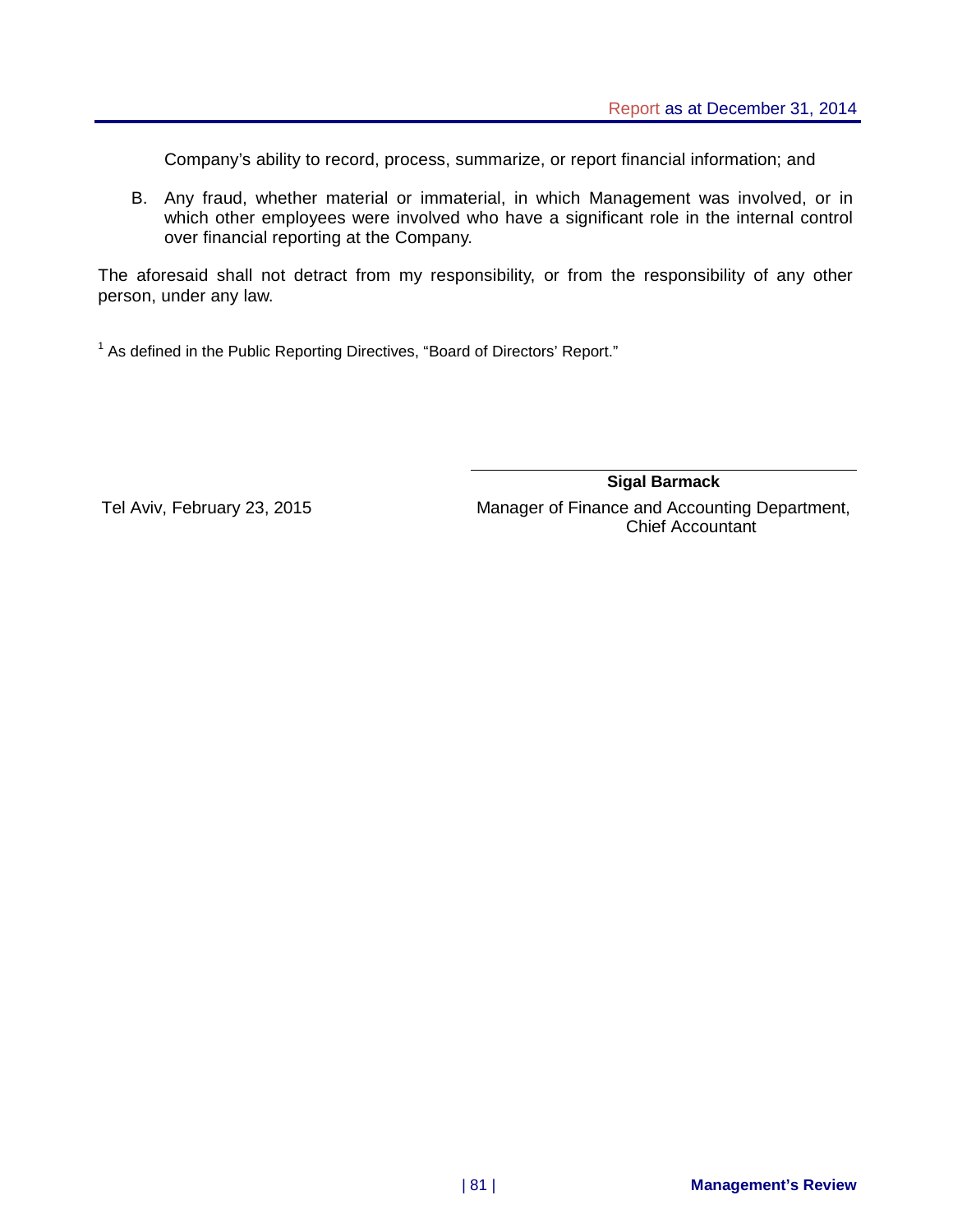

#### **Report of the Board of Directors and Management on Internal Controls over Financial Reporting**

The Board of Directors and the Management of Europay (Eurocard) Ltd. (hereinafter: the "**Company**") are responsible for the establishment and application of adequate internal control of financial reporting (as defined in the Public Reporting Directives concerning the "Board of Directors' Report"). The system of internal controls at the Company was designed to provide a reasonable degree of confidence to the Board of Directors and Management of the Company with regard to the adequate preparation and presentation of the financial statements, which are published in accordance with generally accepted accounting principles and the directives and guidelines of the Supervisor of Banks. Regardless of the quality of planning of the internal control systems, any such system has inherent limitations. Thus, even if it is determined that these systems are effective, such systems can provide only a reasonable degree of confidence with regard to the preparation and presentation of the financial statements.

Management, under the supervision of the Board of Directors, maintains a comprehensive system of controls aimed at ensuring that transactions are executed in accordance with Management's authorizations, that assets are protected, and that accounting records are reliable. In addition, Management, under the supervision of the Board of Directors, applies measures to ensure that information and communication channels are effective and monitor performance, including the performance of internal control procedures.

The Management of the Company, under the supervision of the Board of Directors, assessed the effectiveness of the Company's internal control of financial reporting as at December 31, 2014, based on the criteria established in the internal control model of the Committee of Sponsoring Organizations of the Treadway Commission (COSO) (1992). Based on this assessment, Management believes that as at December 31, 2014, the Company's internal controls over financial reporting are effective.

The effectiveness of the Company's internal controls over financial reporting as at December 31, 2014 was audited by the Company's external auditors, Somekh Chaikin Certified Public Accountants (Isr.) and Ziv Haft Certified Public Accountants (Isr.), as noted in their report on page 87. The auditors' report includes an unqualified opinion with regard to the effectiveness of the Company's internal control of financial reporting as at December 31, 2014.

Chairman of the Board of Directors

**Dan Koller Ronen Stein Sigal Barmack**

Chief Executive Officer Manager of Finance and Accounting Department, Chief Accountant

Tel Aviv, February 23, 2015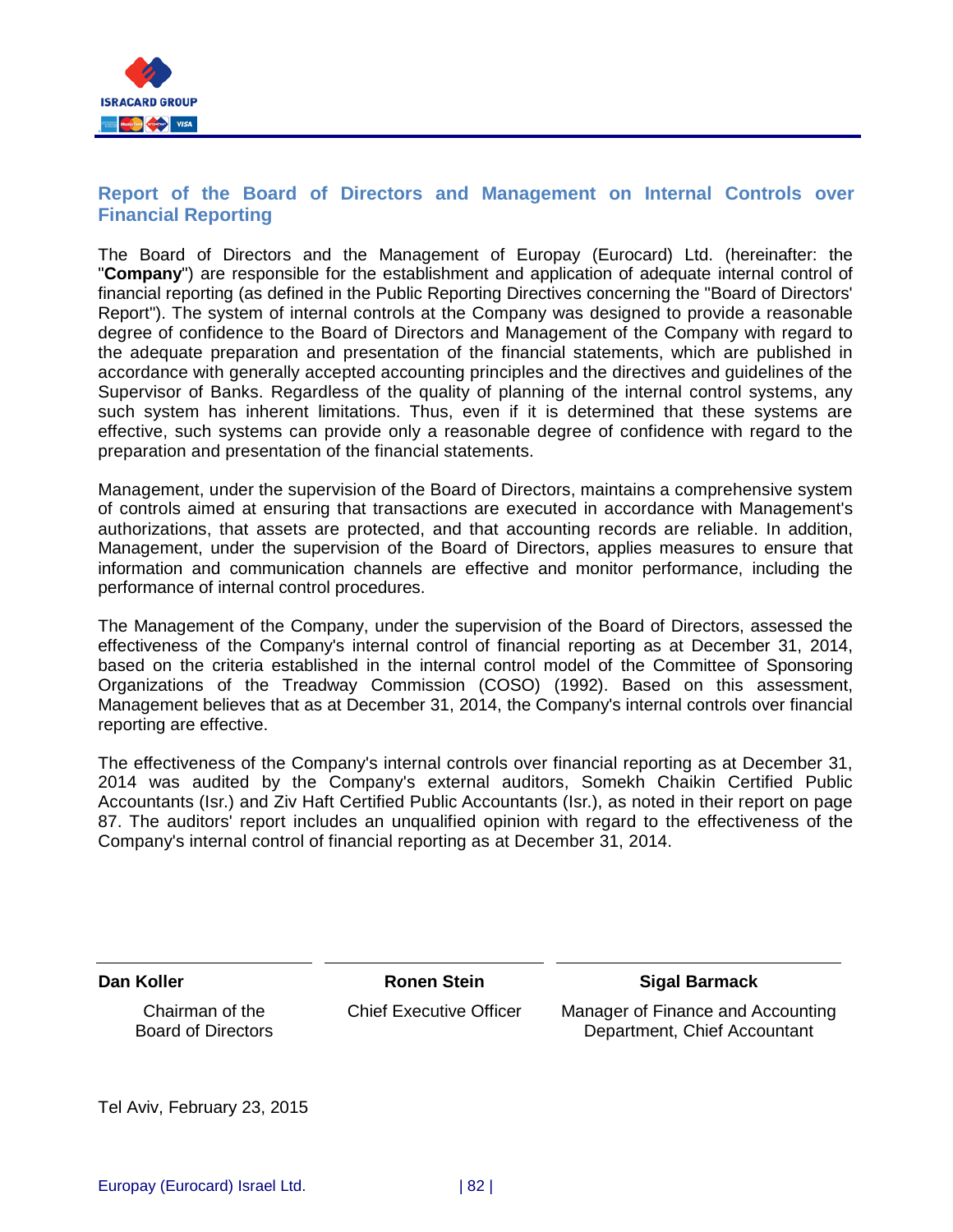Europay (Eurocard) Israel Ltd.

# **Financial Statements**

For the year ended December 31, 2014

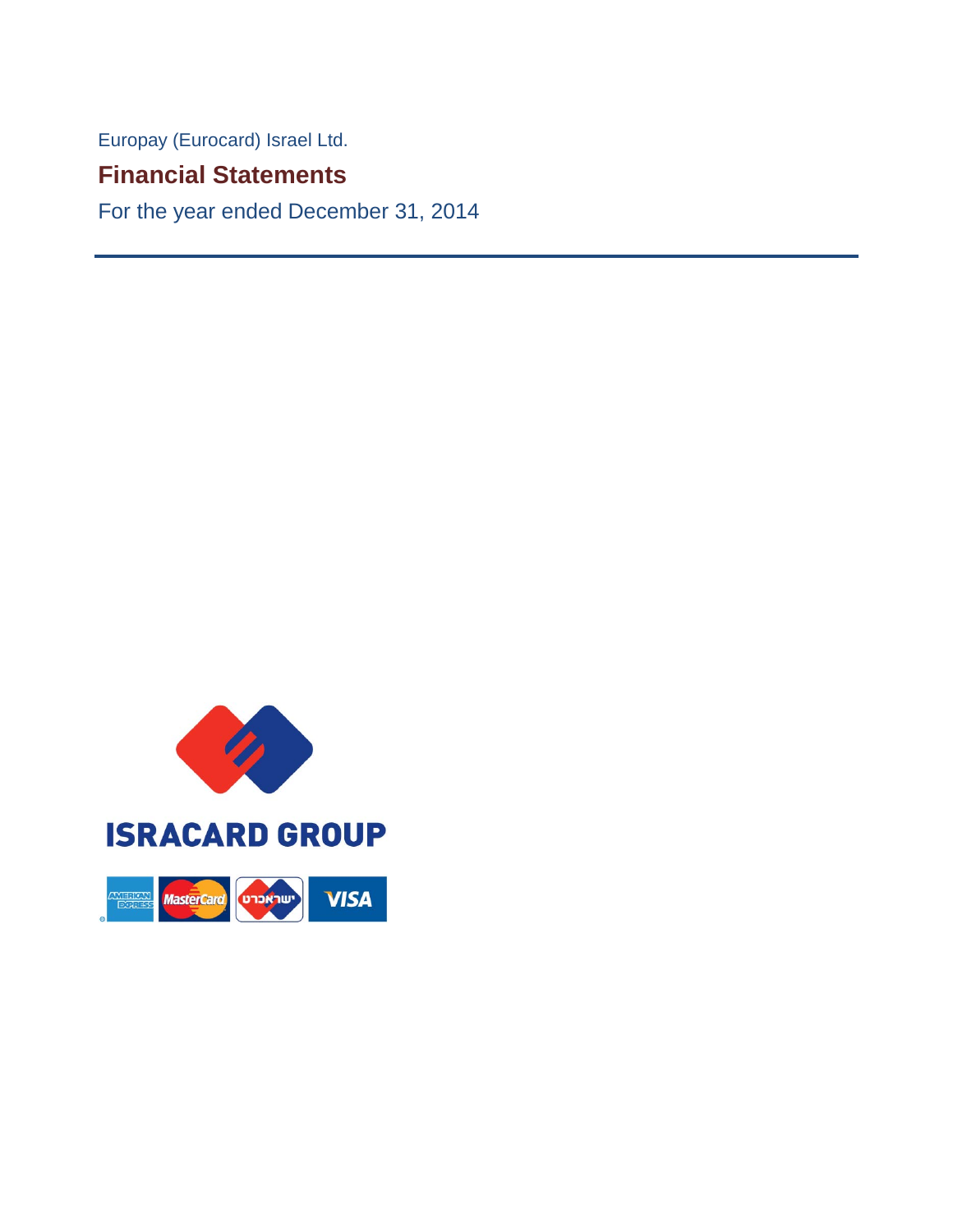

# Report as at December 31, 2014

# **Table of Contents**

|                                                               | Page |
|---------------------------------------------------------------|------|
| Auditors' Report – Internal Controls over Financial Reporting | 86   |
| Auditors' Report - Annual Financial Statements                | 88   |
| <b>Balance Sheets</b>                                         | 90   |
| <b>Statements of Profit and Loss</b>                          | 92   |
| Statements of Changes in Equity                               | 93   |
| <b>Statement of Cash Flows</b>                                | 93   |
| Notes to the Financial Statements                             | 94   |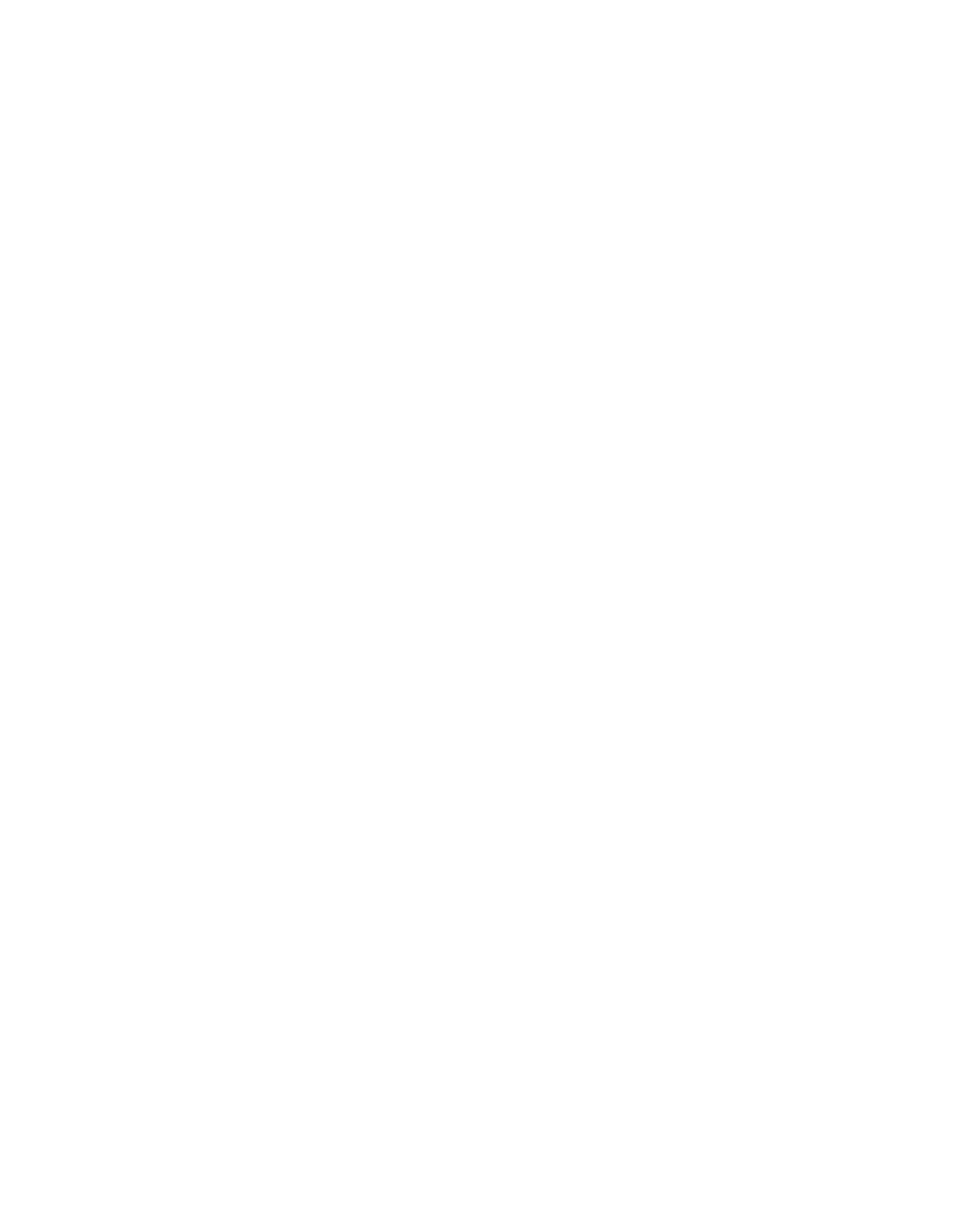



#### <span id="page-89-0"></span>**Auditors' Report to the Shareholders of Europay (Eurocard) Ltd. pursuant to the Public Reporting Directives of the Supervisor of Banks on Internal Control over Financial Reporting**

We have audited the internal control over financial reporting of Europay (Eurocard) Ltd. (hereinafter: "the Company") as at December 31, 2014, based on criteria established in Internal Control – Integrated Framework issued by the Committee of Sponsoring Organizations of the Treadway Commission (hereinafter: "COSO (1992)"). The Company's Board of Directors and Management are responsible for maintaining effective internal control over financial reporting and for their assessment of the effectiveness of internal control over financial reporting, included in the accompanying Directors' and Management's reports on internal control over financial reporting. Our responsibility is to express an opinion on the Company's internal control over financial reporting based on our audit.

We conducted our audit in accordance with the standards of the Public Company Accounting Oversight Board (PCAOB) in the United States concerning audits of internal control over financial reporting, as adopted by the Institute of Certified Public Accountants in Israel. Those standards require that we plan and perform the audit to obtain reasonable assurance about whether effective internal control over financial reporting was maintained in all material aspects. Our audit included obtaining an understanding of internal control over financial reporting, assessing the risk that a material weakness exists, and testing and evaluating the design and operating effectiveness of internal control based on the assessed risk. Our audit also included performing such other procedures as we considered necessary in the circumstances. We believe that our audits provide a reasonable basis for our opinion.

The internal control over financial reporting of a credit-card company is a process designed to provide reasonable assurance regarding the reliability of financial reporting and the preparation of financial statements for external purposes in accordance with accounting principles generally accepted in Israel (Israeli GAAP) and in accordance with directives and guidelines of the Supervisor of Banks. The internal control over financial reporting of a credit-card company includes those policies and procedures that (1) pertain to the maintenance of records that, in reasonable detail, accurately and fairly reflect the transactions and transfers of the assets of the company (including the removal of assets from its possession); (2) provide reasonable assurance that transactions are recorded as necessary to permit preparation of financial statements in accordance with Israeli GAAP and in accordance with directives and guidelines of the Supervisor of Banks, and that receipts and expenditures of the company are made only in accordance with authorizations of the board of directors and management of the company; and (3) provide reasonable assurance regarding prevention or timely detection of unauthorized acquisition, use, or disposition of the company's assets (including removal of assets from its possession) that could have a material effect on the financial statements.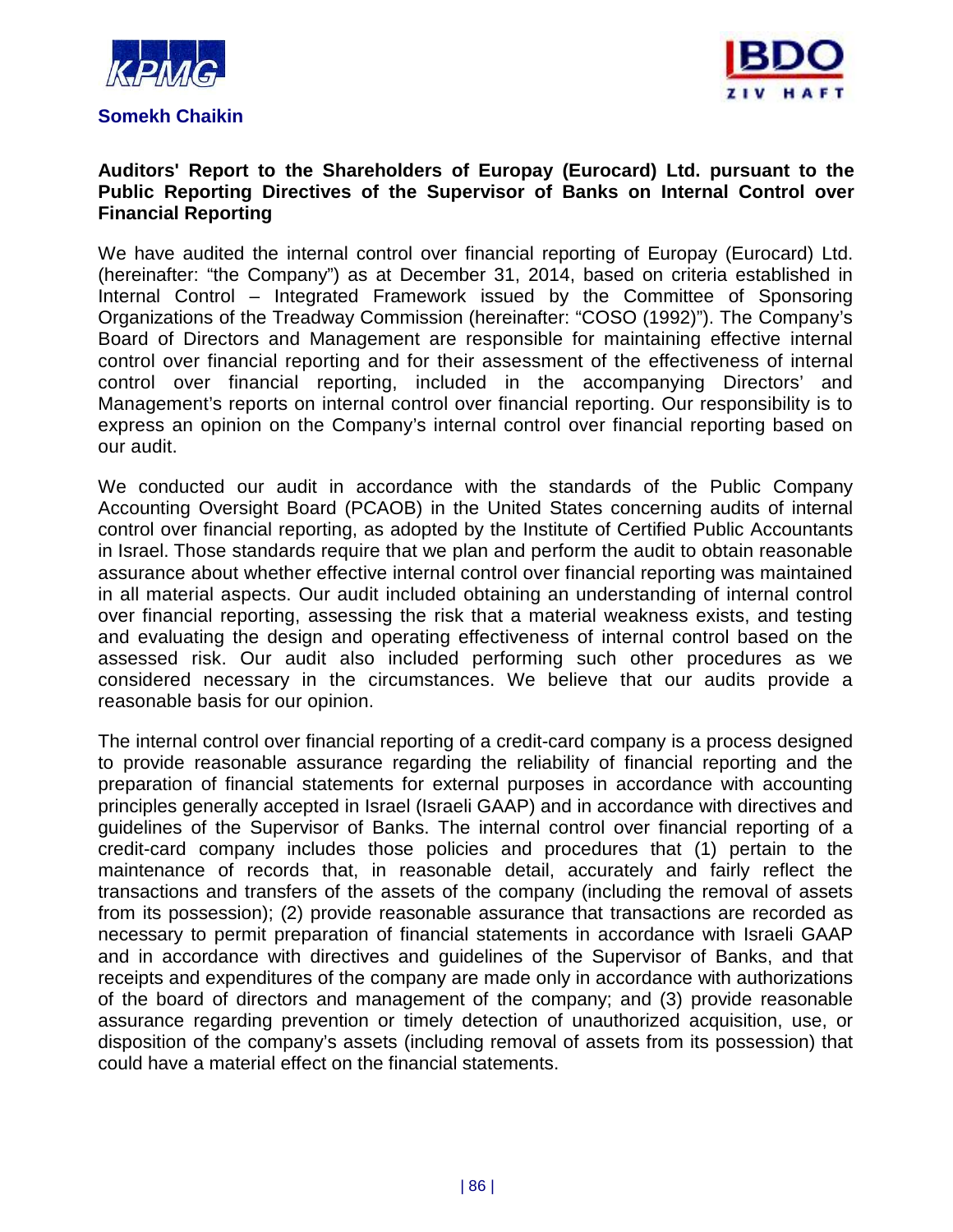Because of its inherent limitations, internal control over financial reporting may not prevent or detect misstatements. Also, projections of any evaluation of effectiveness to future periods are subject to the risk that controls may become inadequate because of changes in conditions, or that the degree of compliance with the policies or procedures may deteriorate.

In our opinion, the Company maintained, in all material aspects, effective control over financial reporting as at December 31, 2014, based on criteria established in the Internal Control – Integrated Framework issued by COSO (1992).

We have also audited, in accordance with accepted auditing standards in Israel, and certain auditing standards applied in the audit of credit-card companies as determined by the directives and guidelines of the Supervisor of Banks, the balance sheets of the Company as at December 31, 2014 and 2013, and the statements of profit and loss, statements of changes in shareholders' equity, and statements of cash flows for each of the years in the three-year period ended on December 31, 2014. Our report dated February 23, 2015, expressed an unqualified opinion of the aforesaid financial statements while drawing attention to Note 4A(2) concerning additional regulation.

**Somekh Chaikin Ziv Haft** 

Certified Public Accountants (ISR) Certified Public Accountants (ISR)

Tel Aviv, February 23, 2015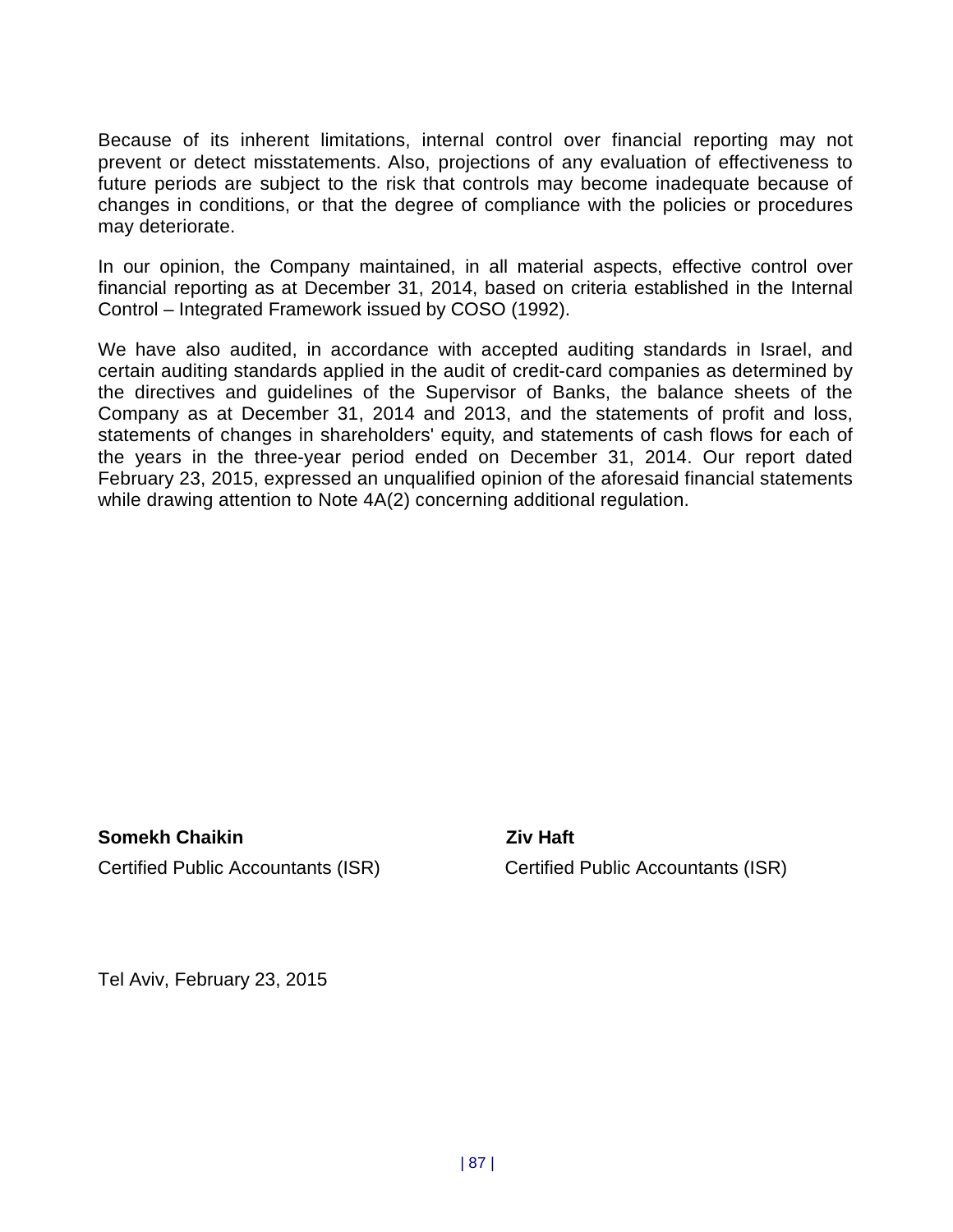

Somekh Chaikin, a partnership registered under the Israeli Partnership Ordinance, is the Israeli member firm of KPMG International, a Swiss cooperative.<br>firm of KPMG International, a Swiss cooperative. **Somekh Chaikin**



# <span id="page-91-0"></span>**Auditors' Report to the Shareholders of Europay (Eurocard) Ltd. – Annual Financial Statements**

We have audited the accompanying balance sheets of Europay (Eurocard) Ltd. (hereinafter: "the Company") as at December 31, 2014 and 2013, and the statements of profit and loss, statements of changes in equity, and statements of cash flows of the Company for each of the three years in the period ended on December 31, 2014. These financial statements are the responsibility of the Company's board of directors and management. Our responsibility is to express an opinion on these financial statements based on our audits.

We conducted our audits in accordance with Generally Accepted Auditing Standards in Israel, including standards prescribed by the Auditors Regulations (Manner of Auditor's Performance), 1973, and certain auditing standards applied in the audit of credit-card companies as determined by directives and guidelines of the Supervisor of Banks. These standards require that we plan and perform the audit with the aim of obtaining reasonable assurance that the financial statements are free of material misstatement. An audit includes examining, on a sample basis, evidence supporting the amounts and disclosures in the financial statements. An audit also includes an assessment of the accounting principles implemented and significant estimates used by the board of directors and by the management of the Company, as well as an evaluation of the fairness of the overall presentation in the financial statements. We believe that our audits provide a reasonable basis for our opinion.

In our opinion, the financial statements referred to above present fairly, in all material respects, the financial position of the Company as at December 31, 2014 and 2013, and the results of operations, changes in equity, and cash flows of the Company for each of the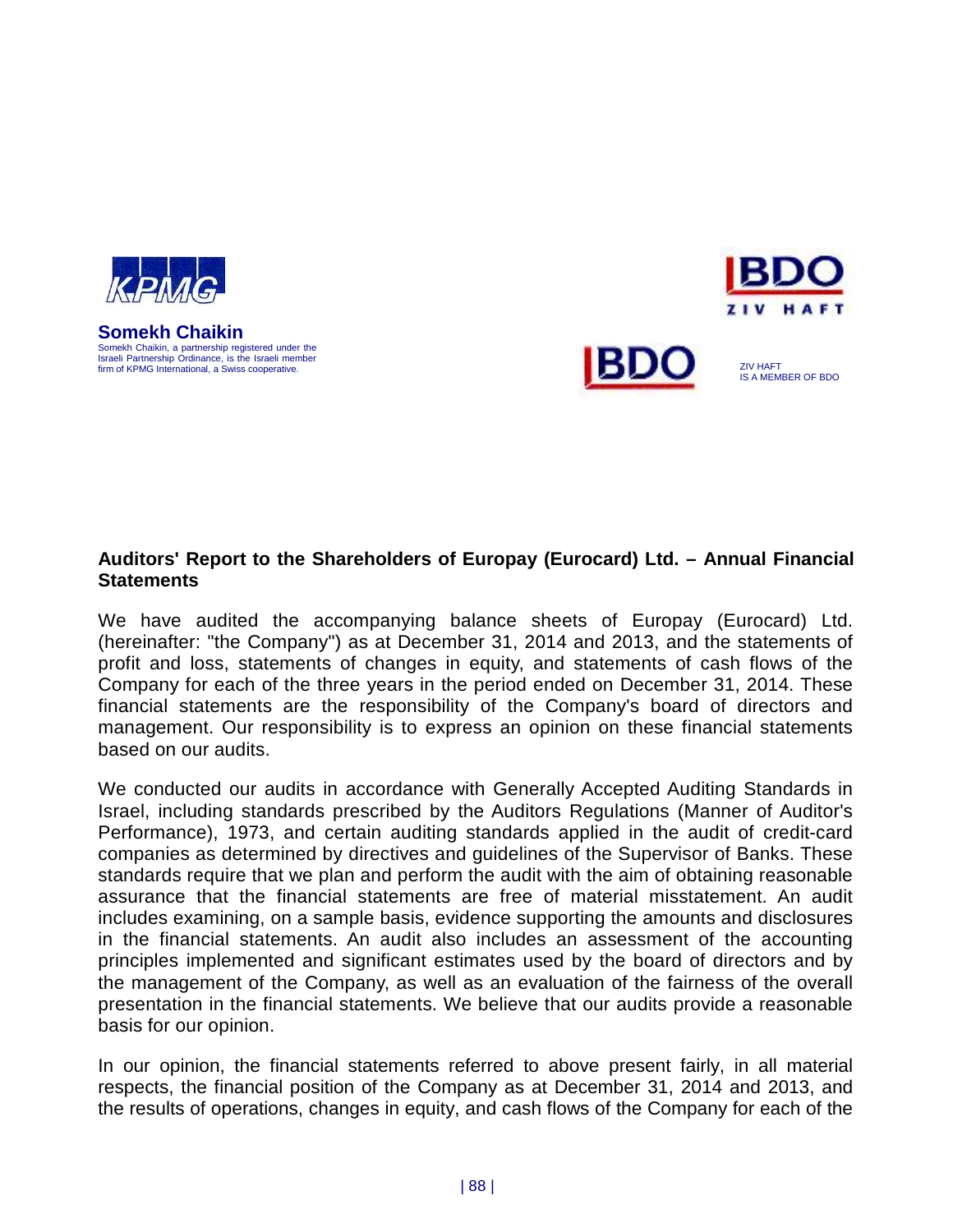three years in the period ended on December 31, 2014, in conformity with generally accepted accounting principles in Israel (Israeli GAAP). Furthermore, in our opinion, these financial statements have been prepared in accordance with the directives and guidelines of the Supervisor of Banks.

Without qualifying our aforesaid opinion, we draw attention to Note 4A(2) concerning additional regulation.

We have also audited, in accordance with standards of the Public Company Accounting Oversight Board (United States) (PCAOB) concerning audits of internal control over financial reporting, as adopted by the Institute of Certified Public Accountants in Israel, the internal control of the Company over financial reporting as at December 31, 2014, based on criteria established in the Internal Control – Integrated Framework issued by the Committee of Sponsoring Organizations of the Treadway Commission "COSO (1992)", and our report dated February 23, 2015, expressed an unqualified opinion of the effectiveness of the Company's internal control over financial reporting.

#### **Somekh Chaikin Ziv Haft**

Tel Aviv, February 23, 2015

Somekh Chaikin, a partnership registered under the Israeli Partnership Ordinance, is the Israeli member firm of KPMG International, a Swiss cooperative.

Certified Public Accountants (ISR) Certified Public Accountants (ISR)



ZIV HAFT IS A MEMBER OF BDO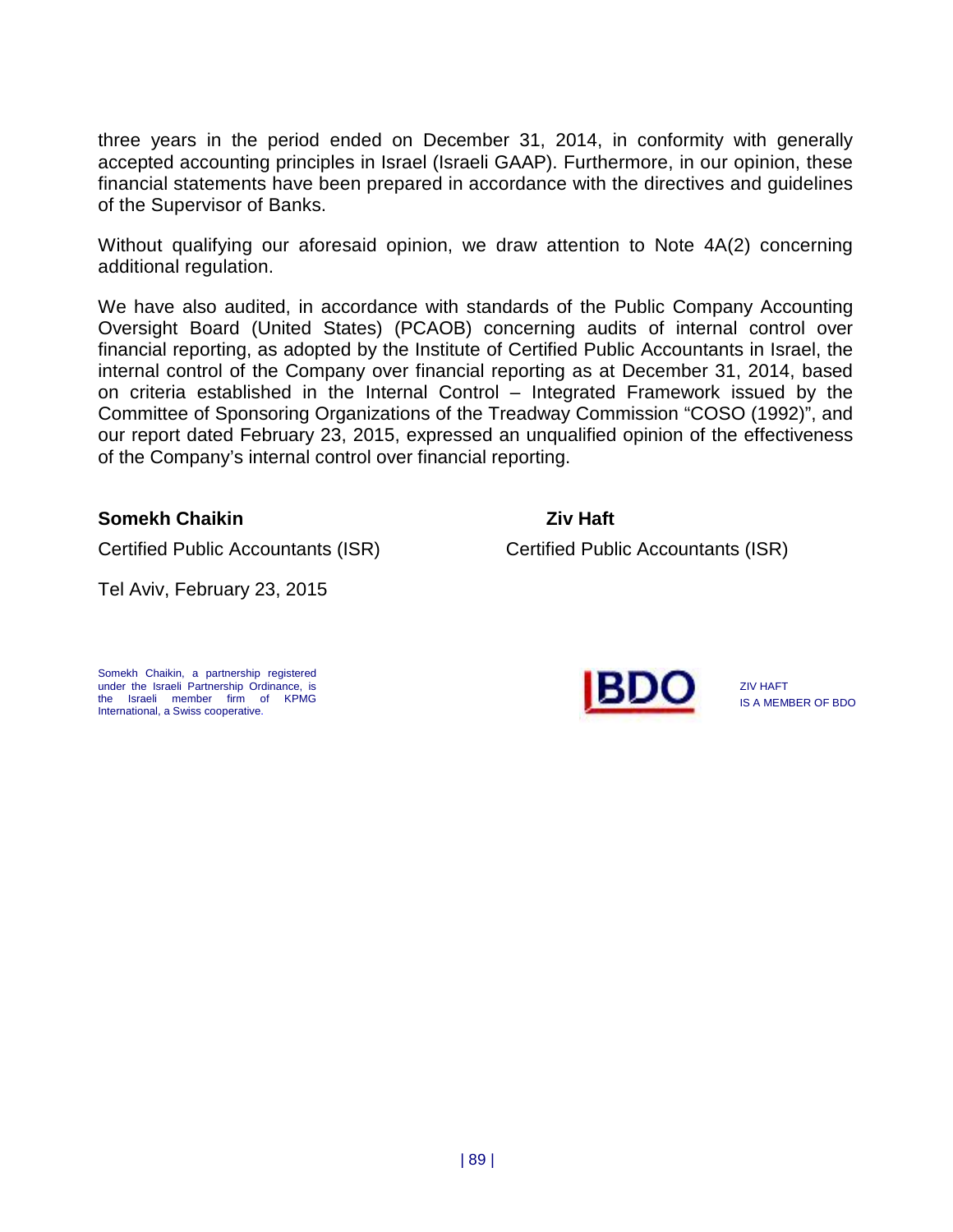<span id="page-93-0"></span>

### **Balance Sheets**

Reported amounts

In NIS millions

|                                               |             | December 31 |      |  |
|-----------------------------------------------|-------------|-------------|------|--|
|                                               | <b>Note</b> | 2014        | 2013 |  |
| <b>Assets</b>                                 |             |             |      |  |
| Other assets                                  | 2           | 3           | 2    |  |
| <b>Total assets</b>                           |             | 3           |      |  |
| <b>Liabilities and capital</b>                |             |             |      |  |
| Contingent liabilities and special agreements | 4           | ۰           |      |  |
| Equity                                        | 3           | 3           | 2    |  |
| <b>Total liabilities and capital</b>          |             | 3           |      |  |

**Dan Koller** Chairman of the Board of Directors

**Ronen Stein** Chief Executive Officer

#### **Sigal Barmack**

Manager of Finance and Accounting Department, Chief Accountant

Tel Aviv, February 23, 2015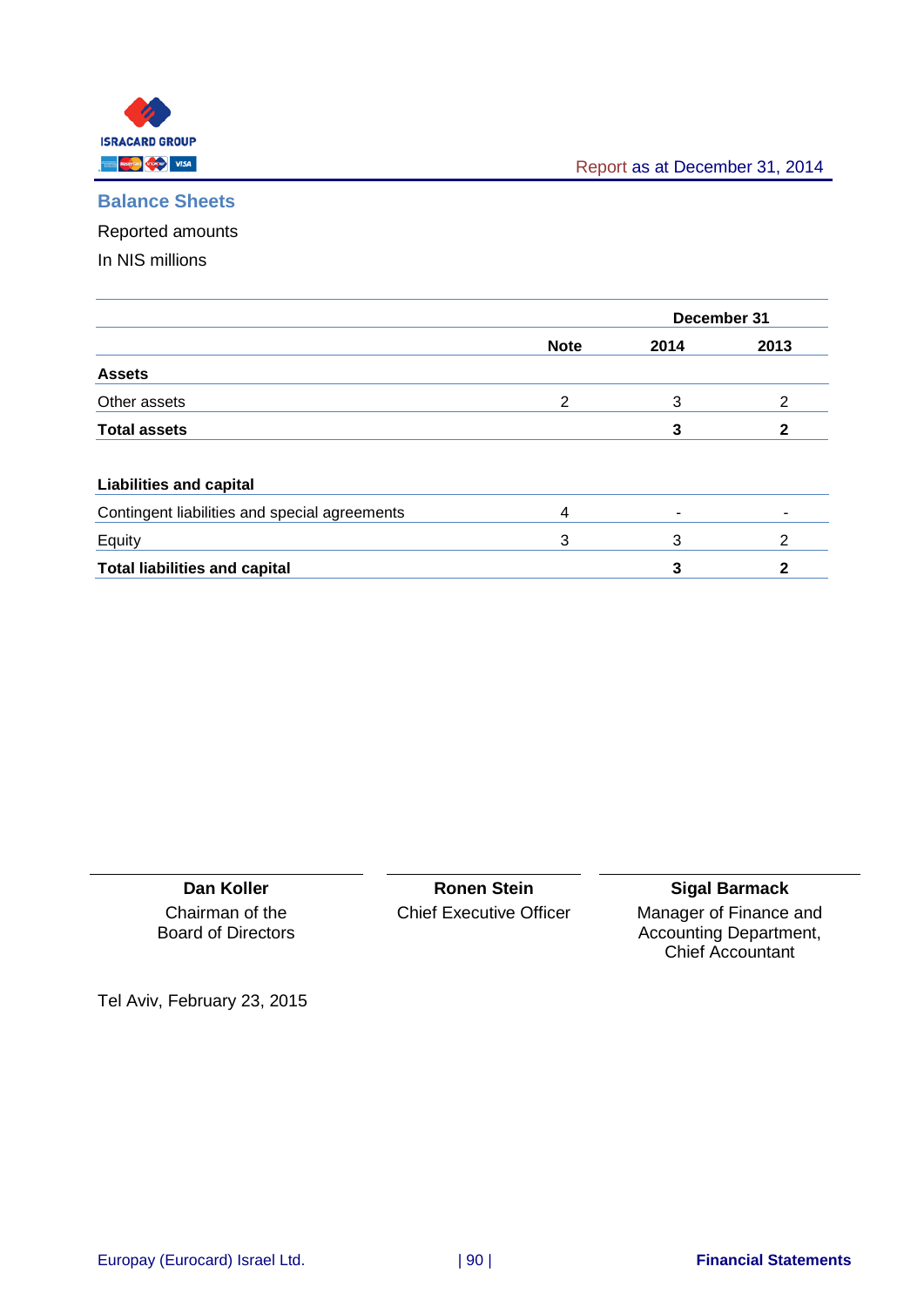

The accompanying notes are an integral part of the financial statements.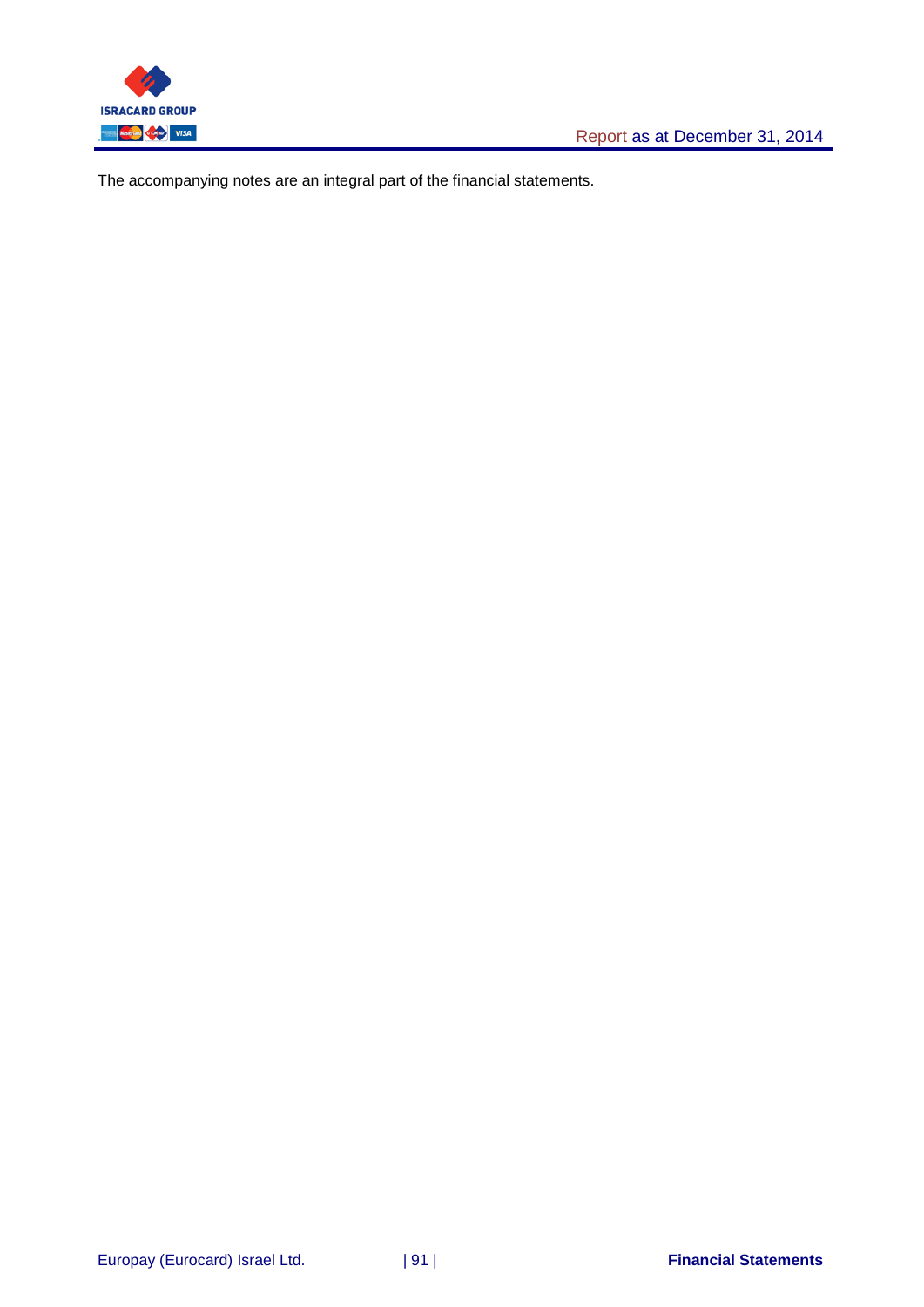<span id="page-95-0"></span>

# **Statements of Profit and Loss**

Reported amounts

In NIS millions

|                                                               | <b>Note</b> | For the year ended<br>December 31 |        |         |
|---------------------------------------------------------------|-------------|-----------------------------------|--------|---------|
|                                                               |             | 2014                              | 2013   | 2012    |
| Net operating expenses under the agreement with Isracard Ltd. | 5           | (6)                               | (5)    | (6)     |
| Net interest income (expenses)                                |             | $\cdot^{\star}$                   | $(*-)$ | 2       |
|                                                               |             |                                   |        |         |
| Profit (loss) before taxes                                    |             | (6)                               | (5)    | (4)     |
|                                                               |             |                                   |        |         |
| Provision for taxes on profit                                 | 7           | ٠                                 |        | $\star$ |
|                                                               |             |                                   |        |         |
| Net profit (loss)                                             |             | (6)                               | (5)    | (4)     |
|                                                               |             |                                   |        |         |
| Basic and diluted net profit (loss) per common share (in NIS) |             | (3)                               | (12)   | (9)     |
|                                                               |             |                                   |        |         |
| Number of common shares used in calculation                   |             | 1,922,606 427,699                 |        | 427,699 |

\* Amount less than NIS 0.5 million.

The accompanying notes are an integral part of the financial statements.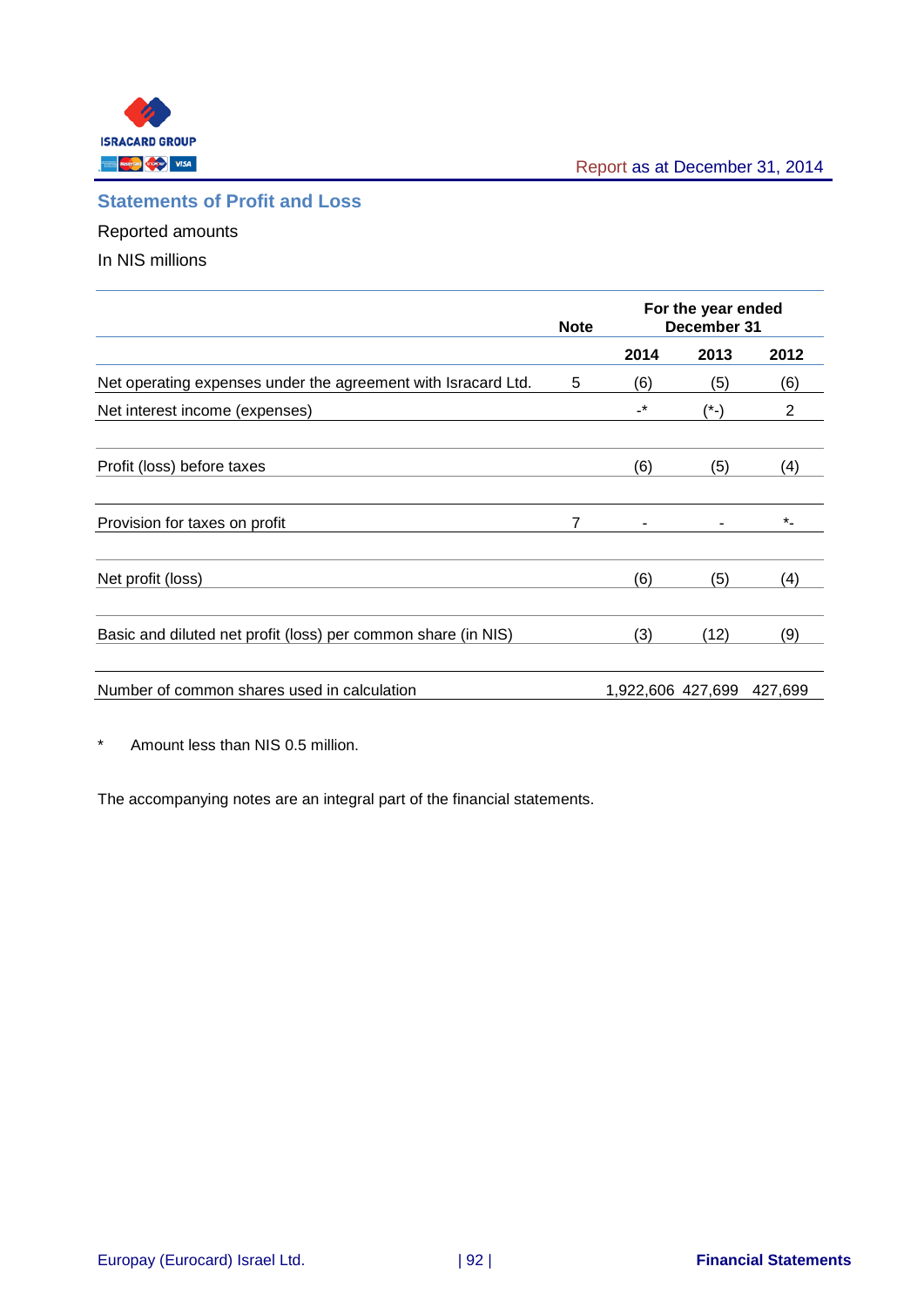<span id="page-96-0"></span>

# **Statements of Changes in Equity**

Reported amounts

In NIS millions

|                                 | Paid-up<br>share<br>capital | <b>Premium</b><br>on shares | Total paid-up<br>share capital<br>and premium | <b>Retained</b><br>earnings | Total<br>equity |
|---------------------------------|-----------------------------|-----------------------------|-----------------------------------------------|-----------------------------|-----------------|
| Balance as at December 31, 2011 |                             | $\star$                     |                                               | 184                         | 185             |
| Loss for the year               | ۰                           | ۰                           |                                               | (4)                         | (4)             |
| Dividend                        | ۰                           | ۰                           |                                               | (174)                       | (174)           |
| Balance as at December 31, 2012 |                             | $\star$                     |                                               | 6                           |                 |
| Loss for the year               |                             |                             |                                               | (5)                         | (5)             |
| Balance as at December 31, 2013 |                             | $\star$                     |                                               |                             | $\mathbf{2}$    |
| Share issue                     | $\cdot^*$                   | 7                           |                                               |                             |                 |
| Loss for the year               | ۰                           |                             |                                               | (6)                         | (6)             |
| Balance as at December 31, 2014 |                             |                             | 8                                             | (5)                         | 3               |

# <span id="page-96-1"></span>**Statements of Cash Flows**

Reported amounts

In NIS millions

|                                         |      | For the year ended December 31 |         |  |  |
|-----------------------------------------|------|--------------------------------|---------|--|--|
|                                         | 2014 | 2013                           | 2012    |  |  |
| Cash flows from operating activity      |      |                                |         |  |  |
| Loss for the year                       | (6)  | (5)                            | (4)     |  |  |
| Adjustments:                            |      |                                |         |  |  |
| Change in other assets                  | (1)  | 5                              | 178     |  |  |
| Change in creditors and credit balances |      | (*-)                           | $\star$ |  |  |
| Net cash from operating activity        | (7)  |                                | 174     |  |  |
| Cash flows from financing activity      |      |                                |         |  |  |
| Net cash from financing activity        | 7    |                                | (174)   |  |  |
| Change in cash                          |      |                                |         |  |  |
| Balance of cash at beginning of year    |      |                                |         |  |  |
| Balance of cash at end of year          |      |                                |         |  |  |
| *<br>Amount less than NIS 0.5 million.  |      |                                |         |  |  |

The accompanying notes are an integral part of the financial statements.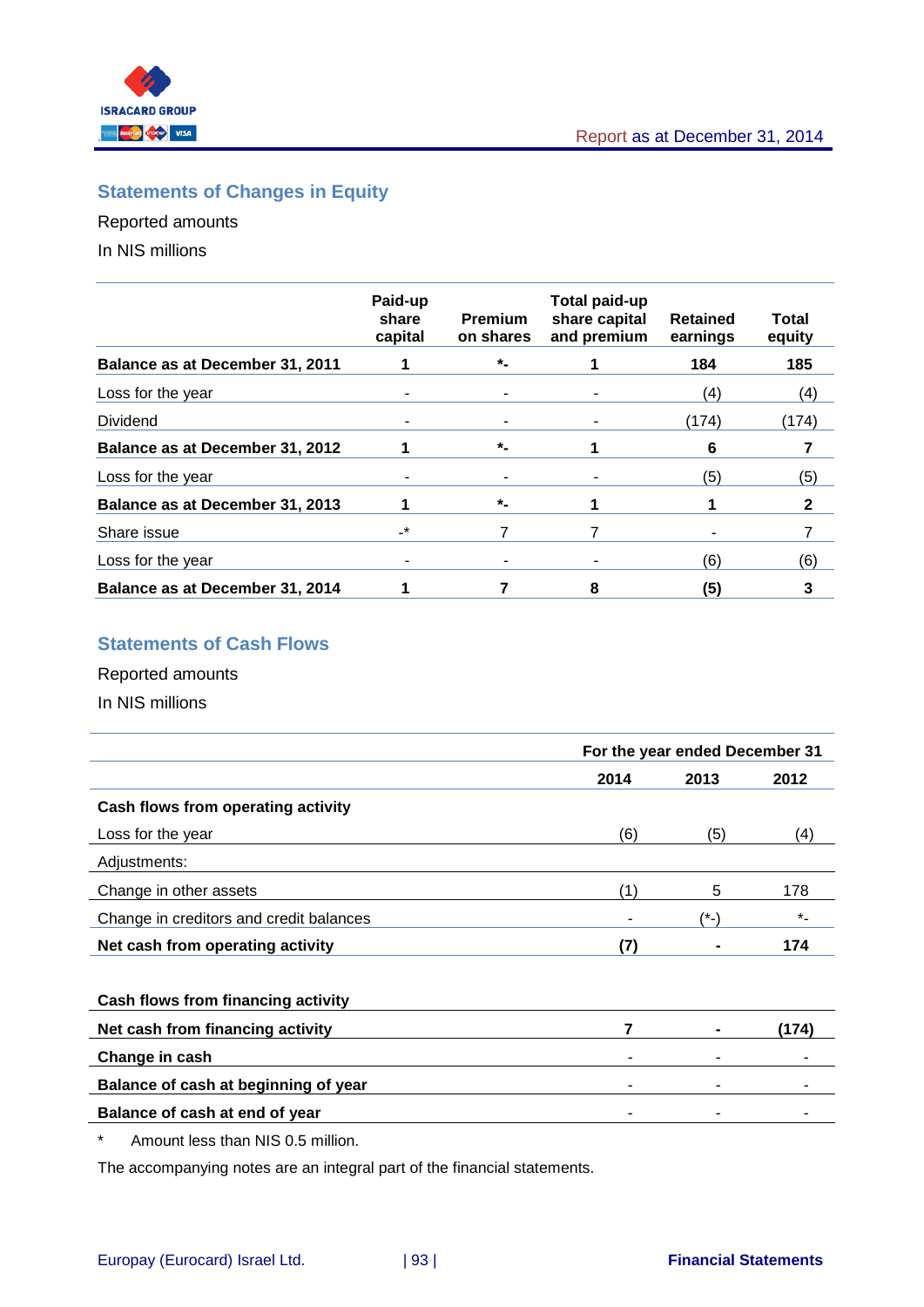<span id="page-97-0"></span>

#### **A. General**

Europay (Eurocard) Israel Ltd. (hereinafter: the "**Company**") is a corporation incorporated in Israel in 1972, wholly owned by Isracard Ltd. (hereinafter: the "**Parent Company**" or "**Isracard**"), which is controlled by Bank Hapoalim B.M. The holder of the permit for control of Bank Hapoalim is Ms. Shari Arison. The Company is an auxiliary corporation under the Banking Law (Licensing), 1981.

The Company is primarily engaged in issuing MasterCard credit cards for use abroad, and in clearing transactions executed using MasterCard credit cards by tourists in Israel with merchants credited in US dollars.

The financial statements were prepared in accordance with generally accepted accounting principles in Israel (Israeli GAAP) and with the directives and guidelines of the Supervisor of Banks.

The annual financial statements were approved for publication by the Board of Directors of the Company on February 23, 2015.

#### **B. Definitions**

In these financial statements:

- **Generally accepted accounting principles (GAAP) for US banks** Accounting principles which American banks traded in the United States are required to implement. These rules are established by the banking supervision agencies in the United States, the Securities and Exchange Commission in the United States, the Financial Accounting Standards Board in the United States, and other entities in the United States, and implemented according to the hierarchy established in FAS 168 (ASC 105-10), Codification, and in accordance with the guidelines and position statements of the banking supervision agencies in the United States.
- ♦ **International Financial Reporting Standards (hereinafter: "IFRS")** Standards and interpretations adopted by the International Accounting Standards Board (IASB), including IFRS and International Accounting Standards (IAS), and interpretations of these standards by the International Financial Reporting Interpretations Committee (IFRIC) or the Standing Interpretations Committee (SIC), respectively.
- 1**.** The Company Europay (Eurocard) Israel Ltd.
- 2**.** The Parent Company Isracard Ltd.
- 3**.** Related parties As defined in IAS 24, Related Party Disclosures, excluding interested parties.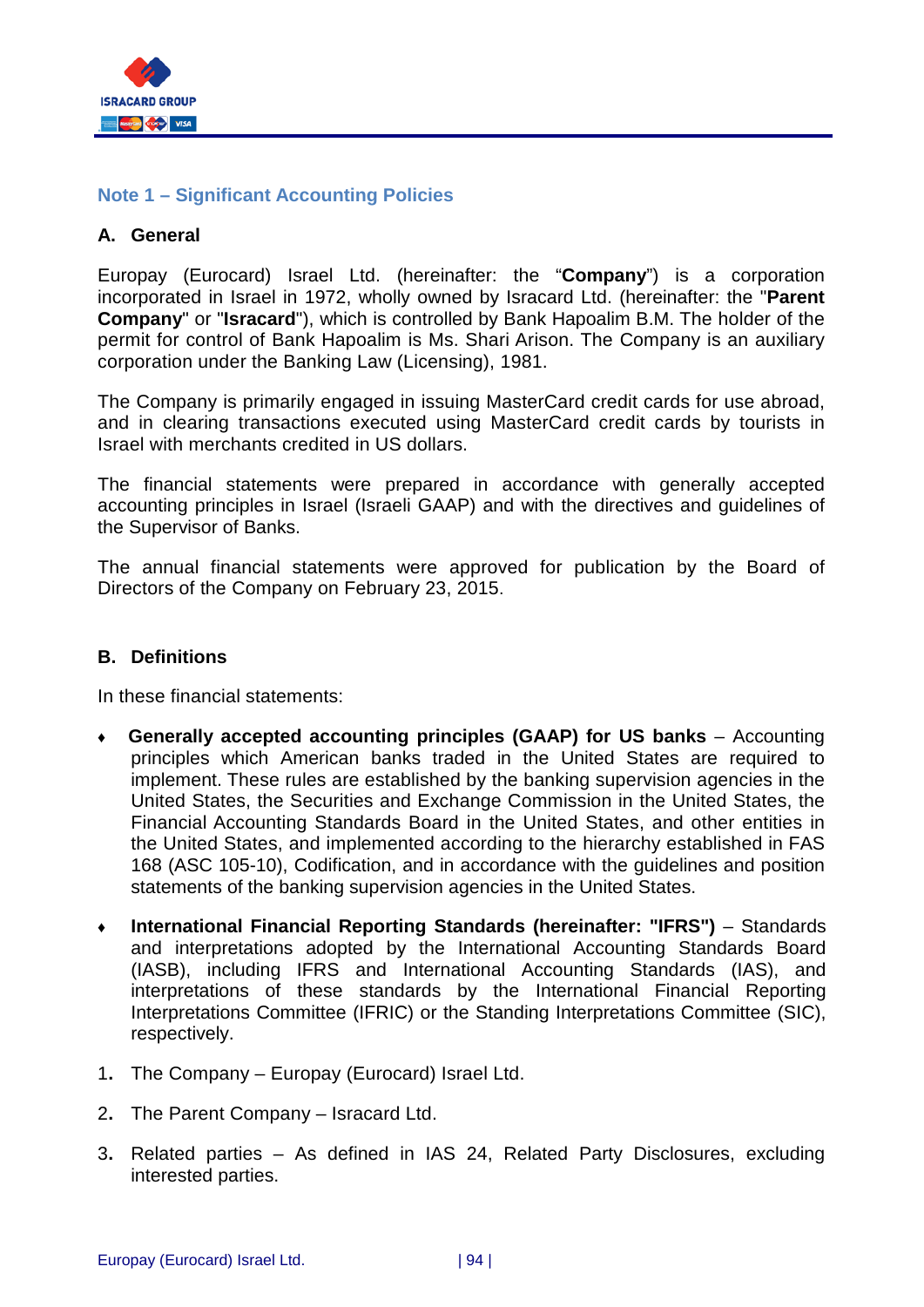#### **B. Definitions (cont.)**

- 4**.** Interested parties As defined in Section 1 of the definition of "interested party", "in a corporation" the Securities Law, 1968.
- 5**.** Controlling shareholders As defined in the Securities Regulations (Presentation of Transactions between a Corporation and its Controlling Shareholder in Financial Statements), 1996.
- 6**.** CPI The consumer price index, as published by the Central Bureau of Statistics in Israel.
- 7**.** USD United States dollar.
- 8**.** Adjusted amount Nominal historical amount adjusted to the CPI for December 2003, in accordance with the directives of Opinion Statements No. 23 and 36 of the Institute of Certified Public Accountants in Israel.
- 9**.** Reported amount Amount adjusted to the transition date (December 31, 2003), plus amounts in nominal values added after the transition date, less amounts subtracted after the transition date.
- 10**.** Cost Cost in reported amounts.
- 12**.** Nominal financial reporting Financial reporting based on reported amounts.
- 13**.** Functional currency The currency of the main economic environment in which the company operates.
- 14**.** Presentation currency The currency in which the financial statements are presented.

#### **C. Basis for Preparation of the Financial Statements**

#### **1. Reporting Principles**

The financial statements of the Company are prepared in accordance with the Public Reporting Directives and guidelines of the Supervisor of Banks. In preparing the financial statements, the Company implements, among other matters, certain IFRS and GAAP for US banks, in the following manner:

**On matters related to the core business of banking** – Accounting treatment in accordance with the directives and guidelines of the Supervisor of Banks, and based on GAAP for US banks as adopted in the Public Reporting Directives of the Supervisor of Banks. Matters related to the core business of banking have been defined by the Supervisor of Banks as financial instruments; recognition of revenues, including customer loyalty programs; allowance for credit losses;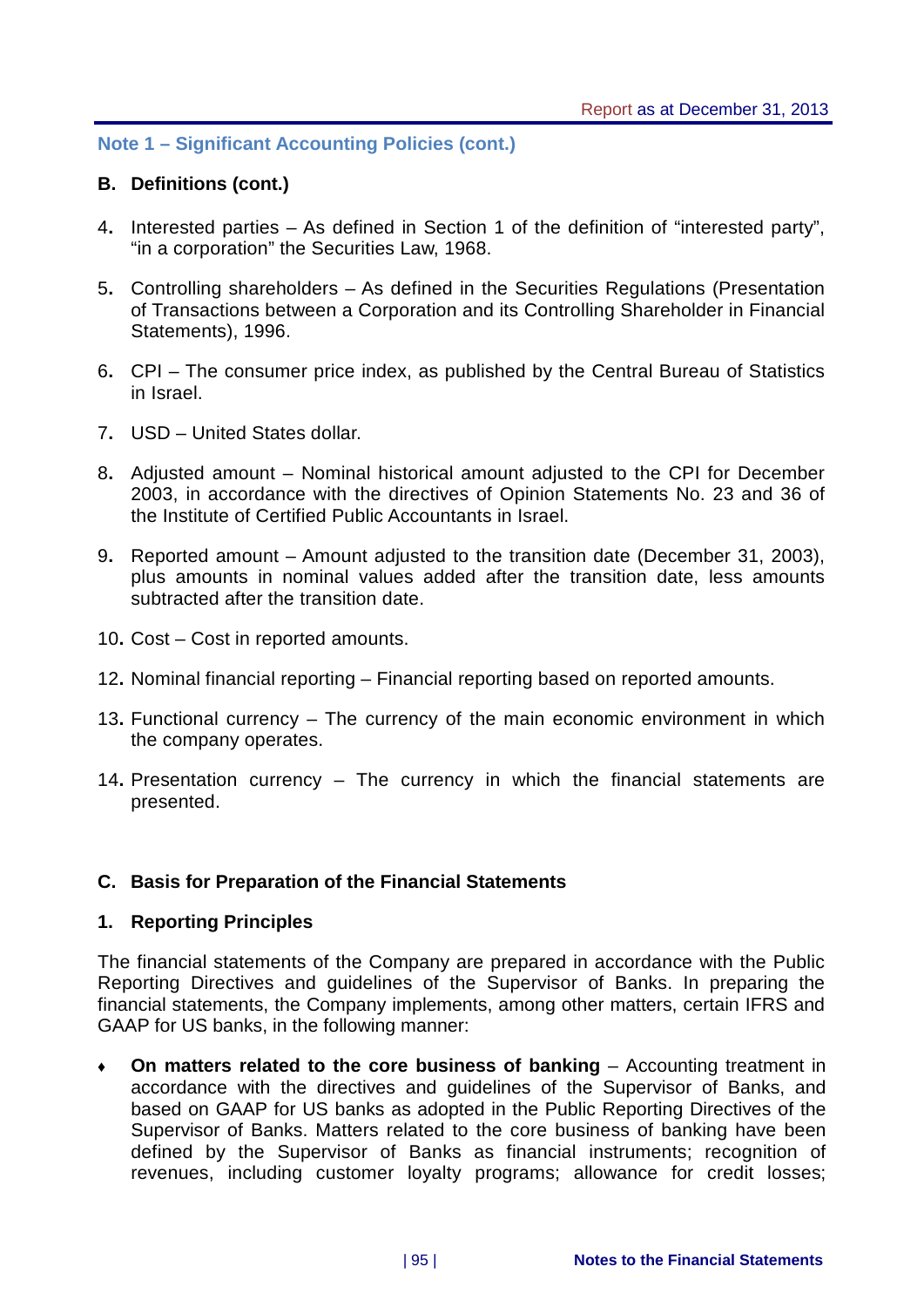

#### **B. Definitions (cont.)**

contingent liabilities and provisions; presentation of financial statements; and segmental reporting.

- ♦ **On matters not related to the core business of banking** Accounting treatment based on Israeli GAAP, and on certain IFRS and the related IFRIC interpretations. Pursuant to the directives of the Supervisor of Banks, international standards are implemented according to the following principles:
	- In cases in which a material issue arises that is not resolved in the IFRS or in the implementation instructions of the Supervisor, the Company treats the issue according to GAAP for US banks specifically applicable to these matters;
	- In cases in which there is no specific reference to material matters in the standards or interpretations, or there are several alternatives for the treatment of a material matter, the Company acts according to specific implementation guidelines established by the Supervisor;
	- Where an IFRS that has been adopted contains a reference to another IFRS adopted in the Public Reporting Directives, the Company acts in accordance with the IFRS;
	- Where an IFRS that has been adopted contains a reference to another IFRS that has not been adopted in the Public Reporting Directives, the Company acts in accordance with the Public Reporting Directives and with Israeli GAAP;
	- Where an IFRS that has been adopted contains a reference to a definition of a term defined in the Public Reporting Directives, a reference to the definition in the Directives shall replace the original reference.

#### **2. Functional Currency and Presentation Currency**

The financial statements are presented in New Israeli Shekels (NIS), the functional currency of the Company, rounded to the nearest million, except where otherwise noted.

#### **3. Measurement Base**

The financial statements were prepared based on historical costs. The value of nonmonetary assets and items of capital measured on the basis of historical cost was adjusted to changes in the CPI up to December 31, 2003, because the Israeli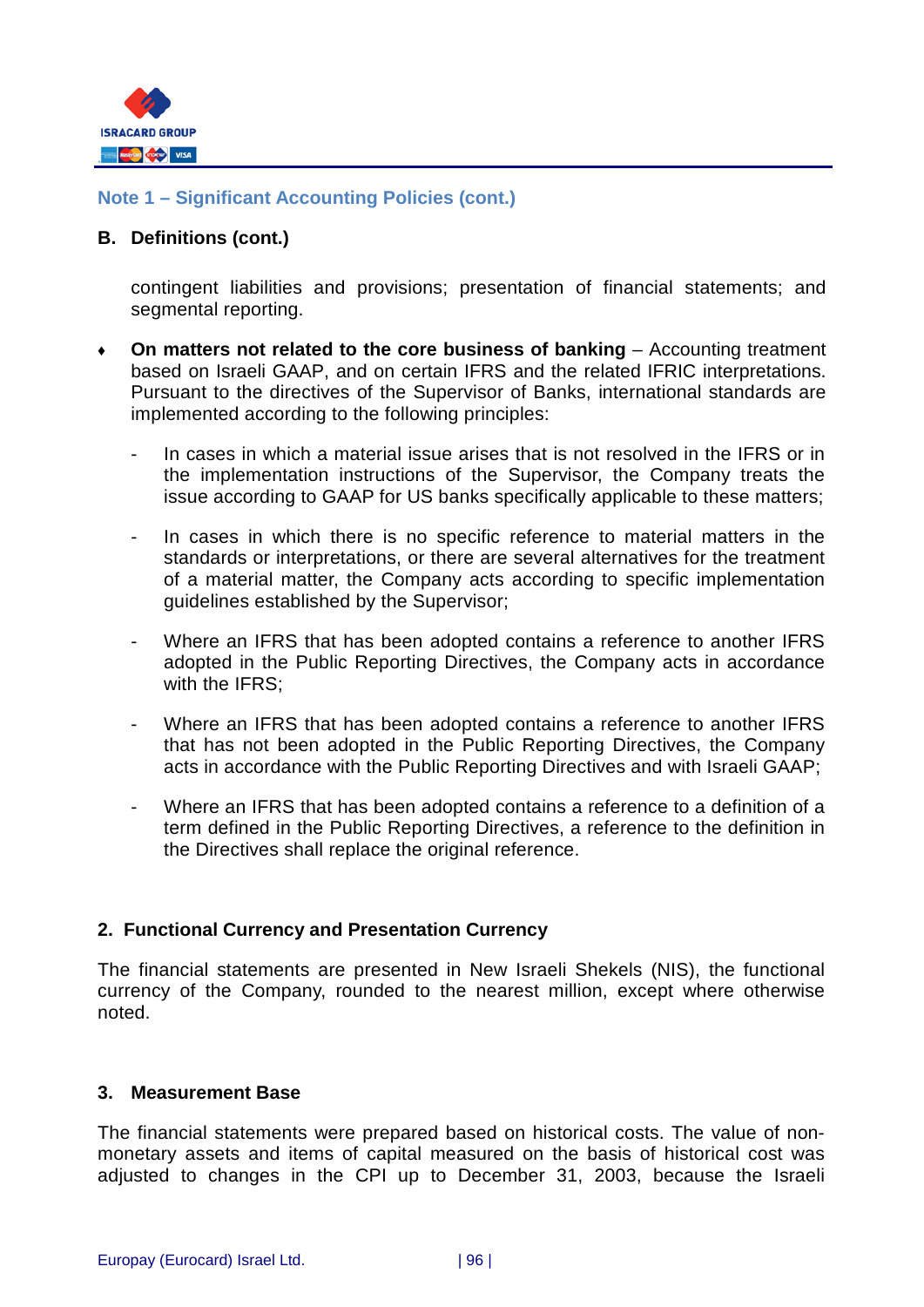## **C. Basis for Preparation of the Financial Statements (cont.)**

economy was considered a hyper-inflationary economy until that date. Beginning on January 1, 2004, the Company has prepared its financial statements in reported amounts.

## **4. Use of Estimates**

The preparation of the financial statements in conformity with Israeli GAAP and the directives and guidelines of the Supervisor of Banks requires the Management of the Company to exercise judgment in the use of estimates, evaluations, and assumptions that affect the application of accounting policies and the amounts of assets, liabilities, income, and expenses. It is hereby clarified that actual results may differ from such estimates.

In formulating the accounting estimates used in the preparation of the financial statements, the Management of the Company is required to make assumptions with regard to circumstances and events that involve significant uncertainty. The Management of the Company bases its judgment in establishing these estimates on past experience, various facts, external factors, and reasonable assumptions, according to the circumstances, as appropriate for each estimate.

The estimates and the underlying assumptions are reviewed routinely. Changes in accounting estimates are recognized in the period in which the estimates are amended and in every affected future period.

#### **D. First-Time Implementation of Accounting Standards, Updates of Accounting Standards, and Directives of the Supervisor of Banks**

The following accounting standard was implemented by the Company for the first time in the financial statements for 2014:

Directive concerning the format of the statement of profit and loss of a banking corporation and the adoption of GAAP for US banks on interest income measurement

A circular of the Supervisor of Banks was issued on December 29, 2011, with the aim of adjusting the Public Reporting Directives for the purpose of adoption of the rules established in US GAAP regarding nonrefundable fees and other costs. The directive establishes rules for the treatment of loan origination fees and direct loan origination costs. The eligible fees and costs, according to the criteria established in the directive, shall not be recognized immediately in the statement of profit and loss, but shall be taken into account in calculating the effective interest rate of the loan. In addition, the directive changes the treatment of credit commitment fees and costs, including creditcard transactions. The directive also sets forth rules regarding the treatment of changes in the terms of debt that do not constitute troubled debt restructuring, and the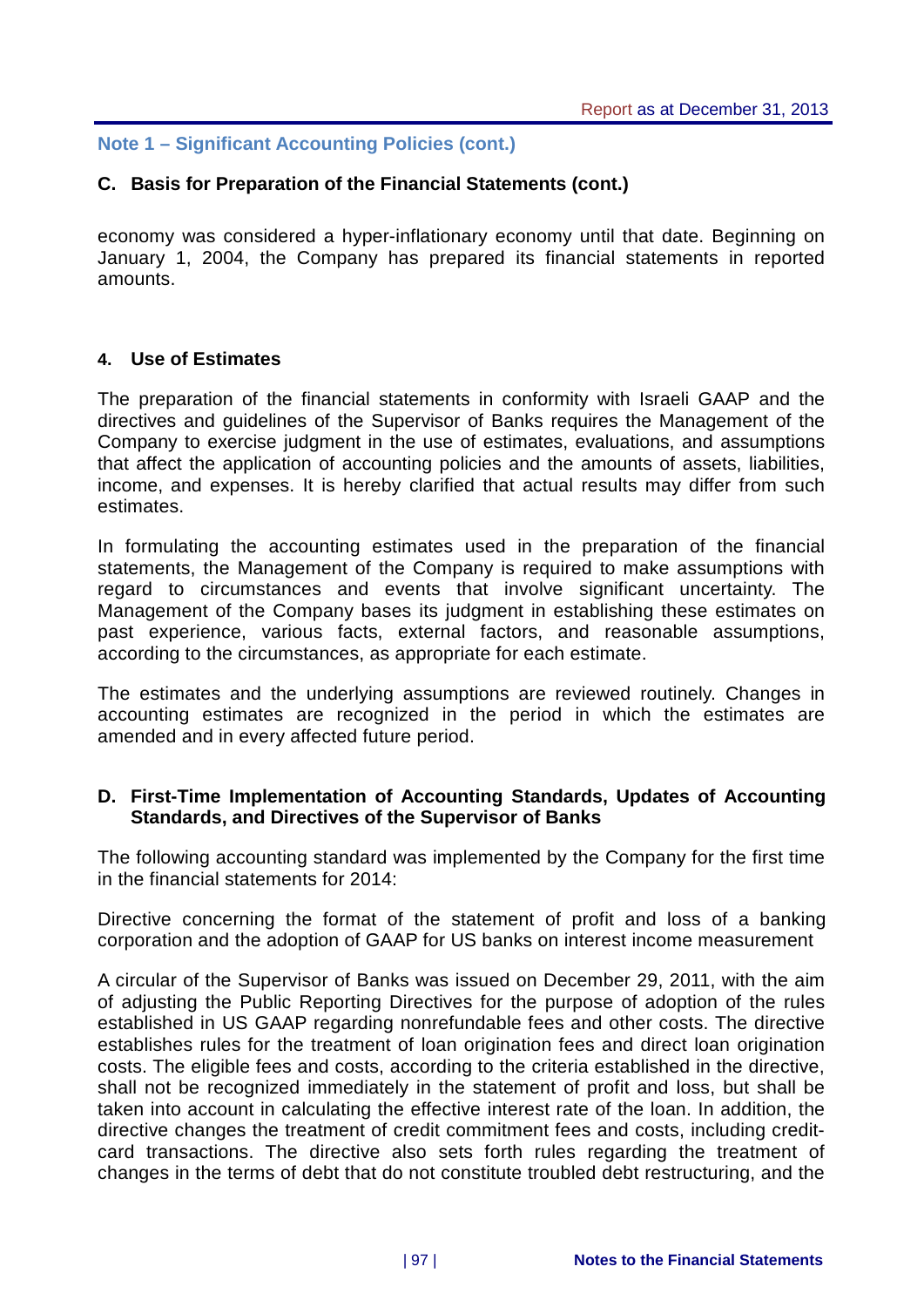

treatment of early repayment of debts.

The Company implemented the directive on the format of the statement of profit and loss of a banking corporation and the adoption of GAAP for US banks on interest income measurement from January 1, 2014, and thereafter. The directive had no effect on the financial statements.

#### **E. Accounting Policies Implemented in the Preparation of the Financial Statements**

The accounting policies detailed below were implemented consistently over all of the periods presented in these financial statements, unless otherwise noted.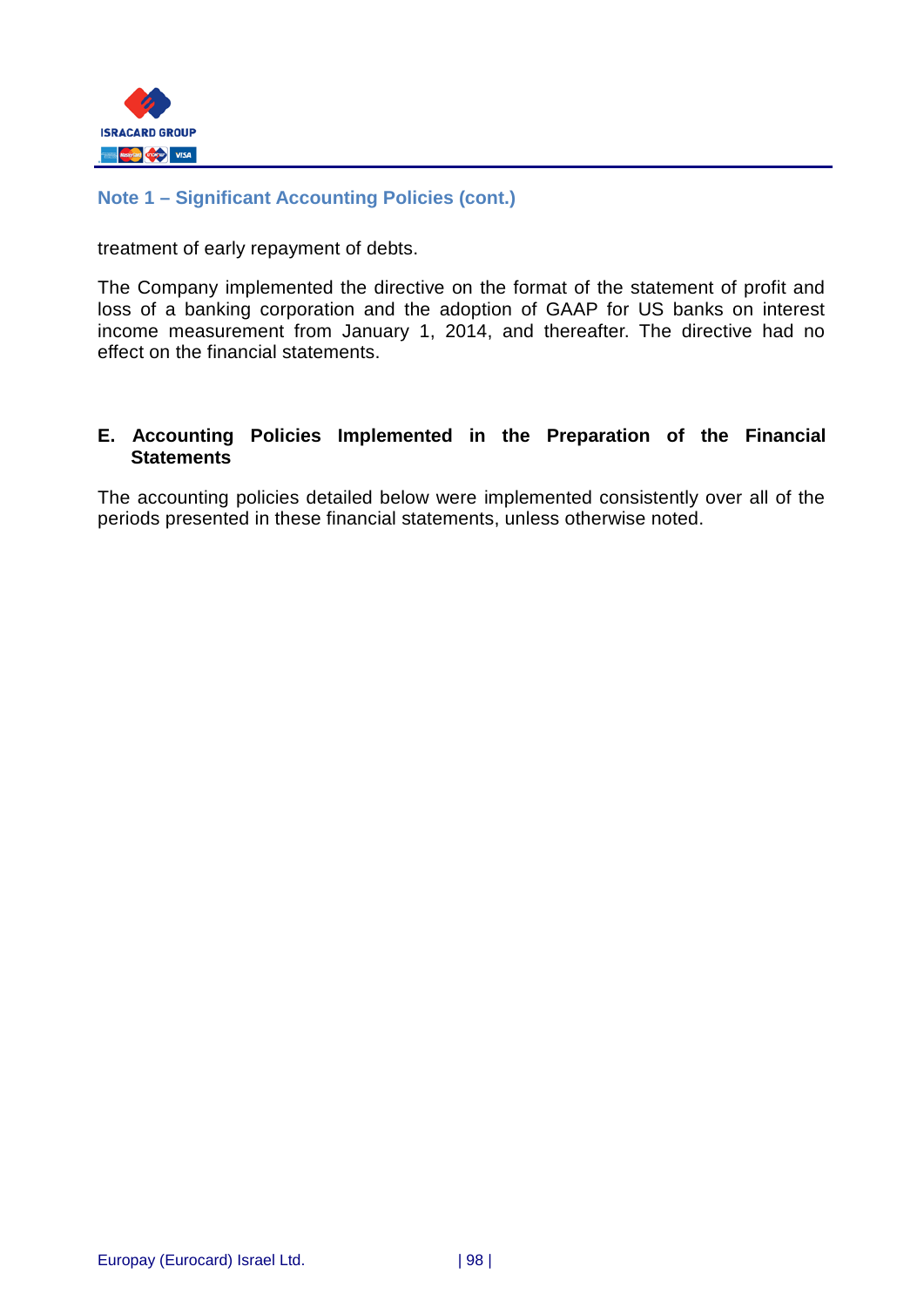#### **D. First-Time Implementation of Accounting Standards, Updates of Accounting Standards, and Directives of the Supervisor of Banks (cont.)**

#### **1. Foreign Currency and Linkage**

#### **Transactions in Foreign Currency**

Transactions in foreign currency are translated according to the exchange rate in effect at the dates of the transactions. Monetary assets and liabilities denominated in foreign currency at the reporting date are translated according to the exchange rate in effect at that date.

Non-monetary assets and liabilities denominated in foreign currency and measured at fair value are translated into the functional currency according to the exchange rate in effect on the date on which the fair value is determined.

Exchange-rate differences arising from translation are recognized in profit and loss.

#### **CPI-Linked Assets and Liabilities Not Measured at Fair Value**

Assets and liabilities linked to the consumer price index are included according to the linkage terms established for each balance.

Set out below are details regarding representative exchange rates and the CPI (2012 base  $= 100$ , and the rates of change therein:

|                                                       | December 31 |       |       |  |
|-------------------------------------------------------|-------------|-------|-------|--|
|                                                       | 2014        | 2013  | 2012  |  |
| Consumer price index (in points)                      | 102.1       | 102.3 | 100.5 |  |
| United States dollar exchange rate (in NIS per 1 USD) | 3.889       | 3.471 | 3.733 |  |

|                      |       | Percent change in the year ended<br>December 31 |       |  |  |
|----------------------|-------|-------------------------------------------------|-------|--|--|
|                      | 2014  | 2013                                            | 2012  |  |  |
| Consumer price index | (0.2) | 1.8                                             | 1.6   |  |  |
| USD exchange rate    | 12.0  | (7.0)                                           | (2.3) |  |  |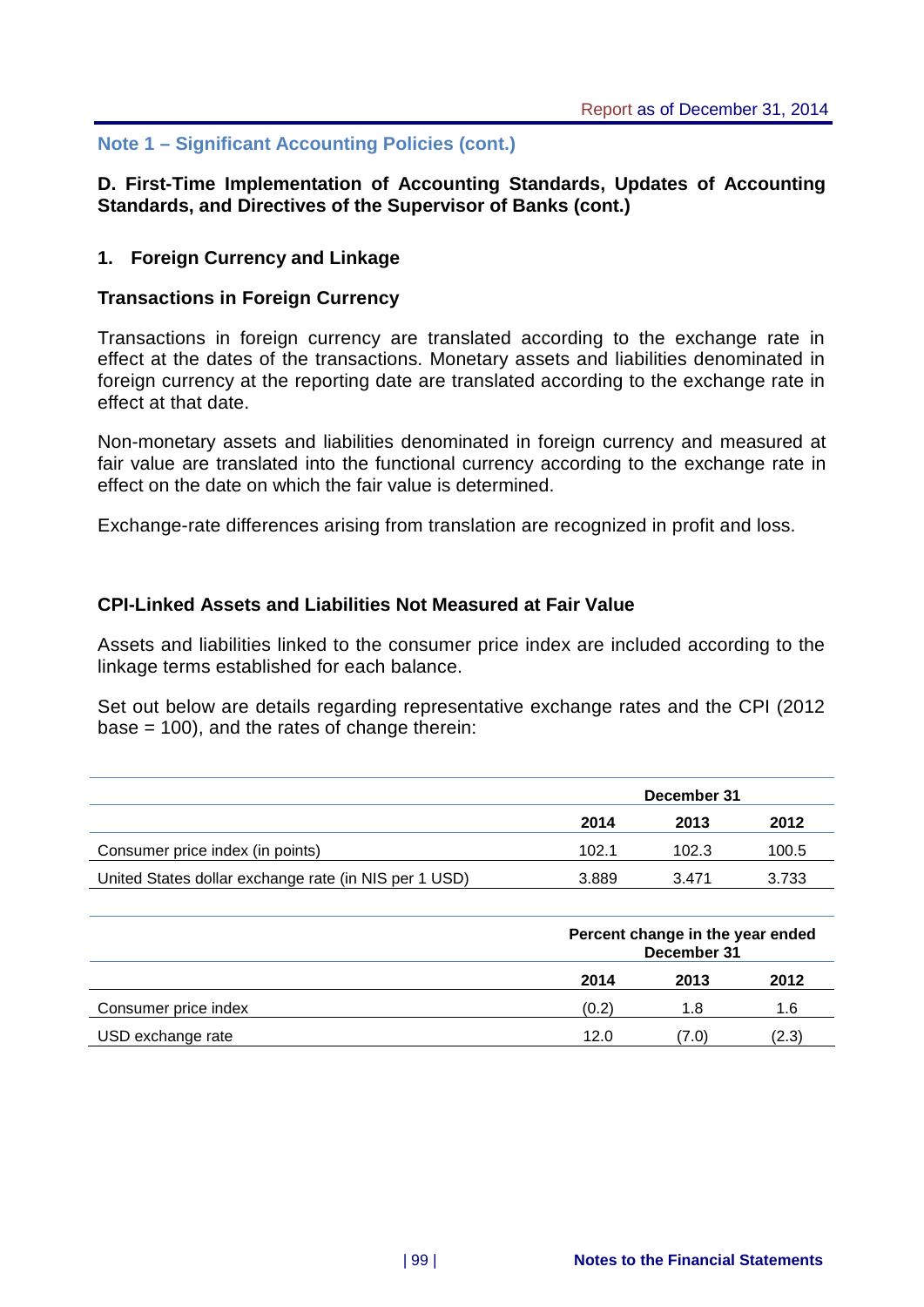

**F. New Accounting Standards and New Directives of the Supervisor of Banks in the Period Prior to Implementation (cont.)**

## **2. Basis for Recognition of Revenue and Expenses**

- (1) Interest income and expenses are recognized on an accrual basis.
- (2) Other income and expenses are recognized on an accrual basis.

#### **3. Contingent Liabilities**

The financial statements include sufficient provisions for legal claims, according to the assessment of Management and based on the opinions of its legal advisors. The disclosure is in the format set forth in the directives of the Supervisor of Banks, such that the claims filed against the Company are classified into three groups:

- 1**.** Probable risk the probability of realization of the exposure to risk is greater than 70%. Provisions are included in the financial statements in respect of claims in this risk group.
- 2**.** Reasonably possible risk the probability of realization of the exposure to risk is greater than 20% and less than or equal to 70%. No provision is included in the financial statements in respect of claims in this risk group, but disclosure is given.
- 3**.** Remote risk the probability of realization of the exposure to risk is less than or equal to 20%. No provision is included in the financial statements in respect of claims in this risk group and no disclosure is given.

Legal claims regarding which the Supervisor of Banks has determined that the Company is required to pay reimbursement are classified as probable, and a provision is made in respect of the claim commensurate with the amount that the Company is required to reimburse.

# **4. Expenses for Taxes on Income**

Taxes on income include current and deferred taxes. Current and deferred taxes are allocated to the statement of profit and loss, unless the tax arises from a transaction or event recognized directly in equity or other comprehensive income.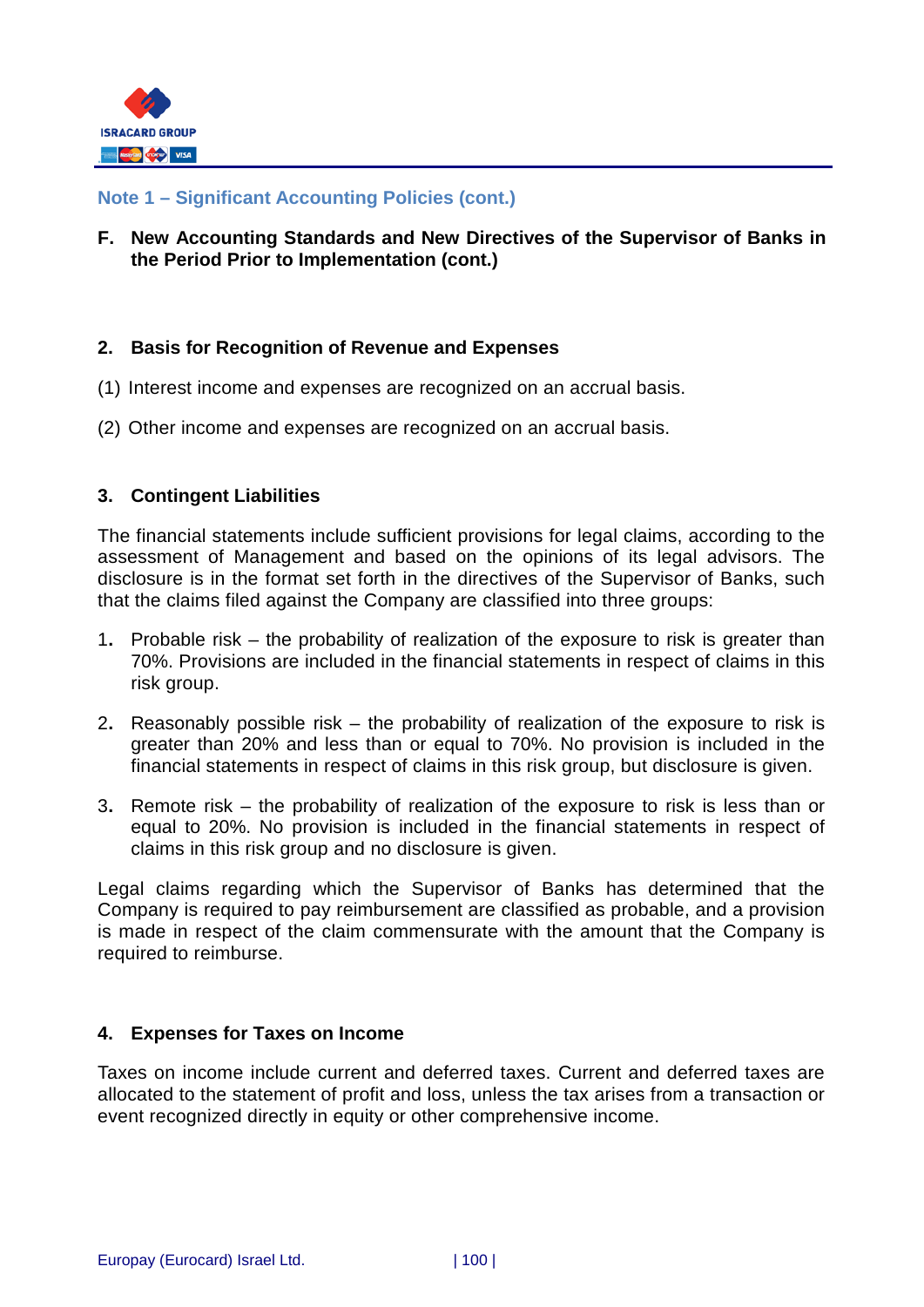#### **D. First-Time Implementation of Accounting Standards, Updates of Accounting Standards, and Directives of the Supervisor of Banks (cont.)**

#### **Current Taxes**

Current tax is the amount of tax expected to be paid (or received) on the taxable income for the year, calculated according to the applicable tax rates under laws enacted or substantively enacted at the reporting date, including changes in tax payments referring to previous years.

#### **5. Earnings per Share**

The Company presents data on basic and diluted earnings per share with respect to its common share capital. Basic earnings per share are calculated by dividing the profit or loss attributed to holders of the common shares of the Company by the weighted average number of common shares in circulation during the year.

#### **6. Statement of Cash Flows**

The statement of cash flows is presented classified into cash flows from operating activity, investing activity, and financing activity. Cash flows arising from main activities of the Company are classified under operating activity. The item "cash and cash equivalents" includes cash on hand and deposits with banks for an original period of up to three months.

#### **7. Related Party Disclosures**

IAS 24, Related Party Disclosures, establishes the disclosure required of entities with regard to their relationships with related parties and with regard to unsettled transactions and balances with related parties. In addition, disclosure is required for compensation to key management personnel. Key executives are defined as persons with the authority and responsibility to plan the activity of the entity, or to directly or indirectly guide and control the entity, including any director (active or inactive) of the entity.

#### **8. Transactions with Controlling Parties**

The Company implements US GAAP for the accounting treatment of transactions between a banking corporation or credit-card company and its controlling party or a company controlled by a banking corporation or credit-card company. In situations where these rules do not address the accounting treatment, the Company applies the rules established in Standard 23 of the Israel Accounting Standards Board, Accounting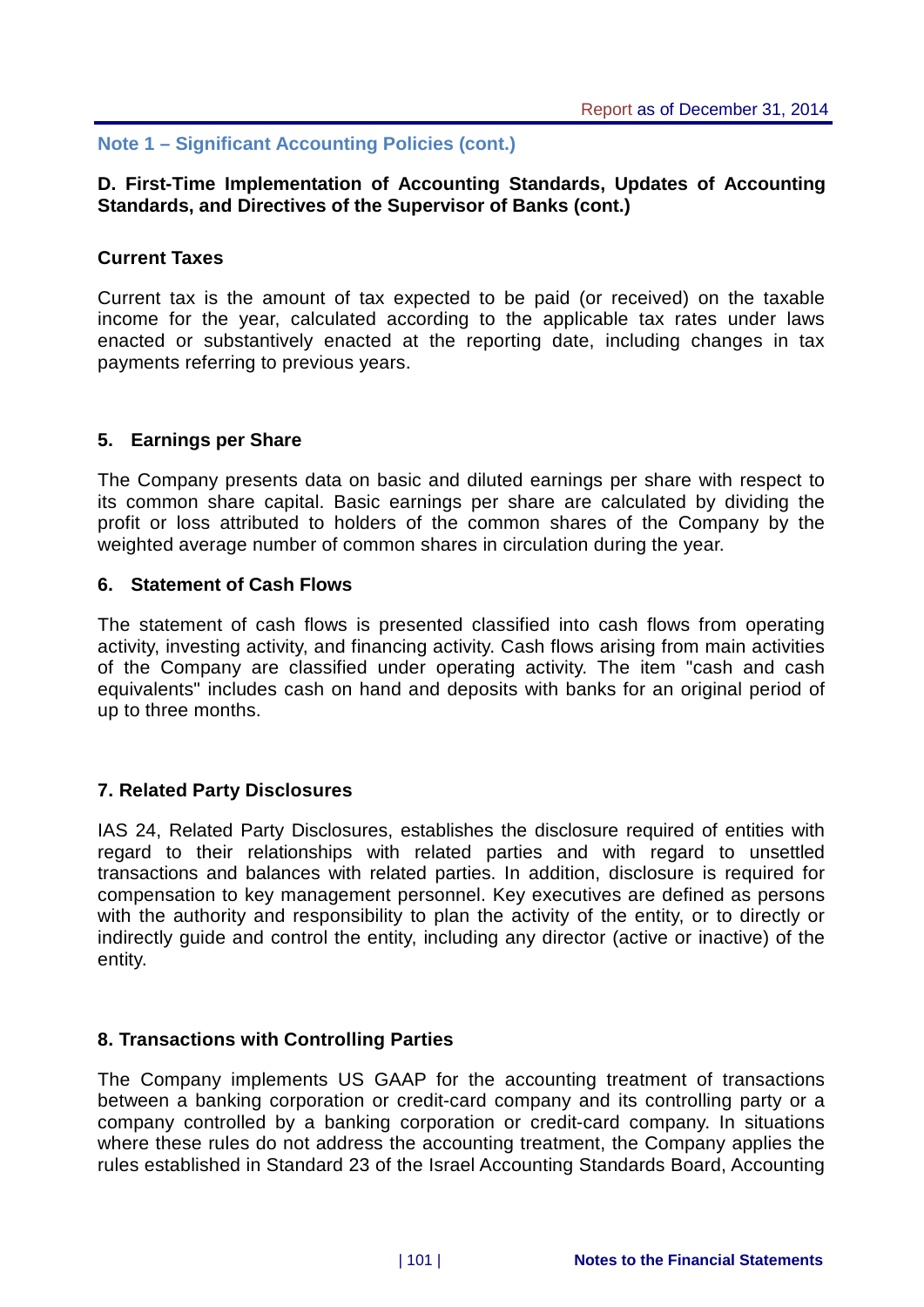

#### **F. New Accounting Standards and New Directives of the Supervisor of Banks in the Period Prior to Implementation (cont.)**

Treatment of Transactions between an Entity and its Controlling Party.

Assets and liabilities regarding which a transaction has been executed with a controlling party are measured at fair value at the date of the transaction. Because a transaction on the equity level is involved, the Company allocates the difference between the fair value and the consideration from the transaction to equity.

#### **Loans, Including Deposits**

At the first recognition date, the loan granted to the controlling party or the deposit received from the controlling party is presented in the financial statements of the Company at its fair value as an asset or liability, as relevant. The difference between the amount of the loan granted or deposit received and the fair value thereof at the first recognition date is allocated to equity.

In reporting periods subsequent to the first recognition date, the aforesaid loans or deposits are presented in the financial statements of the Company at their depreciated cost, with implementation of the effective interest method, excluding cases in which, pursuant to GAAP, they are presented at fair value.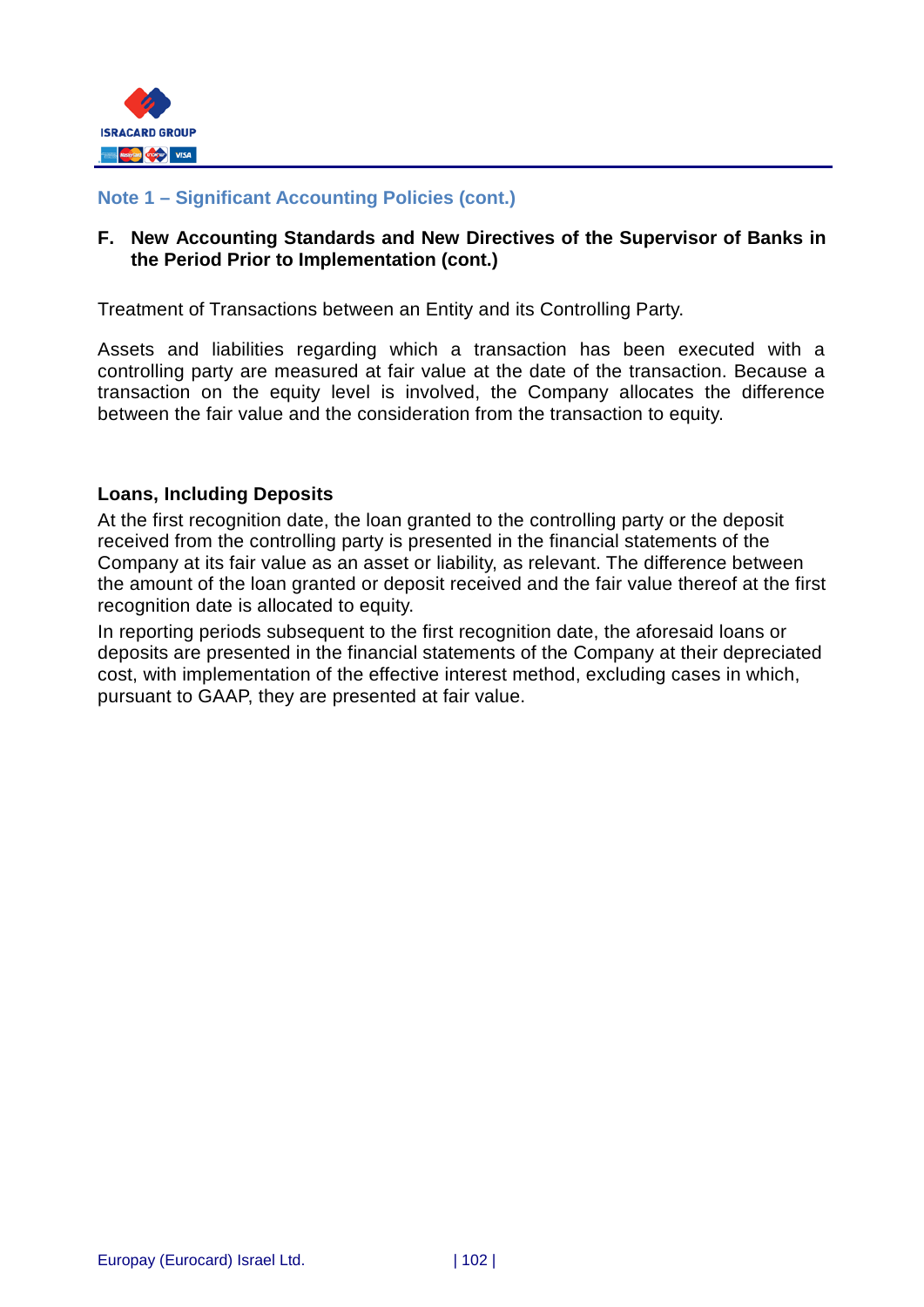### **Note 2 – Other Assets**

#### Reported amounts

In NIS millions

|                                     | December 31 |         |  |
|-------------------------------------|-------------|---------|--|
|                                     | 2014        | 2013    |  |
| Isracard Ltd.(1)                    |             |         |  |
| Surplus advance income-tax payments | $\star$     | $\star$ |  |
| <b>Total other assets</b>           |             |         |  |

Amount less than NIS 0.5 million.

(1) This balance is unlinked, and bears interest at the rate commonly used at Bank Hapoalim B.M. for weekly short-term deposits. For further details, see Note 4D below.

#### **Note 3A – Equity**

#### **A. Composition**

|                               | As at December 31, 2014 |                              | As at December 31, 2013 |                              |
|-------------------------------|-------------------------|------------------------------|-------------------------|------------------------------|
|                               | Registered              | <b>Issued and</b><br>paid-up | <b>Registered</b>       | <b>Issued and</b><br>paid-up |
|                               | In NIS                  |                              |                         |                              |
| Ordinary shares of NIS 0.0001 | 500                     | 222                          | 100                     | 43                           |

On March 2, 2014, the Company issued to Isracard 1,794,872 ordinary shares of NIS 0.0001 par value each, at the price of NIS 3.9 per share. The total proceeds is about NIS 7 million.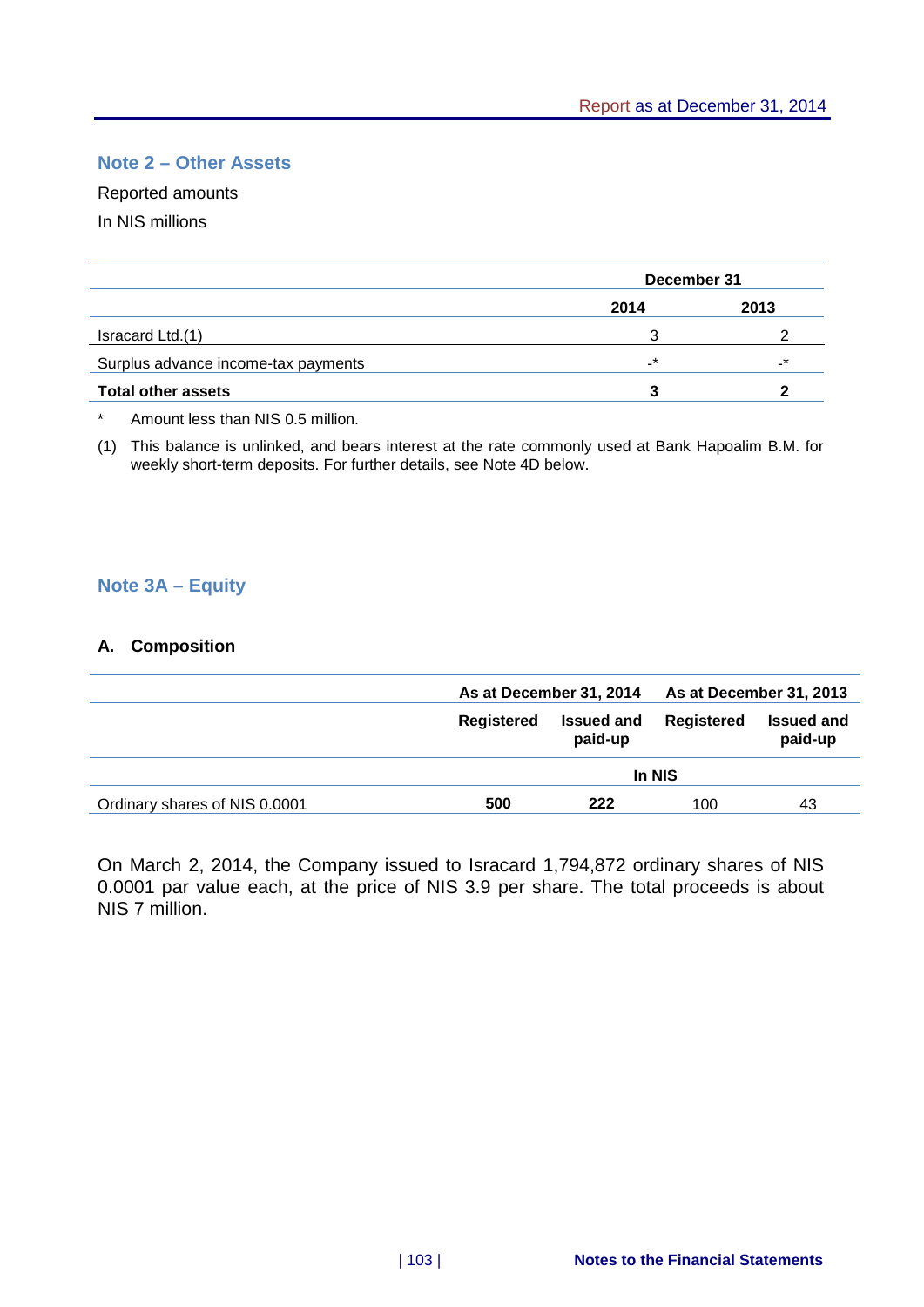

**Note 3B – Capital Adequacy According to the Directives of the Supervisor of Banks(1)**

Reported amounts

As of January 1, 2014, the Company applies the Measurement and Capital Adequacy Directive based on the Basel III directives (hereinafter: **"Basel III"**) as published by the Banking Supervision Department and as integrated in Proper Conduct of Banking Business Directives 201-211. Until December 31, 2013 the Company applied the provisions of Basel II.

#### **Adopting Basel III directives**

In May 2013, the Supervisor of Banks amended Proper Conduct of Banking Business Directive Nos. 201-211 on Measurement and Capital Adequacy, to conform with the provisions of Basel III.

Basel III directives set forth significant changes in the calculation of regulatory capital requirements, inter alia, with regard to:

- ♦ Regulatory capital components
- ♦ Deductions from capital and regulatory adjustments
- ♦ Treatment of exposures to financial corporations
- ♦ Treatment of exposures to credit risk in respect of impaired debts
- ♦ Allocation of capital in respect of CVA risk

The amendments to the above directives came into effect on January 1, 2014, with gradual application in accordance with the transitional provisions of Proper Conduct of Banking Business Directive No. 299 "Measurement and Capital Adequacy - Regulatory Capital - Transitional Directive", in order to facilitate compliance with the new requirements for regulatory capital in the framework of the implementation of Basel III, and to set a transitional period until they are fully implemented. The transitional directives relate, among other things, to regulatory adjustments and deductions from capital, and equity instruments that are not eligible for inclusion in regulatory capital in accordance with the new criteria set out in the Basel directives. In particular, in accordance with the transitional directives, the regulatory adjustments and deductions from capital as well as minority rights are not eligible for inclusion in regulatory capital are deducted from equity gradually at a rate of 20% per year, starting from January 1, 2014, until January 1, 2018. Capital instruments no longer eligible as regulatory capital will be recognized up to a ceiling of 80% on January 1, 2014, and each subsequent year this ceiling will be reduced by an additional 10% until January 1, 2022.

In addition, on August 29, 2013, Banking Supervision Department issued a circular on the subject of "Basel Disclosure Requirements relating to the Composition of Capital"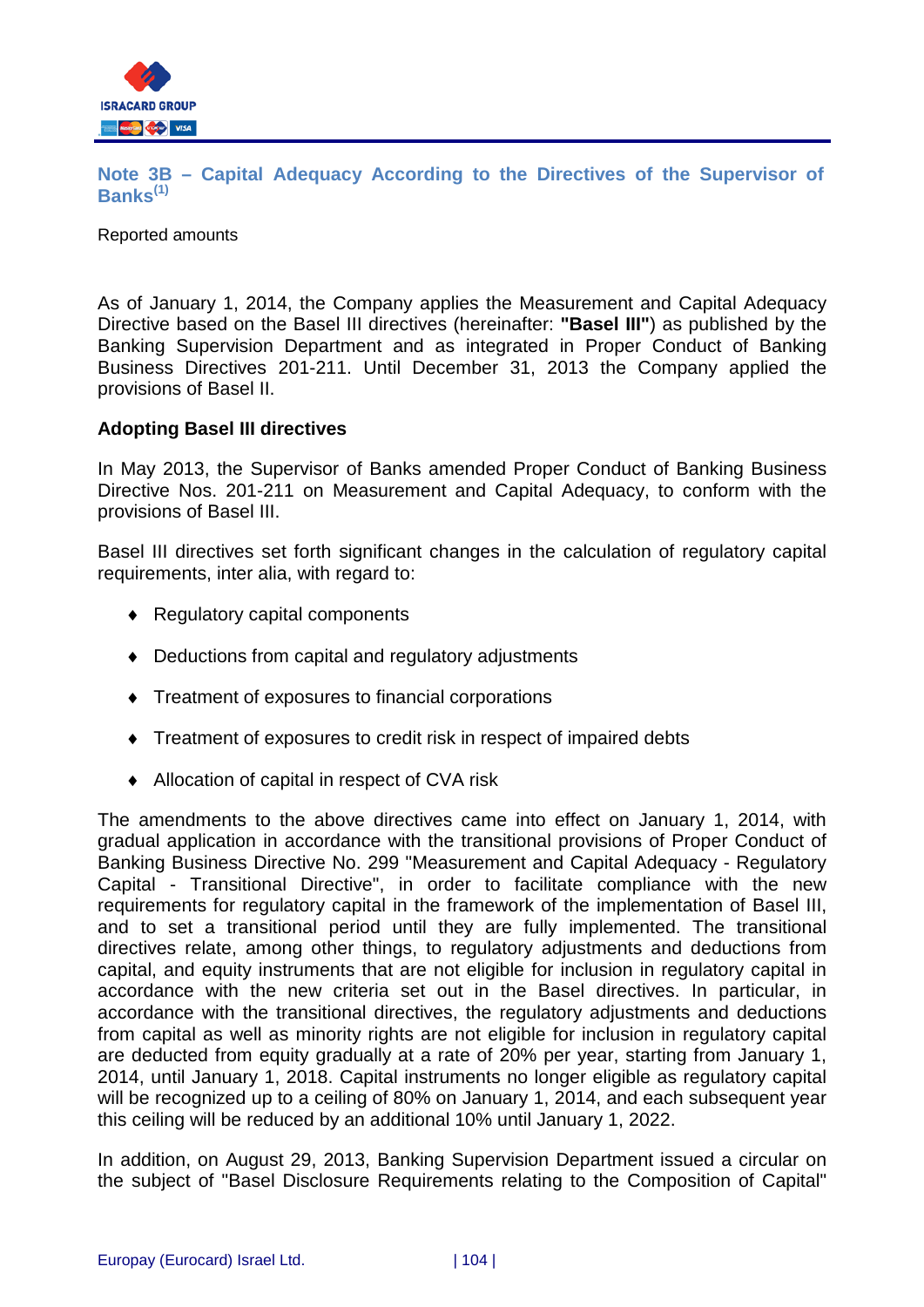**Note 3B – Capital Adequacy According to the Directives of the Supervisor of Banks(1) (cont.)**

Reported amounts

(hereinafter: **the "Circular"**). The circular establishes updated disclosure requirements that require the banks and credit card companies to include as part of the adoption of Basel III directives.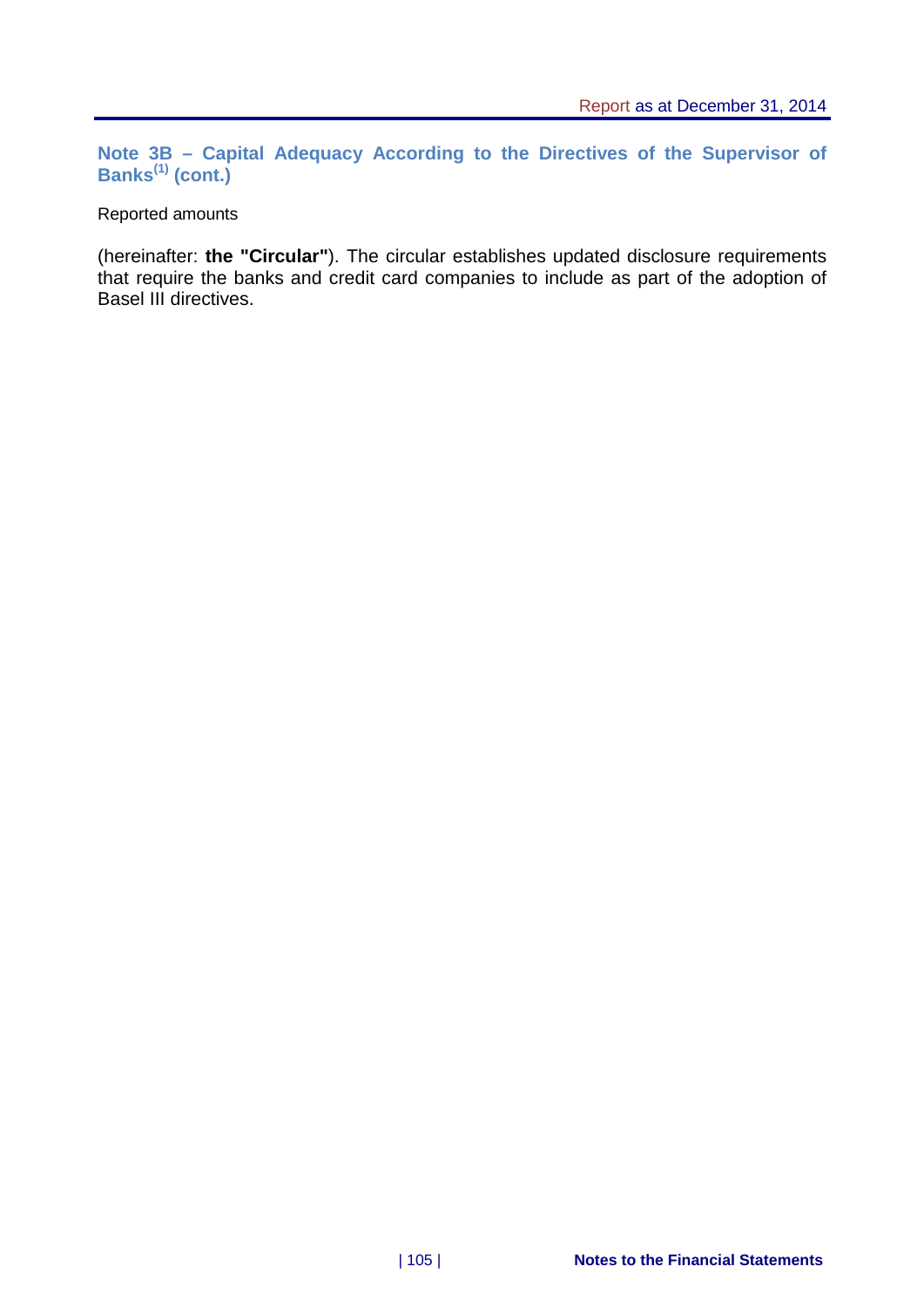

# **Note 3B – Capital Adequacy According to the Directives of the Supervisor of Banks(1) (cont.)**

### Reported amounts

Accordingly, as part of the Note on Capital Adequacy in the quarterly financial statements in 2014, a disclosure was included on comparative figures for previous years prepared in accordance with Basel II as adopted by the Supervisor of Banks, as well as the disclosure on audited comparative figures as at January 1, 2014 prepared in accordance with Basel III directives.

### **Minimum capital ratios**

On May 30, 2013, the Supervisor of Banks published a circular to all the banking corporations and credit card companies regarding minimum capital ratios as part of preparations for implementing Basel III directives. Pursuant to the circular, all the banking corporations and credit card companies will be required to comply with a Tier 1 shareholders' equity minimum ratio of 9%, by January 1, 2015. In addition, a particularly significant banking corporation, whose total balance sheet assets on a consolidated basis constitute at least 20% of the total balance sheet assets in the Israeli banking sector, is required to maintain a Tier 1 shareholders' equity minimum ratio of 10%, by January 1, 2017.

It was also determined that the minimum total capital ratios will be, by January 1, 2015, 12.5% for the entire banking sector and 13.5% for particularly significant banking corporation, by January 1, 2017. On May 20, 2014, the Board of Directors approved the minimum capital ratio targets, as above.

# **Effect of the adoption of the Basel III directives at January 1, 2014**

In the financial statements for 2013, the banks and credit card companies were required to include a disclosure on the expected effect of implementation of the Basel III directives. The aforesaid directives do not have any effect of the capital ratios, the equity and the risk assets of the Company.

### **1. Capital for the calculation of the capital ratio**

|                                                                  | As at December 31 |              |  |
|------------------------------------------------------------------|-------------------|--------------|--|
|                                                                  | 2014              | 2013         |  |
|                                                                  | Basel III (1)     | Basel II (2) |  |
|                                                                  | In NIS millions   |              |  |
| Tier 1 shareholders' equity / Core capital and Tier 1<br>capital | $3^{(4)}$         | 2            |  |
| <b>Total overall capital</b>                                     | 3                 |              |  |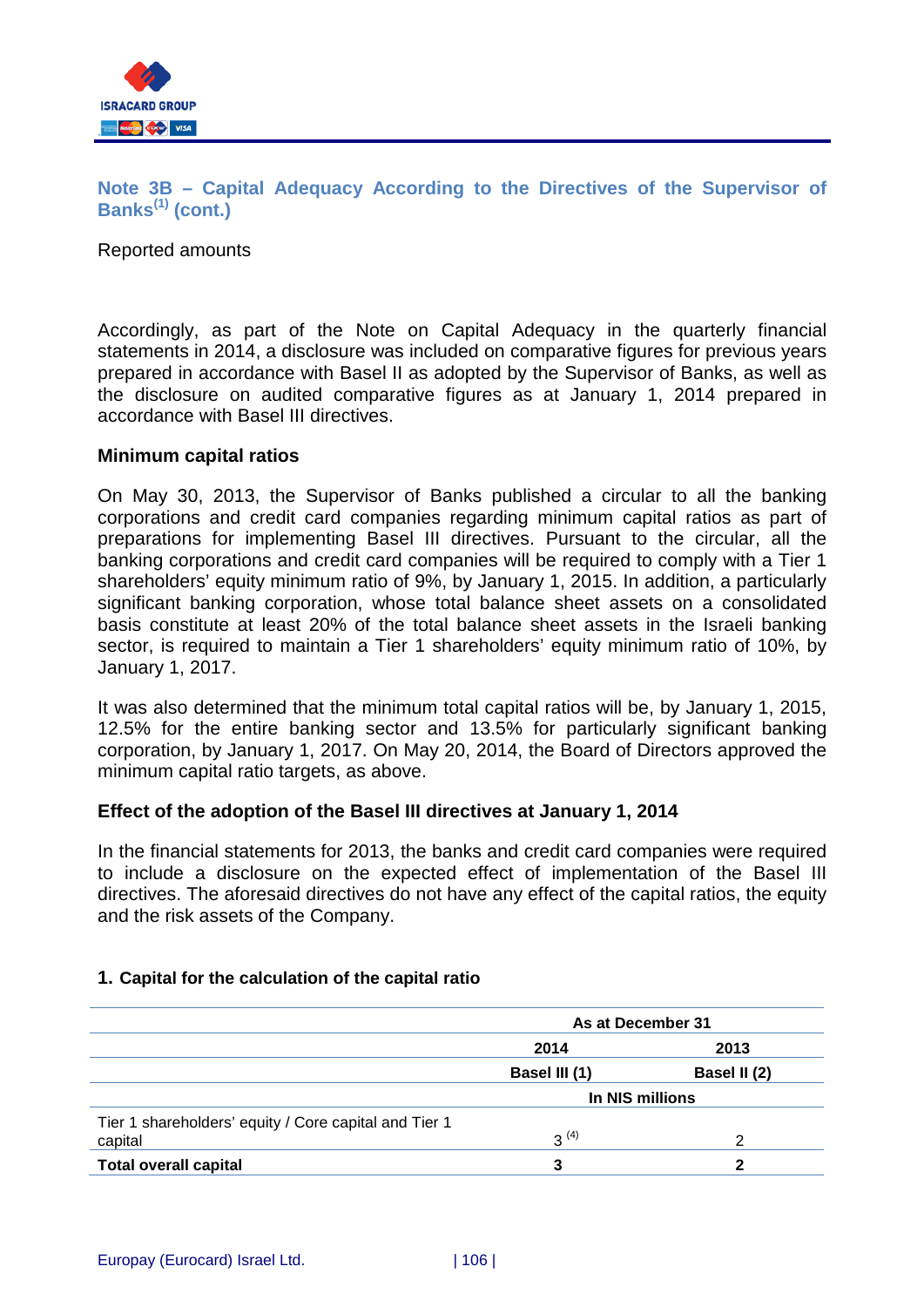**Note 3B – Capital Adequacy According to the Directives of the Supervisor of Banks(1) (cont.)**

Reported amounts

#### **2. Weighted balances of risk assets**

|                                                     | <b>December 31, 2014</b><br>Basel III (1)          |                          | December 31, 2013<br>Basel II (2)                  |                               |
|-----------------------------------------------------|----------------------------------------------------|--------------------------|----------------------------------------------------|-------------------------------|
|                                                     |                                                    |                          |                                                    |                               |
|                                                     | Weighted<br>balances of<br>risk-adjusted<br>assets | Capital<br>requirement   | Weighted<br>balances of<br>risk-adjusted<br>assets | <b>Capital</b><br>requirement |
|                                                     | In NIS millions                                    |                          |                                                    |                               |
| Credit risk                                         |                                                    | $\cdot^*$                |                                                    | $\cdot^{\star}$               |
| Operational risk                                    |                                                    | $\overline{\phantom{a}}$ |                                                    | $\cdot^{\star}$               |
| Total weighted balances of risk-<br>adjusted assets |                                                    | -*                       | 2                                                  | -*                            |

Amount less than NIS 0.5 million.

### **3. Ratio of capital to risk assets**

|                                                                 | As at December 31 |              |  |
|-----------------------------------------------------------------|-------------------|--------------|--|
|                                                                 | 2014              | 2013         |  |
|                                                                 | Basel III (1)     | Basel II (2) |  |
|                                                                 | In percent        |              |  |
| Ratio of Tier 1 shareholders' equity / core capital and Tier 1  |                   |              |  |
| capital to risk assets                                          | 300.0             | 100.0        |  |
| Ratio of total capital to risk assets                           | 300.0             | 100.0        |  |
| Minimum total capital ratio required by the Supervisor of Banks | $12.5^{(3)}$      | 9.0          |  |

(1) Calculated in accordance with Proper Conduct of Banking Business Directives No. 201-211, 299 - "Measurement and Capital Adequacy" applicable from January 1, 2014.

- (2) Calculated in accordance with Proper Conduct of Banking Business Directives No. 201-211 "Measurement and Capital Adequacy" applicable until December 31, 2013.
- (3) Minimum capital ratios required pursuant to the directives of the Supervisor of Banks applicable from January 1, 2015.
- (4) On March 2, 2014, the Company issued to Isracard 1,794,872 common shares of NIS 0.0001 par value each, at the price of NIS 3.9 per share. The total proceeds is about NIS 7 million. The purpose of the issue was to comply with the terms of the minimum capital ratio as required by the Bank of Israel.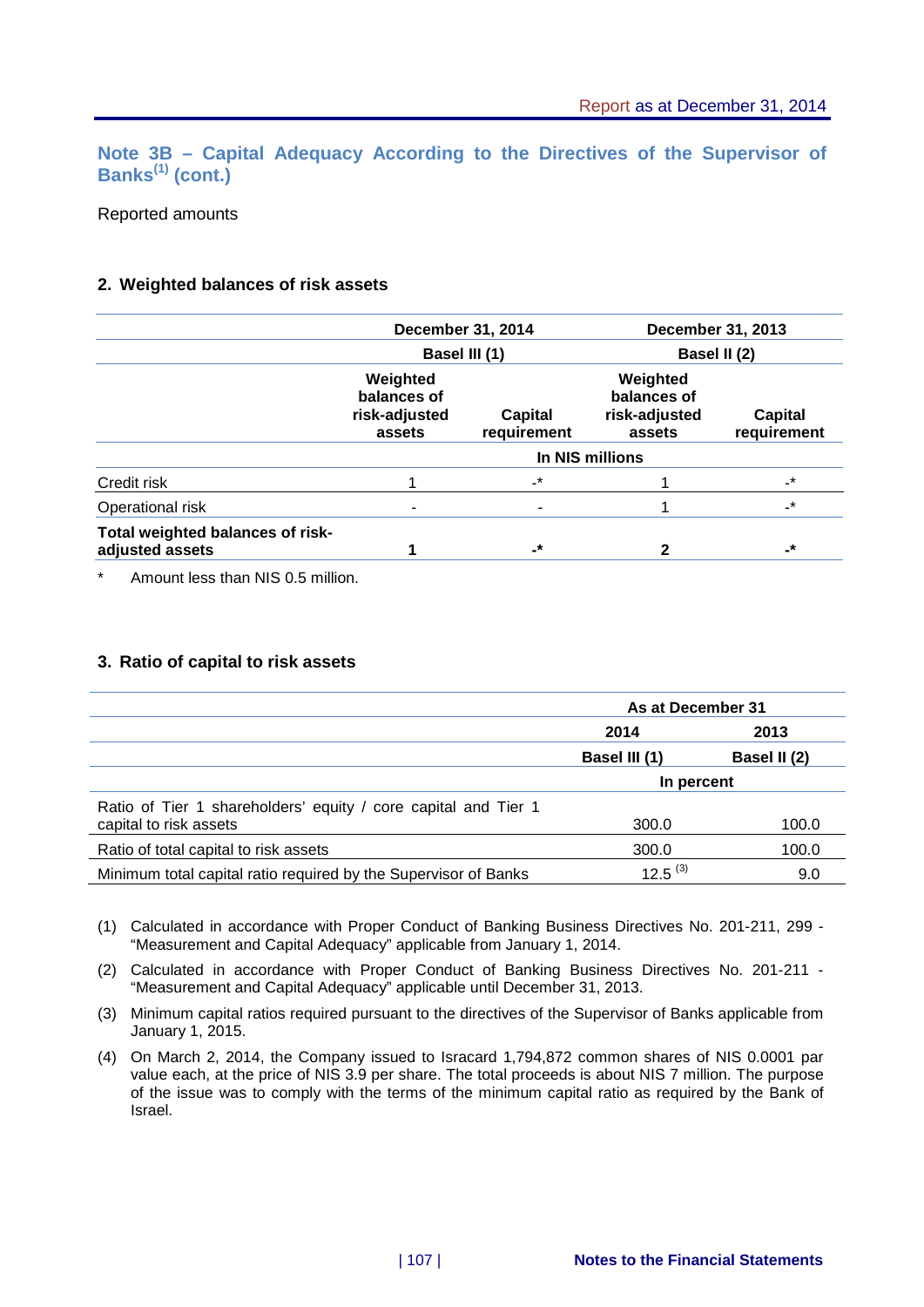

# **Note 4 – Contingent Liabilities and Special Agreements**

### **A. Antitrust issues and additional regulation**

### **1. Antitrust issues**

Most of the Company's activity is performed for the Company and on its behalf by Isracard. This activity includes clearing of transactions executed with merchants in Israel in foreign currency using MasterCard cards issued abroad. Isracard clears, for itself, transactions executed with merchants in Israel using MasterCard and Isracard cards issued in Israel, and transactions executed in Israel in Israeli currency using MasterCard cards issued abroad.

Pursuant to an arrangement between Isracard and the credit-card companies Leumi Card and CAL, which was approved by the Antitrust Tribunal on March 7, 2012 (hereinafter: the "**Arrangement**"), the average issuer fee stood at 0.735% as of July 1, 2013, and the average issuer fee will stand at 0.7% from July 1, 2014, to the end of the period of the Arrangement (December 31, 2018). The agreement signed by the parties, detailing the terms for the operation of the joint technical interface, has been submitted to the Commissioner in order to obtain an exemption from approval of a restrictive arrangement.

### **2. Additional regulation**

A. On April 2, 2014, a decision was taken by the Ministerial Committee for the Cost of Living, according to which the Bank of Israel, the Antitrust Commissioner, and the Supervisor of Banks will consider a number of issues regarding the assimilation of immediate debit cards as means of payment. Subsequently, on August 10, 2014, a memorandum bill was published, authorizing, inter alia, the Antitrust Commissioner to set the interchange fee rates for different transactions by debit cards, including setting interchange fees at zero. On May 27, 2014, the interim report of the committee to review reducing the use of cash in the Israeli economy was published for public comment. The report includes, inter alia, recommendations for expanding the use of an immediate debit card and an identifiable prepaid card in the outline presented by the Antitrust Commissioner. On July 17, 2014, the committee published a draft resolution. On October 22, 2014, the Government approved the draft resolution on the subject dated August 6, 2014. On September 8, 2014, the Antitrust Authority published a report entitled Increasing Efficiency and Competition in the Debit Card Area whose sections include recommendations for expanding the use of debit cards in Israel and for the early crediting of vendors for charge card transactions. In January 2015, a Memorandum Law was published to reduce the use of cash, and in February 2015 an amended version of the memorandum was published, which aims to implement the report of the committee to review reducing the use of cash in the Israeli economy, while setting gradual limits on the use of cash and negotiable checks in order to reduce the incidence of a "black economy" in Israel, fight crime and money laundering, and to allow use of advanced and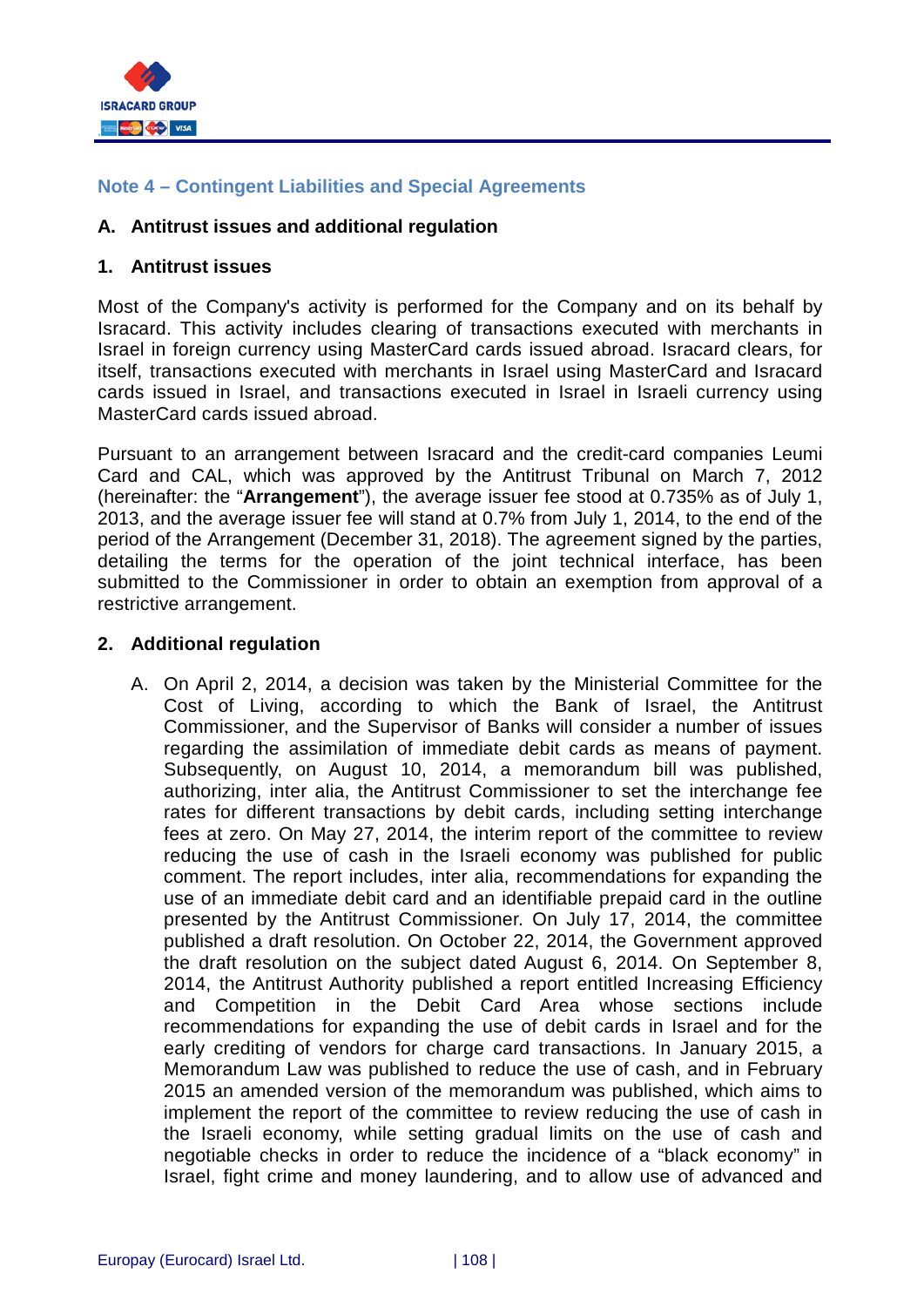# **Note 4 – Contingent Liabilities and Special Agreements (cont.)**

### Reported amounts

efficient means of payment. Among other things, the Memorandum Law granted authority to the Antitrust Commissioner to establish interchange fee rates of immediate debit card transactions. The Memorandum Law states that the terms of its application is that immediate debit cards are an available product similar to deferred debit cards. In February 2015, the Government decided to approve the Memorandum Law, and to request to convene the Knesset during its break to bring the bill for its first reading.

- B. In February 2015, the Bank of Israel published recommendations and measures to extend the distribution and use of immediate debit cards in Israel and increase competition in the debit card area. Among the recommendations, the Bank of Israel will declare the interchange fee for immediate charge transactions as a commission under supervision, and its price will be set at a maximum rate of 0.3% for the year. In addition, the Supervisor of Banks shall give instructions for distributing immediate debit cards to bank customers rules for immediate financial settlement for transactions with an immediate debit card.
- C. Pursuant to the amendment of the Banking Regulations published in January 2015, the number of fees collected from small businesses that receive clearing services will be reduced by setting a uniform price list of common services in the area, from July 2015. Furthermore, pursuant to the amendment, the rules relating to fees charged to cardholders were amended, such as cancellation of a deferred payment fee in respect of new transactions by installments from February 2015, and unifying the rules concerning the collection of conversion fees starting in April 2015.

It should be noted that the multiplicity of regulatory steps, as implemented, may have a material adverse effect on the Company's operations, but its extent cannot currently be estimated.

# **B. Legal Proceedings and Contingent Liabilities**

As at the date of this report, several legal claims have been filed against the Company, arising from the ordinary course of its business, in immaterial amounts. Based on the opinion of its legal advisors, the Company estimates that the financial statements include adequate provisions, in accordance with generally accepted accounting principles, to cover possible damages arising from all of the claims, where such provisions are necessary.

# **C. Indemnification of Directors and Other Officers**

The Company has undertaken a commitment to indemnify directors and other officers of the Company, as they may be from time to time. The indemnification letter approved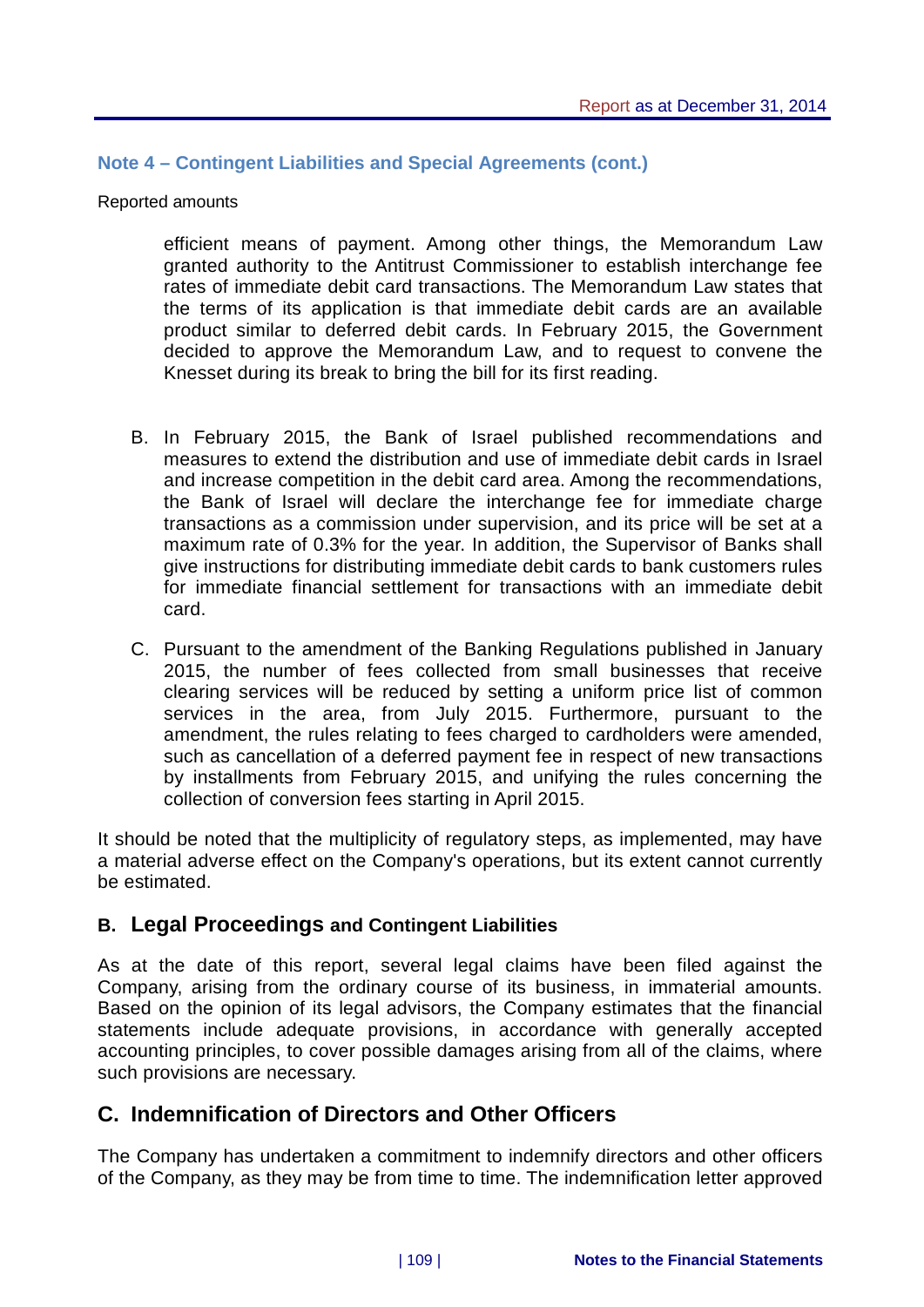

by the general assembly on February 12, 2012, with the approval of the Audit Committee and the Board of Directors, was adjusted to changes in legislation. The amount of the indemnification to be provided by the Company under this commitment to all insured parties of the Company in aggregate in respect of one or more indemnity events shall not exceed 30% of its equity, according to the most recent (annual or quarterly) financial statements known before the actual payment.

### **D. Agreement with Isracard (the Parent Company)**

An agreement is in place between the Company and Isracard to formalize the joint activities of the parties. Account settlement between the companies is performed in accordance with this agreement.

Transactions executed in Israel in Israeli currency or foreign currency and paid to the supplier in Israeli currency are cleared by Isracard. Transactions executed in Israel in foreign currency and paid to the supplier in foreign currency are cleared by the Company.

# **Note 5 – Net Operating Income (Expenses) Under the Agreement with Isracard Ltd.**

Reported amounts

In NIS millions

|                                                               | For the year ended December 31 |      |      |
|---------------------------------------------------------------|--------------------------------|------|------|
|                                                               | 2014                           | 2013 | 2012 |
| <b>Income</b>                                                 |                                |      |      |
| Income in respect of merchants                                | 14                             | 15   | 15   |
| The Company's share of royalties from Banks Under Arrangement | 5                              | 5    | 4    |
| <b>Total income</b>                                           | 19                             | 20   | 19   |
| <b>Expenses</b>                                               |                                |      |      |
| Operating expenses                                            | 19                             | 20   | 20   |
| Payments for operation and management of the arrangement      | 6                              | 5    | 5    |
| <b>Total expenses</b>                                         | 25                             | 25   | 25   |
| Total                                                         | (6)                            | (5)  | (6)  |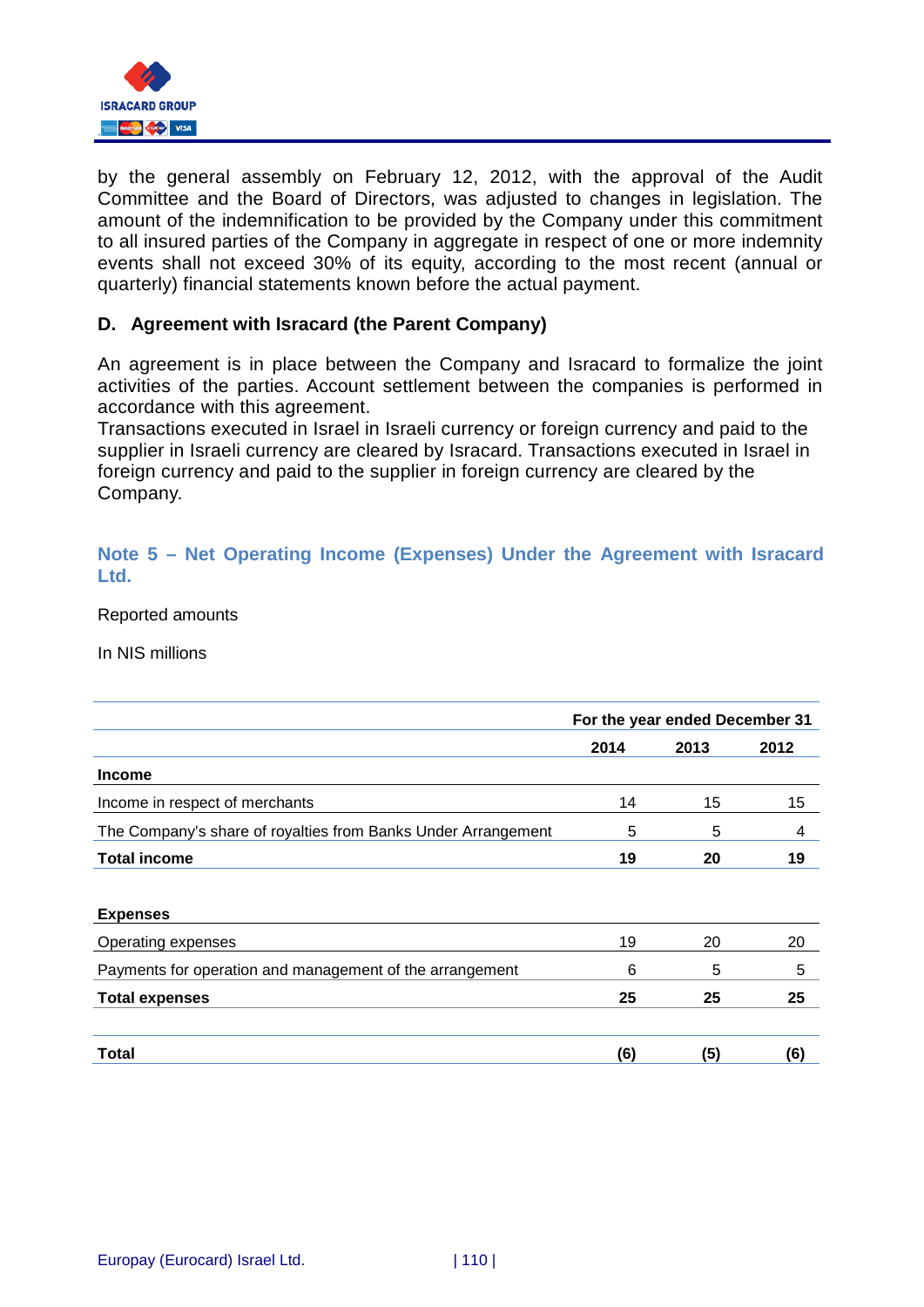# **Note 6 – Interested and Related Parties**

Reported amounts

In NIS millions

# **A. Balances**

|                      |                     | December 31, 2014                               |                     | December 31, 2013                               |
|----------------------|---------------------|-------------------------------------------------|---------------------|-------------------------------------------------|
|                      |                     | Interested parties                              |                     | <b>Interested parties</b>                       |
|                      |                     | <b>Controlling shareholders</b>                 |                     | <b>Controlling shareholders</b>                 |
|                      | Year-end<br>balance | <b>Highest</b><br>balance<br>during the<br>year | Year-end<br>balance | <b>Highest</b><br>balance<br>during the<br>year |
| <b>Isracard Ltd.</b> | 3                   |                                                 | $\mathbf 2$         |                                                 |

# **B. Summary of Results of Business with Interested and Related Parties (1)**

|                                                                    | For the year ended December 31 |                  |      |
|--------------------------------------------------------------------|--------------------------------|------------------|------|
|                                                                    | 2014                           | 2013             | 2012 |
| Net operating expenses according to the<br>agreement with Isracard | (6)                            | (5)              | (6)  |
| Net interest income (expenses)                                     | _*                             | $^{\prime\star}$ |      |
| Total                                                              | (6)                            | 15'              | (4)  |

(1) See Note 5 above.

\* Amount less than NIS 0.5 million.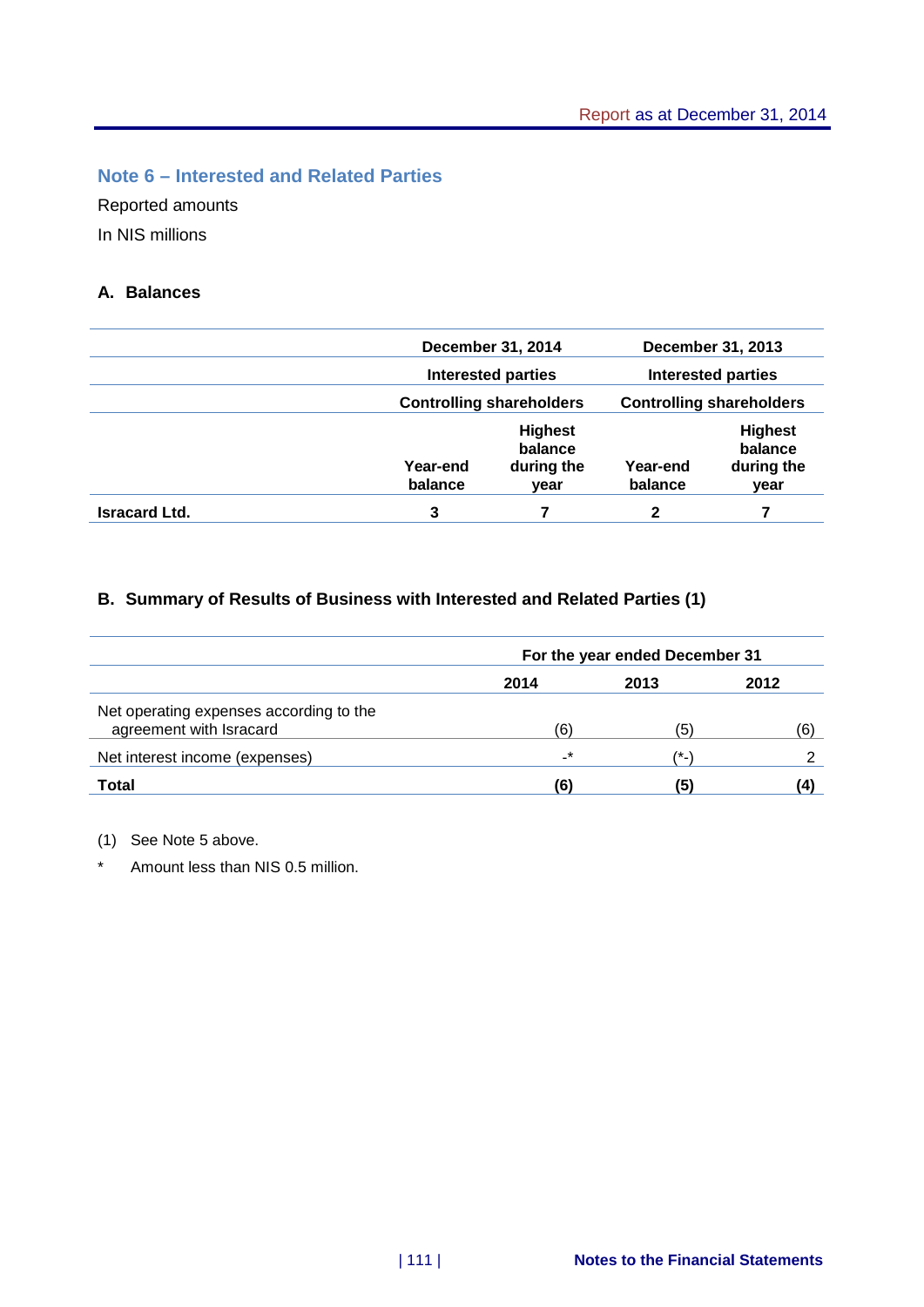

# **Note 7 – Provision for Taxes on Profit**

Reported amounts

In NIS millions

#### **1. Item Composition**

|                                       | For the year ended December 31 |      |      |
|---------------------------------------|--------------------------------|------|------|
|                                       | 2014                           | 2013 | 2012 |
| Current taxes for the accounting year |                                |      |      |
| Taxes for previous years              |                                |      | *    |
| <b>Provision for taxes on income</b>  |                                |      | *.   |

2. Adjustment of the theoretical amount of tax that would apply if operating profits were taxed at the statutory tax rate applicable to the Company in Israel, to the provision for taxes on operating profit as allocated to the statement of profit and loss::

|                                                         | For the year ended December 31 |      |         |
|---------------------------------------------------------|--------------------------------|------|---------|
|                                                         | 2014                           | 2013 | 2012    |
| Tax rate applicable to the Company in Israel            | 26.5%                          | 25%  | 25%     |
|                                                         |                                |      |         |
| Tax amount based on statutory rate                      |                                |      |         |
| Timing difference for which there are no deferred taxes |                                |      |         |
|                                                         |                                |      |         |
| Provision for taxes on income                           |                                |      | $\star$ |

\* Amount lower than NIS 0.5 million.

**3.** Final tax assessments have been issued to the Company up to and including the tax year 2010, including tax assessments considered to be final under the Income Tax Ordinance.

# **4. Changes in Tax Rates**

### **Corporation Tax**

The rates of corporation tax relevant to the Company for 2012-2014 are set out below.

2012: 25%

2013: 25%

2014: 26.5%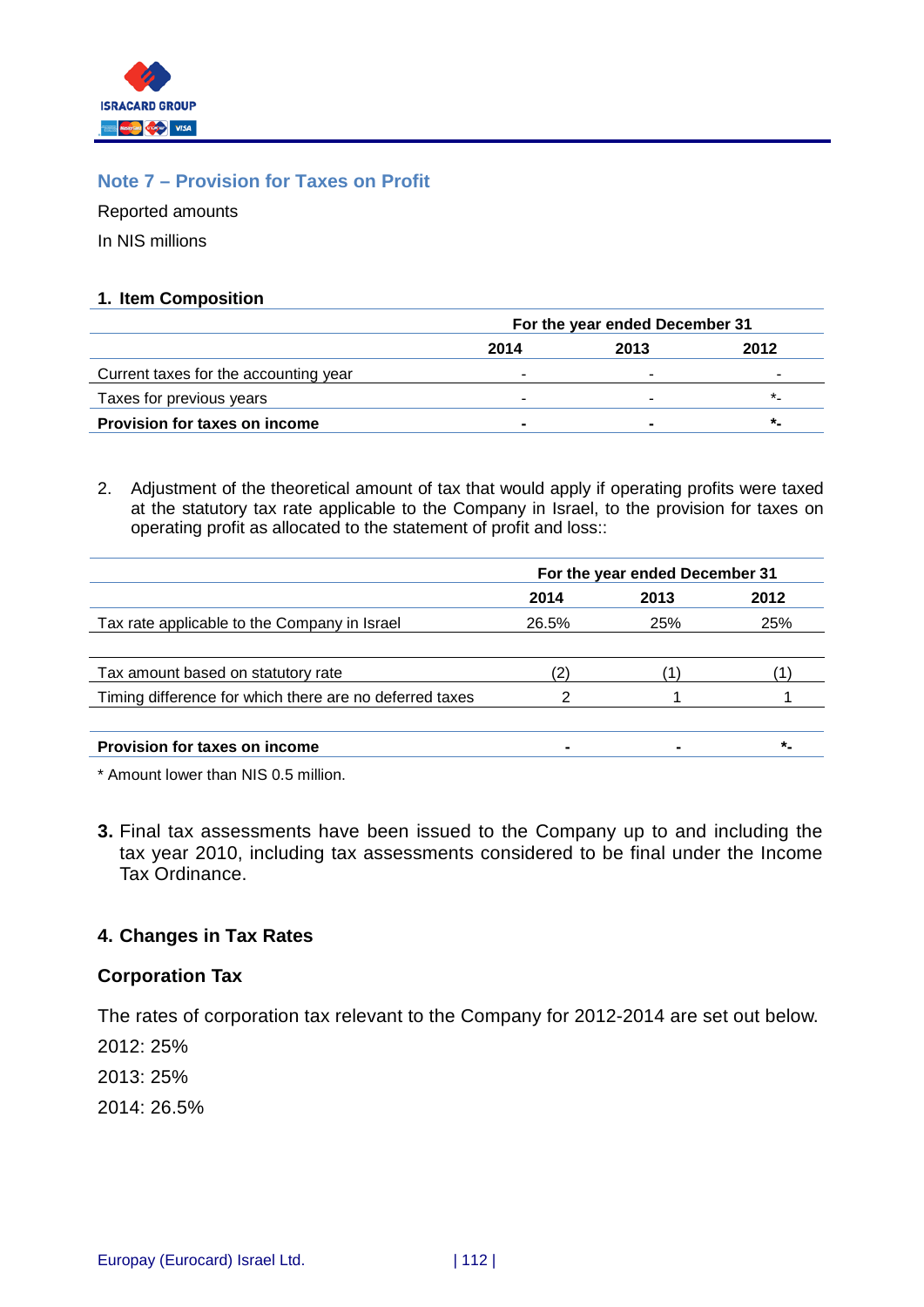**Note 7 – Provision for Taxes on Profit (cont.)** 

Reported amounts In NIS millions

On August 5, 2013, the Knesset passed the Law for Changes in National Priorities (Legislative Amendments to Achieve Budget Targets for the Years 2013 and 2014) which stipulated, inter alia, an increase in the rate of Corporation Tax from 2014 and thereafter of 1.5% to stand at 26.5%.

# **B. National Insurance**

On January 27, 2014, the Law for Reduction of the Deficit and Change of the Tax Burden (Legislative Amendments), 2014 (hereinafter: the "**Law**"), was passed by the Knesset. Pursuant to the Law, the rate of National Insurance contributions collected from employers with respect to the part of wages exceeding 60% of the average wage in the Israeli economy decreased to 6.75% in 2014 and 7.25% in 2015 (instead of 7% and 7.5%, respectively). From January 2016 and thereafter, the above rate will be 7.5% of the average wage.